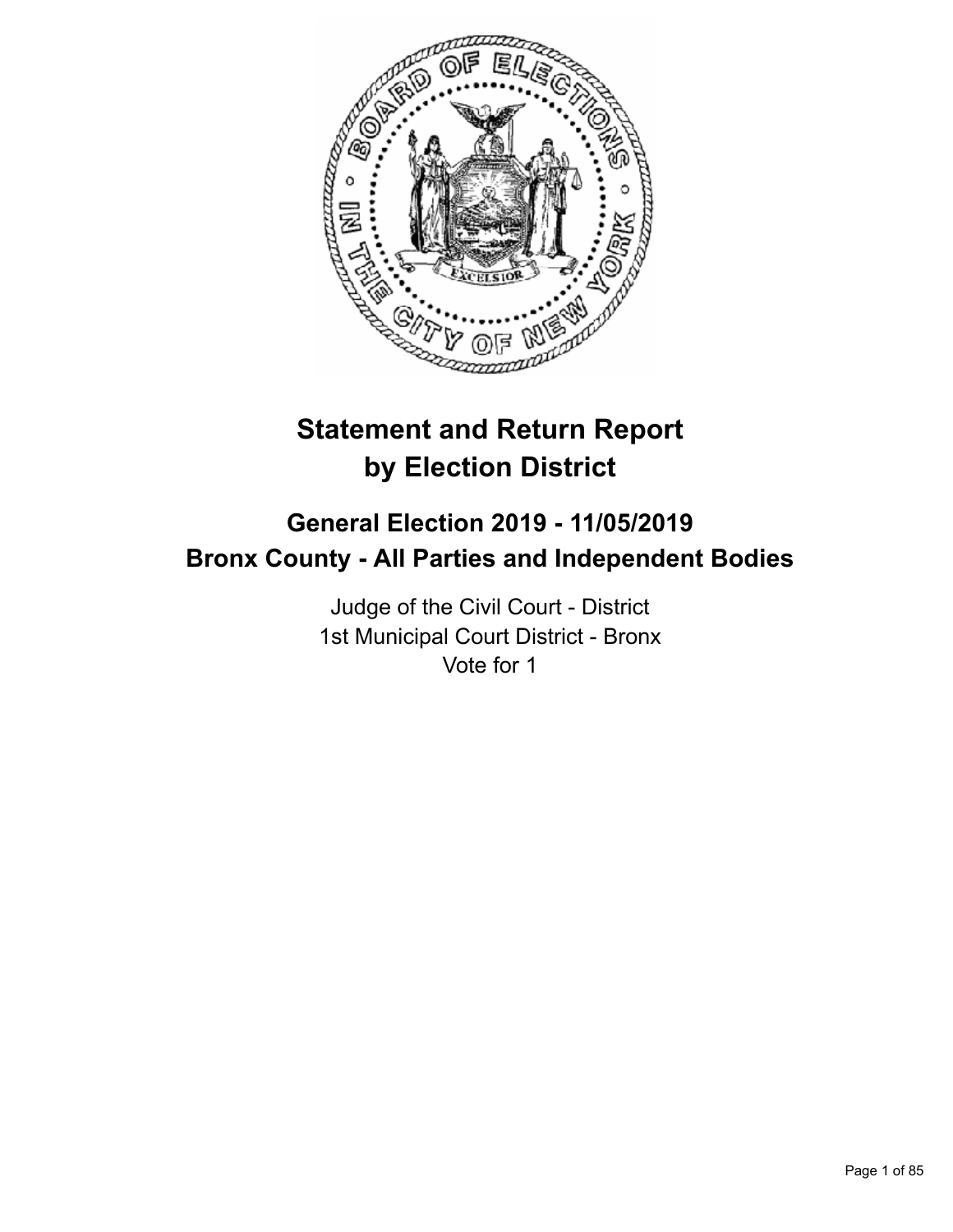

| PUBLIC COUNTER                                           | 249 |
|----------------------------------------------------------|-----|
| MANUALLY COUNTED EMERGENCY                               | 0   |
| ABSENTEE / MILITARY                                      | 4   |
| AFFIDAVIT                                                |     |
| <b>Total Ballots</b>                                     | 254 |
| Less - Inapplicable Federal/Special Presidential Ballots | 0   |
| <b>Total Applicable Ballots</b>                          | 254 |
| <b>JESSICA I. BOURBON (DEMOCRATIC)</b>                   | 198 |
| <b>Total Votes</b>                                       | 198 |
| Unrecorded                                               | 56  |

#### **041/78**

| <b>PUBLIC COUNTER</b>                                    | 183 |
|----------------------------------------------------------|-----|
| MANUALLY COUNTED EMERGENCY                               | 0   |
| ABSENTEE / MILITARY                                      | 5   |
| AFFIDAVIT                                                | 1   |
| <b>Total Ballots</b>                                     | 189 |
| Less - Inapplicable Federal/Special Presidential Ballots | 0   |
| <b>Total Applicable Ballots</b>                          | 189 |
| JESSICA I. BOURBON (DEMOCRATIC)                          | 146 |
| MILTON WILLIAMS (WRITE-IN)                               | 1   |
| UNATTRIBUTABLE WRITE-IN (WRITE-IN)                       | 1   |
| <b>Total Votes</b>                                       | 148 |
| Unrecorded                                               | 41  |
| 042/78 COMBINED into: 008/78                             |     |
| 055/78 COMBINED into: 037/78                             |     |

# **056/78 COMBINED into: 037/78**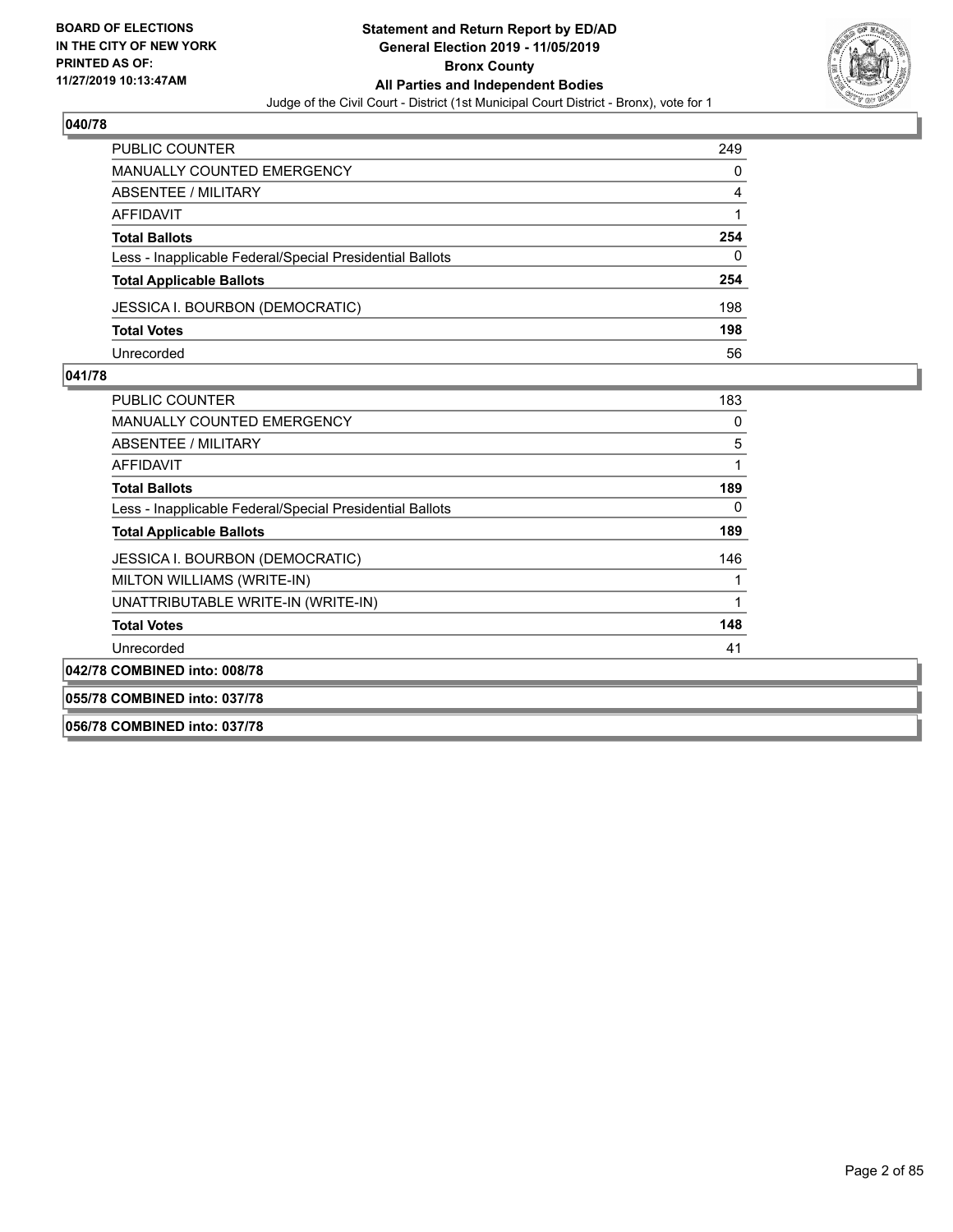

| <b>PUBLIC COUNTER</b>                                    | 88       |
|----------------------------------------------------------|----------|
| MANUALLY COUNTED EMERGENCY                               | $\Omega$ |
| <b>ABSENTEE / MILITARY</b>                               | 4        |
| AFFIDAVIT                                                | $\Omega$ |
| <b>Total Ballots</b>                                     | 92       |
| Less - Inapplicable Federal/Special Presidential Ballots | $\Omega$ |
| <b>Total Applicable Ballots</b>                          | 92       |
| <b>JESSICA I. BOURBON (DEMOCRATIC)</b>                   | 80       |
| <b>Total Votes</b>                                       | 80       |
| Unrecorded                                               | 12       |

#### **011/79 COMBINED into: 006/79**

#### **013/79**

| PUBLIC COUNTER                                           | 204 |
|----------------------------------------------------------|-----|
| <b>MANUALLY COUNTED EMERGENCY</b>                        | 0   |
| ABSENTEE / MILITARY                                      | 3   |
| AFFIDAVIT                                                |     |
| <b>Total Ballots</b>                                     | 208 |
| Less - Inapplicable Federal/Special Presidential Ballots | 0   |
| <b>Total Applicable Ballots</b>                          | 208 |
| <b>JESSICA I. BOURBON (DEMOCRATIC)</b>                   | 164 |
| <b>Total Votes</b>                                       | 164 |
| Unrecorded                                               | 44  |
| 014/79 COMBINED into: 015/79                             |     |

| PUBLIC COUNTER                                           | 119      |
|----------------------------------------------------------|----------|
| MANUALLY COUNTED EMERGENCY                               | 0        |
| ABSENTEE / MILITARY                                      | 6        |
| AFFIDAVIT                                                | 0        |
| <b>Total Ballots</b>                                     | 125      |
| Less - Inapplicable Federal/Special Presidential Ballots | $\Omega$ |
| <b>Total Applicable Ballots</b>                          | 125      |
| <b>JESSICA I. BOURBON (DEMOCRATIC)</b>                   | 95       |
| <b>Total Votes</b>                                       | 95       |
| Unrecorded                                               | 30       |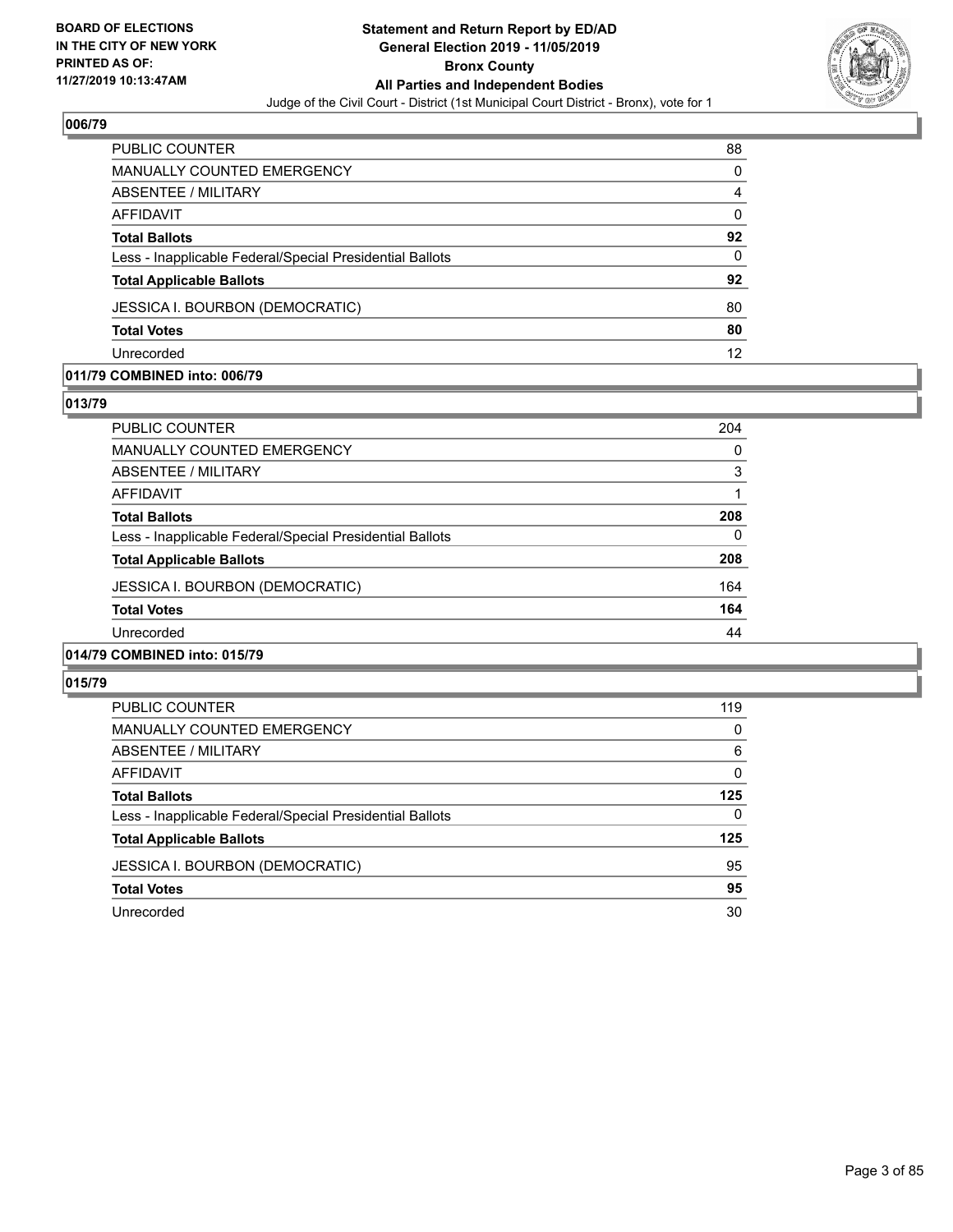

| <b>PUBLIC COUNTER</b>                                    | 157 |
|----------------------------------------------------------|-----|
| MANUALLY COUNTED EMERGENCY                               | 0   |
| <b>ABSENTEE / MILITARY</b>                               | 8   |
| AFFIDAVIT                                                |     |
| <b>Total Ballots</b>                                     | 166 |
| Less - Inapplicable Federal/Special Presidential Ballots | 0   |
| <b>Total Applicable Ballots</b>                          | 166 |
| <b>JESSICA I. BOURBON (DEMOCRATIC)</b>                   | 136 |
| <b>Total Votes</b>                                       | 136 |
| Unrecorded                                               | 30  |

#### **017/79**

| <b>PUBLIC COUNTER</b>                                    | 197 |
|----------------------------------------------------------|-----|
| <b>MANUALLY COUNTED EMERGENCY</b>                        | 0   |
| ABSENTEE / MILITARY                                      | 3   |
| AFFIDAVIT                                                |     |
| <b>Total Ballots</b>                                     | 207 |
| Less - Inapplicable Federal/Special Presidential Ballots | 0   |
| <b>Total Applicable Ballots</b>                          | 207 |
| <b>JESSICA I. BOURBON (DEMOCRATIC)</b>                   | 169 |
| <b>Total Votes</b>                                       | 169 |
| Unrecorded                                               | 38  |
| A                                                        |     |

### **018/79 COMBINED into: 016/79**

#### **019/79 COMBINED into: 013/79**

| <b>PUBLIC COUNTER</b>                                    | 148            |
|----------------------------------------------------------|----------------|
| <b>MANUALLY COUNTED EMERGENCY</b>                        | 0              |
| ABSENTEE / MILITARY                                      | $\mathbf{0}$   |
| <b>AFFIDAVIT</b>                                         | $\overline{2}$ |
| <b>Total Ballots</b>                                     | 150            |
| Less - Inapplicable Federal/Special Presidential Ballots | $\mathbf{0}$   |
| <b>Total Applicable Ballots</b>                          | 150            |
| JESSICA I. BOURBON (DEMOCRATIC)                          | 123            |
| <b>Total Votes</b>                                       | 123            |
| Unrecorded                                               | 27             |
| 021/79 COMBINED into: 020/79                             |                |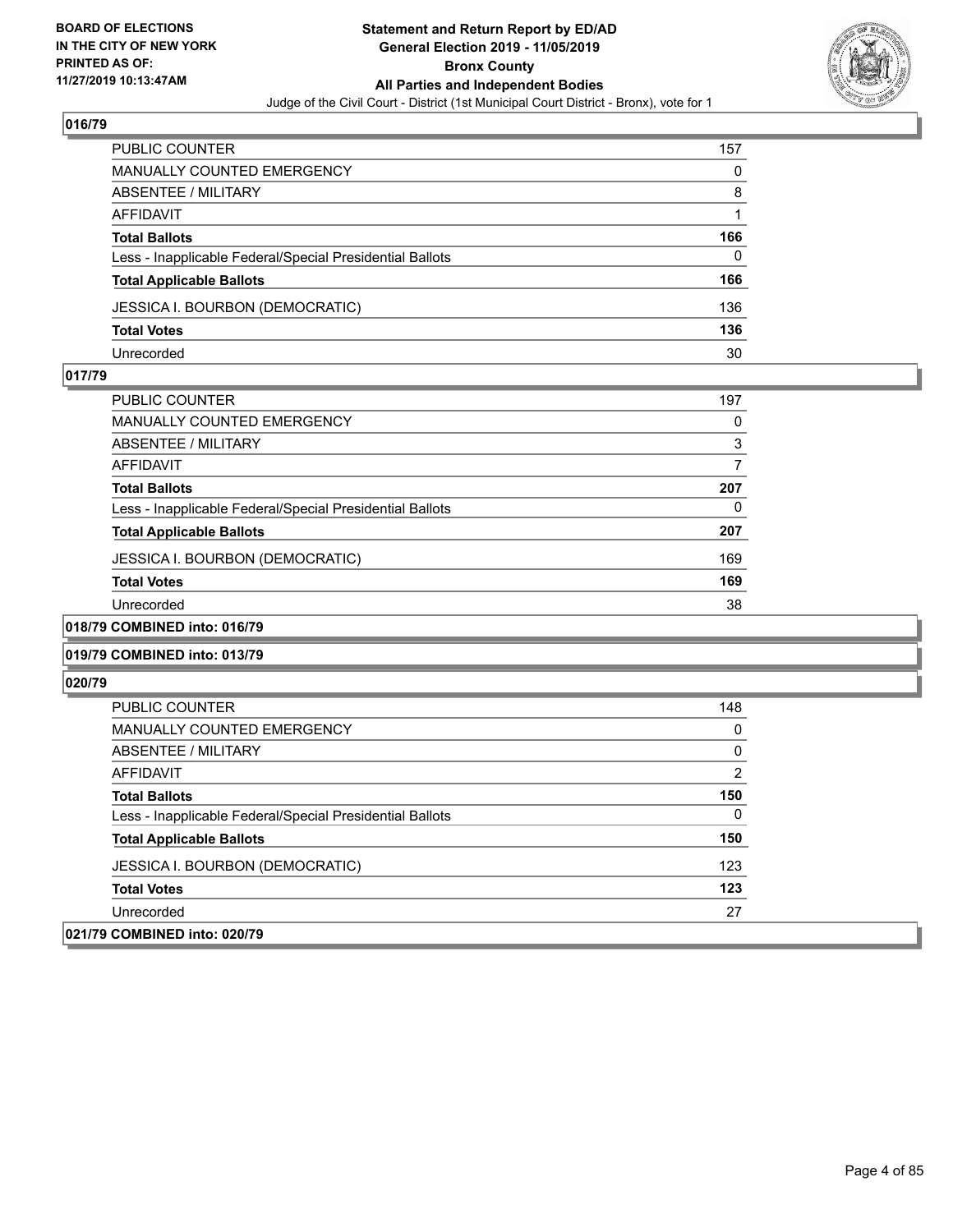

| PUBLIC COUNTER                                           | 206      |
|----------------------------------------------------------|----------|
| <b>MANUALLY COUNTED EMERGENCY</b>                        | 0        |
| ABSENTEE / MILITARY                                      | 2        |
| AFFIDAVIT                                                | $\Omega$ |
| <b>Total Ballots</b>                                     | 208      |
| Less - Inapplicable Federal/Special Presidential Ballots | 0        |
| <b>Total Applicable Ballots</b>                          | 208      |
| <b>JESSICA I. BOURBON (DEMOCRATIC)</b>                   | 146      |
| <b>Total Votes</b>                                       | 146      |
| Unrecorded                                               | 62       |

#### **023/79**

| <b>PUBLIC COUNTER</b>                                                                                                                                                                                                                                                                                                                                                                                                  | 189 |
|------------------------------------------------------------------------------------------------------------------------------------------------------------------------------------------------------------------------------------------------------------------------------------------------------------------------------------------------------------------------------------------------------------------------|-----|
|                                                                                                                                                                                                                                                                                                                                                                                                                        |     |
| <b>MANUALLY COUNTED EMERGENCY</b>                                                                                                                                                                                                                                                                                                                                                                                      | 0   |
| ABSENTEE / MILITARY                                                                                                                                                                                                                                                                                                                                                                                                    | 0   |
| AFFIDAVIT                                                                                                                                                                                                                                                                                                                                                                                                              |     |
| <b>Total Ballots</b>                                                                                                                                                                                                                                                                                                                                                                                                   | 190 |
| Less - Inapplicable Federal/Special Presidential Ballots                                                                                                                                                                                                                                                                                                                                                               | 0   |
| <b>Total Applicable Ballots</b>                                                                                                                                                                                                                                                                                                                                                                                        | 190 |
| <b>JESSICA I. BOURBON (DEMOCRATIC)</b>                                                                                                                                                                                                                                                                                                                                                                                 | 155 |
| <b>Total Votes</b>                                                                                                                                                                                                                                                                                                                                                                                                     | 155 |
| Unrecorded                                                                                                                                                                                                                                                                                                                                                                                                             | 35  |
| $\mathbf{A} \mathbf{A} \mathbf{B} \mathbf{B} \mathbf{B} \mathbf{B} \mathbf{B} \mathbf{A} \mathbf{A} \mathbf{A} \mathbf{A} \mathbf{A} \mathbf{A} \mathbf{A} \mathbf{A} \mathbf{A} \mathbf{A} \mathbf{A} \mathbf{A} \mathbf{A} \mathbf{A} \mathbf{A} \mathbf{A} \mathbf{A} \mathbf{A} \mathbf{A} \mathbf{A} \mathbf{A} \mathbf{A} \mathbf{A} \mathbf{A} \mathbf{A} \mathbf{A} \mathbf{A} \mathbf{A} \mathbf{A} \mathbf{$ |     |

#### **024/79 COMBINED into: 022/79**

#### **025/79**

| <b>PUBLIC COUNTER</b>                                    | 124      |
|----------------------------------------------------------|----------|
| MANUALLY COUNTED EMERGENCY                               | $\Omega$ |
| ABSENTEE / MILITARY                                      |          |
| AFFIDAVIT                                                | $\Omega$ |
| <b>Total Ballots</b>                                     | 125      |
| Less - Inapplicable Federal/Special Presidential Ballots | $\Omega$ |
| <b>Total Applicable Ballots</b>                          | 125      |
| <b>JESSICA I. BOURBON (DEMOCRATIC)</b>                   | 104      |
| <b>Total Votes</b>                                       | 104      |
| Unrecorded                                               | 21       |

| <b>PUBLIC COUNTER</b>                                    | 122      |
|----------------------------------------------------------|----------|
| <b>MANUALLY COUNTED EMERGENCY</b>                        | $\Omega$ |
| ABSENTEE / MILITARY                                      | 2        |
| AFFIDAVIT                                                | $\Omega$ |
| <b>Total Ballots</b>                                     | 124      |
| Less - Inapplicable Federal/Special Presidential Ballots | $\Omega$ |
| <b>Total Applicable Ballots</b>                          | 124      |
| <b>JESSICA I. BOURBON (DEMOCRATIC)</b>                   | 98       |
| <b>Total Votes</b>                                       | 98       |
| Unrecorded                                               | 26       |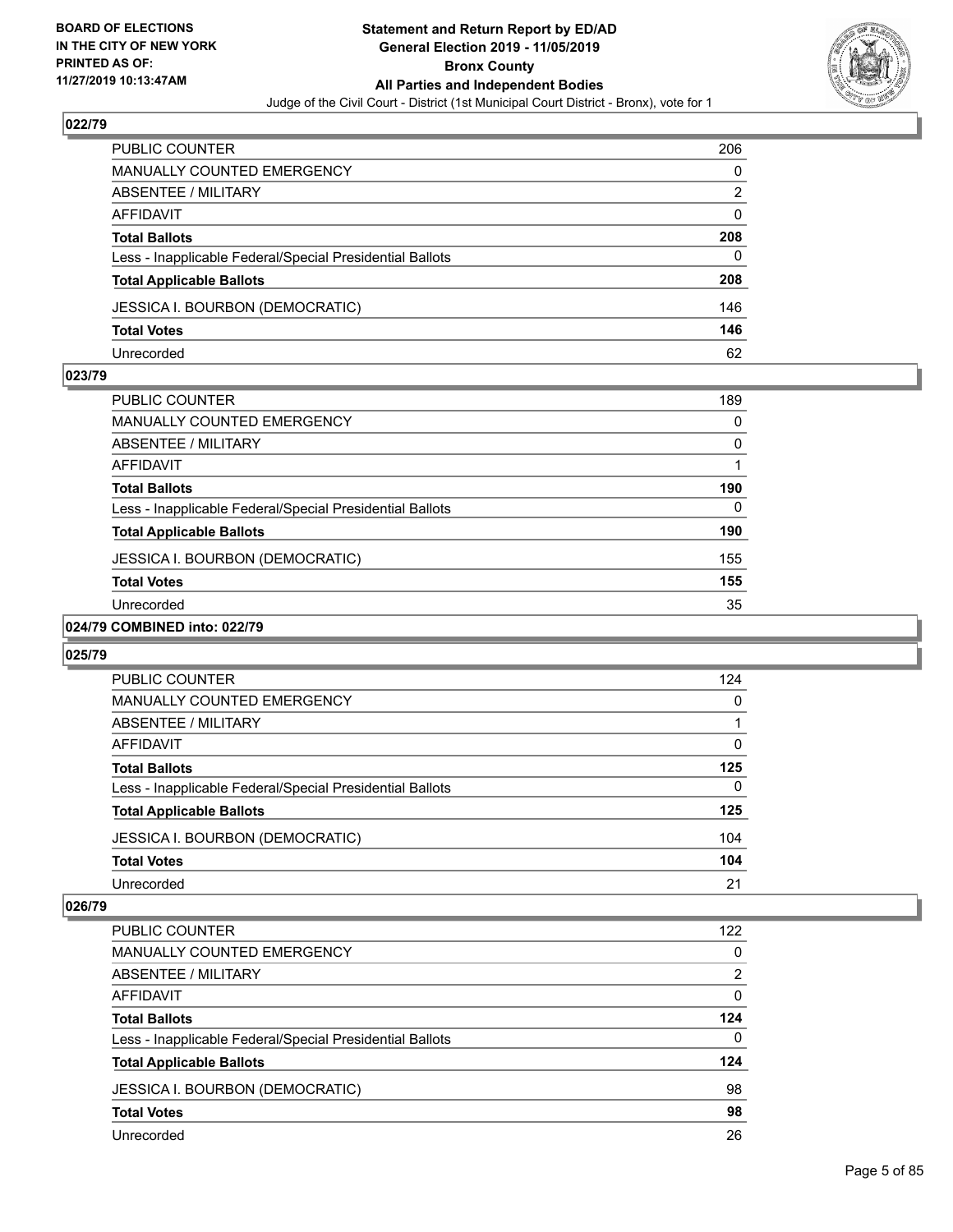

| PUBLIC COUNTER                                           | 141 |
|----------------------------------------------------------|-----|
| <b>MANUALLY COUNTED EMERGENCY</b>                        | 0   |
| <b>ABSENTEE / MILITARY</b>                               |     |
| AFFIDAVIT                                                | 2   |
| <b>Total Ballots</b>                                     | 144 |
| Less - Inapplicable Federal/Special Presidential Ballots | 0   |
| <b>Total Applicable Ballots</b>                          | 144 |
| <b>JESSICA I. BOURBON (DEMOCRATIC)</b>                   | 113 |
| <b>Total Votes</b>                                       | 113 |
| Unrecorded                                               | 31  |

#### **028/79**

| <b>PUBLIC COUNTER</b>                                    | 112 |
|----------------------------------------------------------|-----|
| <b>MANUALLY COUNTED EMERGENCY</b>                        | 0   |
| ABSENTEE / MILITARY                                      | 2   |
| <b>AFFIDAVIT</b>                                         | 0   |
| <b>Total Ballots</b>                                     | 114 |
| Less - Inapplicable Federal/Special Presidential Ballots | 0   |
| <b>Total Applicable Ballots</b>                          | 114 |
| <b>JESSICA I. BOURBON (DEMOCRATIC)</b>                   | 97  |
| UNATTRIBUTABLE WRITE-IN (WRITE-IN)                       |     |
| <b>Total Votes</b>                                       | 98  |
| Unrecorded                                               | 16  |
|                                                          |     |

| <b>PUBLIC COUNTER</b>                                    | 117 |
|----------------------------------------------------------|-----|
| <b>MANUALLY COUNTED EMERGENCY</b>                        | 0   |
| ABSENTEE / MILITARY                                      | 2   |
| AFFIDAVIT                                                | 0   |
| <b>Total Ballots</b>                                     | 119 |
| Less - Inapplicable Federal/Special Presidential Ballots | 0   |
| <b>Total Applicable Ballots</b>                          | 119 |
| <b>JESSICA I. BOURBON (DEMOCRATIC)</b>                   | 100 |
| SHERWIN GARCIA (WRITE-IN)                                |     |
| <b>Total Votes</b>                                       | 101 |
| Unrecorded                                               | 18  |
| 076/79 COMBINED into: 023/79                             |     |
| 088/79 COMBINED into: 013/79                             |     |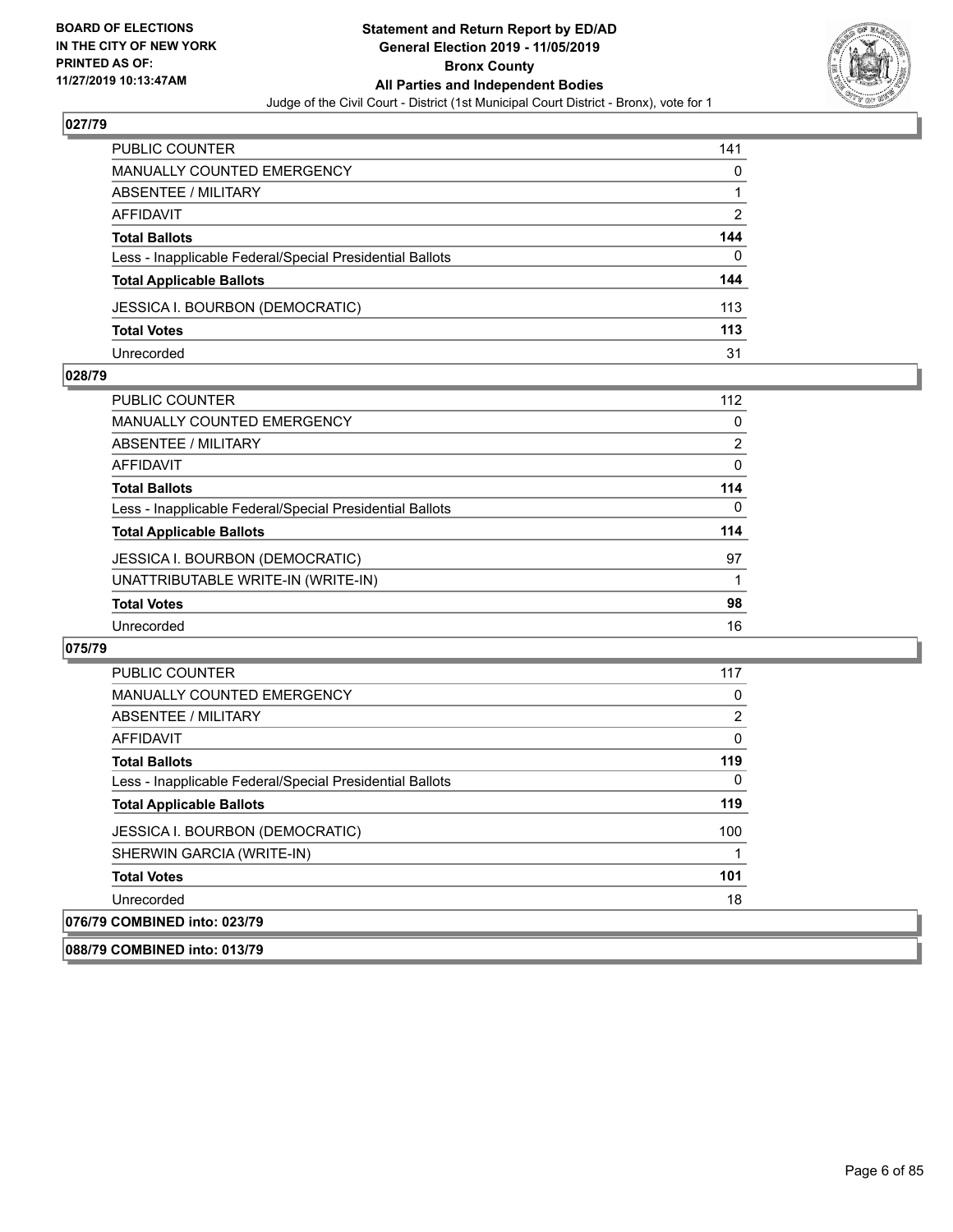

| <b>PUBLIC COUNTER</b>                                    | 297 |
|----------------------------------------------------------|-----|
| <b>MANUALLY COUNTED EMERGENCY</b>                        | 0   |
| ABSENTEE / MILITARY                                      | 13  |
| <b>AFFIDAVIT</b>                                         | 0   |
| <b>Total Ballots</b>                                     | 310 |
| Less - Inapplicable Federal/Special Presidential Ballots | 0   |
| <b>Total Applicable Ballots</b>                          | 310 |
| <b>JESSICA I. BOURBON (DEMOCRATIC)</b>                   | 187 |
| JOHN H WILSON (WRITE-IN)                                 |     |
| WAYNE STANZUK (WRITE-IN)                                 | 1   |
| <b>Total Votes</b>                                       | 189 |
| Unrecorded                                               | 121 |

**002/80 COMBINED into: 001/80**

#### **003/80 COMBINED into: 001/80**

#### **004/80**

| <b>PUBLIC COUNTER</b>                                    | 124      |
|----------------------------------------------------------|----------|
| MANUALLY COUNTED EMERGENCY                               | $\Omega$ |
| ABSENTEE / MILITARY                                      | 2        |
| AFFIDAVIT                                                | $\Omega$ |
| <b>Total Ballots</b>                                     | 126      |
| Less - Inapplicable Federal/Special Presidential Ballots | $\Omega$ |
| <b>Total Applicable Ballots</b>                          | 126      |
| <b>JESSICA I. BOURBON (DEMOCRATIC)</b>                   | 78       |
| <b>Total Votes</b>                                       | 78       |
| Unrecorded                                               | 48       |

#### **005/80 COMBINED into: 004/80**

#### **006/80**

| <b>PUBLIC COUNTER</b>                                    | 236 |
|----------------------------------------------------------|-----|
| <b>MANUALLY COUNTED EMERGENCY</b>                        | 0   |
| ABSENTEE / MILITARY                                      |     |
| AFFIDAVIT                                                | 0   |
| <b>Total Ballots</b>                                     | 237 |
| Less - Inapplicable Federal/Special Presidential Ballots | 0   |
| <b>Total Applicable Ballots</b>                          | 237 |
| <b>JESSICA I. BOURBON (DEMOCRATIC)</b>                   | 167 |
| <b>JEANINE PIRRO (WRITE-IN)</b>                          | 2   |
| UNATTRIBUTABLE WRITE-IN (WRITE-IN)                       | 1   |
| <b>Total Votes</b>                                       | 170 |
| Unrecorded                                               | 67  |
| 007/80 COMBINED into: 006/80                             |     |

**008/80 COMBINED into: 006/80**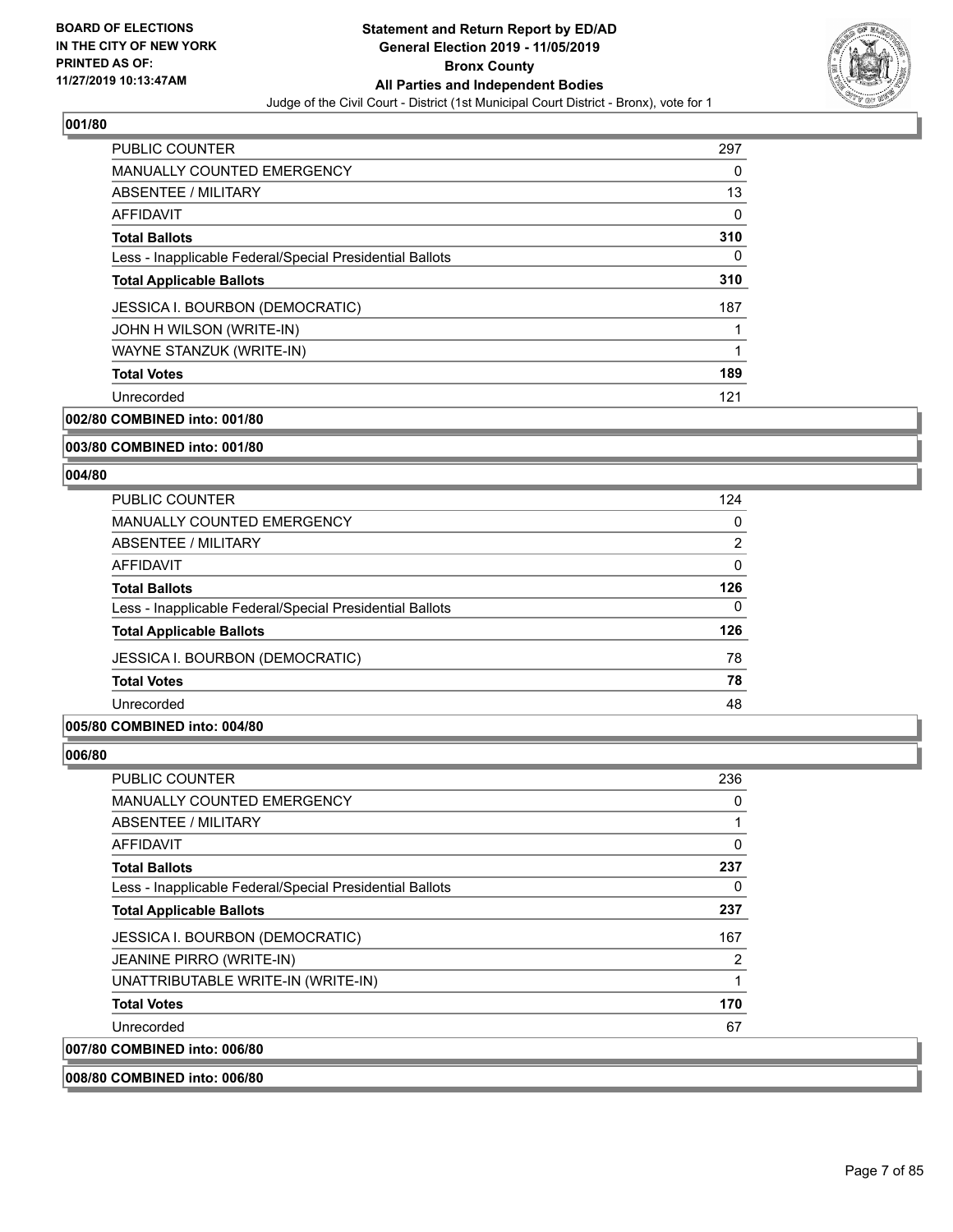

| <b>PUBLIC COUNTER</b>                                    | 186 |
|----------------------------------------------------------|-----|
| <b>MANUALLY COUNTED EMERGENCY</b>                        | 0   |
| ABSENTEE / MILITARY                                      |     |
| <b>AFFIDAVIT</b>                                         | 0   |
| <b>Total Ballots</b>                                     | 187 |
| Less - Inapplicable Federal/Special Presidential Ballots | 0   |
| <b>Total Applicable Ballots</b>                          | 187 |
| <b>JESSICA I. BOURBON (DEMOCRATIC)</b>                   | 143 |
| JOHN A FRATTA (WRITE-IN)                                 |     |
| UNATTRIBUTABLE WRITE-IN (WRITE-IN)                       | 2   |
| <b>Total Votes</b>                                       | 146 |
| Unrecorded                                               | 41  |

### **010/80 COMBINED into: 009/80**

### **011/80**

| <b>PUBLIC COUNTER</b>                                    | 174 |
|----------------------------------------------------------|-----|
| <b>MANUALLY COUNTED EMERGENCY</b>                        | 0   |
| ABSENTEE / MILITARY                                      | 5   |
| AFFIDAVIT                                                |     |
| <b>Total Ballots</b>                                     | 180 |
| Less - Inapplicable Federal/Special Presidential Ballots | 0   |
| <b>Total Applicable Ballots</b>                          | 180 |
| JESSICA I. BOURBON (DEMOCRATIC)                          | 117 |
| ISAAC AMBROSE MOORE (WRITE-IN)                           |     |
| <b>Total Votes</b>                                       | 118 |
| Unrecorded                                               | 62  |
|                                                          |     |

# **012/80 COMBINED into: 009/80**

| PUBLIC COUNTER                                           | 199          |
|----------------------------------------------------------|--------------|
| MANUALLY COUNTED EMERGENCY                               | $\Omega$     |
| <b>ABSENTEE / MILITARY</b>                               | 3            |
| AFFIDAVIT                                                | 2            |
| <b>Total Ballots</b>                                     | 204          |
| Less - Inapplicable Federal/Special Presidential Ballots | $\mathbf{0}$ |
| <b>Total Applicable Ballots</b>                          | 204          |
| <b>JESSICA I. BOURBON (DEMOCRATIC)</b>                   | 162          |
| <b>Total Votes</b>                                       | 162          |
| Unrecorded                                               | 42           |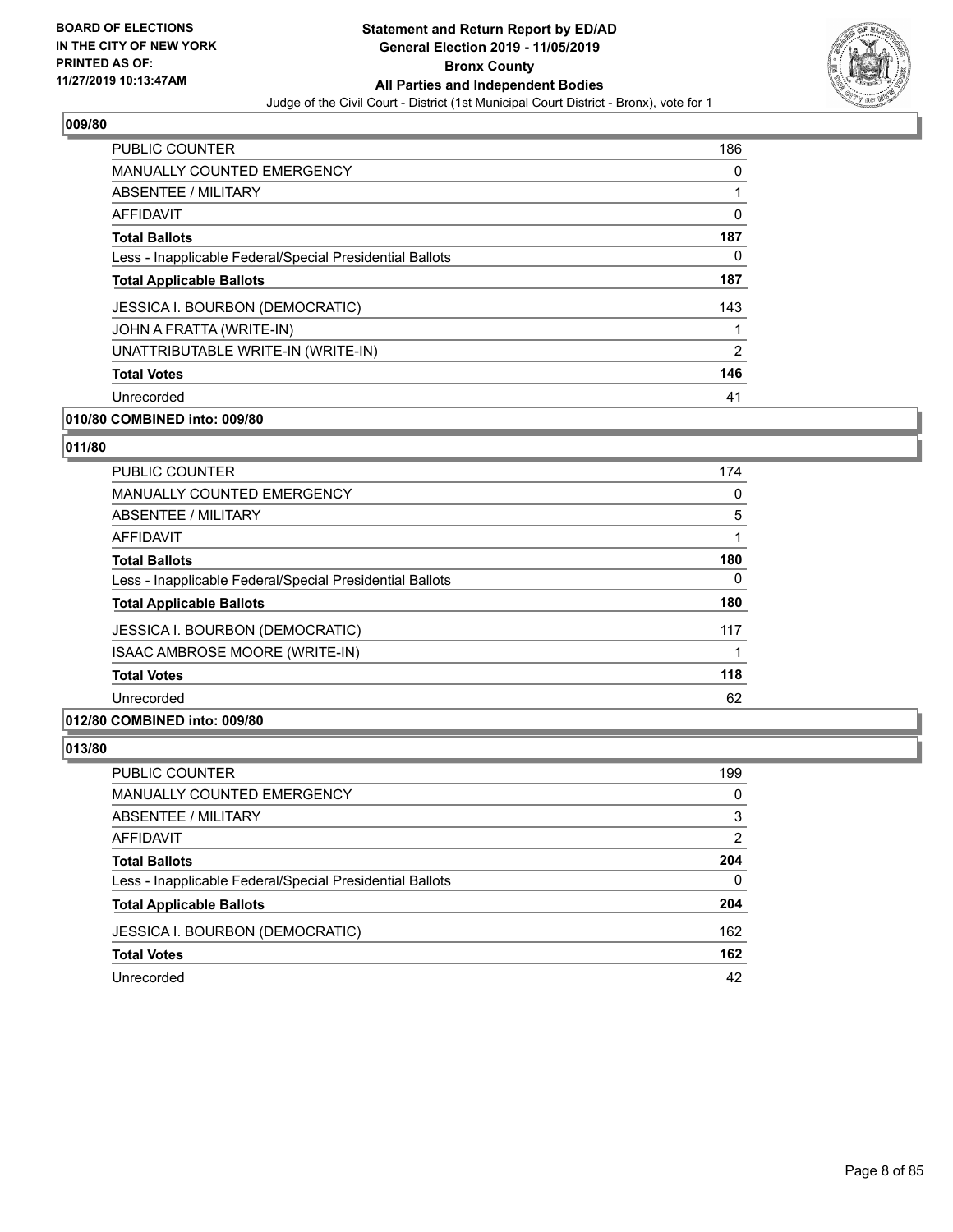

| <b>PUBLIC COUNTER</b>                                    | 183 |
|----------------------------------------------------------|-----|
| <b>MANUALLY COUNTED EMERGENCY</b>                        | 0   |
| <b>ABSENTEE / MILITARY</b>                               | 4   |
| <b>AFFIDAVIT</b>                                         | 3   |
| <b>Total Ballots</b>                                     | 190 |
| Less - Inapplicable Federal/Special Presidential Ballots | 0   |
| <b>Total Applicable Ballots</b>                          | 190 |
| <b>JESSICA I. BOURBON (DEMOCRATIC)</b>                   | 149 |
| UNATTRIBUTABLE WRITE-IN (WRITE-IN)                       |     |
| <b>Total Votes</b>                                       | 150 |
| Unrecorded                                               | 40  |

#### **015/80**

| <b>PUBLIC COUNTER</b>                                    | 242 |
|----------------------------------------------------------|-----|
| <b>MANUALLY COUNTED EMERGENCY</b>                        | 0   |
| ABSENTEE / MILITARY                                      | 4   |
| <b>AFFIDAVIT</b>                                         | 2   |
| <b>Total Ballots</b>                                     | 248 |
| Less - Inapplicable Federal/Special Presidential Ballots | 0   |
| <b>Total Applicable Ballots</b>                          | 248 |
| <b>JESSICA I. BOURBON (DEMOCRATIC)</b>                   | 204 |
| SARA PALIN (WRITE-IN)                                    |     |
| <b>Total Votes</b>                                       | 205 |
| Unrecorded                                               | 43  |
|                                                          |     |

#### **016/80 COMBINED into: 015/80**

#### **017/80**

| <b>PUBLIC COUNTER</b>                                    | 221      |
|----------------------------------------------------------|----------|
| <b>MANUALLY COUNTED EMERGENCY</b>                        | 0        |
| ABSENTEE / MILITARY                                      | 5        |
| AFFIDAVIT                                                | 2        |
| <b>Total Ballots</b>                                     | 228      |
| Less - Inapplicable Federal/Special Presidential Ballots | $\Omega$ |
| <b>Total Applicable Ballots</b>                          | 228      |
| <b>JESSICA I. BOURBON (DEMOCRATIC)</b>                   | 180      |
| <b>Total Votes</b>                                       | 180      |
| Unrecorded                                               | 48       |
| 018/80 COMBINED into: 011/80                             |          |

#### **019/80 COMBINED into: 011/80**

**020/80 COMBINED into: 021/80**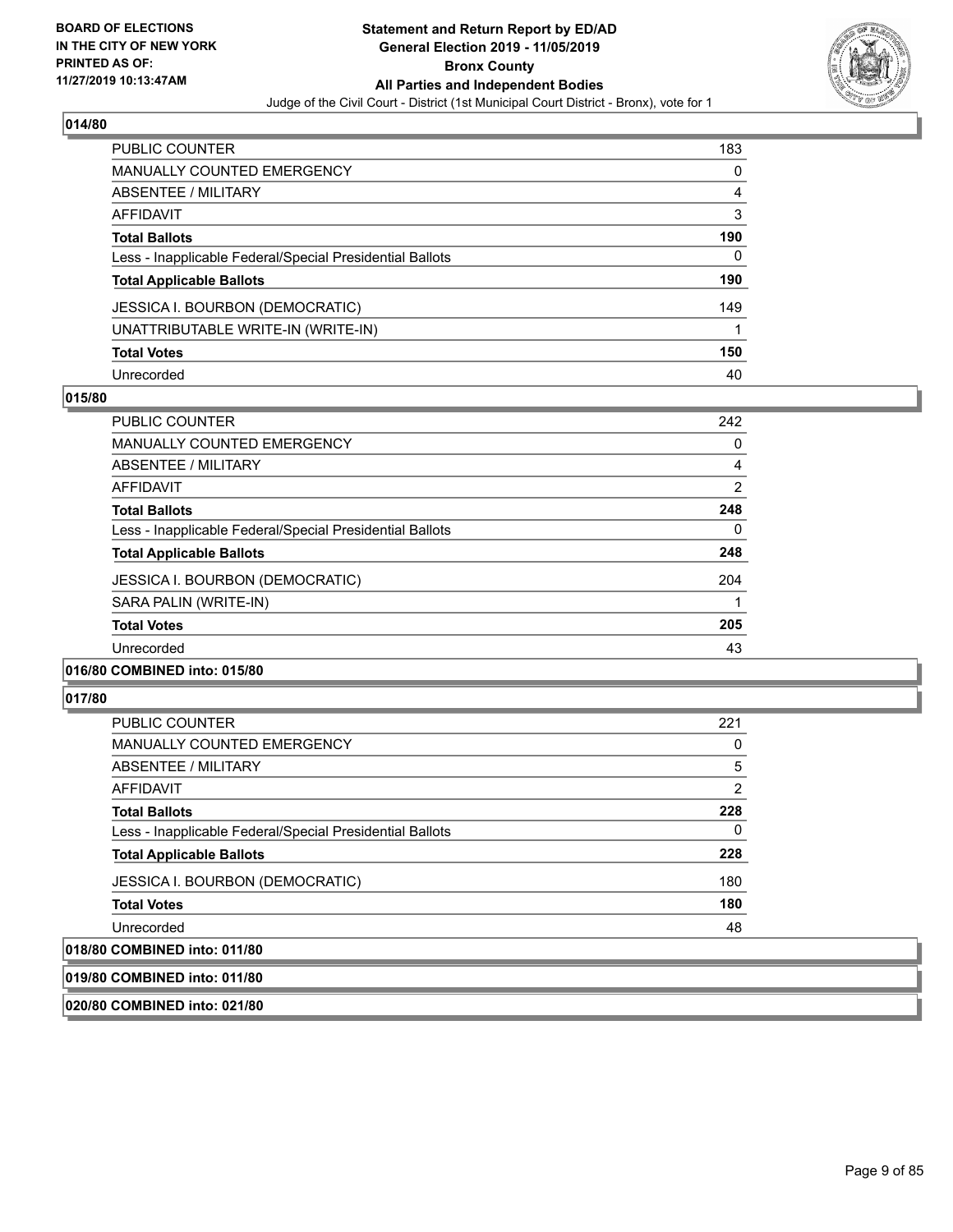

| <b>PUBLIC COUNTER</b>                                    | 230            |
|----------------------------------------------------------|----------------|
| <b>MANUALLY COUNTED EMERGENCY</b>                        | 0              |
| ABSENTEE / MILITARY                                      | 2              |
| AFFIDAVIT                                                | $\overline{2}$ |
| <b>Total Ballots</b>                                     | 234            |
| Less - Inapplicable Federal/Special Presidential Ballots | 0              |
| <b>Total Applicable Ballots</b>                          | 234            |
| <b>JESSICA I. BOURBON (DEMOCRATIC)</b>                   | 197            |
| <b>Total Votes</b>                                       | 197            |
| Unrecorded                                               | 37             |

#### **022/80 COMBINED into: 017/80**

#### **023/80**

| <b>PUBLIC COUNTER</b>                                    | 236 |
|----------------------------------------------------------|-----|
| <b>MANUALLY COUNTED EMERGENCY</b>                        | 0   |
| ABSENTEE / MILITARY                                      | 7   |
| AFFIDAVIT                                                |     |
| <b>Total Ballots</b>                                     | 244 |
| Less - Inapplicable Federal/Special Presidential Ballots | 0   |
| <b>Total Applicable Ballots</b>                          | 244 |
| <b>JESSICA I. BOURBON (DEMOCRATIC)</b>                   | 194 |
| ROBERT RUBIN ESQ (WRITE-IN)                              |     |
| <b>Total Votes</b>                                       | 195 |
| Unrecorded                                               | 49  |
| 024/80 COMBINED into: 023/80                             |     |

| <b>PUBLIC COUNTER</b>                                    | 224            |
|----------------------------------------------------------|----------------|
| <b>MANUALLY COUNTED EMERGENCY</b>                        | 0              |
| ABSENTEE / MILITARY                                      | 0              |
| AFFIDAVIT                                                | $\overline{2}$ |
| <b>Total Ballots</b>                                     | 226            |
| Less - Inapplicable Federal/Special Presidential Ballots | 0              |
| <b>Total Applicable Ballots</b>                          | 226            |
| <b>JESSICA I. BOURBON (DEMOCRATIC)</b>                   | 194            |
| WILL CRUZ (WRITE-IN)                                     |                |
| <b>Total Votes</b>                                       | 195            |
| Unrecorded                                               | 31             |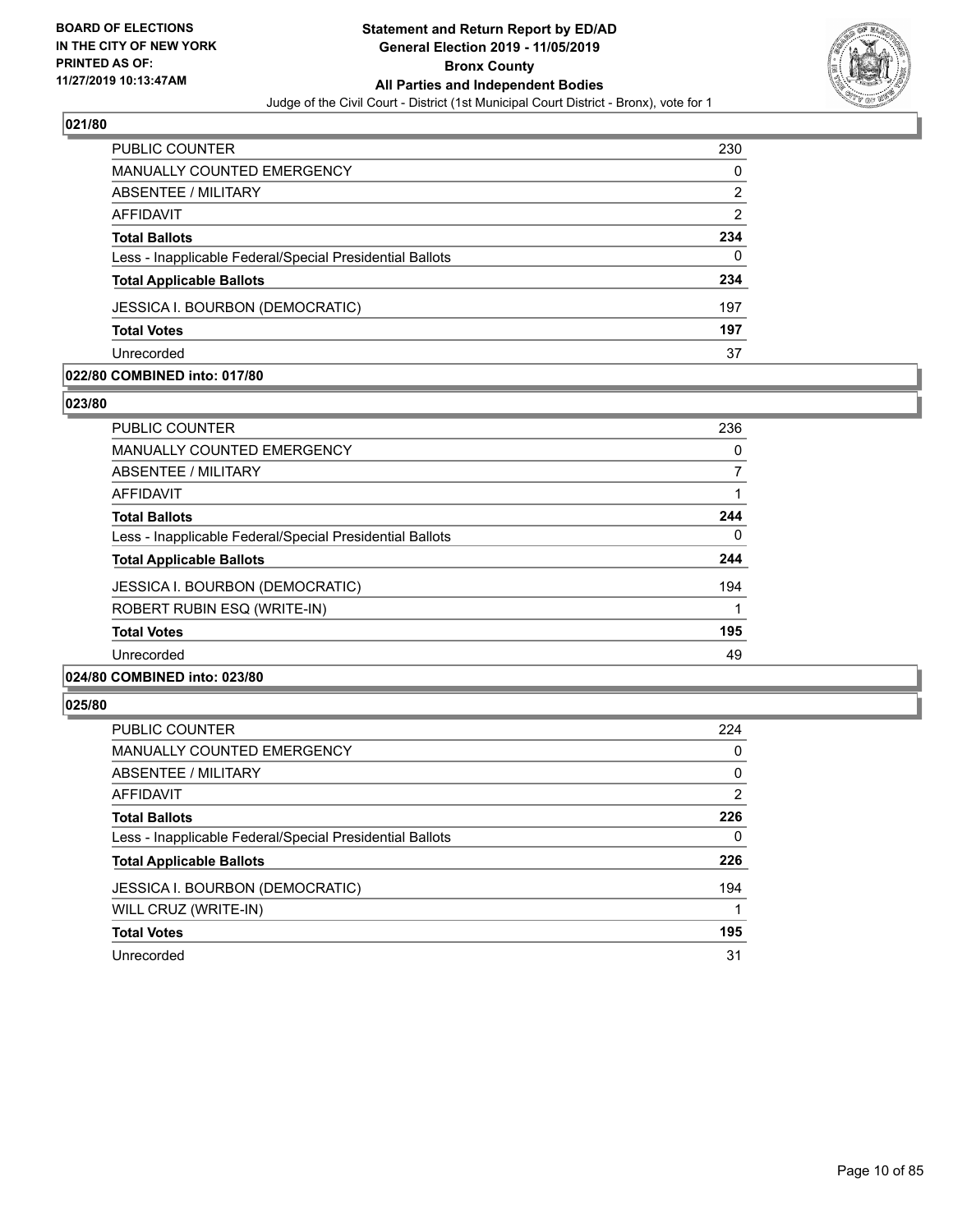

| <b>PUBLIC COUNTER</b>                                    | 289      |
|----------------------------------------------------------|----------|
| <b>MANUALLY COUNTED EMERGENCY</b>                        | 0        |
| ABSENTEE / MILITARY                                      | 34       |
| AFFIDAVIT                                                | $\Omega$ |
| <b>Total Ballots</b>                                     | 323      |
| Less - Inapplicable Federal/Special Presidential Ballots | $\Omega$ |
| <b>Total Applicable Ballots</b>                          | 323      |
| <b>JESSICA I. BOURBON (DEMOCRATIC)</b>                   | 244      |
| <b>Total Votes</b>                                       | 244      |
| Unrecorded                                               | 79       |

#### **027/80 COMBINED into: 026/80**

#### **028/80 COMBINED into: 026/80**

#### **029/80 COMBINED into: 004/80**

#### **030/80**

| <b>PUBLIC COUNTER</b>                                    | 217 |
|----------------------------------------------------------|-----|
| MANUALLY COUNTED EMERGENCY                               | 0   |
| ABSENTEE / MILITARY                                      | 7   |
| <b>AFFIDAVIT</b>                                         | 5   |
| <b>Total Ballots</b>                                     | 229 |
| Less - Inapplicable Federal/Special Presidential Ballots | 0   |
| <b>Total Applicable Ballots</b>                          | 229 |
| <b>JESSICA I. BOURBON (DEMOCRATIC)</b>                   | 128 |
| ANTHONY NUNOZ (WRITE-IN)                                 |     |
| DONALD J TRUMP (WRITE-IN)                                |     |
| UNATTRIBUTABLE WRITE-IN (WRITE-IN)                       | 4   |
| <b>Total Votes</b>                                       | 134 |
| Unrecorded                                               | 95  |

| <b>PUBLIC COUNTER</b>                                    | 232         |
|----------------------------------------------------------|-------------|
| <b>MANUALLY COUNTED EMERGENCY</b>                        | 0           |
| ABSENTEE / MILITARY                                      | 5           |
| <b>AFFIDAVIT</b>                                         | $\mathbf 0$ |
| <b>Total Ballots</b>                                     | 237         |
| Less - Inapplicable Federal/Special Presidential Ballots | 0           |
| <b>Total Applicable Ballots</b>                          | 237         |
| <b>JESSICA I. BOURBON (DEMOCRATIC)</b>                   | 159         |
| EFRAM ALVARADO (WRITE-IN)                                |             |
| MARY GRECO (WRITE-IN)                                    | 1           |
| NOACH DEAR (WRITE-IN)                                    |             |
| UNATTRIBUTABLE WRITE-IN (WRITE-IN)                       | 1           |
| VINCENT CINTULATI (WRITE-IN)                             | 1           |
| <b>Total Votes</b>                                       | 164         |
| Unrecorded                                               | 73          |
| 032/80 COMBINED into: 031/80                             |             |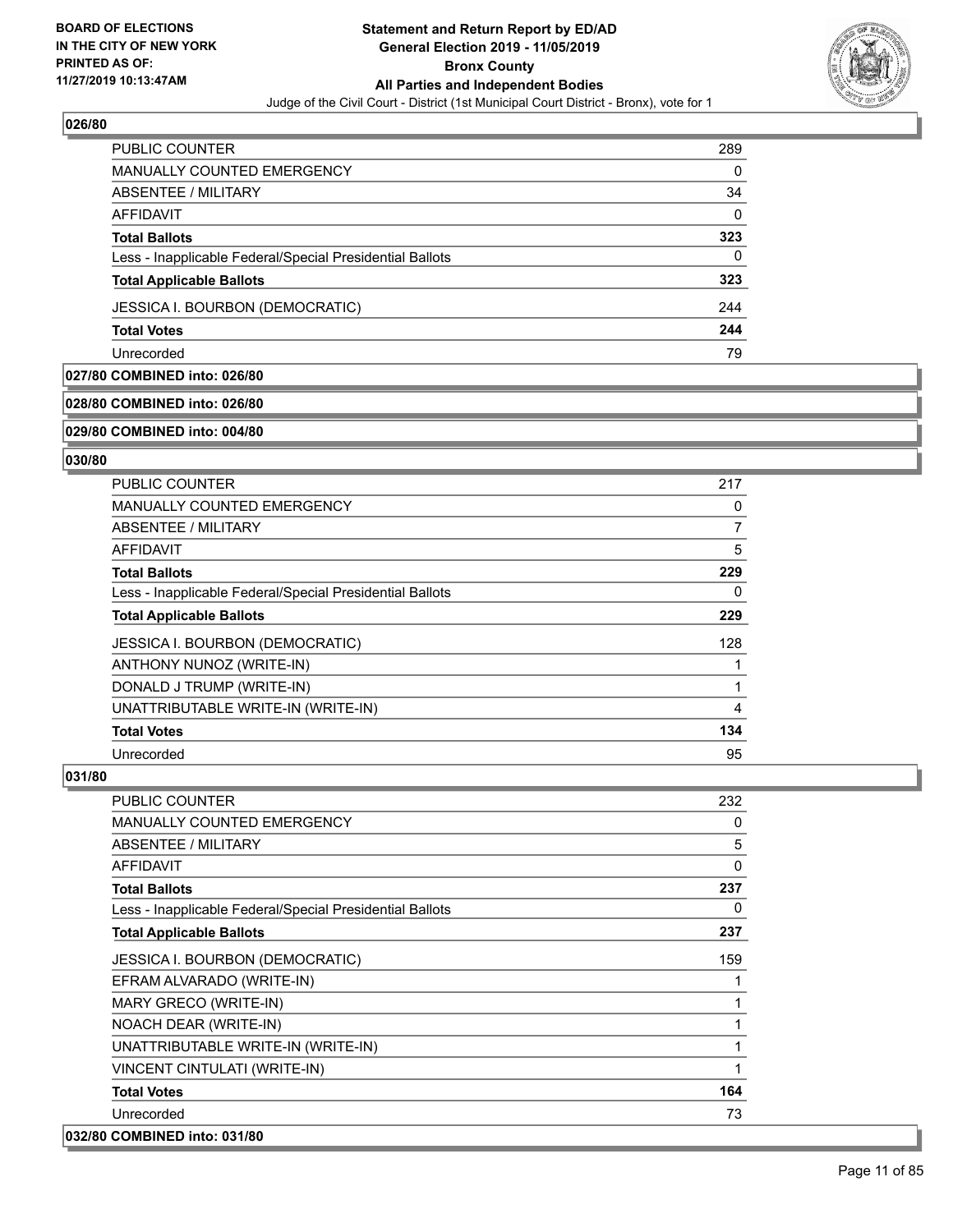

| PUBLIC COUNTER                                           | 122 |
|----------------------------------------------------------|-----|
| <b>MANUALLY COUNTED EMERGENCY</b>                        | 0   |
| ABSENTEE / MILITARY                                      | 127 |
| AFFIDAVIT                                                |     |
| <b>Total Ballots</b>                                     | 250 |
| Less - Inapplicable Federal/Special Presidential Ballots | 0   |
| <b>Total Applicable Ballots</b>                          | 250 |
| <b>JESSICA I. BOURBON (DEMOCRATIC)</b>                   | 186 |
| <b>Total Votes</b>                                       | 186 |
| Unrecorded                                               | 64  |

# **034/80 COMBINED into: 033/80**

#### **035/80 COMBINED into: 071/80**

#### **036/80**

| <b>PUBLIC COUNTER</b>                                    | 183            |
|----------------------------------------------------------|----------------|
| MANUALLY COUNTED EMERGENCY                               | 0              |
| ABSENTEE / MILITARY                                      | 4              |
| AFFIDAVIT                                                | 4              |
| <b>Total Ballots</b>                                     | 191            |
| Less - Inapplicable Federal/Special Presidential Ballots | 0              |
| <b>Total Applicable Ballots</b>                          | 191            |
| <b>JESSICA I. BOURBON (DEMOCRATIC)</b>                   | 139            |
| NICHOLAS PALOS (WRITE-IN)                                |                |
| UNATTRIBUTABLE WRITE-IN (WRITE-IN)                       | $\overline{2}$ |
| <b>Total Votes</b>                                       | 142            |
| Unrecorded                                               | 49             |

| PUBLIC COUNTER                                           | 137      |
|----------------------------------------------------------|----------|
| <b>MANUALLY COUNTED EMERGENCY</b>                        | 0        |
| ABSENTEE / MILITARY                                      | 8        |
| AFFIDAVIT                                                | $\Omega$ |
| <b>Total Ballots</b>                                     | 145      |
| Less - Inapplicable Federal/Special Presidential Ballots | $\Omega$ |
| <b>Total Applicable Ballots</b>                          | 145      |
| <b>JESSICA I. BOURBON (DEMOCRATIC)</b>                   | 105      |
| <b>Total Votes</b>                                       | 105      |
| Unrecorded                                               | 40       |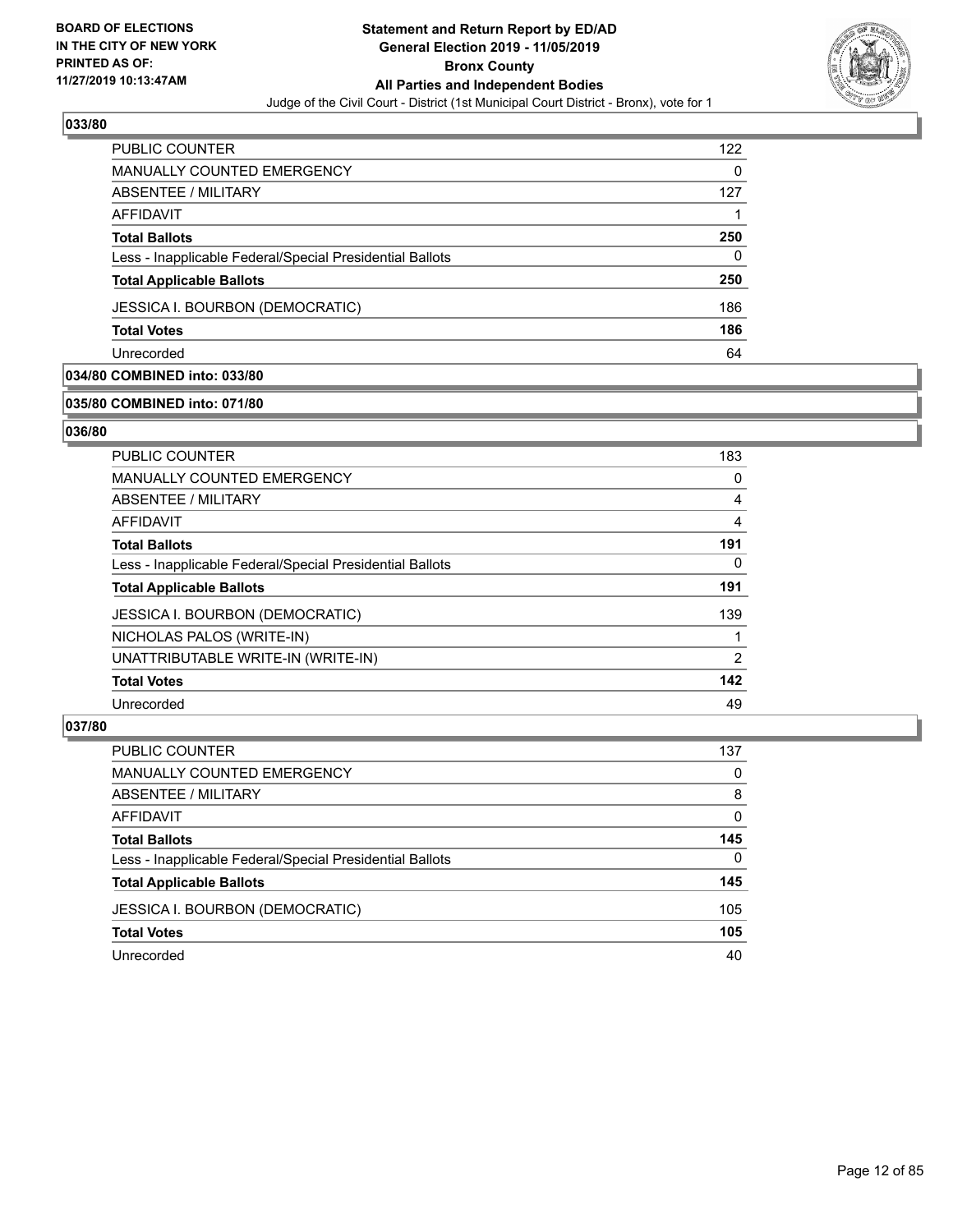

| <b>PUBLIC COUNTER</b>                                    | 238 |
|----------------------------------------------------------|-----|
| <b>MANUALLY COUNTED EMERGENCY</b>                        |     |
| ABSENTEE / MILITARY                                      | 55  |
| AFFIDAVIT                                                |     |
| <b>Total Ballots</b>                                     | 295 |
| Less - Inapplicable Federal/Special Presidential Ballots | 0   |
| <b>Total Applicable Ballots</b>                          | 295 |
| <b>JESSICA I. BOURBON (DEMOCRATIC)</b>                   | 223 |
| <b>Total Votes</b>                                       | 223 |
| Unrecorded                                               | 72  |

# **039/80 COMBINED into: 038/80**

#### **040/80 COMBINED into: 037/80**

#### **041/80**

| PUBLIC COUNTER                                           | 135      |
|----------------------------------------------------------|----------|
| <b>MANUALLY COUNTED EMERGENCY</b>                        | $\Omega$ |
| <b>ABSENTEE / MILITARY</b>                               |          |
| <b>AFFIDAVIT</b>                                         | 2        |
| <b>Total Ballots</b>                                     | 138      |
| Less - Inapplicable Federal/Special Presidential Ballots | 0        |
| <b>Total Applicable Ballots</b>                          | 138      |
| <b>JESSICA I. BOURBON (DEMOCRATIC)</b>                   | 106      |
| <b>Total Votes</b>                                       | 106      |
| Unrecorded                                               | 32       |
|                                                          |          |

| <b>PUBLIC COUNTER</b>                                    | 113 |
|----------------------------------------------------------|-----|
| <b>MANUALLY COUNTED EMERGENCY</b>                        | 0   |
| ABSENTEE / MILITARY                                      |     |
| AFFIDAVIT                                                |     |
| <b>Total Ballots</b>                                     | 115 |
| Less - Inapplicable Federal/Special Presidential Ballots | 0   |
| <b>Total Applicable Ballots</b>                          | 115 |
| <b>JESSICA I. BOURBON (DEMOCRATIC)</b>                   | 86  |
| <b>Total Votes</b>                                       | 86  |
| Unrecorded                                               | 29  |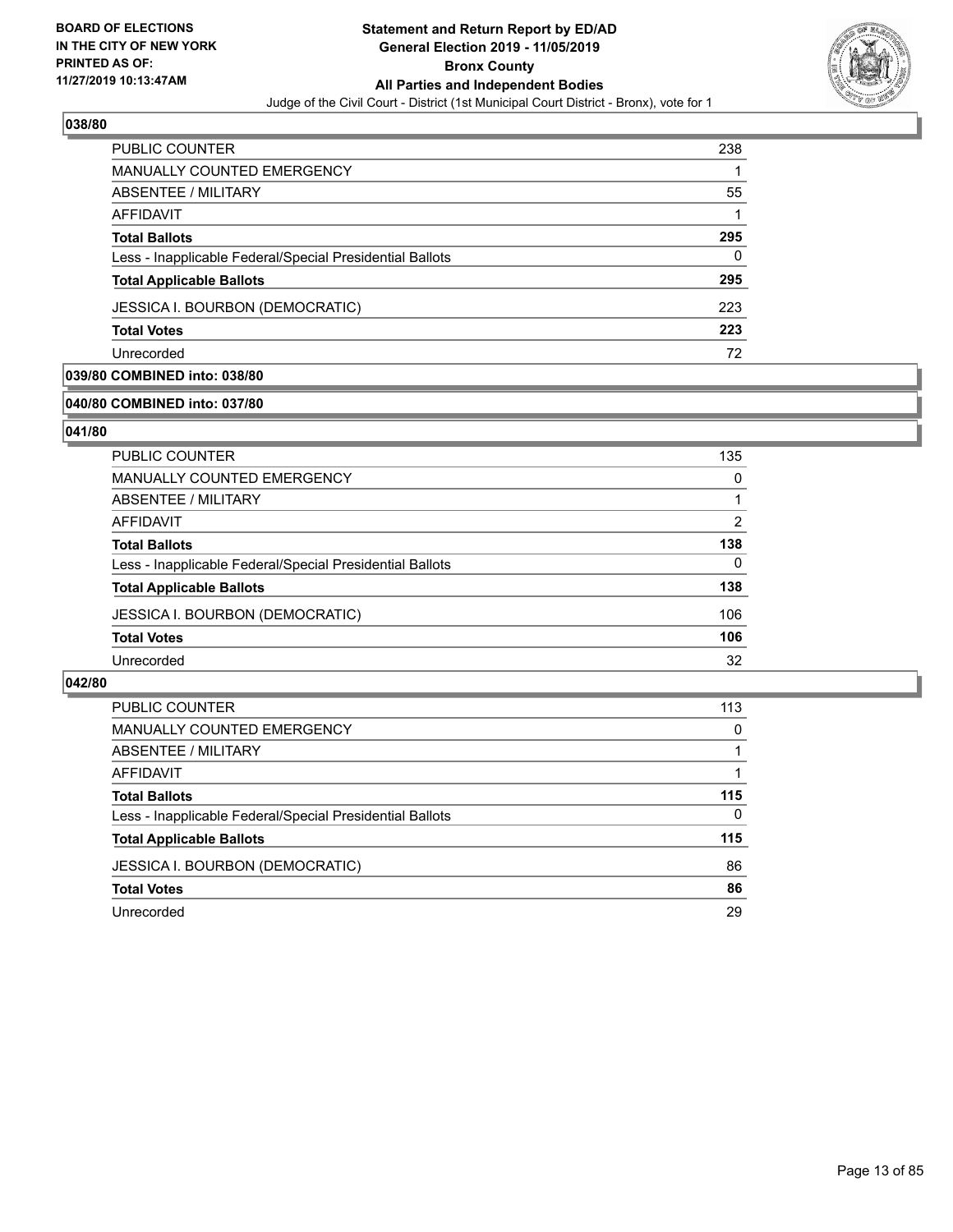

| <b>PUBLIC COUNTER</b>                                    | 147      |
|----------------------------------------------------------|----------|
| MANUALLY COUNTED EMERGENCY                               | 0        |
| ABSENTEE / MILITARY                                      | 8        |
| AFFIDAVIT                                                | $\Omega$ |
| <b>Total Ballots</b>                                     | 155      |
| Less - Inapplicable Federal/Special Presidential Ballots | 0        |
| <b>Total Applicable Ballots</b>                          | 155      |
| <b>JESSICA I. BOURBON (DEMOCRATIC)</b>                   | 120      |
| <b>Total Votes</b>                                       | 120      |
| Unrecorded                                               | 35       |

#### **044/80 COMBINED into: 043/80**

#### **045/80**

| <b>PUBLIC COUNTER</b>                                    | 116 |
|----------------------------------------------------------|-----|
| <b>MANUALLY COUNTED EMERGENCY</b>                        | 0   |
| ABSENTEE / MILITARY                                      | 2   |
| AFFIDAVIT                                                | 1   |
| <b>Total Ballots</b>                                     | 119 |
| Less - Inapplicable Federal/Special Presidential Ballots | 0   |
| <b>Total Applicable Ballots</b>                          | 119 |
| <b>JESSICA I. BOURBON (DEMOCRATIC)</b>                   | 88  |
| <b>JESUS FLORES (WRITE-IN)</b>                           |     |
| JESUS JONES (WRITE-IN)                                   |     |
| UNATTRIBUTABLE WRITE-IN (WRITE-IN)                       |     |
| <b>Total Votes</b>                                       | 91  |
| Unrecorded                                               | 28  |

| <b>PUBLIC COUNTER</b>                                    | 134 |
|----------------------------------------------------------|-----|
| <b>MANUALLY COUNTED EMERGENCY</b>                        | 0   |
| ABSENTEE / MILITARY                                      | 27  |
| AFFIDAVIT                                                | 0   |
| <b>Total Ballots</b>                                     | 161 |
| Less - Inapplicable Federal/Special Presidential Ballots | 0   |
| <b>Total Applicable Ballots</b>                          | 161 |
| <b>JESSICA I. BOURBON (DEMOCRATIC)</b>                   | 126 |
| DEVIN MILLBOWER (WRITE-IN)                               |     |
| <b>Total Votes</b>                                       | 127 |
| Unrecorded                                               | 34  |
| 047/80 COMBINED into: 040/78                             |     |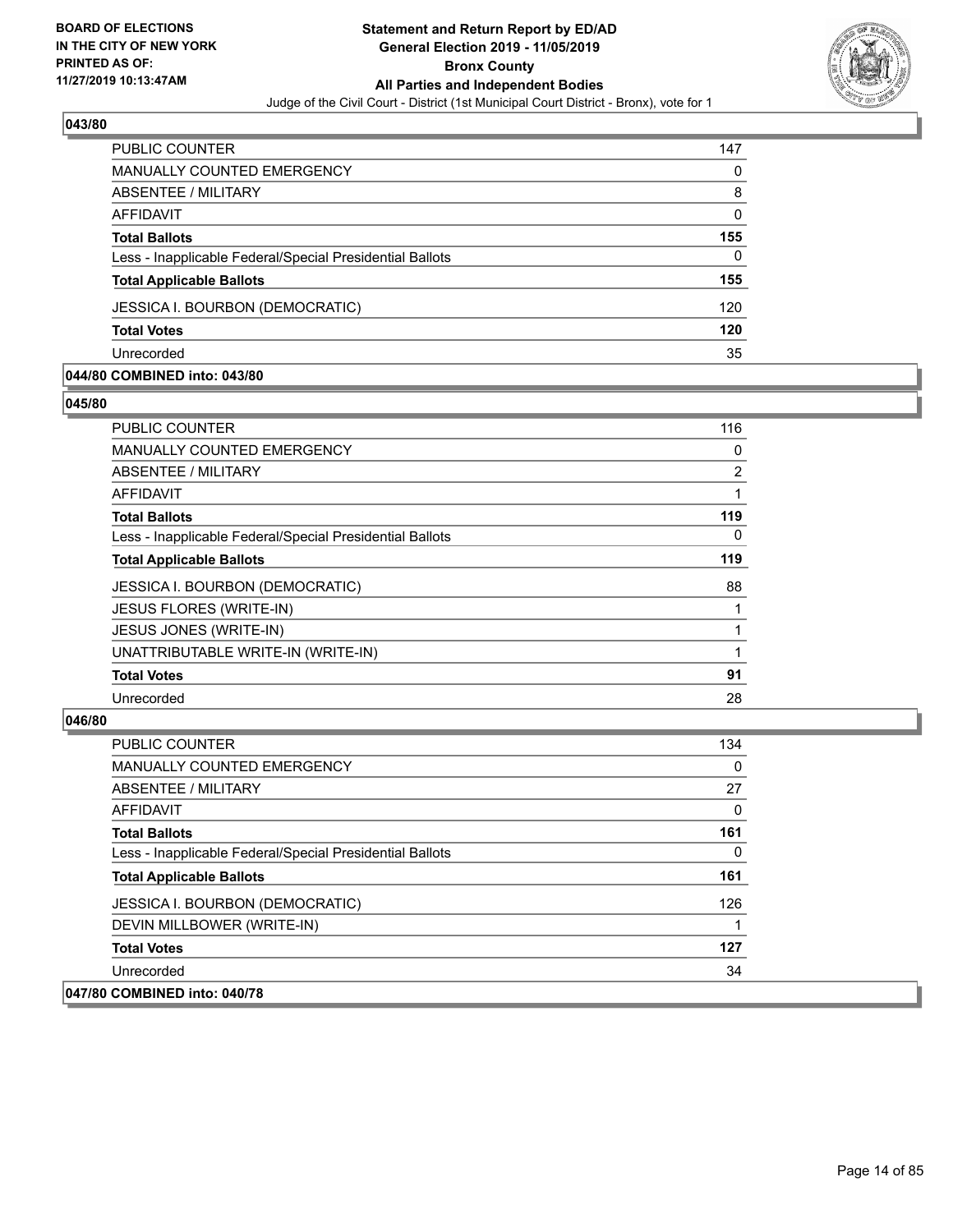

| <b>PUBLIC COUNTER</b>                                    | 222 |
|----------------------------------------------------------|-----|
| MANUALLY COUNTED EMERGENCY                               | 0   |
| ABSENTEE / MILITARY                                      | 6   |
| AFFIDAVIT                                                | 4   |
| <b>Total Ballots</b>                                     | 232 |
| Less - Inapplicable Federal/Special Presidential Ballots | 0   |
| <b>Total Applicable Ballots</b>                          | 232 |
| <b>JESSICA I. BOURBON (DEMOCRATIC)</b>                   | 182 |
| <b>Total Votes</b>                                       | 182 |
| Unrecorded                                               | 50  |

#### **049/80 COMBINED into: 046/80**

#### **050/80 COMBINED into: 048/80**

#### **051/80 COMBINED into: 046/80**

#### **052/80**

| <b>PUBLIC COUNTER</b>                                    | 164      |
|----------------------------------------------------------|----------|
| <b>MANUALLY COUNTED EMERGENCY</b>                        | $\Omega$ |
| ABSENTEE / MILITARY                                      |          |
| AFFIDAVIT                                                | 0        |
| <b>Total Ballots</b>                                     | 165      |
| Less - Inapplicable Federal/Special Presidential Ballots | 0        |
| <b>Total Applicable Ballots</b>                          | 165      |
| <b>JESSICA I. BOURBON (DEMOCRATIC)</b>                   | 128      |
| UNATTRIBUTABLE WRITE-IN (WRITE-IN)                       |          |
| <b>Total Votes</b>                                       | 129      |
| Unrecorded                                               | 36       |
|                                                          |          |

#### **053/80 COMBINED into: 052/80**

| <b>PUBLIC COUNTER</b>                                    | 141 |
|----------------------------------------------------------|-----|
| MANUALLY COUNTED EMERGENCY                               | 0   |
| ABSENTEE / MILITARY                                      |     |
| AFFIDAVIT                                                | 2   |
| <b>Total Ballots</b>                                     | 144 |
| Less - Inapplicable Federal/Special Presidential Ballots | 0   |
| <b>Total Applicable Ballots</b>                          | 144 |
| JESSICA I. BOURBON (DEMOCRATIC)                          | 113 |
| <b>Total Votes</b>                                       | 113 |
| Unrecorded                                               | 31  |
| 057/80 COMBINED into: 055/80                             |     |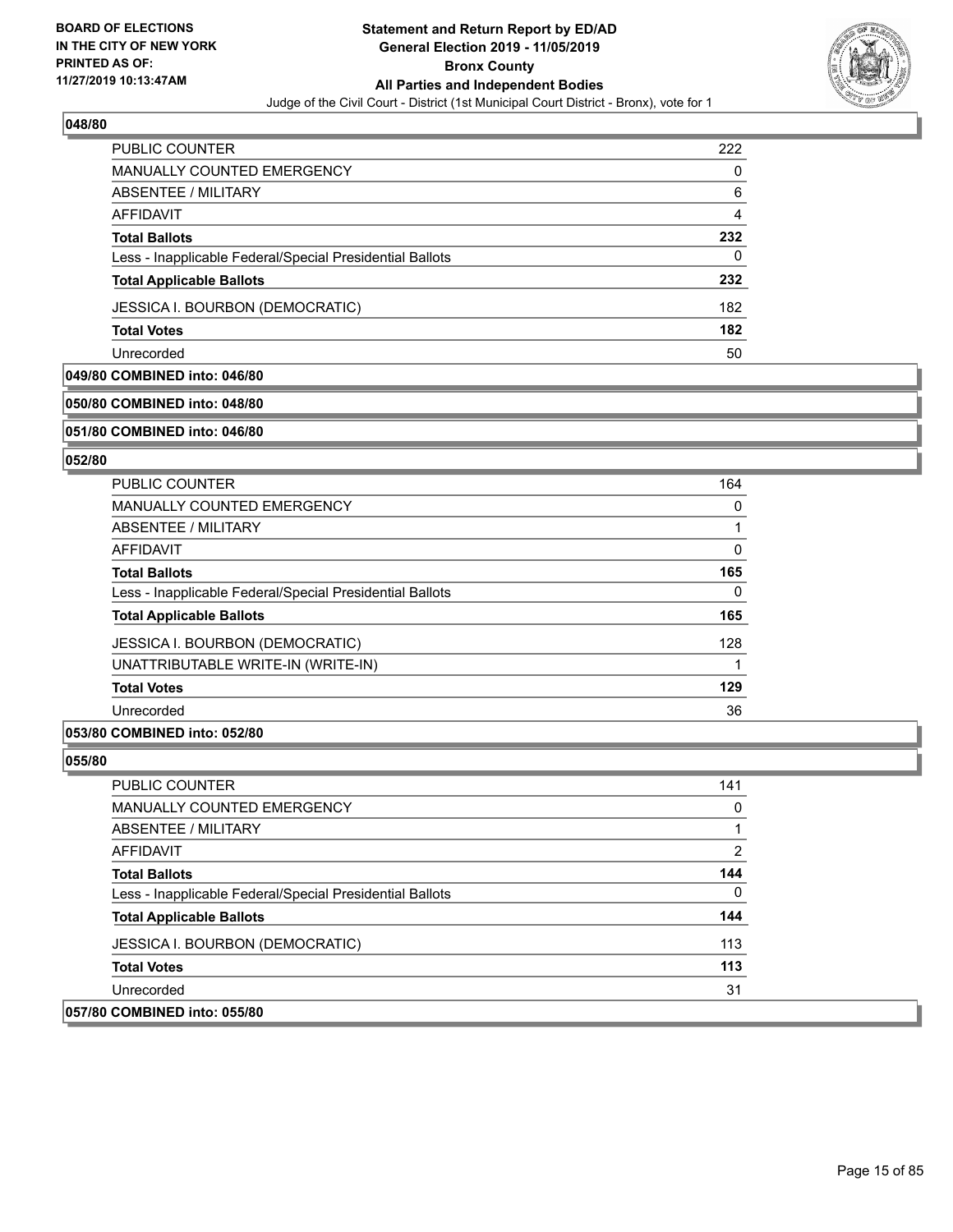

| PUBLIC COUNTER                                           | 114      |
|----------------------------------------------------------|----------|
| MANUALLY COUNTED EMERGENCY                               | $\Omega$ |
| ABSENTEE / MILITARY                                      | 2        |
| AFFIDAVIT                                                |          |
| <b>Total Ballots</b>                                     | 117      |
| Less - Inapplicable Federal/Special Presidential Ballots | 0        |
| <b>Total Applicable Ballots</b>                          | 117      |
| <b>JESSICA I. BOURBON (DEMOCRATIC)</b>                   | 95       |
| <b>Total Votes</b>                                       | 95       |
| Unrecorded                                               | 22       |

#### **059/80 COMBINED into: 038/80**

#### **060/80**

| <b>PUBLIC COUNTER</b>                                    | 141      |
|----------------------------------------------------------|----------|
| <b>MANUALLY COUNTED EMERGENCY</b>                        | 0        |
| ABSENTEE / MILITARY                                      | 4        |
| AFFIDAVIT                                                | $\Omega$ |
| <b>Total Ballots</b>                                     | 145      |
| Less - Inapplicable Federal/Special Presidential Ballots | 0        |
| <b>Total Applicable Ballots</b>                          | 145      |
| JESSICA I. BOURBON (DEMOCRATIC)                          | 115      |
| <b>Total Votes</b>                                       | 115      |
| Unrecorded                                               | 30       |
| 061/80 COMBINED into: 060/80                             |          |

#### **062/80 COMBINED into: 014/80**

#### **063/80**

| PUBLIC COUNTER                                           | 259 |
|----------------------------------------------------------|-----|
| MANUALLY COUNTED EMERGENCY                               | 0   |
| ABSENTEE / MILITARY                                      | 13  |
| AFFIDAVIT                                                |     |
| <b>Total Ballots</b>                                     | 273 |
| Less - Inapplicable Federal/Special Presidential Ballots | 0   |
| <b>Total Applicable Ballots</b>                          | 273 |
| JESSICA I. BOURBON (DEMOCRATIC)                          | 219 |
| <b>Total Votes</b>                                       | 219 |
| Unrecorded                                               | 54  |
| 064/80 COMBINED into: 063/80                             |     |

**066/80 COMBINED into: 033/80**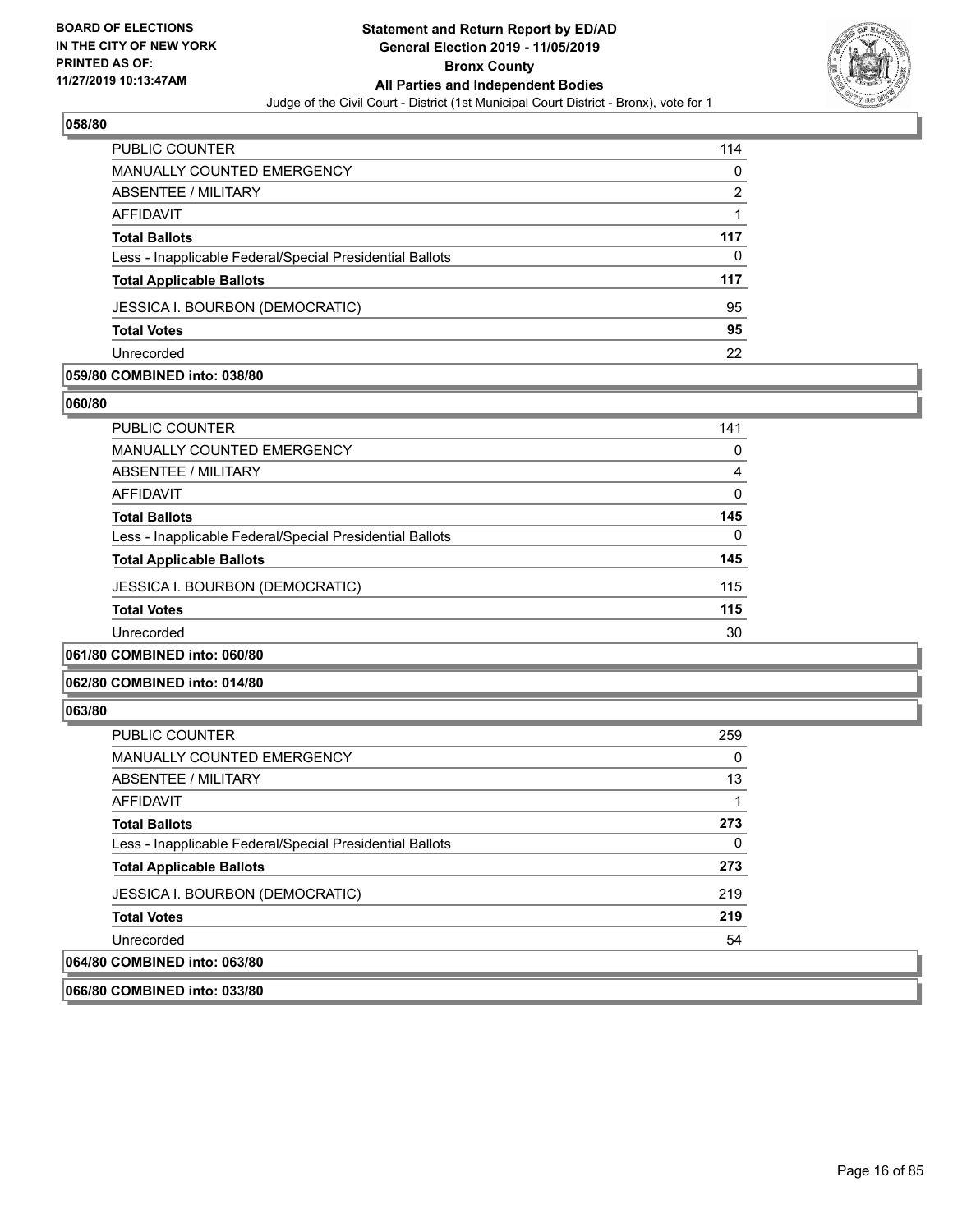

| <b>PUBLIC COUNTER</b>                                    | 244 |
|----------------------------------------------------------|-----|
| MANUALLY COUNTED EMERGENCY                               | 0   |
| ABSENTEE / MILITARY                                      | 3   |
| AFFIDAVIT                                                |     |
| <b>Total Ballots</b>                                     | 248 |
| Less - Inapplicable Federal/Special Presidential Ballots | 0   |
| <b>Total Applicable Ballots</b>                          | 248 |
| <b>JESSICA I. BOURBON (DEMOCRATIC)</b>                   | 196 |
| DEVIN BALKIND (WRITE-IN)                                 |     |
| <b>Total Votes</b>                                       | 197 |
| Unrecorded                                               | 51  |

# **068/80 COMBINED into: 067/80**

**069/80 COMBINED into: 067/80**

#### **070/80 COMBINED into: 036/80**

#### **071/80**

| <b>PUBLIC COUNTER</b>                                    | 228 |
|----------------------------------------------------------|-----|
| <b>MANUALLY COUNTED EMERGENCY</b>                        | 0   |
| ABSENTEE / MILITARY                                      | 22  |
| AFFIDAVIT                                                | 1   |
| <b>Total Ballots</b>                                     | 251 |
| Less - Inapplicable Federal/Special Presidential Ballots | 0   |
| <b>Total Applicable Ballots</b>                          | 251 |
| <b>JESSICA I. BOURBON (DEMOCRATIC)</b>                   | 183 |
| BERNADETTE RACHIELE (WRITE-IN)                           |     |
| CAROL LENNON (WRITE-IN)                                  | 1   |
| UNATTRIBUTABLE WRITE-IN (WRITE-IN)                       | 3   |
| <b>Total Votes</b>                                       | 188 |
| Unrecorded                                               | 63  |

#### **072/80 COMBINED into: 071/80**

#### **073/80 COMBINED into: 071/80**

#### **074/80**

| 090/80 COMBINED into: 071/80                             |          |
|----------------------------------------------------------|----------|
| Unrecorded                                               | 24       |
| <b>Total Votes</b>                                       | 120      |
| JESSICA I. BOURBON (DEMOCRATIC)                          | 120      |
| <b>Total Applicable Ballots</b>                          | 144      |
| Less - Inapplicable Federal/Special Presidential Ballots | $\Omega$ |
| <b>Total Ballots</b>                                     | 144      |
| AFFIDAVIT                                                | 3        |
| ABSENTEE / MILITARY                                      | 3        |
| <b>MANUALLY COUNTED EMERGENCY</b>                        | 0        |
| <b>PUBLIC COUNTER</b>                                    | 138      |

#### **092/80 COMBINED into: 027/83**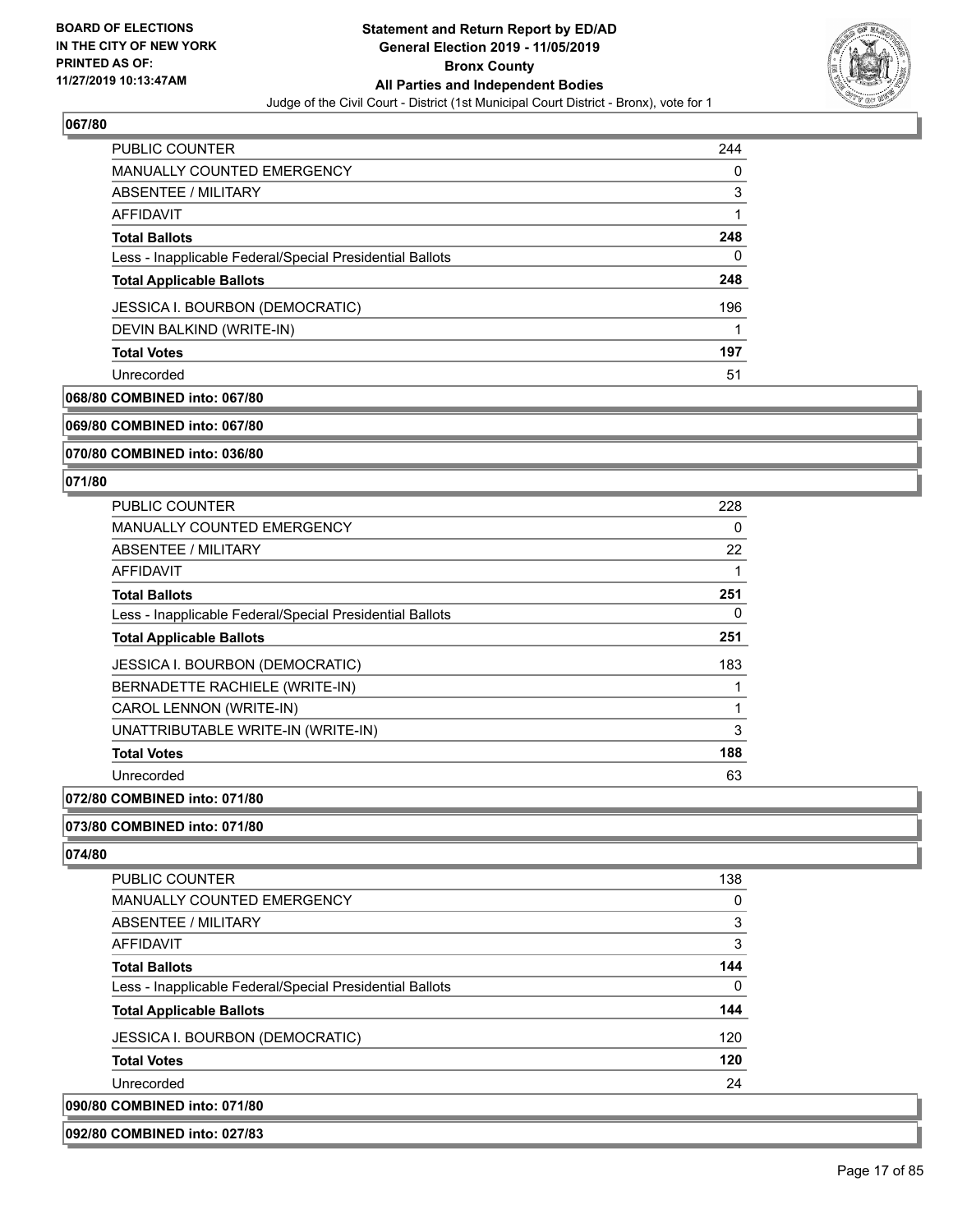

**093/80 COMBINED into: 025/80**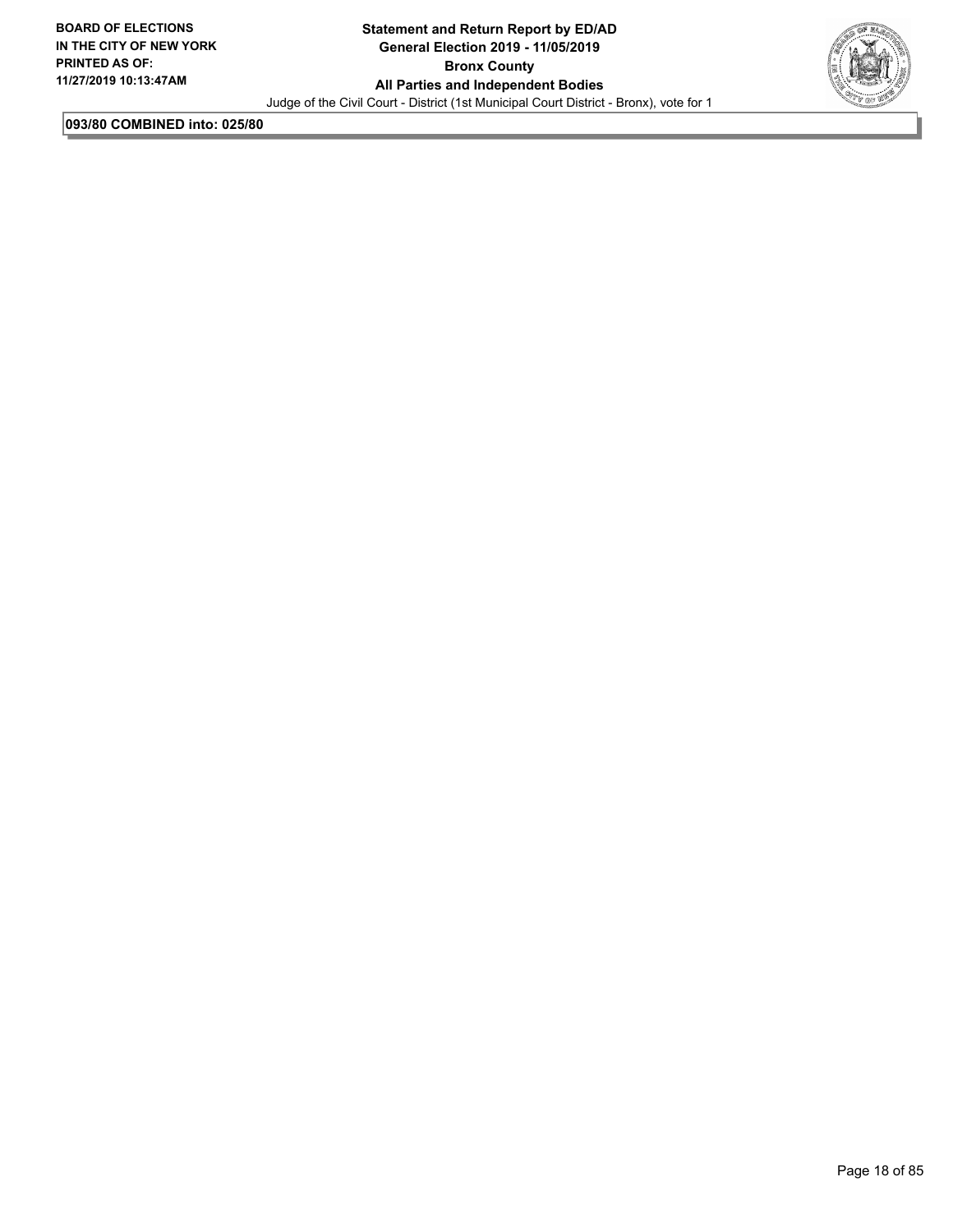

#### **011/81 COMBINED into: 019/81**

# **017/81**

| <b>PUBLIC COUNTER</b>                                    | 223 |
|----------------------------------------------------------|-----|
| <b>MANUALLY COUNTED EMERGENCY</b>                        | 0   |
| ABSENTEE / MILITARY                                      | 4   |
| AFFIDAVIT                                                |     |
| <b>Total Ballots</b>                                     | 228 |
| Less - Inapplicable Federal/Special Presidential Ballots | 0   |
| <b>Total Applicable Ballots</b>                          | 228 |
| <b>JESSICA I. BOURBON (DEMOCRATIC)</b>                   | 196 |
| UNATTRIBUTABLE WRITE-IN (WRITE-IN)                       |     |
| <b>Total Votes</b>                                       | 197 |
| Unrecorded                                               | 31  |
|                                                          |     |

#### **018/81 COMBINED into: 017/81**

#### **019/81**

| PUBLIC COUNTER                                           | 179      |
|----------------------------------------------------------|----------|
| MANUALLY COUNTED EMERGENCY                               | 0        |
| ABSENTEE / MILITARY                                      | 8        |
| AFFIDAVIT                                                | 17       |
| <b>Total Ballots</b>                                     | 204      |
| Less - Inapplicable Federal/Special Presidential Ballots | $\Omega$ |
| <b>Total Applicable Ballots</b>                          | 204      |
| <b>JESSICA I. BOURBON (DEMOCRATIC)</b>                   | 155      |
| <b>Total Votes</b>                                       | 155      |
| Unrecorded                                               | 49       |

| PUBLIC COUNTER                                           | 122      |
|----------------------------------------------------------|----------|
| MANUALLY COUNTED EMERGENCY                               | 0        |
| ABSENTEE / MILITARY                                      | 3        |
| AFFIDAVIT                                                | 2        |
| <b>Total Ballots</b>                                     | 127      |
| Less - Inapplicable Federal/Special Presidential Ballots | $\Omega$ |
| <b>Total Applicable Ballots</b>                          | 127      |
| <b>JESSICA I. BOURBON (DEMOCRATIC)</b>                   | 95       |
| <b>Total Votes</b>                                       | 95       |
| Unrecorded                                               | 32       |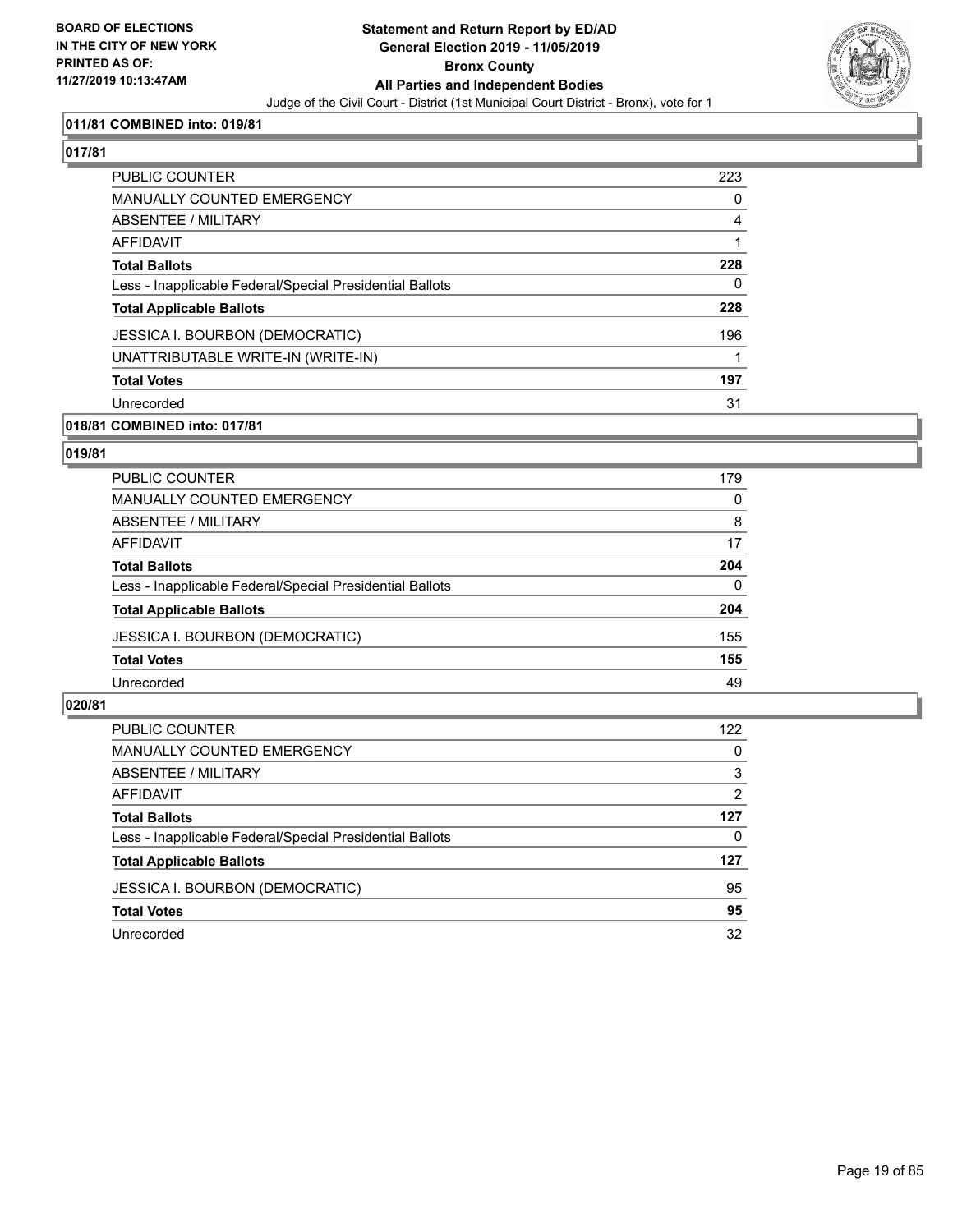

| <b>PUBLIC COUNTER</b>                                    | 232 |
|----------------------------------------------------------|-----|
| <b>MANUALLY COUNTED EMERGENCY</b>                        | 0   |
| ABSENTEE / MILITARY                                      | 6   |
| AFFIDAVIT                                                |     |
| <b>Total Ballots</b>                                     | 239 |
| Less - Inapplicable Federal/Special Presidential Ballots | 0   |
| <b>Total Applicable Ballots</b>                          | 239 |
| <b>JESSICA I. BOURBON (DEMOCRATIC)</b>                   | 201 |
| ROBERT RIZZUTO (WRITE-IN)                                |     |
| <b>Total Votes</b>                                       | 202 |
| Unrecorded                                               | 37  |

#### **022/81 COMBINED into: 021/81**

#### **023/81**

| <b>PUBLIC COUNTER</b>                                    | 290 |
|----------------------------------------------------------|-----|
| <b>MANUALLY COUNTED EMERGENCY</b>                        | 0   |
| ABSENTEE / MILITARY                                      |     |
| AFFIDAVIT                                                | 2   |
| <b>Total Ballots</b>                                     | 299 |
| Less - Inapplicable Federal/Special Presidential Ballots | 0   |
| <b>Total Applicable Ballots</b>                          | 299 |
| <b>JESSICA I. BOURBON (DEMOCRATIC)</b>                   | 237 |
| RUSH LIMBAUGH (WRITE-IN)                                 |     |
| <b>Total Votes</b>                                       | 238 |
| Unrecorded                                               | 61  |
| 024/81 COMBINED into: 023/81                             |     |

#### **102/81 COMBINED into: 037/81**

**103/81 COMBINED into: 037/81**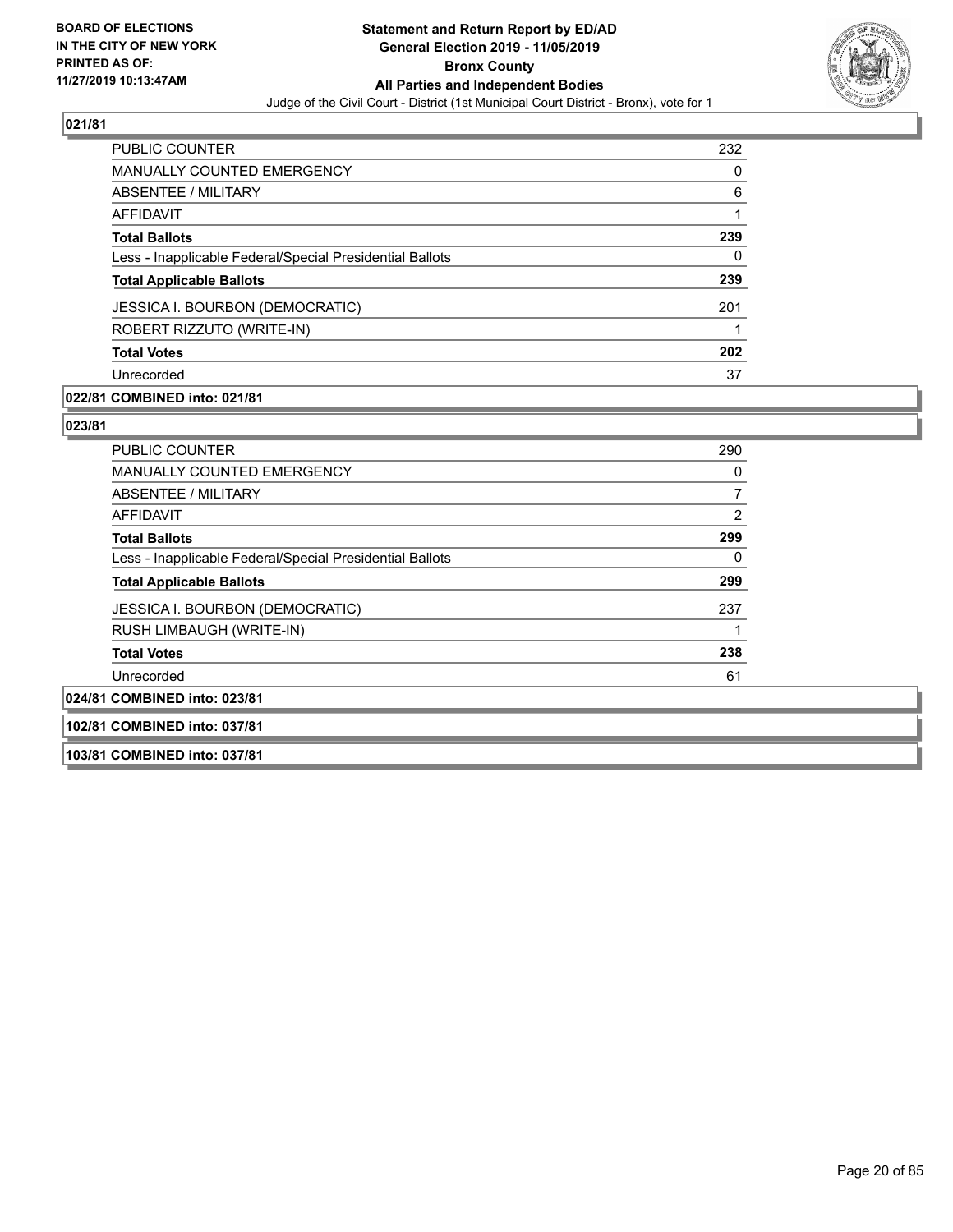

| <b>PUBLIC COUNTER</b>                                    | 364      |
|----------------------------------------------------------|----------|
| <b>MANUALLY COUNTED EMERGENCY</b>                        | $\Omega$ |
| ABSENTEE / MILITARY                                      | 14       |
| AFFIDAVIT                                                | 2        |
| <b>Total Ballots</b>                                     | 380      |
| Less - Inapplicable Federal/Special Presidential Ballots | $\Omega$ |
| <b>Total Applicable Ballots</b>                          | 380      |
| JESSICA I. BOURBON (DEMOCRATIC)                          | 191      |
| <b>BOB KURZ (WRITE-IN)</b>                               |          |
| RUDY GIULIANI (WRITE-IN)                                 |          |
| UNATTRIBUTABLE WRITE-IN (WRITE-IN)                       | 5        |
| <b>Total Votes</b>                                       | 198      |
| Unrecorded                                               | 182      |
| 002/82 COMBINED into: 001/82                             |          |

#### **003/82**

| <b>PUBLIC COUNTER</b>                                    | 94 |
|----------------------------------------------------------|----|
| MANUALLY COUNTED EMERGENCY                               | 0  |
| ABSENTEE / MILITARY                                      | 4  |
| AFFIDAVIT                                                | 1  |
| <b>Total Ballots</b>                                     | 99 |
| Less - Inapplicable Federal/Special Presidential Ballots | 0  |
| <b>Total Applicable Ballots</b>                          | 99 |
| JESSICA I. BOURBON (DEMOCRATIC)                          | 49 |
| MIKE EARLY (WRITE-IN)                                    | 1  |
| THOMAS LAVIN (WRITE-IN)                                  | 1  |
| UNATTRIBUTABLE WRITE-IN (WRITE-IN)                       | 1  |
| <b>Total Votes</b>                                       | 52 |
| Unrecorded                                               | 47 |
|                                                          |    |

#### **004/82 COMBINED into: 005/82**

| <b>PUBLIC COUNTER</b>                                    | 334 |
|----------------------------------------------------------|-----|
| <b>MANUALLY COUNTED EMERGENCY</b>                        | 0   |
| ABSENTEE / MILITARY                                      | 4   |
| AFFIDAVIT                                                |     |
| <b>Total Ballots</b>                                     | 339 |
| Less - Inapplicable Federal/Special Presidential Ballots | 0   |
| <b>Total Applicable Ballots</b>                          | 339 |
| <b>JESSICA I. BOURBON (DEMOCRATIC)</b>                   | 181 |
| ANTHONY HENRIQUEZ (WRITE-IN)                             |     |
| PETER SIMONOVIC JR (WRITE-IN)                            |     |
| <b>Total Votes</b>                                       | 183 |
| Unrecorded                                               | 156 |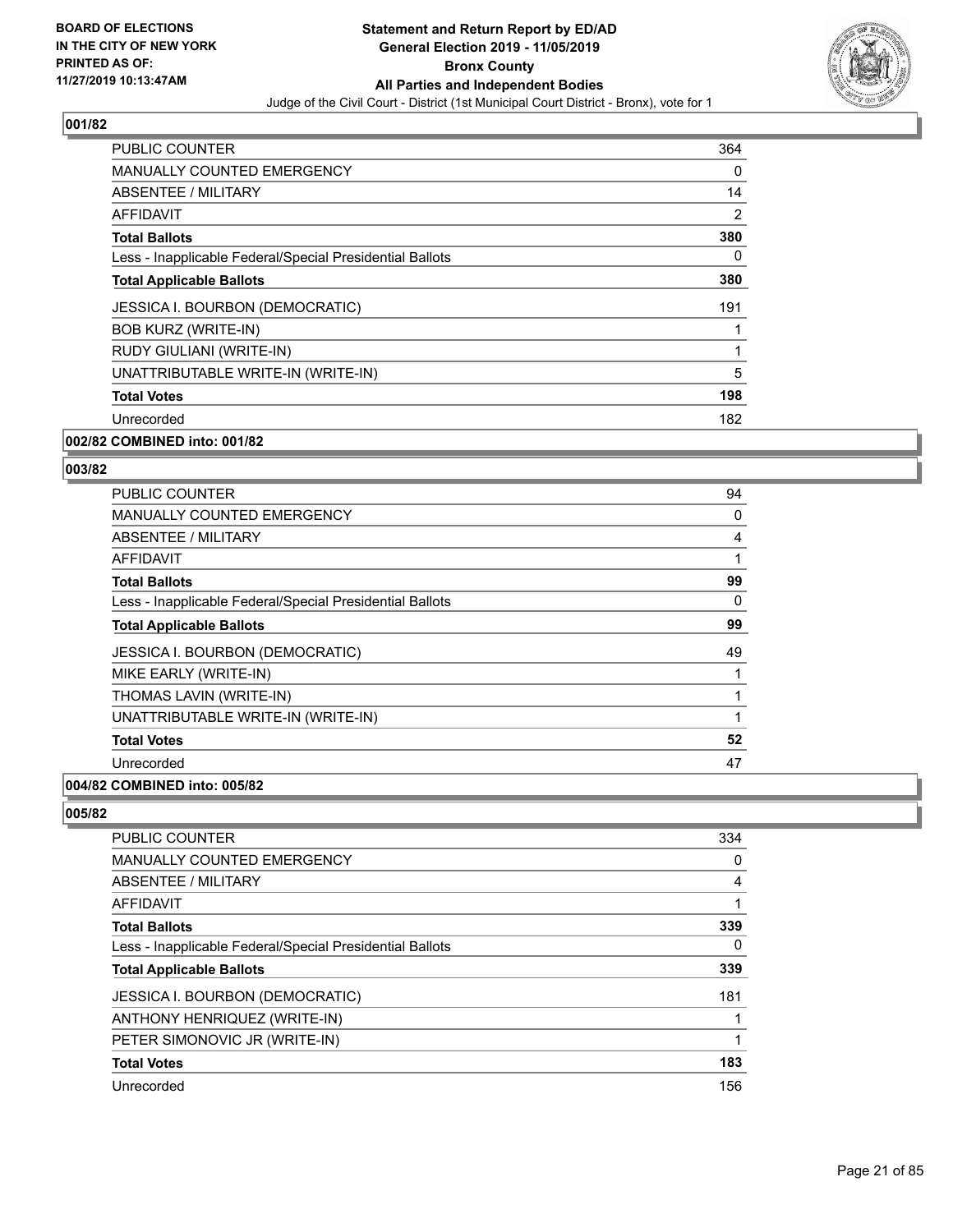

| <b>PUBLIC COUNTER</b>                                    | 252            |
|----------------------------------------------------------|----------------|
| <b>MANUALLY COUNTED EMERGENCY</b>                        | 0              |
| ABSENTEE / MILITARY                                      | $\overline{2}$ |
| <b>AFFIDAVIT</b>                                         | 5              |
| <b>Total Ballots</b>                                     | 259            |
| Less - Inapplicable Federal/Special Presidential Ballots | 0              |
| <b>Total Applicable Ballots</b>                          | 259            |
| <b>JESSICA I. BOURBON (DEMOCRATIC)</b>                   | 178            |
| CHRIS DECRESE (WRITE-IN)                                 |                |
| ROBERT GONZALEZ (WRITE-IN)                               |                |
| <b>Total Votes</b>                                       | 180            |
| Unrecorded                                               | 79             |

#### **007/82 COMBINED into: 006/82**

#### **008/82**

| <b>PUBLIC COUNTER</b>                                    | 151      |
|----------------------------------------------------------|----------|
| <b>MANUALLY COUNTED EMERGENCY</b>                        | 0        |
| ABSENTEE / MILITARY                                      | 3        |
| AFFIDAVIT                                                |          |
| <b>Total Ballots</b>                                     | 155      |
| Less - Inapplicable Federal/Special Presidential Ballots | $\Omega$ |
| <b>Total Applicable Ballots</b>                          | 155      |
| <b>JESSICA I. BOURBON (DEMOCRATIC)</b>                   | 123      |
| MICHAEL MORRISSEY (WRITE-IN)                             |          |
| <b>Total Votes</b>                                       | 124      |
| Unrecorded                                               | 31       |

| <b>PUBLIC COUNTER</b>                                    | 276 |
|----------------------------------------------------------|-----|
| MANUALLY COUNTED EMERGENCY                               | 0   |
| ABSENTEE / MILITARY                                      | 5   |
| AFFIDAVIT                                                |     |
| <b>Total Ballots</b>                                     | 282 |
| Less - Inapplicable Federal/Special Presidential Ballots | 0   |
| <b>Total Applicable Ballots</b>                          | 282 |
| <b>JESSICA I. BOURBON (DEMOCRATIC)</b>                   | 189 |
| EDWARD DELATORE SR (WRITE-IN)                            |     |
| UNATTRIBUTABLE WRITE-IN (WRITE-IN)                       | 3   |
| <b>Total Votes</b>                                       | 193 |
| Unrecorded                                               | 89  |
| 010/82 COMBINED into: 009/82                             |     |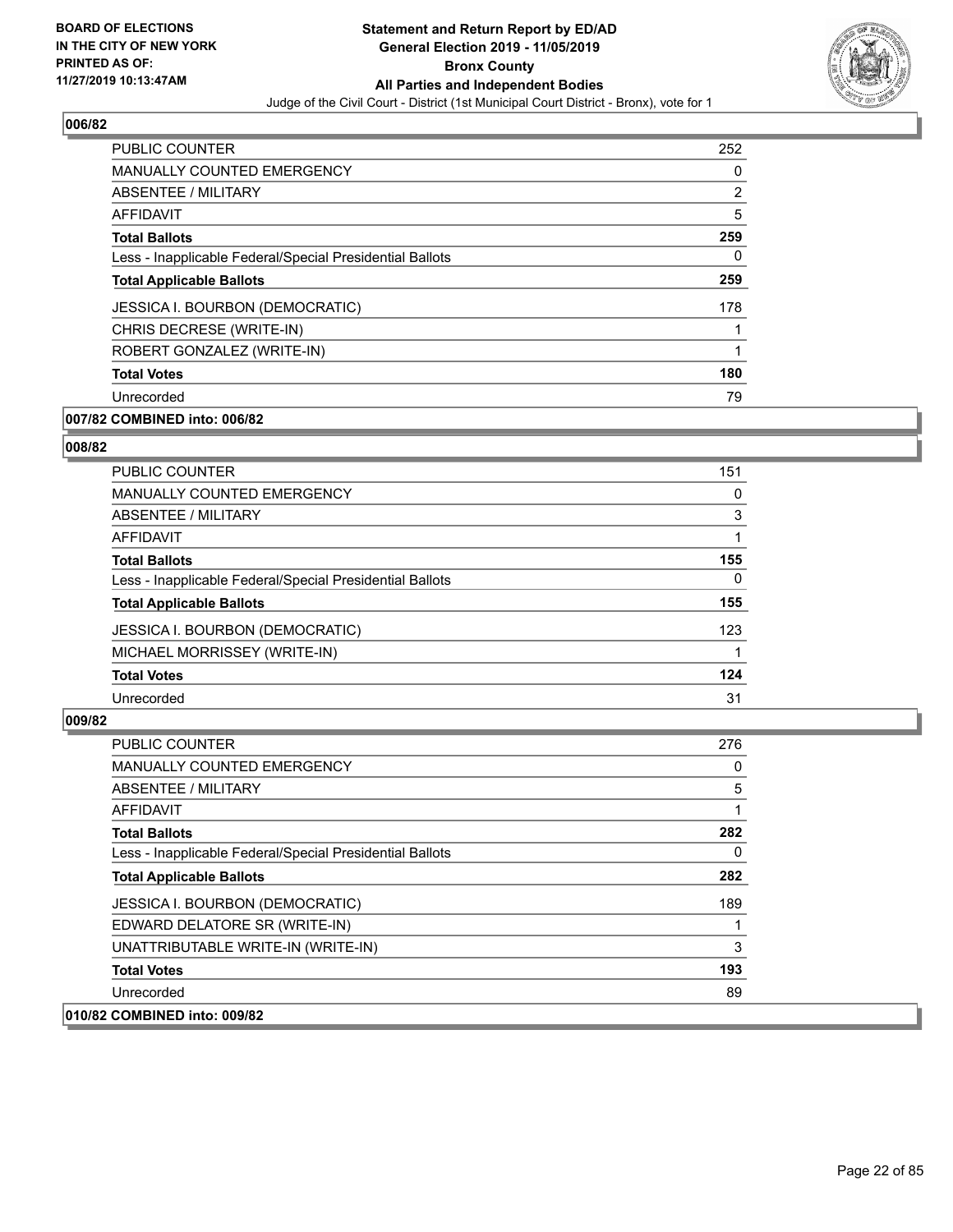

| <b>PUBLIC COUNTER</b>                                    | 100           |
|----------------------------------------------------------|---------------|
| MANUALLY COUNTED EMERGENCY                               | $\Omega$      |
| <b>ABSENTEE / MILITARY</b>                               | 5             |
| AFFIDAVIT                                                | $\mathcal{P}$ |
| <b>Total Ballots</b>                                     | 107           |
| Less - Inapplicable Federal/Special Presidential Ballots | 0             |
| <b>Total Applicable Ballots</b>                          | 107           |
| <b>JESSICA I. BOURBON (DEMOCRATIC)</b>                   | 65            |
| <b>Total Votes</b>                                       | 65            |
| Unrecorded                                               | 42            |

#### **012/82**

| PUBLIC COUNTER                                           | 105 |
|----------------------------------------------------------|-----|
| <b>MANUALLY COUNTED EMERGENCY</b>                        | 0   |
| ABSENTEE / MILITARY                                      | 3   |
| AFFIDAVIT                                                | 0   |
| <b>Total Ballots</b>                                     | 108 |
| Less - Inapplicable Federal/Special Presidential Ballots | 0   |
| <b>Total Applicable Ballots</b>                          | 108 |
| <b>JESSICA I. BOURBON (DEMOCRATIC)</b>                   | 87  |
| <b>Total Votes</b>                                       | 87  |
| Unrecorded                                               | 21  |

| PUBLIC COUNTER                                           | 232      |
|----------------------------------------------------------|----------|
| <b>MANUALLY COUNTED EMERGENCY</b>                        | 0        |
| ABSENTEE / MILITARY                                      | 5        |
| AFFIDAVIT                                                |          |
| <b>Total Ballots</b>                                     | 238      |
| Less - Inapplicable Federal/Special Presidential Ballots | $\Omega$ |
| <b>Total Applicable Ballots</b>                          | 238      |
| JESSICA I. BOURBON (DEMOCRATIC)                          | 190      |
| <b>Total Votes</b>                                       | 190      |
| Unrecorded                                               | 48       |
| 014/82 COMBINED into: 012/82                             |          |
| 015/82 COMBINED into: 013/82                             |          |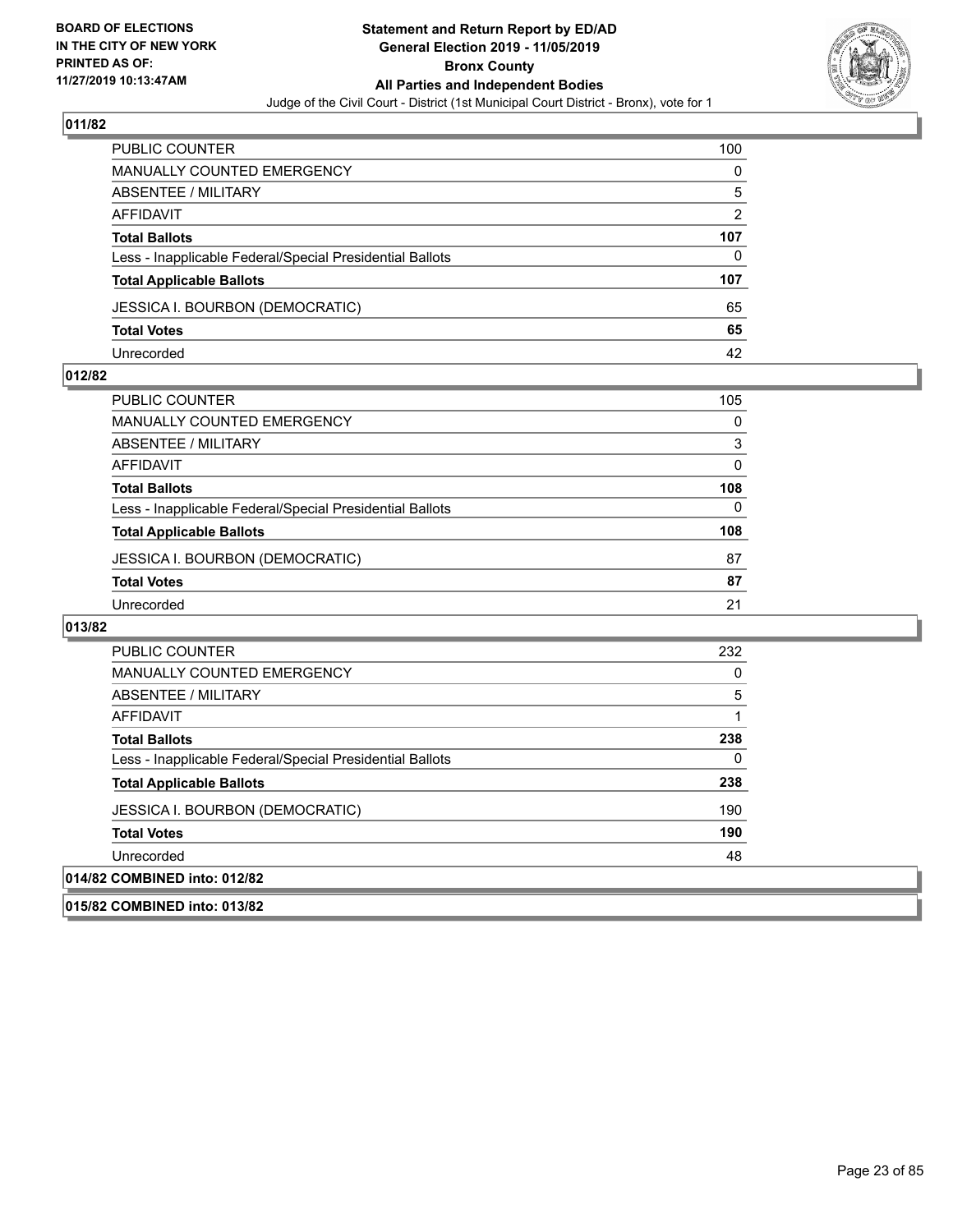

| PUBLIC COUNTER                                           | 218 |
|----------------------------------------------------------|-----|
| MANUALLY COUNTED EMERGENCY                               | 0   |
| ABSENTEE / MILITARY                                      | 9   |
| AFFIDAVIT                                                | 3   |
| <b>Total Ballots</b>                                     | 230 |
| Less - Inapplicable Federal/Special Presidential Ballots | 0   |
| <b>Total Applicable Ballots</b>                          | 230 |
| <b>JESSICA I. BOURBON (DEMOCRATIC)</b>                   | 174 |
| <b>Total Votes</b>                                       | 174 |
| Unrecorded                                               | 56  |

#### **017/82 COMBINED into: 016/82**

#### **018/82**

| <b>PUBLIC COUNTER</b>                                    | 129      |
|----------------------------------------------------------|----------|
| <b>MANUALLY COUNTED EMERGENCY</b>                        | 0        |
| <b>ABSENTEE / MILITARY</b>                               | 4        |
| AFFIDAVIT                                                | 0        |
| <b>Total Ballots</b>                                     | 133      |
| Less - Inapplicable Federal/Special Presidential Ballots | $\Omega$ |
| <b>Total Applicable Ballots</b>                          | 133      |
| <b>JESSICA I. BOURBON (DEMOCRATIC)</b>                   | 90       |
| CHARLES PERRY (WRITE-IN)                                 |          |
| JOSEPH C BORELLI (WRITE-IN)                              |          |
| MARJORIE A VARRICHIO (WRITE-IN)                          | 1        |
| <b>Total Votes</b>                                       | 93       |
| Unrecorded                                               | 40       |
| 019/82 COMBINED into: 018/82                             |          |

| PUBLIC COUNTER                                           | 191      |
|----------------------------------------------------------|----------|
| MANUALLY COUNTED EMERGENCY                               | $\Omega$ |
| ABSENTEE / MILITARY                                      | 10       |
| AFFIDAVIT                                                | 3        |
| <b>Total Ballots</b>                                     | 204      |
| Less - Inapplicable Federal/Special Presidential Ballots | $\Omega$ |
| <b>Total Applicable Ballots</b>                          | 204      |
| <b>JESSICA I. BOURBON (DEMOCRATIC)</b>                   | 108      |
| <b>Total Votes</b>                                       | 108      |
| Unrecorded                                               | 96       |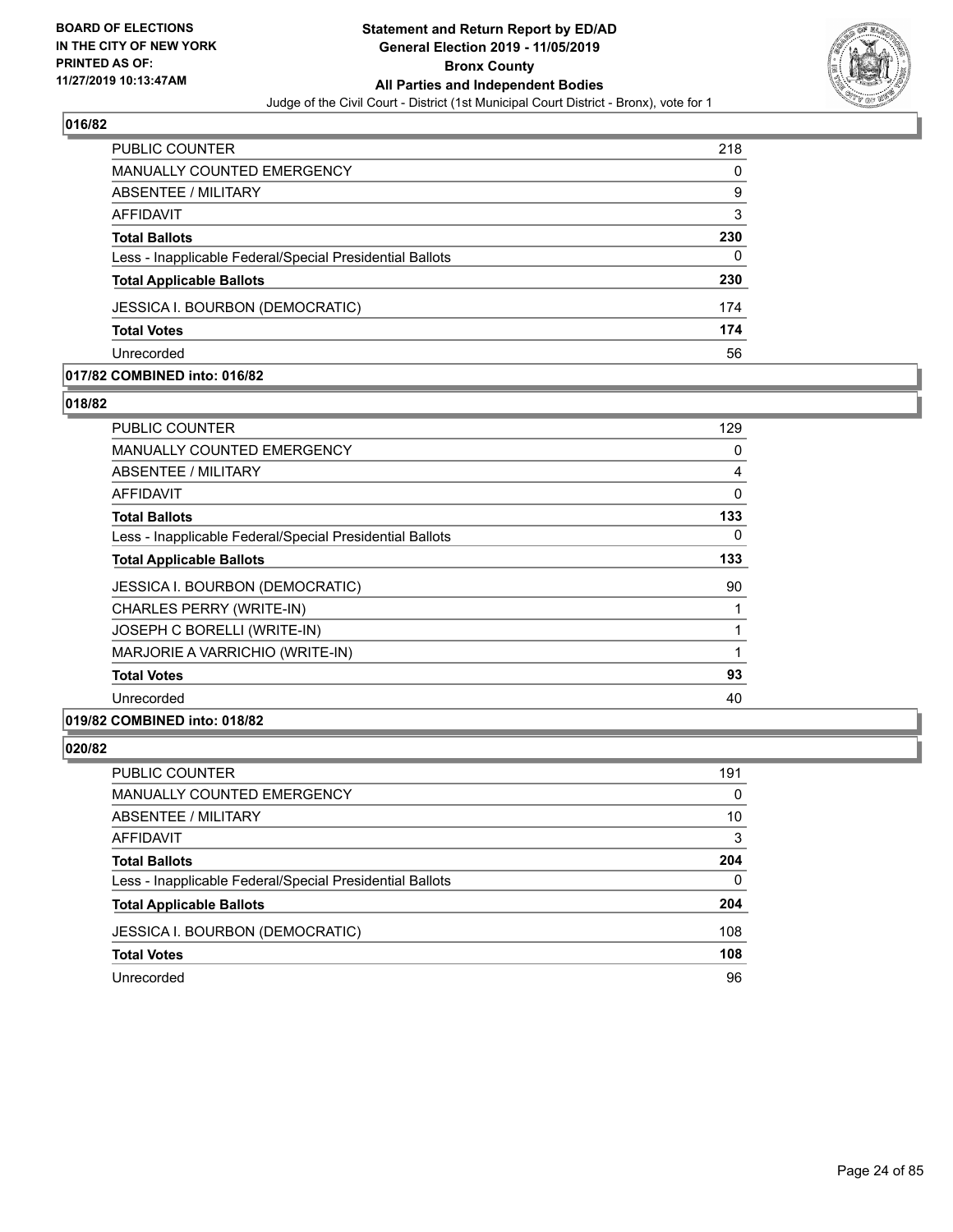

| PUBLIC COUNTER                                           | 200      |
|----------------------------------------------------------|----------|
| <b>MANUALLY COUNTED EMERGENCY</b>                        | 0        |
| ABSENTEE / MILITARY                                      | 2        |
| AFFIDAVIT                                                | $\Omega$ |
| <b>Total Ballots</b>                                     | 202      |
| Less - Inapplicable Federal/Special Presidential Ballots | 0        |
| <b>Total Applicable Ballots</b>                          | 202      |
| <b>JESSICA I. BOURBON (DEMOCRATIC)</b>                   | 141      |
| <b>Total Votes</b>                                       | 141      |
| Unrecorded                                               | 61       |

#### **022/82 COMBINED into: 021/82**

#### **023/82**

| <b>PUBLIC COUNTER</b>                                    | 181 |
|----------------------------------------------------------|-----|
| MANUALLY COUNTED EMERGENCY                               | 0   |
| ABSENTEE / MILITARY                                      |     |
| AFFIDAVIT                                                | 0   |
| <b>Total Ballots</b>                                     | 182 |
| Less - Inapplicable Federal/Special Presidential Ballots | 0   |
| <b>Total Applicable Ballots</b>                          | 182 |
| <b>JESSICA I. BOURBON (DEMOCRATIC)</b>                   | 154 |
| <b>Total Votes</b>                                       | 154 |
| Unrecorded                                               | 28  |

#### **024/82**

| <b>PUBLIC COUNTER</b>                                               | 96 |
|---------------------------------------------------------------------|----|
| <b>MANUALLY COUNTED EMERGENCY</b>                                   | 0  |
| ABSENTEE / MILITARY                                                 |    |
| <b>AFFIDAVIT</b>                                                    | 0  |
| <b>Total Ballots</b>                                                | 97 |
| Less - Inapplicable Federal/Special Presidential Ballots            | 0  |
| <b>Total Applicable Ballots</b>                                     | 97 |
| <b>JESSICA I. BOURBON (DEMOCRATIC)</b>                              | 72 |
| DONALD J TRUMP (WRITE-IN)                                           |    |
| UNATTRIBUTABLE WRITE-IN (WRITE-IN)                                  |    |
| <b>Total Votes</b>                                                  | 74 |
| Unrecorded                                                          | 23 |
| $A$ $A$ $B$ $B$ $B$ $B$ $A$ $A$ $A$ $A$ $A$ $A$ $A$ $A$ $A$ $A$ $A$ |    |

# **025/82 COMBINED into: 020/82**

**026/82 COMBINED into: 069/83**

**027/82 COMBINED into: 023/82**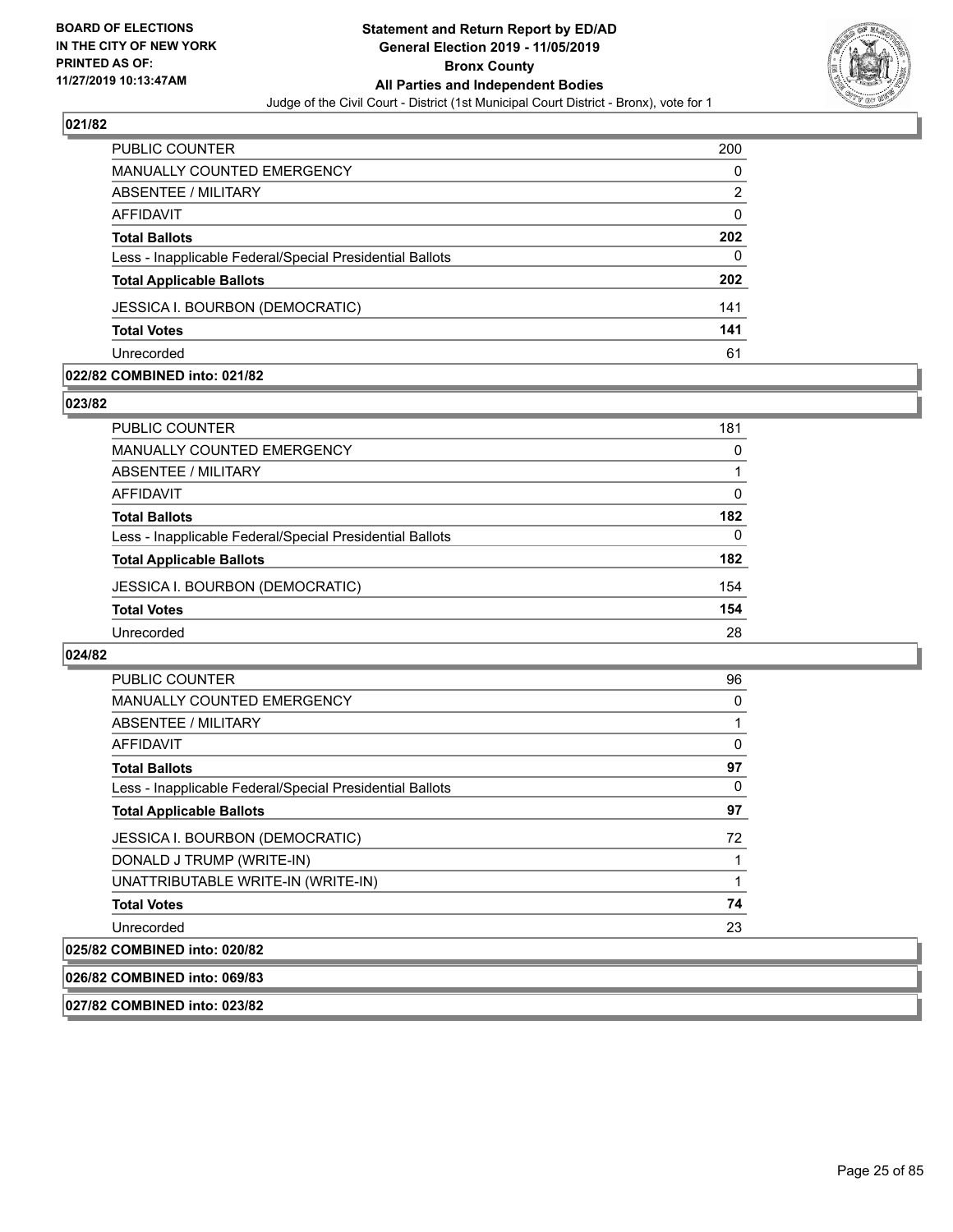

| <b>PUBLIC COUNTER</b>                                    | 123 |
|----------------------------------------------------------|-----|
| MANUALLY COUNTED EMERGENCY                               | 0   |
| ABSENTEE / MILITARY                                      | 6   |
| AFFIDAVIT                                                |     |
| <b>Total Ballots</b>                                     | 130 |
| Less - Inapplicable Federal/Special Presidential Ballots | 0   |
| <b>Total Applicable Ballots</b>                          | 130 |
| <b>JESSICA I. BOURBON (DEMOCRATIC)</b>                   | 107 |
| <b>Total Votes</b>                                       | 107 |
| Unrecorded                                               | 23  |

#### **029/82 COMBINED into: 028/82**

#### **030/82**

| PUBLIC COUNTER                                           | 273            |
|----------------------------------------------------------|----------------|
| <b>MANUALLY COUNTED EMERGENCY</b>                        | 0              |
| ABSENTEE / MILITARY                                      | $\overline{2}$ |
| AFFIDAVIT                                                | 5              |
| <b>Total Ballots</b>                                     | 280            |
| Less - Inapplicable Federal/Special Presidential Ballots | 0              |
| <b>Total Applicable Ballots</b>                          | 280            |
| <b>JESSICA I. BOURBON (DEMOCRATIC)</b>                   | 230            |
| UNATTRIBUTABLE WRITE-IN (WRITE-IN)                       | 1              |
| <b>Total Votes</b>                                       | 231            |
| Unrecorded                                               | 49             |
|                                                          |                |

# **031/82 COMBINED into: 030/82**

#### **032/82**

| <b>PUBLIC COUNTER</b>                                    | 226 |
|----------------------------------------------------------|-----|
| <b>MANUALLY COUNTED EMERGENCY</b>                        | 0   |
| ABSENTEE / MILITARY                                      | 9   |
| AFFIDAVIT                                                | 1   |
| <b>Total Ballots</b>                                     | 236 |
| Less - Inapplicable Federal/Special Presidential Ballots | 0   |
| <b>Total Applicable Ballots</b>                          | 236 |
| JESSICA I. BOURBON (DEMOCRATIC)                          | 157 |
| ALISSA JIMENEZ (WRITE-IN)                                |     |
| HARRY R OEHLER (WRITE-IN)                                | 1   |
| UNATTRIBUTABLE WRITE-IN (WRITE-IN)                       | 1   |
| <b>Total Votes</b>                                       | 160 |
| Unrecorded                                               | 76  |
| 033/82 COMBINED into: 032/82                             |     |

**034/82 COMBINED into: 035/82**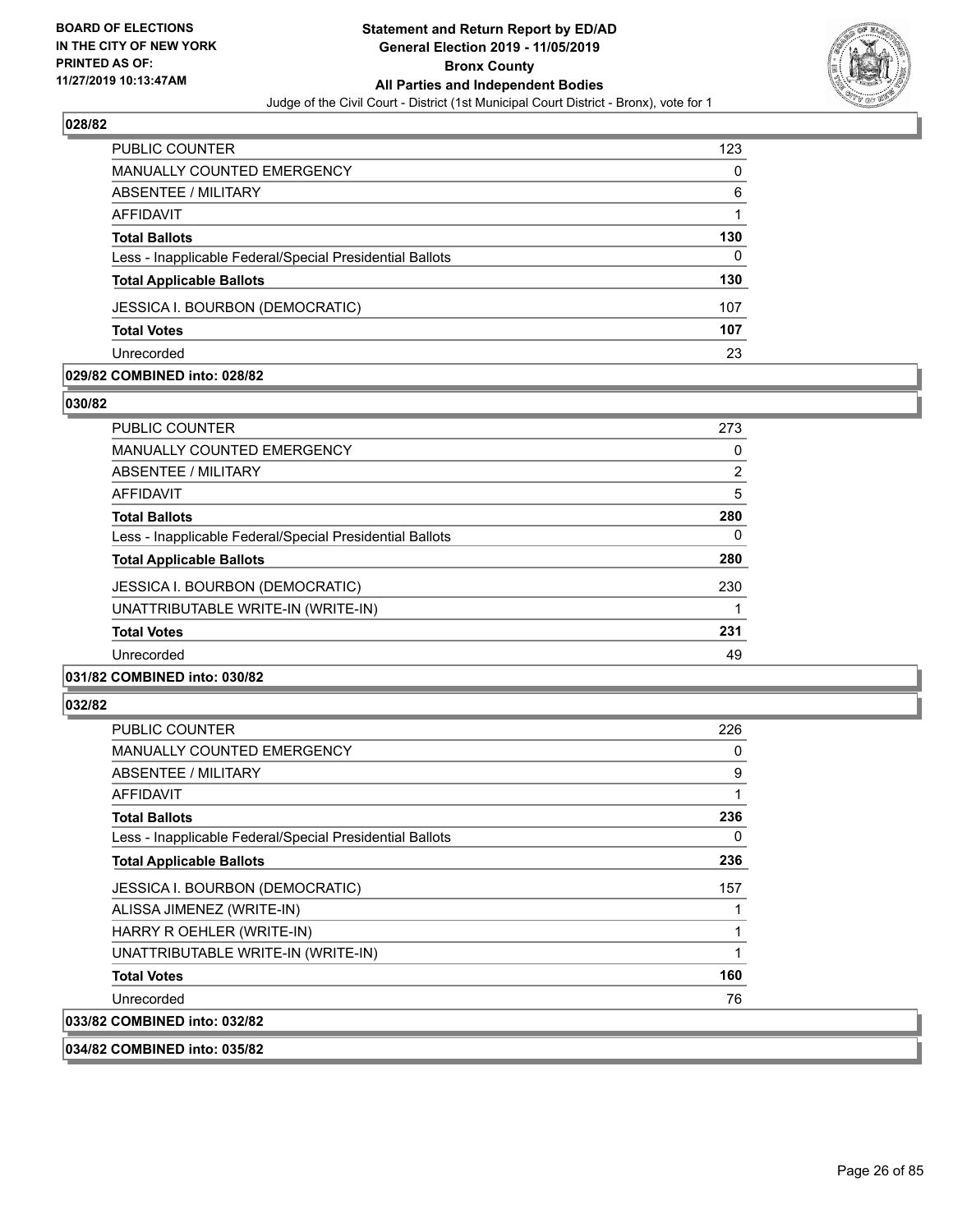

| PUBLIC COUNTER                                           | 236 |
|----------------------------------------------------------|-----|
| <b>MANUALLY COUNTED EMERGENCY</b>                        | 0   |
| ABSENTEE / MILITARY                                      | 4   |
| AFFIDAVIT                                                |     |
| <b>Total Ballots</b>                                     | 241 |
| Less - Inapplicable Federal/Special Presidential Ballots | 0   |
| <b>Total Applicable Ballots</b>                          | 241 |
| <b>JESSICA I. BOURBON (DEMOCRATIC)</b>                   | 163 |
| <b>JESSE MCCORMACK (WRITE-IN)</b>                        |     |
| MICHELLE DAVILA (WRITE-IN)                               |     |
| UNATTRIBUTABLE WRITE-IN (WRITE-IN)                       | 2   |
| <b>Total Votes</b>                                       | 167 |
| Unrecorded                                               | 74  |

#### **036/82**

| <b>PUBLIC COUNTER</b>                                    | 162      |
|----------------------------------------------------------|----------|
| MANUALLY COUNTED EMERGENCY                               | 0        |
| ABSENTEE / MILITARY                                      | 7        |
| AFFIDAVIT                                                |          |
| <b>Total Ballots</b>                                     | 170      |
| Less - Inapplicable Federal/Special Presidential Ballots | $\Omega$ |
| <b>Total Applicable Ballots</b>                          | 170      |
| <b>JESSICA I. BOURBON (DEMOCRATIC)</b>                   | 101      |
| <b>Total Votes</b>                                       | 101      |
| Unrecorded                                               | 69       |

| <b>PUBLIC COUNTER</b>                                    | 136      |
|----------------------------------------------------------|----------|
| <b>MANUALLY COUNTED EMERGENCY</b>                        | 0        |
| ABSENTEE / MILITARY                                      | 3        |
| AFFIDAVIT                                                | 3        |
| <b>Total Ballots</b>                                     | 142      |
| Less - Inapplicable Federal/Special Presidential Ballots | $\Omega$ |
| <b>Total Applicable Ballots</b>                          | 142      |
| <b>JESSICA I. BOURBON (DEMOCRATIC)</b>                   | 110      |
| RON PAUL (WRITE-IN)                                      |          |
| <b>Total Votes</b>                                       | 111      |
| Unrecorded                                               | 31       |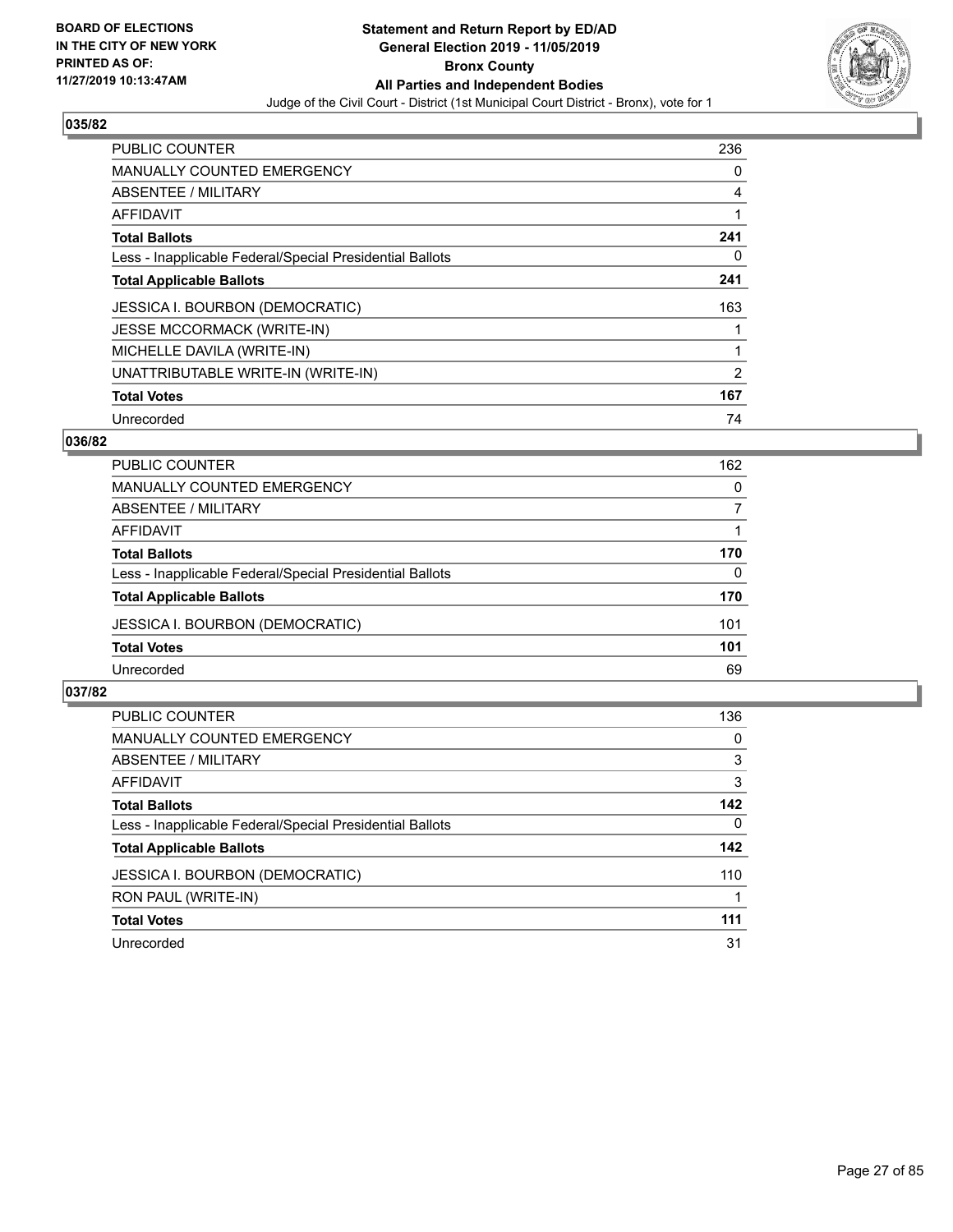

| <b>PUBLIC COUNTER</b>                                    | 252 |
|----------------------------------------------------------|-----|
| <b>MANUALLY COUNTED EMERGENCY</b>                        | 0   |
| ABSENTEE / MILITARY                                      | 5   |
| AFFIDAVIT                                                | 0   |
| <b>Total Ballots</b>                                     | 257 |
| Less - Inapplicable Federal/Special Presidential Ballots | 0   |
| <b>Total Applicable Ballots</b>                          | 257 |
| <b>JESSICA I. BOURBON (DEMOCRATIC)</b>                   | 195 |
| JOSE ANTONIO GONZALEZ JR (WRITE-IN)                      |     |
| PAT PAULSON (WRITE-IN)                                   |     |
| RUDY GIULIANI (WRITE-IN)                                 |     |
| <b>Total Votes</b>                                       | 198 |
| Unrecorded                                               | 59  |
|                                                          |     |

# **039/82 COMBINED into: 038/82**

#### **040/82**

| <b>PUBLIC COUNTER</b>                                    | 186            |
|----------------------------------------------------------|----------------|
| <b>MANUALLY COUNTED EMERGENCY</b>                        | 0              |
| ABSENTEE / MILITARY                                      |                |
| AFFIDAVIT                                                | $\overline{2}$ |
| <b>Total Ballots</b>                                     | 189            |
| Less - Inapplicable Federal/Special Presidential Ballots | $\Omega$       |
| <b>Total Applicable Ballots</b>                          | 189            |
| <b>JESSICA I. BOURBON (DEMOCRATIC)</b>                   | 107            |
| JAMES VACCA (WRITE-IN)                                   |                |
| UNATTRIBUTABLE WRITE-IN (WRITE-IN)                       |                |
| <b>Total Votes</b>                                       | 109            |
| Unrecorded                                               | 80             |

| <b>PUBLIC COUNTER</b>                                    | 268      |
|----------------------------------------------------------|----------|
| MANUALLY COUNTED EMERGENCY                               | 0        |
| ABSENTEE / MILITARY                                      | 5        |
| AFFIDAVIT                                                | 6        |
| <b>Total Ballots</b>                                     | 279      |
| Less - Inapplicable Federal/Special Presidential Ballots | $\Omega$ |
| <b>Total Applicable Ballots</b>                          | 279      |
| <b>JESSICA I. BOURBON (DEMOCRATIC)</b>                   | 151      |
| RICHARD GALLO (WRITE-IN)                                 |          |
| <b>Total Votes</b>                                       | 152      |
| Unrecorded                                               | 127      |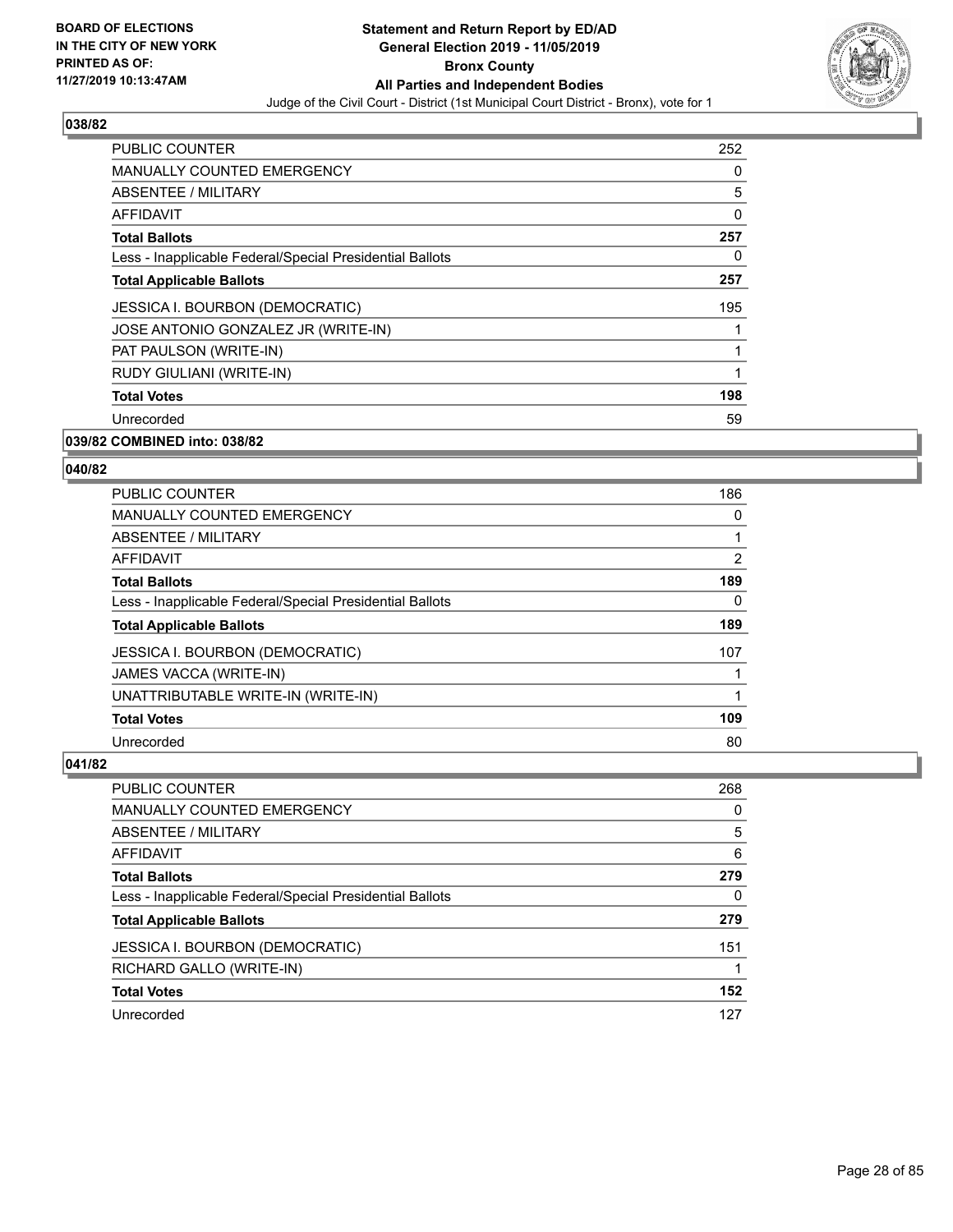

| <b>PUBLIC COUNTER</b>                                    | 302 |
|----------------------------------------------------------|-----|
| <b>MANUALLY COUNTED EMERGENCY</b>                        | 0   |
| ABSENTEE / MILITARY                                      | 8   |
| <b>AFFIDAVIT</b>                                         | 6   |
| <b>Total Ballots</b>                                     | 316 |
| Less - Inapplicable Federal/Special Presidential Ballots | 0   |
| <b>Total Applicable Ballots</b>                          | 316 |
| JESSICA I. BOURBON (DEMOCRATIC)                          | 161 |
| FRANK REYES (WRITE-IN)                                   | 1   |
| JOSEPH COTTER (WRITE-IN)                                 | 2   |
| RUDY GIULIANI (WRITE-IN)                                 | 2   |
| STEVE GALLO (WRITE-IN)                                   | 1   |
| UNATTRIBUTABLE WRITE-IN (WRITE-IN)                       | 1   |
| <b>Total Votes</b>                                       | 168 |
| Unrecorded                                               | 148 |

**043/82 COMBINED into: 040/82**

### **044/82 COMBINED into: 041/82**

#### **045/82 COMBINED into: 042/82**

#### **046/82 COMBINED into: 042/82**

| <b>PUBLIC COUNTER</b>                                    | 246      |
|----------------------------------------------------------|----------|
| <b>MANUALLY COUNTED EMERGENCY</b>                        | 0        |
| ABSENTEE / MILITARY                                      | 2        |
| <b>AFFIDAVIT</b>                                         | 4        |
| <b>Total Ballots</b>                                     | 252      |
| Less - Inapplicable Federal/Special Presidential Ballots | $\Omega$ |
| <b>Total Applicable Ballots</b>                          | 252      |
| <b>JESSICA I. BOURBON (DEMOCRATIC)</b>                   | 117      |
| NICK FEDERICO (WRITE-IN)                                 | 1        |
| RICHARD MARCANO (WRITE-IN)                               | 1        |
| UNATTRIBUTABLE WRITE-IN (WRITE-IN)                       | 2        |
| <b>Total Votes</b>                                       | 121      |
| Unrecorded                                               | 131      |
| 048/82 COMBINED into: 047/82                             |          |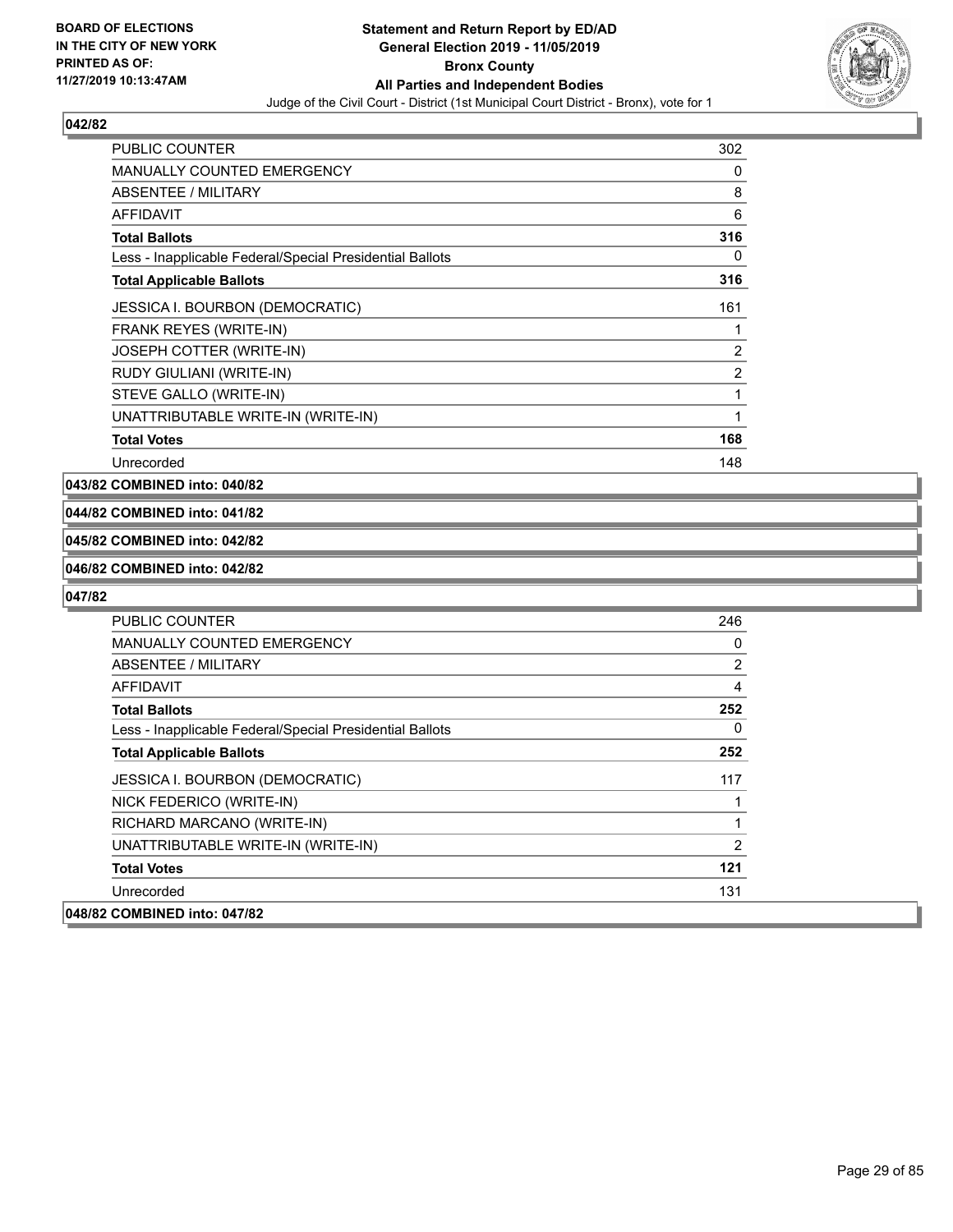

| PUBLIC COUNTER                                           | 174 |
|----------------------------------------------------------|-----|
| <b>MANUALLY COUNTED EMERGENCY</b>                        | 0   |
| <b>ABSENTEE / MILITARY</b>                               | 5   |
| AFFIDAVIT                                                |     |
| <b>Total Ballots</b>                                     | 180 |
| Less - Inapplicable Federal/Special Presidential Ballots | 0   |
| <b>Total Applicable Ballots</b>                          | 180 |
| <b>JESSICA I. BOURBON (DEMOCRATIC)</b>                   | 87  |
| SANTINO DEFRANCO (WRITE-IN)                              |     |
| <b>Total Votes</b>                                       | 88  |
| Unrecorded                                               | 92  |

#### **050/82**

| <b>PUBLIC COUNTER</b>                                    | 93 |
|----------------------------------------------------------|----|
| <b>MANUALLY COUNTED EMERGENCY</b>                        | 0  |
| ABSENTEE / MILITARY                                      | 4  |
| AFFIDAVIT                                                |    |
| <b>Total Ballots</b>                                     | 98 |
| Less - Inapplicable Federal/Special Presidential Ballots | 0  |
| <b>Total Applicable Ballots</b>                          | 98 |
| JESSICA I. BOURBON (DEMOCRATIC)                          | 69 |
| <b>Total Votes</b>                                       | 69 |
| Unrecorded                                               | 29 |
|                                                          |    |

| PUBLIC COUNTER                                           | 218 |
|----------------------------------------------------------|-----|
| <b>MANUALLY COUNTED EMERGENCY</b>                        | 0   |
| ABSENTEE / MILITARY                                      | 4   |
| AFFIDAVIT                                                | 2   |
| <b>Total Ballots</b>                                     | 224 |
| Less - Inapplicable Federal/Special Presidential Ballots | 0   |
| <b>Total Applicable Ballots</b>                          | 224 |
| <b>JESSICA I. BOURBON (DEMOCRATIC)</b>                   | 159 |
| FRANK D DIFIORE (WRITE-IN)                               |     |
| RICHARD SOTO (WRITE-IN)                                  |     |
| UNATTRIBUTABLE WRITE-IN (WRITE-IN)                       |     |
| <b>Total Votes</b>                                       | 162 |
| Unrecorded                                               | 62  |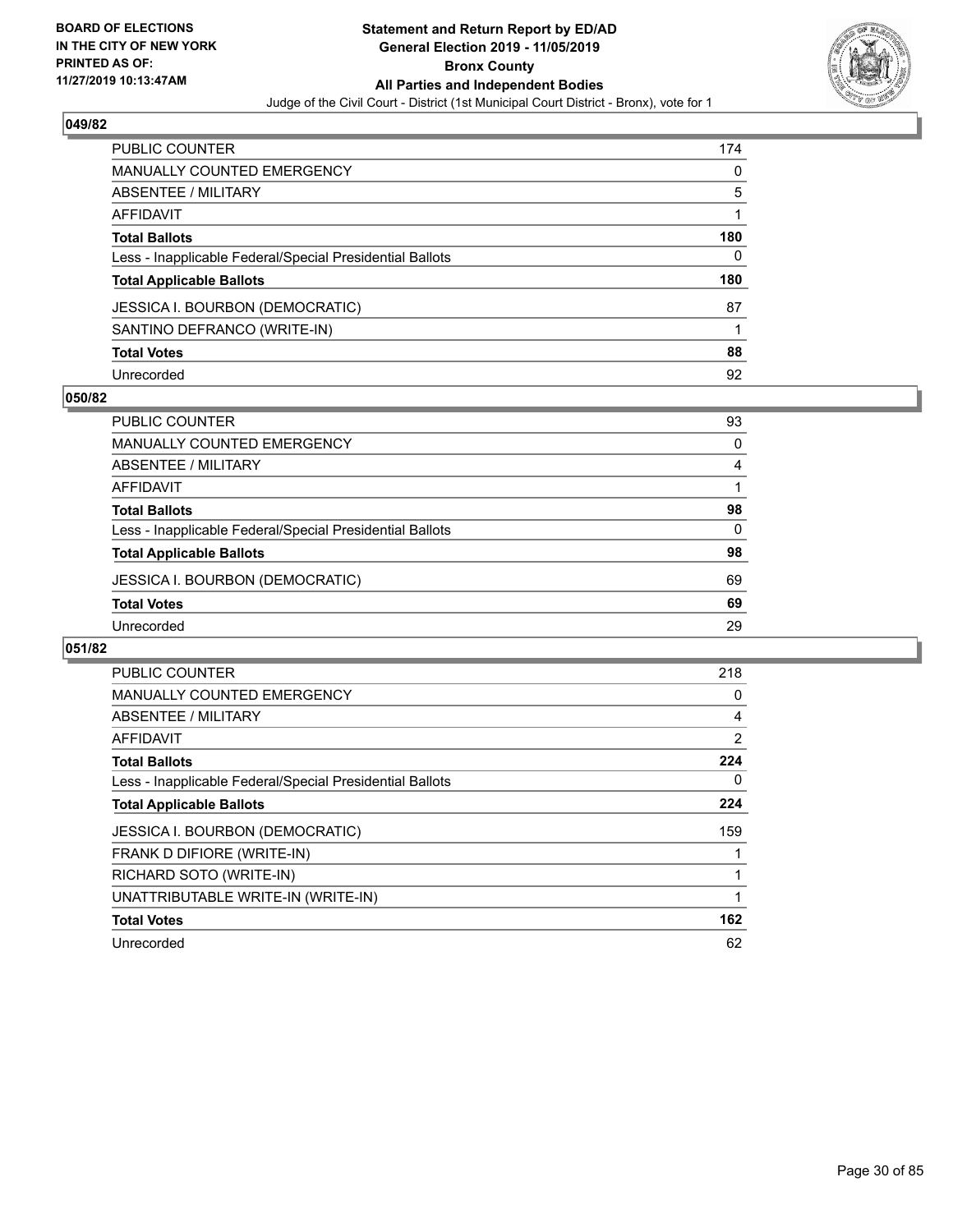

| <b>PUBLIC COUNTER</b>                                    | 274 |
|----------------------------------------------------------|-----|
| <b>MANUALLY COUNTED EMERGENCY</b>                        | 0   |
| <b>ABSENTEE / MILITARY</b>                               | 3   |
| <b>AFFIDAVIT</b>                                         | 0   |
| <b>Total Ballots</b>                                     | 277 |
| Less - Inapplicable Federal/Special Presidential Ballots | 0   |
| <b>Total Applicable Ballots</b>                          | 277 |
| <b>JESSICA I. BOURBON (DEMOCRATIC)</b>                   | 178 |
| ALFREDO KUILAN (WRITE-IN)                                |     |
| CARLOS VELASQUEZ (WRITE-IN)                              | 1   |
| MICHAEL MASI (WRITE-IN)                                  | 1   |
| UNATTRIBUTABLE WRITE-IN (WRITE-IN)                       | 3   |
| <b>Total Votes</b>                                       | 184 |
| Unrecorded                                               | 93  |

**053/82 COMBINED into: 051/82**

**054/82 COMBINED into: 067/80**

#### **055/82 COMBINED into: 052/82**

#### **056/82**

| PUBLIC COUNTER                                           | 77 |
|----------------------------------------------------------|----|
| <b>MANUALLY COUNTED EMERGENCY</b>                        | 0  |
| ABSENTEE / MILITARY                                      |    |
| AFFIDAVIT                                                | 0  |
| <b>Total Ballots</b>                                     | 84 |
| Less - Inapplicable Federal/Special Presidential Ballots | 0  |
| <b>Total Applicable Ballots</b>                          | 84 |
| <b>JESSICA I. BOURBON (DEMOCRATIC)</b>                   | 54 |
| <b>Total Votes</b>                                       | 54 |
| Unrecorded                                               | 30 |

| <b>PUBLIC COUNTER</b>                                    | 182      |
|----------------------------------------------------------|----------|
| <b>MANUALLY COUNTED EMERGENCY</b>                        | 0        |
| ABSENTEE / MILITARY                                      | 6        |
| AFFIDAVIT                                                | 5        |
| <b>Total Ballots</b>                                     | 193      |
| Less - Inapplicable Federal/Special Presidential Ballots | $\Omega$ |
| <b>Total Applicable Ballots</b>                          | 193      |
| <b>JESSICA I. BOURBON (DEMOCRATIC)</b>                   | 108      |
| DAVID SHIFREN (WRITE-IN)                                 |          |
| UNATTRIBUTABLE WRITE-IN (WRITE-IN)                       |          |
| <b>Total Votes</b>                                       | 110      |
| Unrecorded                                               | 83       |
| 058/82 COMBINED into: 030/80                             |          |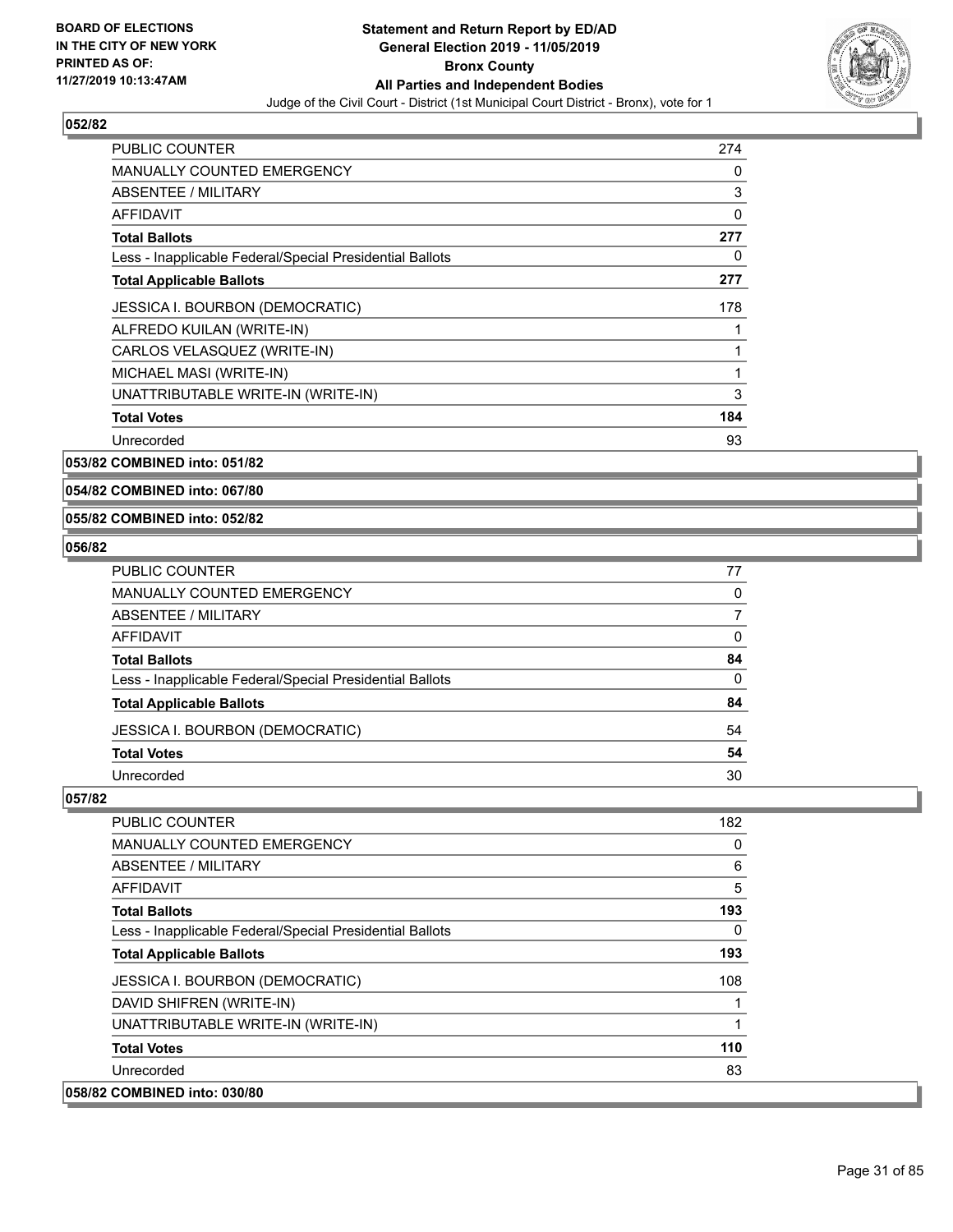

| PUBLIC COUNTER                                           | 27 |
|----------------------------------------------------------|----|
| <b>MANUALLY COUNTED EMERGENCY</b>                        | 0  |
| ABSENTEE / MILITARY                                      |    |
| AFFIDAVIT                                                | 0  |
| <b>Total Ballots</b>                                     | 28 |
| Less - Inapplicable Federal/Special Presidential Ballots | 0  |
| <b>Total Applicable Ballots</b>                          | 28 |
| JESSICA I. BOURBON (DEMOCRATIC)                          | 21 |
| <b>Total Votes</b>                                       | 21 |
| Unrecorded                                               |    |

#### **060/82**

| <b>PUBLIC COUNTER</b>                                    | 411            |
|----------------------------------------------------------|----------------|
| <b>MANUALLY COUNTED EMERGENCY</b>                        | 0              |
| <b>ABSENTEE / MILITARY</b>                               | 9              |
| AFFIDAVIT                                                | $\overline{2}$ |
| <b>Total Ballots</b>                                     | 422            |
| Less - Inapplicable Federal/Special Presidential Ballots | 0              |
| <b>Total Applicable Ballots</b>                          | 422            |
| <b>JESSICA I. BOURBON (DEMOCRATIC)</b>                   | 275            |
| UNATTRIBUTABLE WRITE-IN (WRITE-IN)                       | 4              |
| <b>Total Votes</b>                                       | 279            |
| Unrecorded                                               | 143            |
| 061/82 COMBINED into: 060/82                             |                |

| PUBLIC COUNTER                                           | 312            |
|----------------------------------------------------------|----------------|
| <b>MANUALLY COUNTED EMERGENCY</b>                        | 0              |
| ABSENTEE / MILITARY                                      | 8              |
| <b>AFFIDAVIT</b>                                         | $\overline{2}$ |
| <b>Total Ballots</b>                                     | 322            |
| Less - Inapplicable Federal/Special Presidential Ballots | 0              |
| <b>Total Applicable Ballots</b>                          | 322            |
| <b>JESSICA I. BOURBON (DEMOCRATIC)</b>                   | 204            |
| NEVEEN NESHEIWAT (WRITE-IN)                              |                |
| RAYMOND KELLY (WRITE-IN)                                 | 1              |
| STEVEN CROWDER (WRITE-IN)                                | 1              |
| UNATTRIBUTABLE WRITE-IN (WRITE-IN)                       | 3              |
| <b>Total Votes</b>                                       | 210            |
| Unrecorded                                               | 112            |
| 063/82 COMBINED into: 062/82                             |                |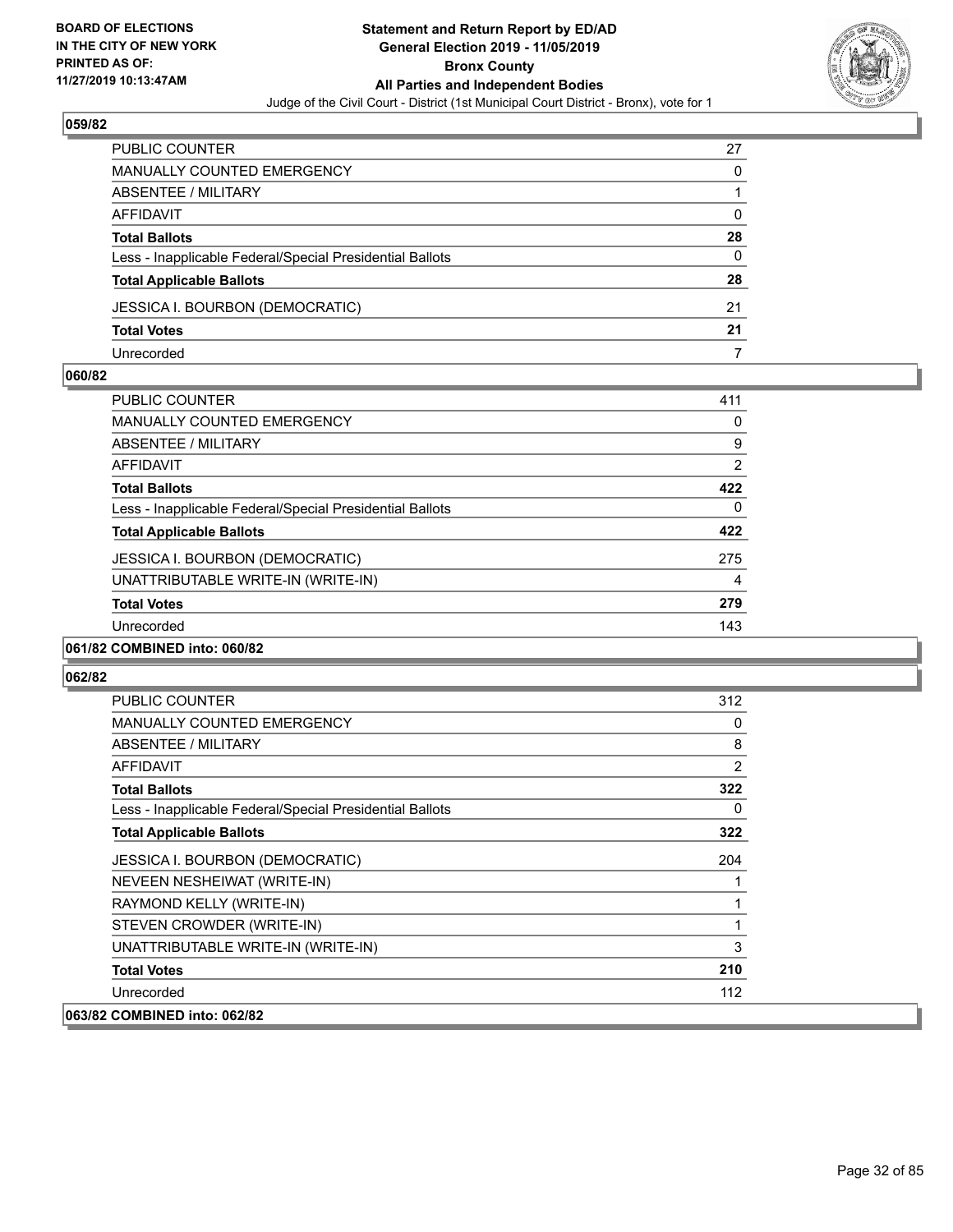

| PUBLIC COUNTER                                           | 163 |
|----------------------------------------------------------|-----|
| MANUALLY COUNTED EMERGENCY                               | 0   |
| ABSENTEE / MILITARY                                      | 2   |
| AFFIDAVIT                                                | 3   |
| <b>Total Ballots</b>                                     | 168 |
| Less - Inapplicable Federal/Special Presidential Ballots | 0   |
| <b>Total Applicable Ballots</b>                          | 168 |
| <b>JESSICA I. BOURBON (DEMOCRATIC)</b>                   | 138 |
| <b>Total Votes</b>                                       | 138 |
| Unrecorded                                               | 30  |

#### **065/82**

| <b>PUBLIC COUNTER</b>                                    | 467 |
|----------------------------------------------------------|-----|
| MANUALLY COUNTED EMERGENCY                               | 0   |
| ABSENTEE / MILITARY                                      | 13  |
| AFFIDAVIT                                                |     |
| <b>Total Ballots</b>                                     | 481 |
| Less - Inapplicable Federal/Special Presidential Ballots | 0   |
| <b>Total Applicable Ballots</b>                          | 481 |
| <b>JESSICA I. BOURBON (DEMOCRATIC)</b>                   | 360 |
| HILARY RODHAM CLINTON (WRITE-IN)                         |     |
| JAMAL BAILY (WRITE-IN)                                   |     |
| <b>Total Votes</b>                                       | 362 |
| Unrecorded                                               | 119 |
|                                                          |     |

| <b>PUBLIC COUNTER</b>                                    | 440 |
|----------------------------------------------------------|-----|
| <b>MANUALLY COUNTED EMERGENCY</b>                        | 0   |
| ABSENTEE / MILITARY                                      | 6   |
| AFFIDAVIT                                                | 3   |
| <b>Total Ballots</b>                                     | 449 |
| Less - Inapplicable Federal/Special Presidential Ballots | 0   |
| <b>Total Applicable Ballots</b>                          | 449 |
| <b>JESSICA I. BOURBON (DEMOCRATIC)</b>                   | 347 |
| <b>Total Votes</b>                                       | 347 |
| Unrecorded                                               | 102 |
| 067/82 COMBINED into: 066/82                             |     |
| 068/82 COMBINED into: 066/82                             |     |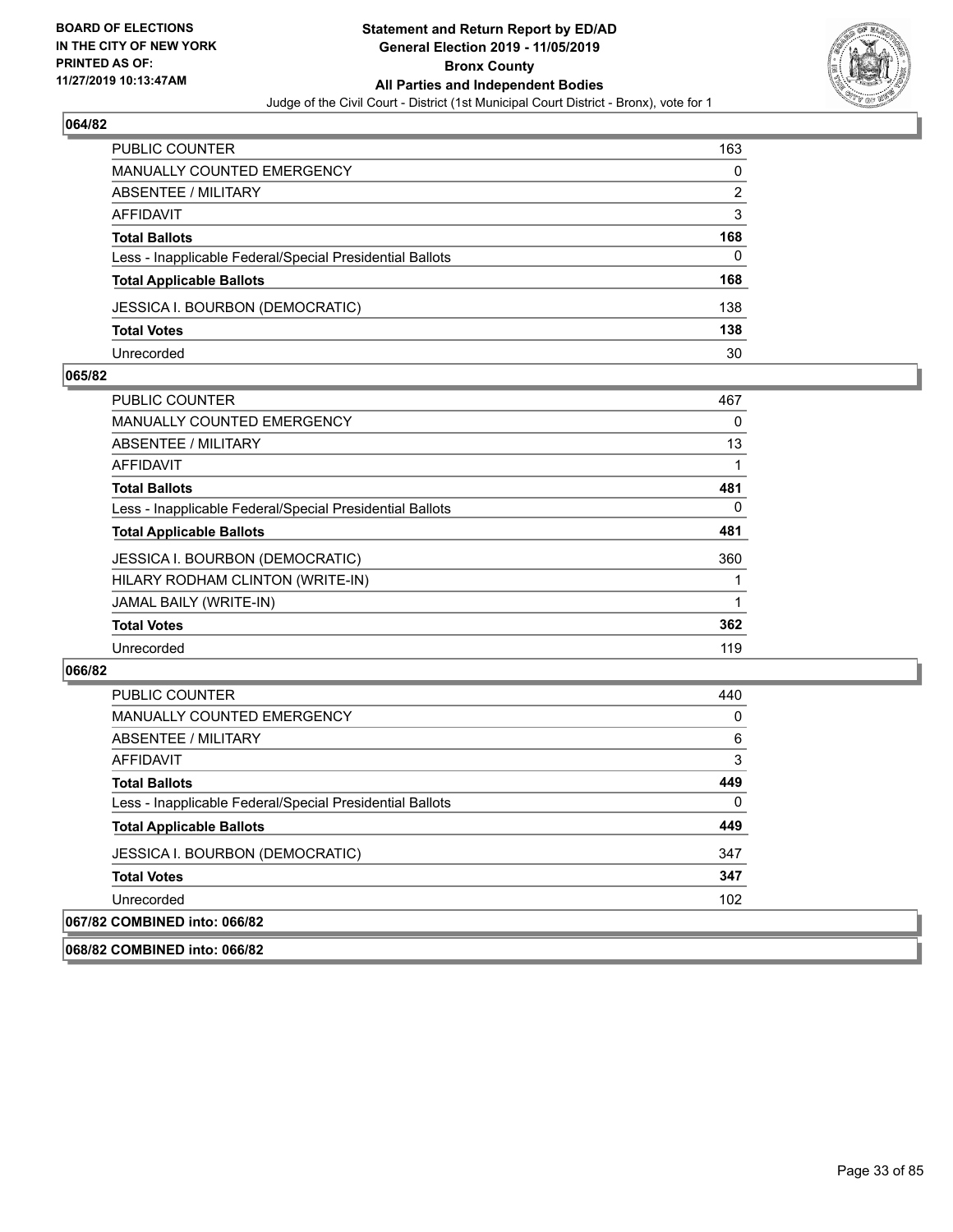

| <b>PUBLIC COUNTER</b>                                    | 451 |
|----------------------------------------------------------|-----|
| <b>MANUALLY COUNTED EMERGENCY</b>                        | 0   |
| ABSENTEE / MILITARY                                      | 10  |
| AFFIDAVIT                                                | 2   |
| <b>Total Ballots</b>                                     | 463 |
| Less - Inapplicable Federal/Special Presidential Ballots | 0   |
| <b>Total Applicable Ballots</b>                          | 463 |
| <b>JESSICA I. BOURBON (DEMOCRATIC)</b>                   | 358 |
| CARLOS HERNANDEZ (WRITE-IN)                              |     |
| <b>Total Votes</b>                                       | 359 |
| Unrecorded                                               | 104 |

#### **070/82 COMBINED into: 069/82**

#### **071/82**

| <b>PUBLIC COUNTER</b>                                    | 463 |
|----------------------------------------------------------|-----|
| <b>MANUALLY COUNTED EMERGENCY</b>                        | 0   |
| ABSENTEE / MILITARY                                      | 9   |
| AFFIDAVIT                                                |     |
| <b>Total Ballots</b>                                     | 473 |
| Less - Inapplicable Federal/Special Presidential Ballots | 0   |
| <b>Total Applicable Ballots</b>                          | 473 |
| <b>JESSICA I. BOURBON (DEMOCRATIC)</b>                   | 367 |
| <b>Total Votes</b>                                       | 367 |
| Unrecorded                                               | 106 |
|                                                          |     |

# **072/82 COMBINED into: 071/82**

#### **073/82 COMBINED into: 071/82**

#### **074/82**

| PUBLIC COUNTER                                           | 399      |
|----------------------------------------------------------|----------|
| <b>MANUALLY COUNTED EMERGENCY</b>                        | $\Omega$ |
| ABSENTEE / MILITARY                                      | 4        |
| AFFIDAVIT                                                |          |
| <b>Total Ballots</b>                                     | 404      |
| Less - Inapplicable Federal/Special Presidential Ballots | $\Omega$ |
| <b>Total Applicable Ballots</b>                          | 404      |
| <b>JESSICA I. BOURBON (DEMOCRATIC)</b>                   | 295      |
| <b>Total Votes</b>                                       | 295      |
| Unrecorded                                               | 109      |
|                                                          |          |

#### **075/82 COMBINED into: 074/82**

**076/82 COMBINED into: 074/82**

#### **077/82 COMBINED into: 069/82**

**078/82 COMBINED into: 065/82**

#### **079/82 COMBINED into: 065/82**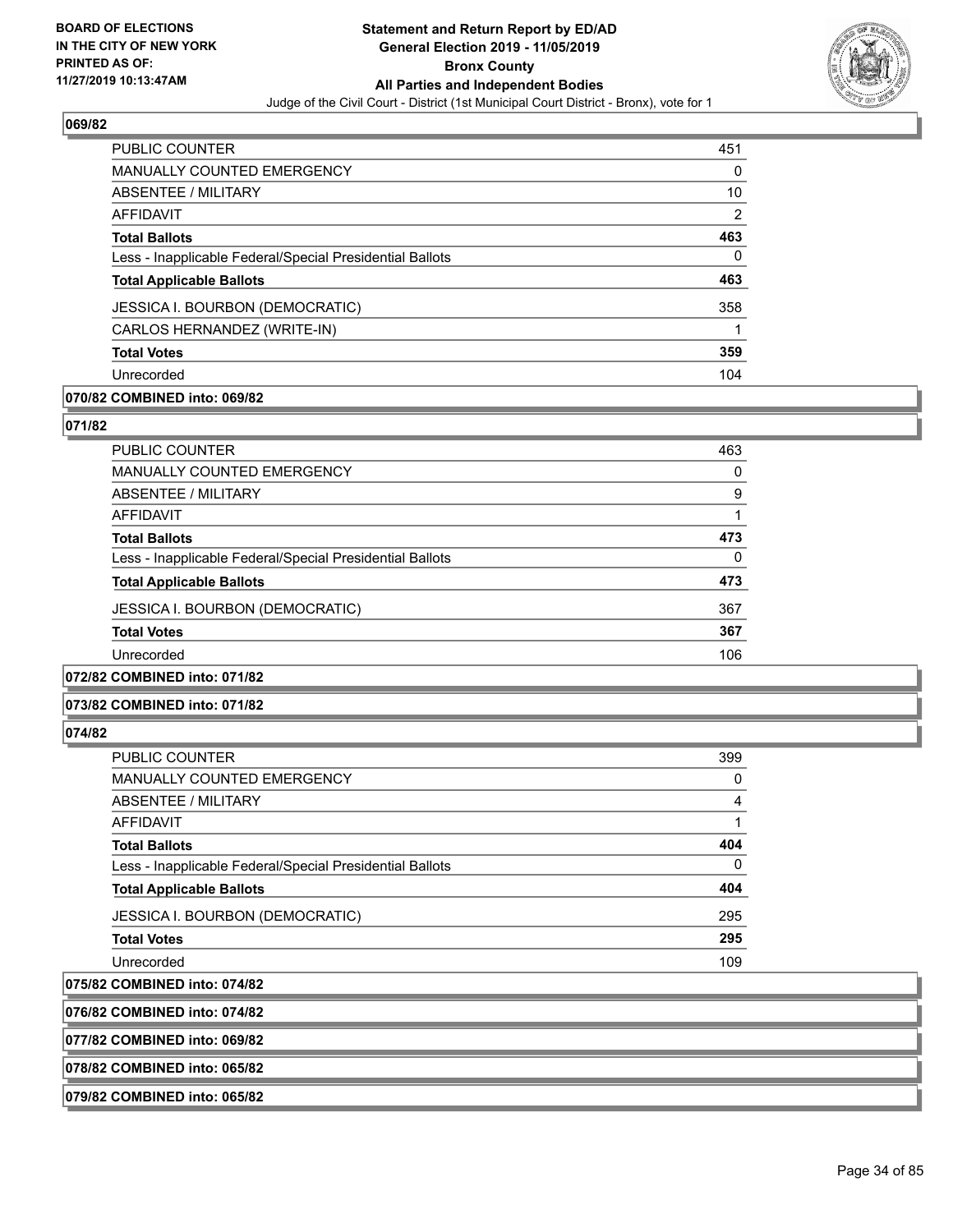

| <b>PUBLIC COUNTER</b>                                    | 279 |
|----------------------------------------------------------|-----|
| <b>MANUALLY COUNTED EMERGENCY</b>                        | 0   |
| ABSENTEE / MILITARY                                      | 11  |
| AFFIDAVIT                                                | 3   |
| <b>Total Ballots</b>                                     | 293 |
| Less - Inapplicable Federal/Special Presidential Ballots | 0   |
| <b>Total Applicable Ballots</b>                          | 293 |
| <b>JESSICA I. BOURBON (DEMOCRATIC)</b>                   | 217 |
| AIDEN ADAMS (WRITE-IN)                                   |     |
| <b>Total Votes</b>                                       | 218 |
| Unrecorded                                               | 75  |

#### **081/82 COMBINED into: 080/82**

#### **082/82**

| <b>PUBLIC COUNTER</b>                                    | 305 |
|----------------------------------------------------------|-----|
| <b>MANUALLY COUNTED EMERGENCY</b>                        | 0   |
| ABSENTEE / MILITARY                                      | 9   |
| AFFIDAVIT                                                | 3   |
| <b>Total Ballots</b>                                     | 317 |
| Less - Inapplicable Federal/Special Presidential Ballots | 0   |
| <b>Total Applicable Ballots</b>                          | 317 |
| <b>JESSICA I. BOURBON (DEMOCRATIC)</b>                   | 247 |
| <b>Total Votes</b>                                       | 247 |
| Unrecorded                                               | 70  |
|                                                          |     |

# **083/82 COMBINED into: 082/82**

#### **084/82 COMBINED into: 082/82**

#### **085/82**

| <b>PUBLIC COUNTER</b>                                    | 368 |
|----------------------------------------------------------|-----|
| <b>MANUALLY COUNTED EMERGENCY</b>                        | 0   |
| ABSENTEE / MILITARY                                      | 18  |
| <b>AFFIDAVIT</b>                                         | 3   |
| <b>Total Ballots</b>                                     | 389 |
| Less - Inapplicable Federal/Special Presidential Ballots | 0   |
| <b>Total Applicable Ballots</b>                          | 389 |
| <b>JESSICA I. BOURBON (DEMOCRATIC)</b>                   | 275 |
| KRISTOPHA SAUNDERS (WRITE-IN)                            |     |
| UNATTRIBUTABLE WRITE-IN (WRITE-IN)                       | 1   |
| <b>Total Votes</b>                                       | 277 |
| Unrecorded                                               | 112 |
| 086/82 COMBINED into: 085/82                             |     |

**087/82 COMBINED into: 085/82**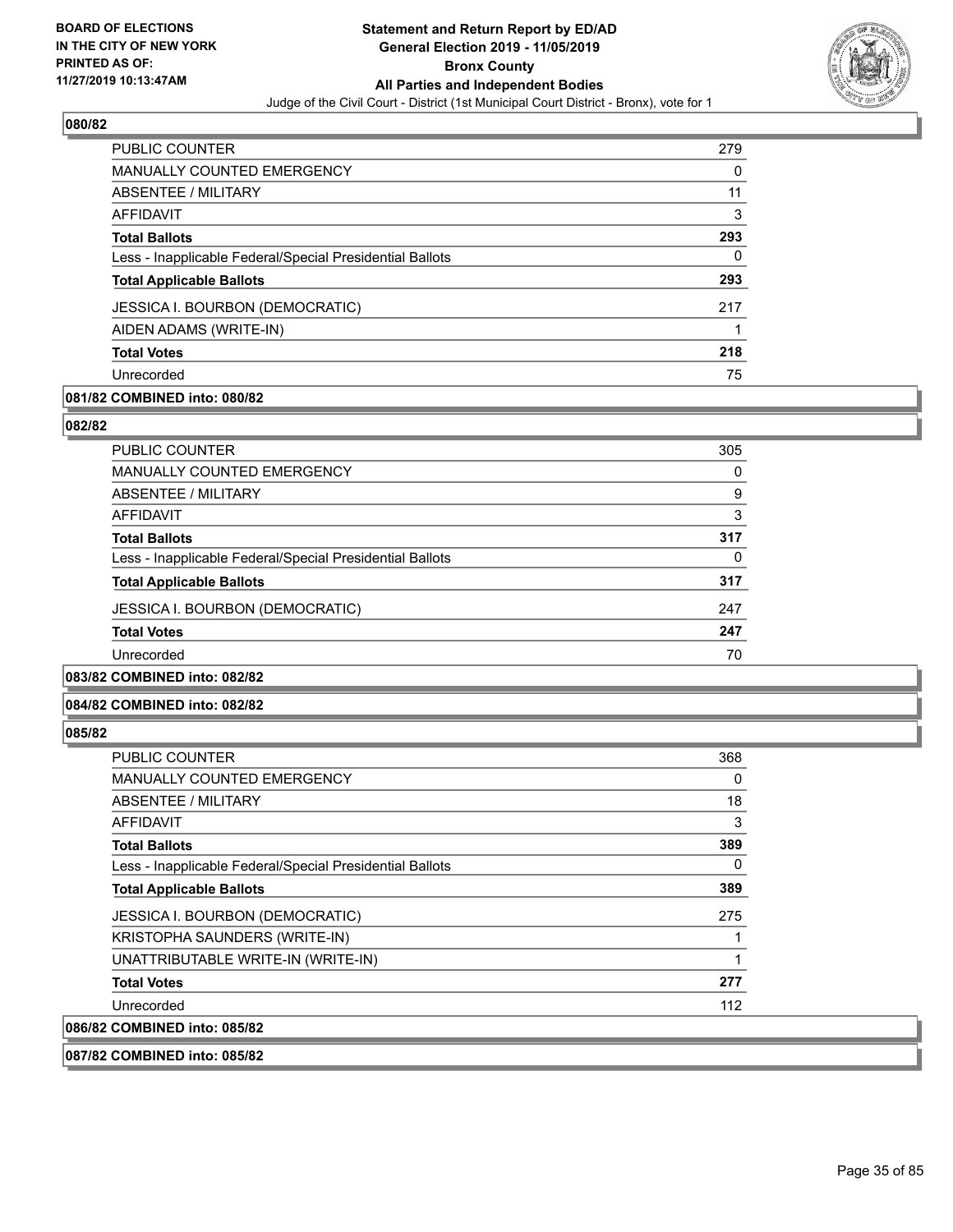

| PUBLIC COUNTER                                           | 352 |
|----------------------------------------------------------|-----|
| <b>MANUALLY COUNTED EMERGENCY</b>                        | 0   |
| <b>ABSENTEE / MILITARY</b>                               | 5   |
| AFFIDAVIT                                                | 3   |
| <b>Total Ballots</b>                                     | 360 |
| Less - Inapplicable Federal/Special Presidential Ballots | 0   |
| <b>Total Applicable Ballots</b>                          | 360 |
| <b>JESSICA I. BOURBON (DEMOCRATIC)</b>                   | 267 |
| <b>Total Votes</b>                                       | 267 |
| Unrecorded                                               | 93  |

#### **089/82**

| PUBLIC COUNTER                                           | 428      |
|----------------------------------------------------------|----------|
| <b>MANUALLY COUNTED EMERGENCY</b>                        | 0        |
| ABSENTEE / MILITARY                                      | 16       |
| AFFIDAVIT                                                | $\Omega$ |
| <b>Total Ballots</b>                                     | 444      |
| Less - Inapplicable Federal/Special Presidential Ballots | $\Omega$ |
| <b>Total Applicable Ballots</b>                          | 444      |
| <b>JESSICA I. BOURBON (DEMOCRATIC)</b>                   | 340      |
| <b>Total Votes</b>                                       | 340      |
| Unrecorded                                               | 104      |
|                                                          |          |

#### **090/82**

| <b>PUBLIC COUNTER</b>                                    | 298      |
|----------------------------------------------------------|----------|
| <b>MANUALLY COUNTED EMERGENCY</b>                        | $\Omega$ |
| ABSENTEE / MILITARY                                      |          |
| AFFIDAVIT                                                | 0        |
| <b>Total Ballots</b>                                     | 305      |
| Less - Inapplicable Federal/Special Presidential Ballots | $\Omega$ |
| <b>Total Applicable Ballots</b>                          | 305      |
| <b>JESSICA I. BOURBON (DEMOCRATIC)</b>                   | 221      |
| <b>Total Votes</b>                                       | 221      |
| Unrecorded                                               | 84       |
|                                                          |          |

#### **091/82 COMBINED into: 088/82**

| PUBLIC COUNTER                                           | 378      |
|----------------------------------------------------------|----------|
| <b>MANUALLY COUNTED EMERGENCY</b>                        | $\Omega$ |
| <b>ABSENTEE / MILITARY</b>                               | 8        |
| AFFIDAVIT                                                | 3        |
| <b>Total Ballots</b>                                     | 389      |
| Less - Inapplicable Federal/Special Presidential Ballots | $\Omega$ |
| <b>Total Applicable Ballots</b>                          | 389      |
| <b>JESSICA I. BOURBON (DEMOCRATIC)</b>                   | 295      |
| <b>Total Votes</b>                                       | 295      |
| Unrecorded                                               | 94       |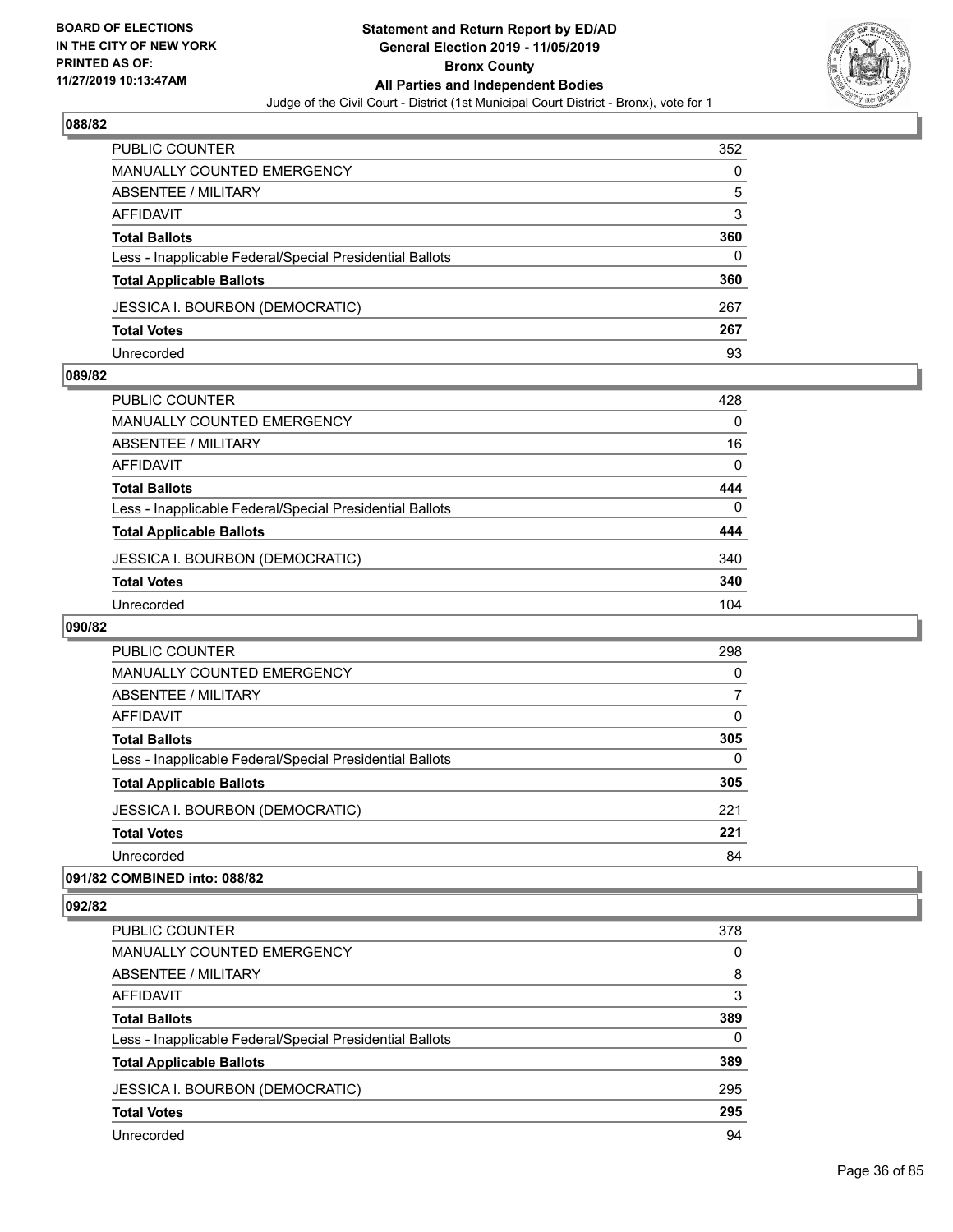

| <b>PUBLIC COUNTER</b>                                    | 296 |
|----------------------------------------------------------|-----|
| <b>MANUALLY COUNTED EMERGENCY</b>                        | 0   |
| ABSENTEE / MILITARY                                      |     |
| AFFIDAVIT                                                | 0   |
| <b>Total Ballots</b>                                     | 303 |
| Less - Inapplicable Federal/Special Presidential Ballots | 0   |
| <b>Total Applicable Ballots</b>                          | 303 |
| JESSICA I. BOURBON (DEMOCRATIC)                          | 232 |
| <b>Total Votes</b>                                       | 232 |
| Unrecorded                                               | 71  |

### **094/82 COMBINED into: 093/82**

# **095/82 COMBINED into: 092/82**

**096/82 COMBINED into: 088/82**

**097/82 COMBINED into: 090/82**

#### **098/82**

| <b>PUBLIC COUNTER</b>                                    | 377 |
|----------------------------------------------------------|-----|
| <b>MANUALLY COUNTED EMERGENCY</b>                        | 0   |
| <b>ABSENTEE / MILITARY</b>                               | 3   |
| <b>AFFIDAVIT</b>                                         | 0   |
| <b>Total Ballots</b>                                     | 380 |
| Less - Inapplicable Federal/Special Presidential Ballots | 0   |
| <b>Total Applicable Ballots</b>                          | 380 |
| <b>JESSICA I. BOURBON (DEMOCRATIC)</b>                   | 276 |
| <b>Total Votes</b>                                       | 276 |
| Unrecorded                                               | 104 |
|                                                          |     |

# **099/82 COMBINED into: 089/82**

**100/82 COMBINED into: 098/82**

#### **101/82 COMBINED into: 089/82**

| <b>PUBLIC COUNTER</b>                                    | 454 |
|----------------------------------------------------------|-----|
| MANUALLY COUNTED EMERGENCY                               | 0   |
| ABSENTEE / MILITARY                                      | 6   |
| AFFIDAVIT                                                |     |
| <b>Total Ballots</b>                                     | 461 |
| Less - Inapplicable Federal/Special Presidential Ballots | 0   |
| <b>Total Applicable Ballots</b>                          | 461 |
| <b>JESSICA I. BOURBON (DEMOCRATIC)</b>                   | 359 |
| <b>Total Votes</b>                                       | 359 |
| Unrecorded                                               | 102 |
| 103/82 COMBINED into: 102/82                             |     |
| 104/82 COMBINED into: 102/82                             |     |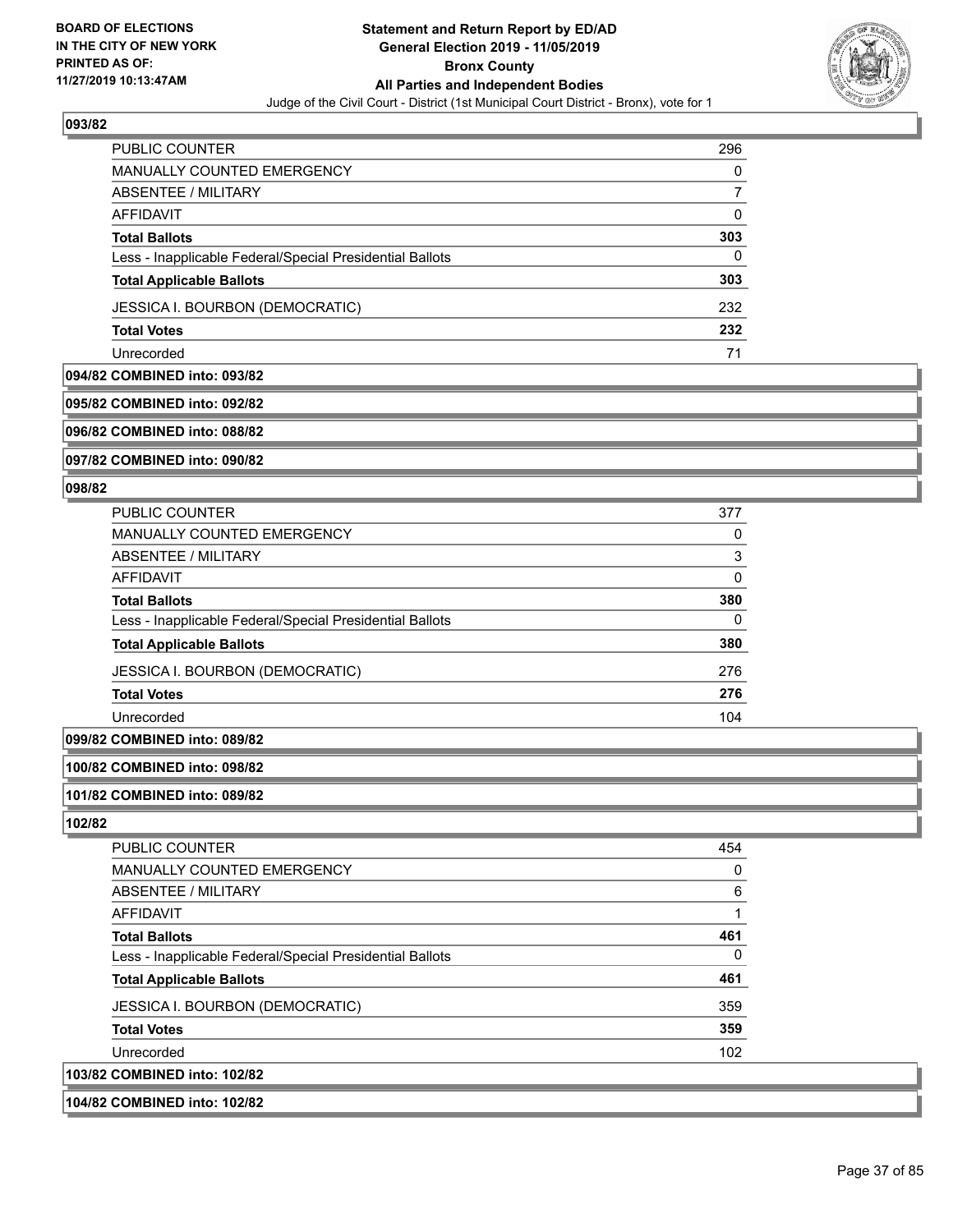

| 106/82 COMBINED into: 105/82                             |     |
|----------------------------------------------------------|-----|
| Unrecorded                                               | 57  |
| <b>Total Votes</b>                                       | 222 |
| JESSICA I. BOURBON (DEMOCRATIC)                          | 222 |
| <b>Total Applicable Ballots</b>                          | 279 |
| Less - Inapplicable Federal/Special Presidential Ballots | 0   |
| <b>Total Ballots</b>                                     | 279 |
| AFFIDAVIT                                                | 3   |
| ABSENTEE / MILITARY                                      | 18  |
| <b>MANUALLY COUNTED EMERGENCY</b>                        | 0   |
| <b>PUBLIC COUNTER</b>                                    | 258 |

 $108/8$ **109/82 COMBINED into: 105/82**

**110/82 COMBINED into: 067/80**

**111/82 COMBINED into: 069/82**

**112/82 COMBINED into: 069/83**

**113/82 COMBINED into: 069/82**

**115/82 COMBINED into: 074/82**

**116/82 COMBINED into: 069/82**

**117/82 COMBINED into: 069/83**

**118/82 COMBINED into: 069/83**

**119/82 COMBINED into: 057/82**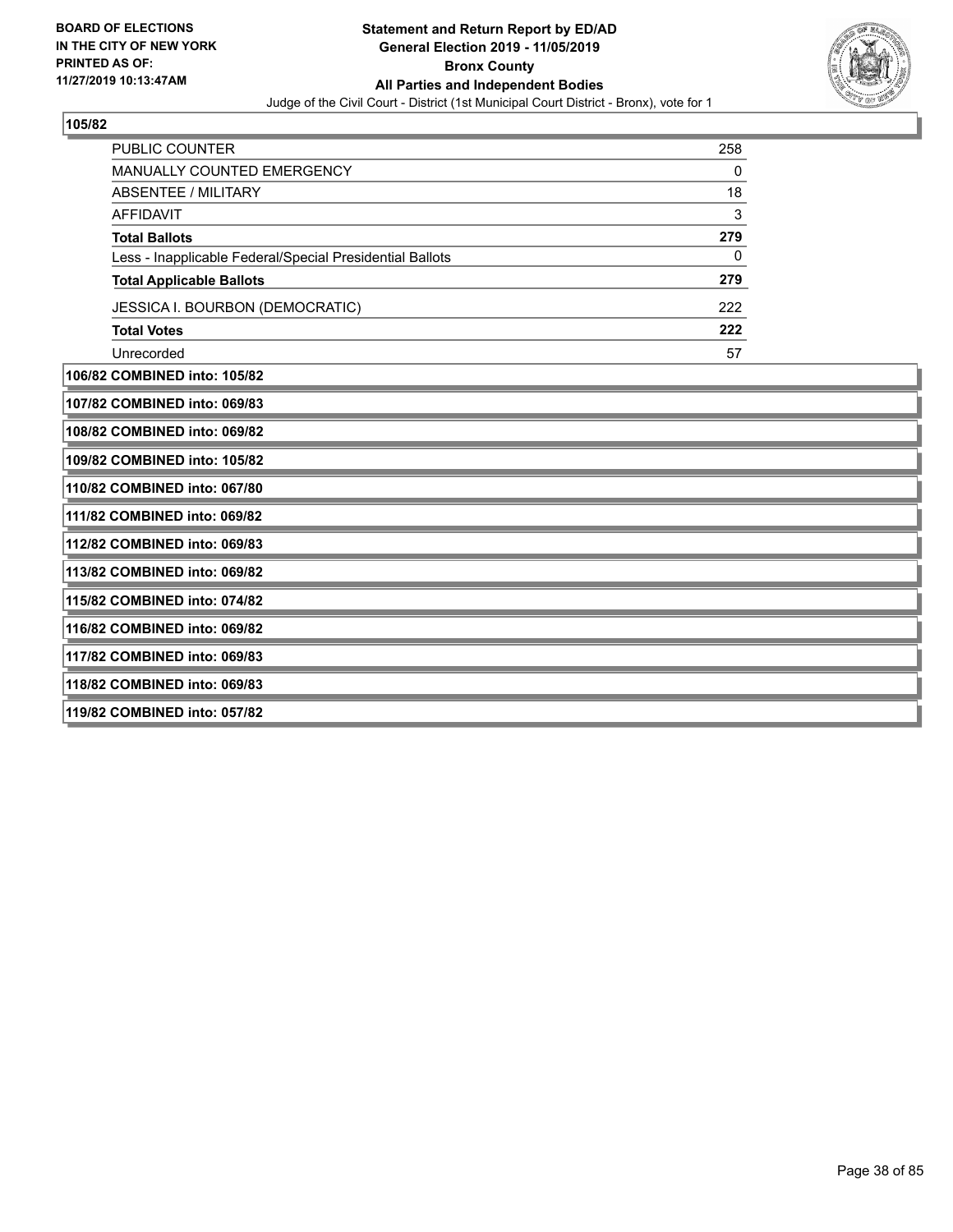

| <b>PUBLIC COUNTER</b>                                    | 310 |
|----------------------------------------------------------|-----|
| <b>MANUALLY COUNTED EMERGENCY</b>                        | 0   |
| ABSENTEE / MILITARY                                      |     |
| AFFIDAVIT                                                | 2   |
| <b>Total Ballots</b>                                     | 319 |
| Less - Inapplicable Federal/Special Presidential Ballots | 0   |
| <b>Total Applicable Ballots</b>                          | 319 |
| <b>JESSICA I. BOURBON (DEMOCRATIC)</b>                   | 254 |
| <b>Total Votes</b>                                       | 254 |
| Unrecorded                                               | 65  |

# **002/83 COMBINED into: 001/83**

#### **003/83 COMBINED into: 001/83**

#### **004/83**

| <b>PUBLIC COUNTER</b>                                    | 241           |
|----------------------------------------------------------|---------------|
| <b>MANUALLY COUNTED EMERGENCY</b>                        | 0             |
| ABSENTEE / MILITARY                                      | 8             |
| AFFIDAVIT                                                | $\mathcal{P}$ |
| <b>Total Ballots</b>                                     | 251           |
| Less - Inapplicable Federal/Special Presidential Ballots | 0             |
| <b>Total Applicable Ballots</b>                          | 251           |
| <b>JESSICA I. BOURBON (DEMOCRATIC)</b>                   | 195           |
| <b>Total Votes</b>                                       | 195           |
| Unrecorded                                               | 56            |
|                                                          |               |

# **005/83 COMBINED into: 004/83**

| PUBLIC COUNTER                                           | 239 |
|----------------------------------------------------------|-----|
| <b>MANUALLY COUNTED EMERGENCY</b>                        | 0   |
| ABSENTEE / MILITARY                                      | 9   |
| AFFIDAVIT                                                | 2   |
| <b>Total Ballots</b>                                     | 250 |
| Less - Inapplicable Federal/Special Presidential Ballots | 0   |
| <b>Total Applicable Ballots</b>                          | 250 |
| <b>JESSICA I. BOURBON (DEMOCRATIC)</b>                   | 213 |
| <b>Total Votes</b>                                       | 213 |
| Unrecorded                                               | 37  |
| 007/83 COMBINED into: 004/83                             |     |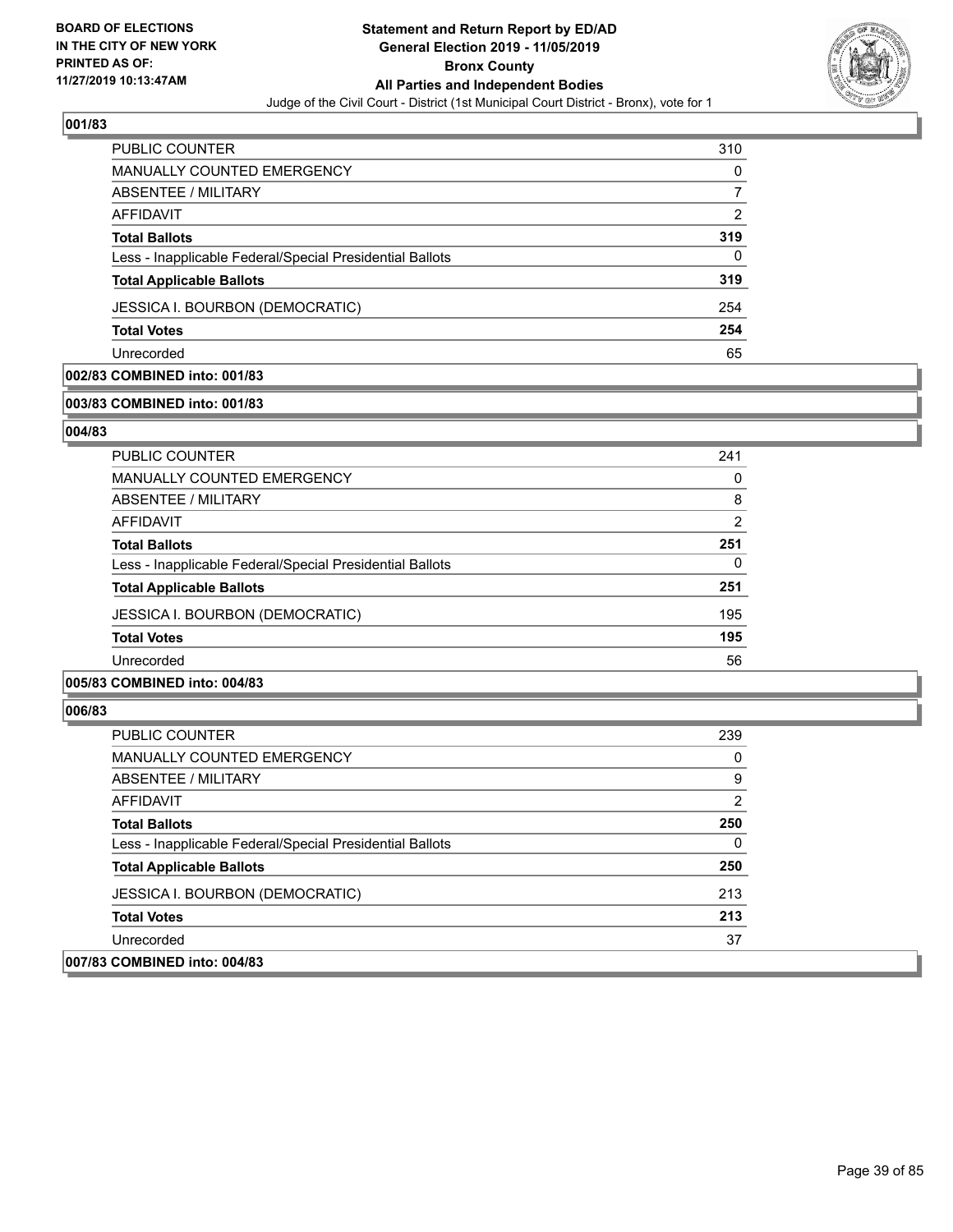

| PUBLIC COUNTER                                           | 310      |
|----------------------------------------------------------|----------|
| MANUALLY COUNTED EMERGENCY                               | $\Omega$ |
| ABSENTEE / MILITARY                                      | 74       |
| AFFIDAVIT                                                | 7        |
| <b>Total Ballots</b>                                     | 391      |
| Less - Inapplicable Federal/Special Presidential Ballots | 0        |
| <b>Total Applicable Ballots</b>                          | 391      |
| <b>JESSICA I. BOURBON (DEMOCRATIC)</b>                   | 321      |
| <b>Total Votes</b>                                       | 321      |
| Unrecorded                                               | 70       |

#### **009/83 COMBINED into: 010/83**

#### **010/83**

| <b>PUBLIC COUNTER</b>                                    | 317 |
|----------------------------------------------------------|-----|
| <b>MANUALLY COUNTED EMERGENCY</b>                        | 0   |
| <b>ABSENTEE / MILITARY</b>                               | 5   |
| <b>AFFIDAVIT</b>                                         | 4   |
| <b>Total Ballots</b>                                     | 326 |
| Less - Inapplicable Federal/Special Presidential Ballots | 0   |
| <b>Total Applicable Ballots</b>                          | 326 |
| <b>JESSICA I. BOURBON (DEMOCRATIC)</b>                   | 263 |
| UNATTRIBUTABLE WRITE-IN (WRITE-IN)                       |     |
| <b>Total Votes</b>                                       | 264 |
| Unrecorded                                               | 62  |

| <b>PUBLIC COUNTER</b>                                    | 259          |
|----------------------------------------------------------|--------------|
| <b>MANUALLY COUNTED EMERGENCY</b>                        | 0            |
| ABSENTEE / MILITARY                                      |              |
| AFFIDAVIT                                                | $\Omega$     |
| <b>Total Ballots</b>                                     | 266          |
| Less - Inapplicable Federal/Special Presidential Ballots | $\mathbf{0}$ |
| <b>Total Applicable Ballots</b>                          | 266          |
| <b>JESSICA I. BOURBON (DEMOCRATIC)</b>                   | 229          |
| <b>Total Votes</b>                                       | 229          |
| Unrecorded                                               | 37           |
| 012/83 COMBINED into: 010/83                             |              |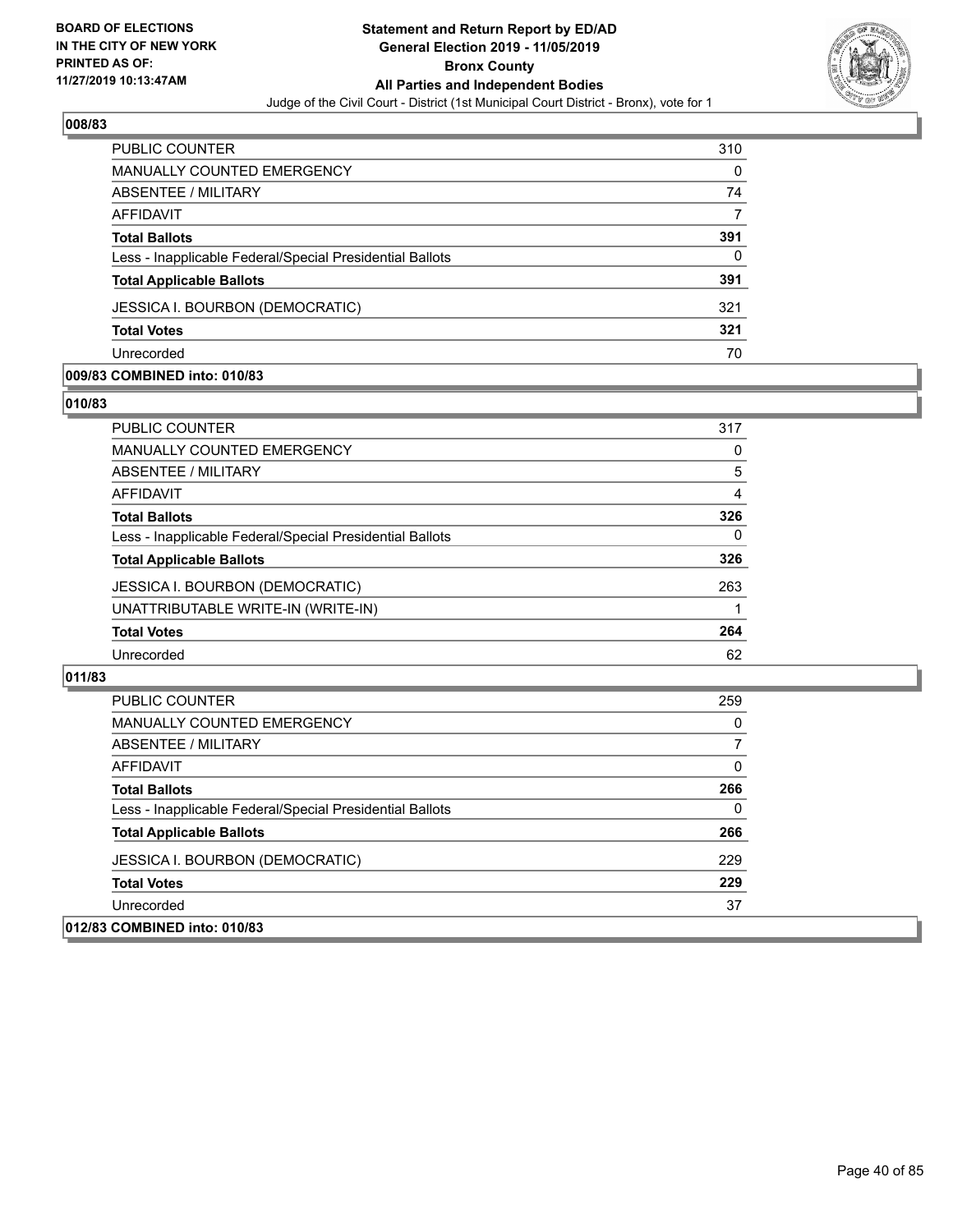

| <b>PUBLIC COUNTER</b>                                    | 211 |
|----------------------------------------------------------|-----|
| <b>MANUALLY COUNTED EMERGENCY</b>                        | 0   |
| ABSENTEE / MILITARY                                      | 8   |
| AFFIDAVIT                                                | 0   |
| <b>Total Ballots</b>                                     | 219 |
| Less - Inapplicable Federal/Special Presidential Ballots | 0   |
| <b>Total Applicable Ballots</b>                          | 219 |
| <b>JESSICA I. BOURBON (DEMOCRATIC)</b>                   | 168 |
| <b>Total Votes</b>                                       | 168 |
| Unrecorded                                               | 51  |

# **014/83 COMBINED into: 008/83**

### **015/83 COMBINED into: 006/83**

#### **016/83**

| PUBLIC COUNTER                                           | 270 |
|----------------------------------------------------------|-----|
| <b>MANUALLY COUNTED EMERGENCY</b>                        | 0   |
| ABSENTEE / MILITARY                                      | 4   |
| <b>AFFIDAVIT</b>                                         |     |
| <b>Total Ballots</b>                                     | 275 |
| Less - Inapplicable Federal/Special Presidential Ballots | 0   |
| <b>Total Applicable Ballots</b>                          | 275 |
| JESSICA I. BOURBON (DEMOCRATIC)                          | 229 |
| UNATTRIBUTABLE WRITE-IN (WRITE-IN)                       |     |
| <b>Total Votes</b>                                       | 230 |
| Unrecorded                                               | 45  |
|                                                          |     |

# **017/83**

| <b>PUBLIC COUNTER</b>                                    | 296          |
|----------------------------------------------------------|--------------|
| <b>MANUALLY COUNTED EMERGENCY</b>                        | 0            |
| ABSENTEE / MILITARY                                      |              |
| AFFIDAVIT                                                | 2            |
| <b>Total Ballots</b>                                     | 305          |
| Less - Inapplicable Federal/Special Presidential Ballots | $\mathbf{0}$ |
| <b>Total Applicable Ballots</b>                          | 305          |
| <b>JESSICA I. BOURBON (DEMOCRATIC)</b>                   | 250          |
| <b>Total Votes</b>                                       | 250          |
| Unrecorded                                               | 55           |
| 018/83 COMBINED into: 017/83                             |              |

**019/83 COMBINED into: 011/83**

**020/83 COMBINED into: 013/83**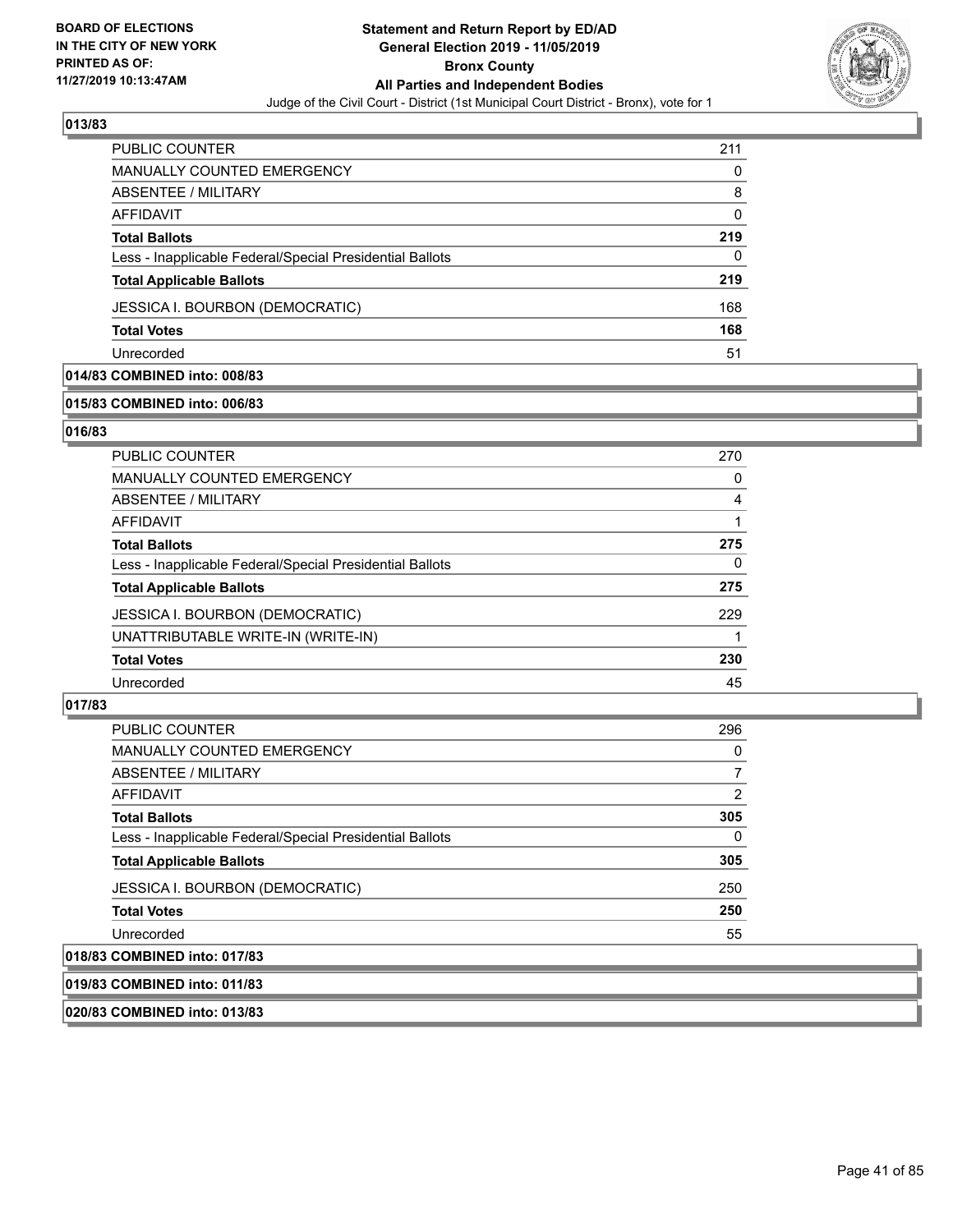

| PUBLIC COUNTER                                           | 222 |
|----------------------------------------------------------|-----|
| <b>MANUALLY COUNTED EMERGENCY</b>                        | 0   |
| ABSENTEE / MILITARY                                      | 4   |
| AFFIDAVIT                                                |     |
| <b>Total Ballots</b>                                     | 227 |
| Less - Inapplicable Federal/Special Presidential Ballots | 0   |
| <b>Total Applicable Ballots</b>                          | 227 |
| <b>JESSICA I. BOURBON (DEMOCRATIC)</b>                   | 184 |
| <b>Total Votes</b>                                       | 184 |
| Unrecorded                                               | 43  |

#### **022/83 COMBINED into: 021/83**

#### **023/83**

| <b>PUBLIC COUNTER</b>                                    | 149 |
|----------------------------------------------------------|-----|
| <b>MANUALLY COUNTED EMERGENCY</b>                        | 0   |
| ABSENTEE / MILITARY                                      | 3   |
| AFFIDAVIT                                                | 1   |
| <b>Total Ballots</b>                                     | 153 |
| Less - Inapplicable Federal/Special Presidential Ballots | 0   |
| <b>Total Applicable Ballots</b>                          | 153 |
| JESSICA I. BOURBON (DEMOCRATIC)                          | 118 |
| <b>Total Votes</b>                                       | 118 |
| Unrecorded                                               | 35  |
| 024/83 COMBINED into: 023/83                             |     |

| <b>PUBLIC COUNTER</b>                                    | 218          |
|----------------------------------------------------------|--------------|
| <b>MANUALLY COUNTED EMERGENCY</b>                        | $\Omega$     |
| ABSENTEE / MILITARY                                      | 5            |
| AFFIDAVIT                                                | $\mathbf{0}$ |
| <b>Total Ballots</b>                                     | 223          |
| Less - Inapplicable Federal/Special Presidential Ballots | $\Omega$     |
| <b>Total Applicable Ballots</b>                          | 223          |
| <b>JESSICA I. BOURBON (DEMOCRATIC)</b>                   | 172          |
| <b>Total Votes</b>                                       | 172          |
| Unrecorded                                               | 51           |
| 026/83 COMBINED into: 027/83                             |              |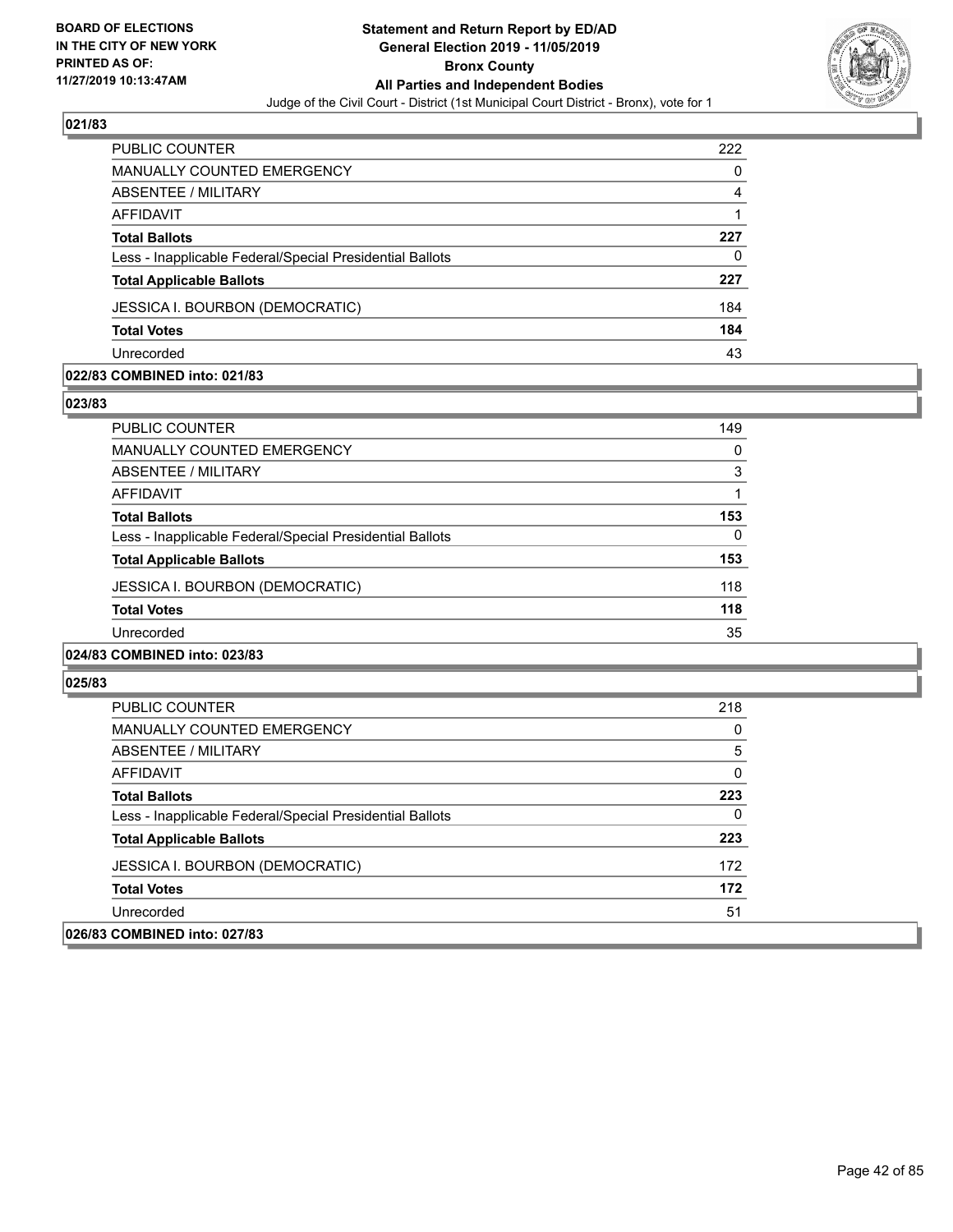

| PUBLIC COUNTER                                           | 237 |
|----------------------------------------------------------|-----|
| <b>MANUALLY COUNTED EMERGENCY</b>                        | 0   |
| <b>ABSENTEE / MILITARY</b>                               | 3   |
| AFFIDAVIT                                                | 3   |
| <b>Total Ballots</b>                                     | 243 |
| Less - Inapplicable Federal/Special Presidential Ballots | 0   |
| <b>Total Applicable Ballots</b>                          | 243 |
| JESSICA I. BOURBON (DEMOCRATIC)                          | 191 |
| UNATTRIBUTABLE WRITE-IN (WRITE-IN)                       |     |
| <b>Total Votes</b>                                       | 192 |
| Unrecorded                                               | 51  |

#### **028/83**

| <b>PUBLIC COUNTER</b>                                    | 181      |
|----------------------------------------------------------|----------|
| <b>MANUALLY COUNTED EMERGENCY</b>                        | $\Omega$ |
| ABSENTEE / MILITARY                                      |          |
| AFFIDAVIT                                                | 6        |
| <b>Total Ballots</b>                                     | 188      |
| Less - Inapplicable Federal/Special Presidential Ballots | 0        |
| <b>Total Applicable Ballots</b>                          | 188      |
| <b>JESSICA I. BOURBON (DEMOCRATIC)</b>                   | 143      |
| UNATTRIBUTABLE WRITE-IN (WRITE-IN)                       |          |
| <b>Total Votes</b>                                       | 144      |
| Unrecorded                                               | 44       |

| <b>PUBLIC COUNTER</b>                                    | 206 |
|----------------------------------------------------------|-----|
| <b>MANUALLY COUNTED EMERGENCY</b>                        | 0   |
| ABSENTEE / MILITARY                                      | 37  |
| AFFIDAVIT                                                | 3   |
| <b>Total Ballots</b>                                     | 246 |
| Less - Inapplicable Federal/Special Presidential Ballots | 0   |
| <b>Total Applicable Ballots</b>                          | 246 |
| <b>JESSICA I. BOURBON (DEMOCRATIC)</b>                   | 201 |
| <b>Total Votes</b>                                       | 201 |
| Unrecorded                                               | 45  |
| 030/83 COMBINED into: 029/83                             |     |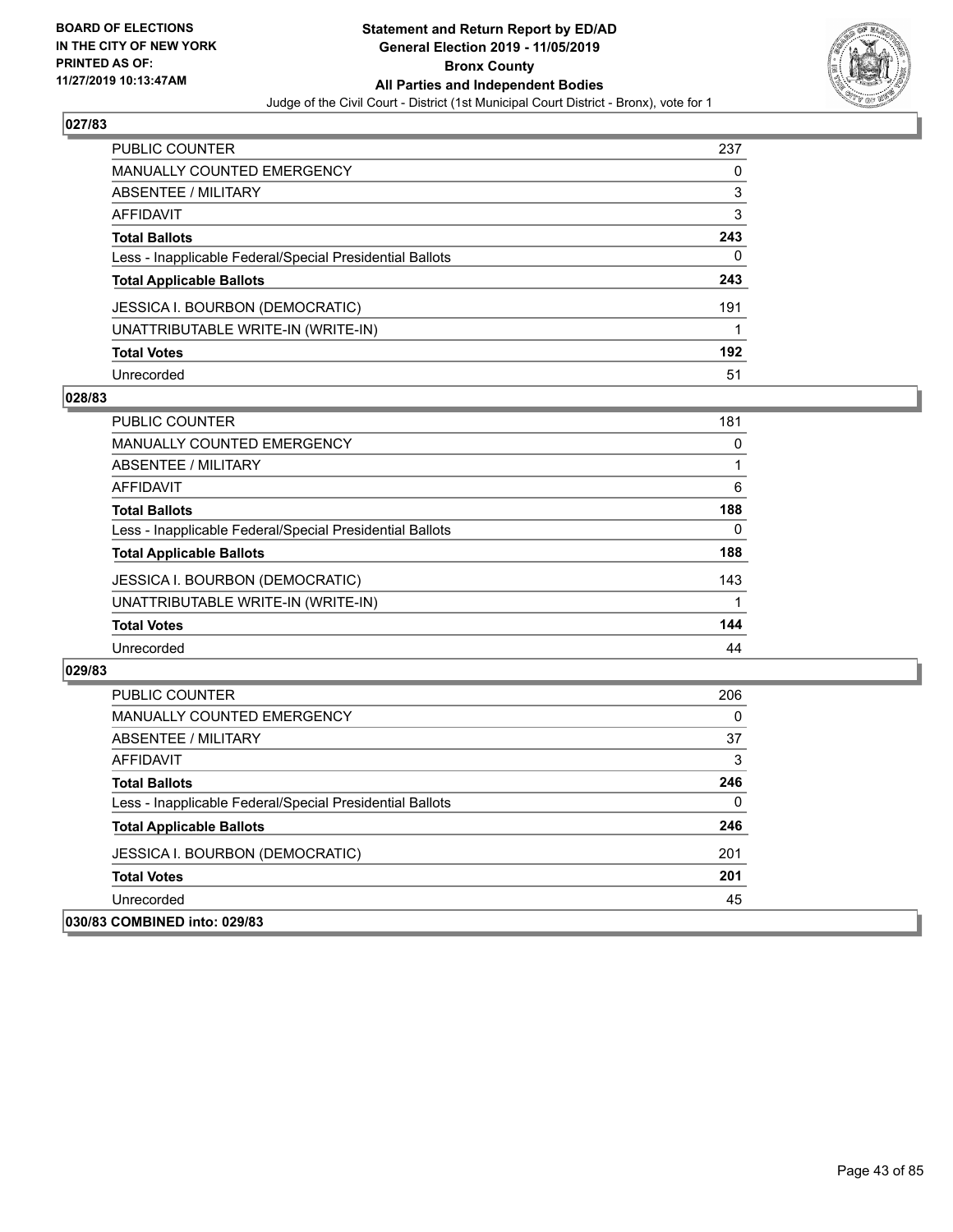

| PUBLIC COUNTER                                           | 170 |
|----------------------------------------------------------|-----|
| MANUALLY COUNTED EMERGENCY                               | 0   |
| <b>ABSENTEE / MILITARY</b>                               | 2   |
| AFFIDAVIT                                                | 0   |
| <b>Total Ballots</b>                                     | 172 |
| Less - Inapplicable Federal/Special Presidential Ballots | 0   |
| <b>Total Applicable Ballots</b>                          | 172 |
| <b>JESSICA I. BOURBON (DEMOCRATIC)</b>                   | 136 |
| <b>Total Votes</b>                                       | 136 |
| Unrecorded                                               | 36  |

#### **032/83**

| <b>PUBLIC COUNTER</b>                                    | 210 |
|----------------------------------------------------------|-----|
| MANUALLY COUNTED EMERGENCY                               | 0   |
| <b>ABSENTEE / MILITARY</b>                               | 5   |
| AFFIDAVIT                                                | 5   |
| <b>Total Ballots</b>                                     | 220 |
| Less - Inapplicable Federal/Special Presidential Ballots | 0   |
| <b>Total Applicable Ballots</b>                          | 220 |
| <b>JESSICA I. BOURBON (DEMOCRATIC)</b>                   | 168 |
| <b>Total Votes</b>                                       | 168 |
| Unrecorded                                               | 52  |
|                                                          |     |

# **033/83**

| <b>PUBLIC COUNTER</b>                                    | 347      |
|----------------------------------------------------------|----------|
| <b>MANUALLY COUNTED EMERGENCY</b>                        | $\Omega$ |
| ABSENTEE / MILITARY                                      | 6        |
| <b>AFFIDAVIT</b>                                         | 2        |
| <b>Total Ballots</b>                                     | 355      |
| Less - Inapplicable Federal/Special Presidential Ballots | $\Omega$ |
| <b>Total Applicable Ballots</b>                          | 355      |
| <b>JESSICA I. BOURBON (DEMOCRATIC)</b>                   | 281      |
| <b>Total Votes</b>                                       | 281      |
| Unrecorded                                               | 74       |
|                                                          |          |

# **034/83 COMBINED into: 033/83**

| PUBLIC COUNTER                                           | 163      |
|----------------------------------------------------------|----------|
| <b>MANUALLY COUNTED EMERGENCY</b>                        | $\Omega$ |
| ABSENTEE / MILITARY                                      | 2        |
| AFFIDAVIT                                                | 3        |
| <b>Total Ballots</b>                                     | 168      |
| Less - Inapplicable Federal/Special Presidential Ballots | $\Omega$ |
| <b>Total Applicable Ballots</b>                          | 168      |
| <b>JESSICA I. BOURBON (DEMOCRATIC)</b>                   | 136      |
| <b>Total Votes</b>                                       | 136      |
| Unrecorded                                               | 32       |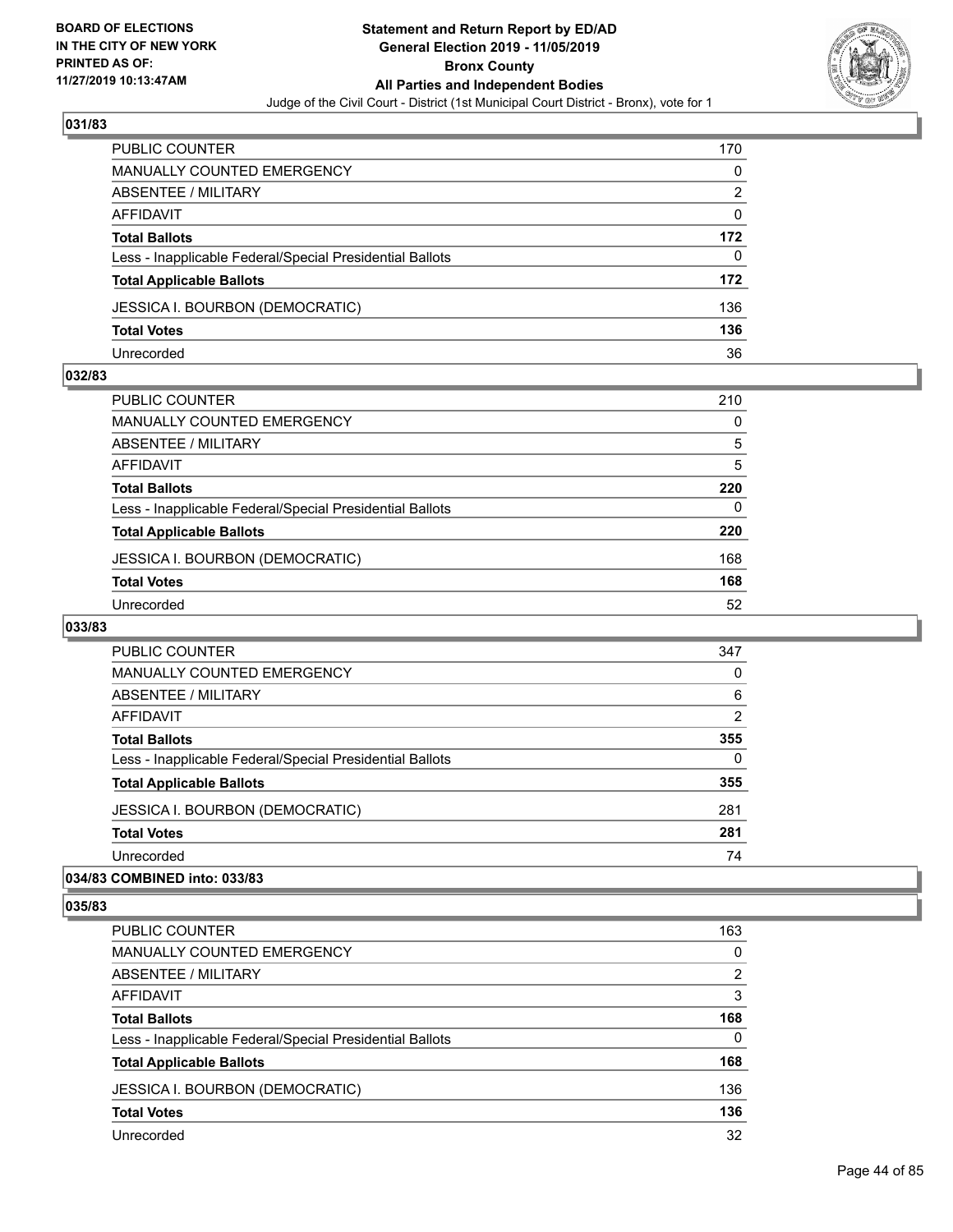

### **036/83 COMBINED into: 035/83**

#### **037/83 COMBINED into: 032/83**

**038/83** 

| PUBLIC COUNTER                                           | 106          |
|----------------------------------------------------------|--------------|
| MANUALLY COUNTED EMERGENCY                               | $\mathbf 0$  |
| ABSENTEE / MILITARY                                      |              |
| AFFIDAVIT                                                | 7            |
| <b>Total Ballots</b>                                     | 114          |
| Less - Inapplicable Federal/Special Presidential Ballots | $\mathbf{0}$ |
| <b>Total Applicable Ballots</b>                          | 114          |
| JESSICA I. BOURBON (DEMOCRATIC)                          | 88           |
| <b>Total Votes</b>                                       | 88           |
| Unrecorded                                               | 26           |

#### **039/83**

| <b>PUBLIC COUNTER</b>                                    | 236      |
|----------------------------------------------------------|----------|
| <b>MANUALLY COUNTED EMERGENCY</b>                        | 0        |
| ABSENTEE / MILITARY                                      | 4        |
| AFFIDAVIT                                                | 2        |
| <b>Total Ballots</b>                                     | 242      |
| Less - Inapplicable Federal/Special Presidential Ballots | $\Omega$ |
| <b>Total Applicable Ballots</b>                          | 242      |
| <b>JESSICA I. BOURBON (DEMOCRATIC)</b>                   | 204      |
| UNATTRIBUTABLE WRITE-IN (WRITE-IN)                       | 2        |
| <b>Total Votes</b>                                       | 206      |
| Unrecorded                                               | 36       |
|                                                          |          |

# **040/83 COMBINED into: 039/83**

#### **041/83 COMBINED into: 016/83**

| <b>PUBLIC COUNTER</b>                                    | 201      |
|----------------------------------------------------------|----------|
| <b>MANUALLY COUNTED EMERGENCY</b>                        | 0        |
| ABSENTEE / MILITARY                                      | 3        |
| AFFIDAVIT                                                | $\Omega$ |
| <b>Total Ballots</b>                                     | 204      |
| Less - Inapplicable Federal/Special Presidential Ballots | 0        |
| <b>Total Applicable Ballots</b>                          | 204      |
| JESSICA I. BOURBON (DEMOCRATIC)                          | 170      |
| <b>Total Votes</b>                                       | 170      |
| Unrecorded                                               | 34       |
| 043/83 COMBINED into: 042/83                             |          |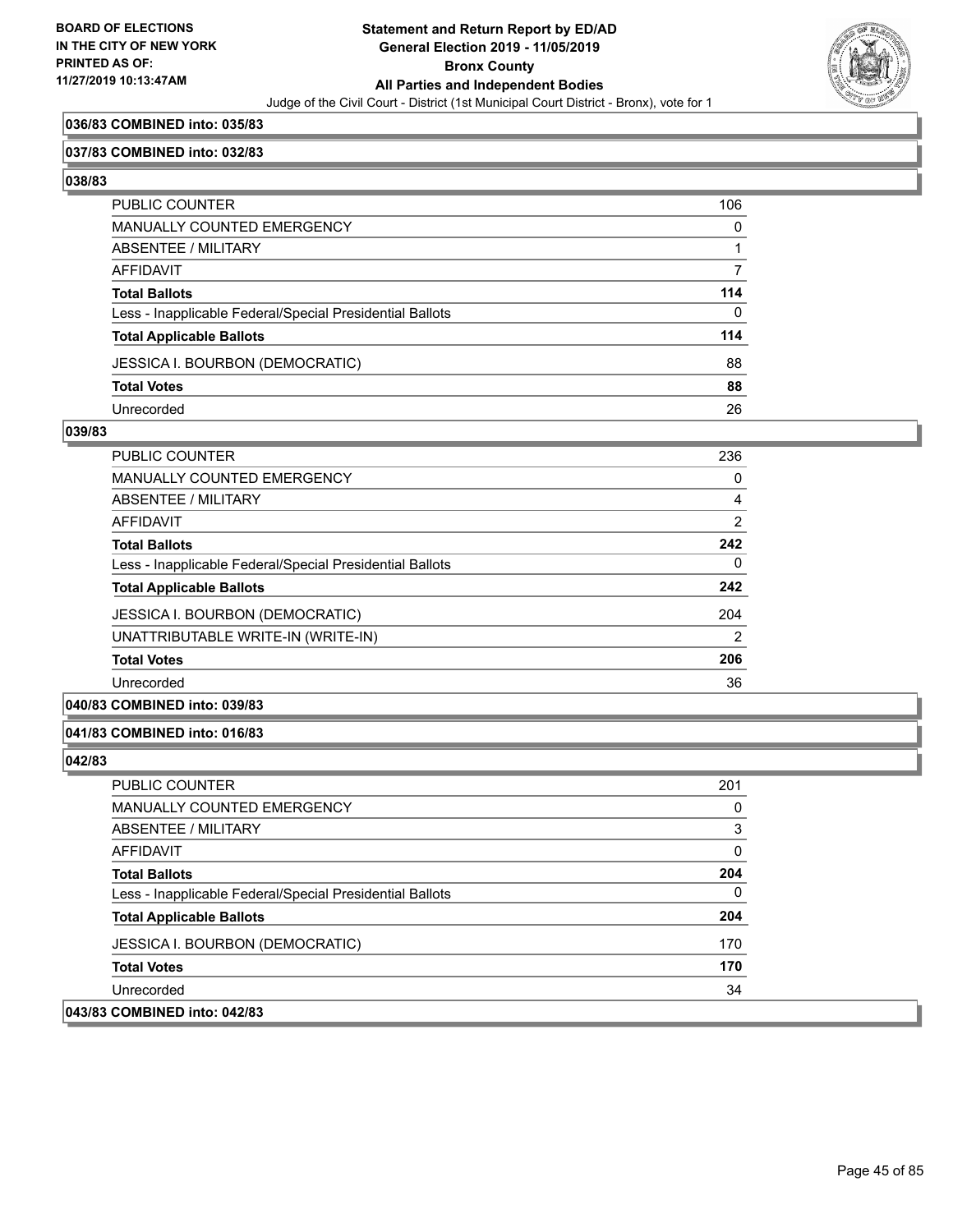

| <b>PUBLIC COUNTER</b>                                    | 218 |
|----------------------------------------------------------|-----|
| <b>MANUALLY COUNTED EMERGENCY</b>                        | 0   |
| ABSENTEE / MILITARY                                      | 4   |
| AFFIDAVIT                                                | 4   |
| <b>Total Ballots</b>                                     | 226 |
| Less - Inapplicable Federal/Special Presidential Ballots | 0   |
| <b>Total Applicable Ballots</b>                          | 226 |
| <b>JESSICA I. BOURBON (DEMOCRATIC)</b>                   | 189 |
| <b>Total Votes</b>                                       | 189 |
| Unrecorded                                               | 37  |

#### **045/83**

| PUBLIC COUNTER                                           | 245 |
|----------------------------------------------------------|-----|
| <b>MANUALLY COUNTED EMERGENCY</b>                        | 0   |
| ABSENTEE / MILITARY                                      | 10  |
| AFFIDAVIT                                                | 8   |
| <b>Total Ballots</b>                                     | 263 |
| Less - Inapplicable Federal/Special Presidential Ballots | 0   |
| <b>Total Applicable Ballots</b>                          | 263 |
| <b>JESSICA I. BOURBON (DEMOCRATIC)</b>                   | 209 |
| <b>Total Votes</b>                                       | 209 |
| Unrecorded                                               | 54  |
|                                                          |     |

### **046/83**

| <b>PUBLIC COUNTER</b>                                    | 162      |
|----------------------------------------------------------|----------|
| MANUALLY COUNTED EMERGENCY                               | 0        |
| ABSENTEE / MILITARY                                      |          |
| AFFIDAVIT                                                | $\Omega$ |
| <b>Total Ballots</b>                                     | 169      |
| Less - Inapplicable Federal/Special Presidential Ballots | 0        |
| <b>Total Applicable Ballots</b>                          | 169      |
| <b>JESSICA I. BOURBON (DEMOCRATIC)</b>                   | 128      |
| <b>Total Votes</b>                                       | 128      |
| Unrecorded                                               | 41       |

| PUBLIC COUNTER                                           | 179 |
|----------------------------------------------------------|-----|
| <b>MANUALLY COUNTED EMERGENCY</b>                        | 0   |
| ABSENTEE / MILITARY                                      | 9   |
| AFFIDAVIT                                                | 2   |
| <b>Total Ballots</b>                                     | 190 |
| Less - Inapplicable Federal/Special Presidential Ballots | 0   |
| <b>Total Applicable Ballots</b>                          | 190 |
| <b>JESSICA I. BOURBON (DEMOCRATIC)</b>                   | 160 |
| UNATTRIBUTABLE WRITE-IN (WRITE-IN)                       |     |
| <b>Total Votes</b>                                       | 161 |
| Unrecorded                                               | 29  |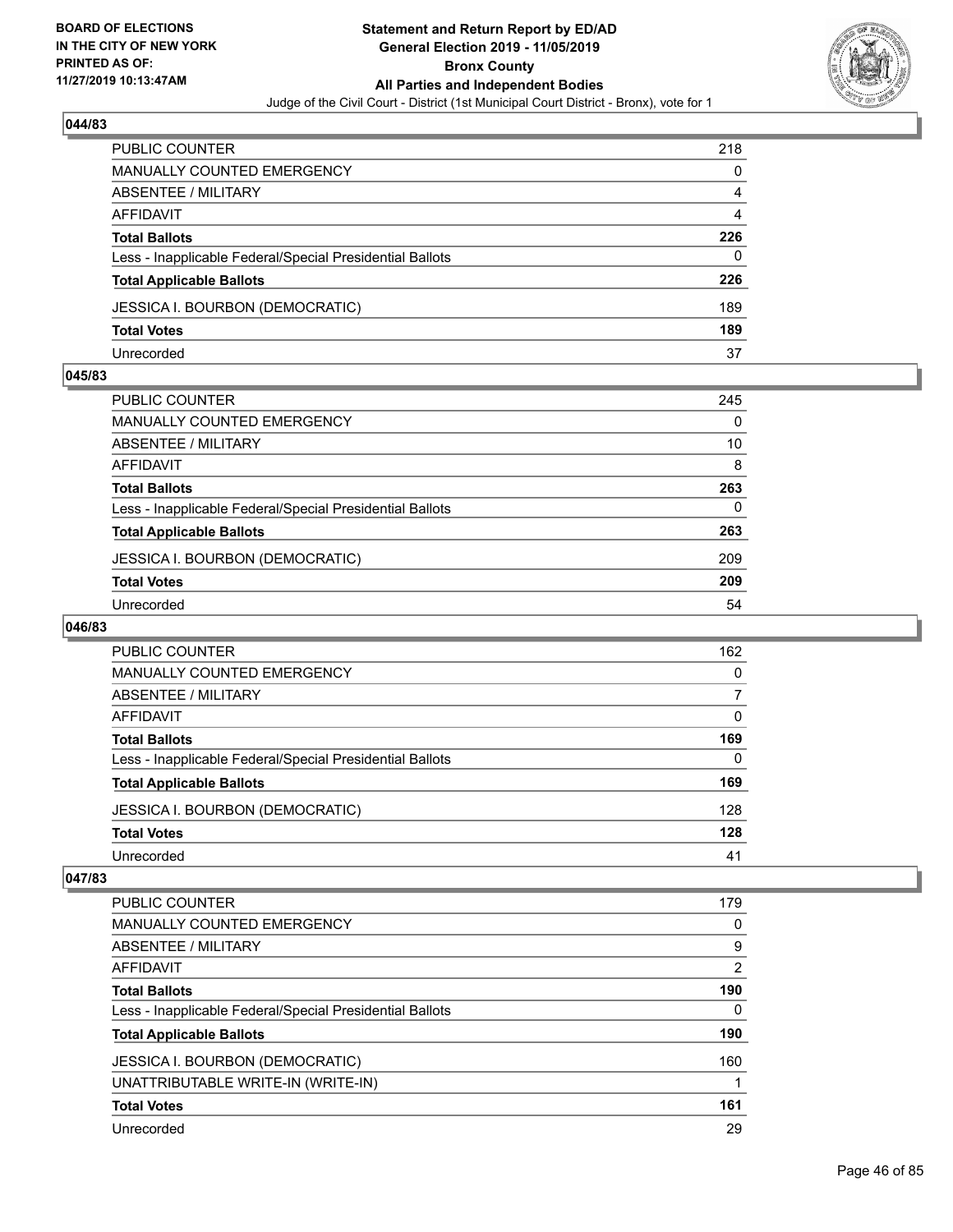

#### **048/83 COMBINED into: 047/83**

#### **049/83 COMBINED into: 045/83**

**050/83** 

| PUBLIC COUNTER                                           | 224            |
|----------------------------------------------------------|----------------|
| MANUALLY COUNTED EMERGENCY                               | $\mathbf 0$    |
| ABSENTEE / MILITARY                                      | $\overline{2}$ |
| AFFIDAVIT                                                |                |
| <b>Total Ballots</b>                                     | 227            |
| Less - Inapplicable Federal/Special Presidential Ballots | $\Omega$       |
| <b>Total Applicable Ballots</b>                          | 227            |
| JESSICA I. BOURBON (DEMOCRATIC)                          | 180            |
| <b>Total Votes</b>                                       | 180            |
| Unrecorded                                               | 47             |

#### **051/83**

| <b>PUBLIC COUNTER</b>                                    | 131 |
|----------------------------------------------------------|-----|
| MANUALLY COUNTED EMERGENCY                               | 0   |
| ABSENTEE / MILITARY                                      |     |
| AFFIDAVIT                                                |     |
| <b>Total Ballots</b>                                     | 133 |
| Less - Inapplicable Federal/Special Presidential Ballots | 0   |
| <b>Total Applicable Ballots</b>                          | 133 |
| <b>JESSICA I. BOURBON (DEMOCRATIC)</b>                   | 95  |
| <b>Total Votes</b>                                       | 95  |
| Unrecorded                                               | 38  |

# **052/83 COMBINED into: 050/83**

#### **053/83 COMBINED into: 044/83**

#### **054/83 COMBINED into: 019/81**

| <b>PUBLIC COUNTER</b>                                    | 210 |
|----------------------------------------------------------|-----|
| <b>MANUALLY COUNTED EMERGENCY</b>                        | 0   |
| ABSENTEE / MILITARY                                      | 10  |
| AFFIDAVIT                                                | 3   |
| <b>Total Ballots</b>                                     | 223 |
| Less - Inapplicable Federal/Special Presidential Ballots | 0   |
| <b>Total Applicable Ballots</b>                          | 223 |
| JESSICA I. BOURBON (DEMOCRATIC)                          | 196 |
| <b>Total Votes</b>                                       | 196 |
| Unrecorded                                               | 27  |
| 056/83 COMBINED into: 055/83                             |     |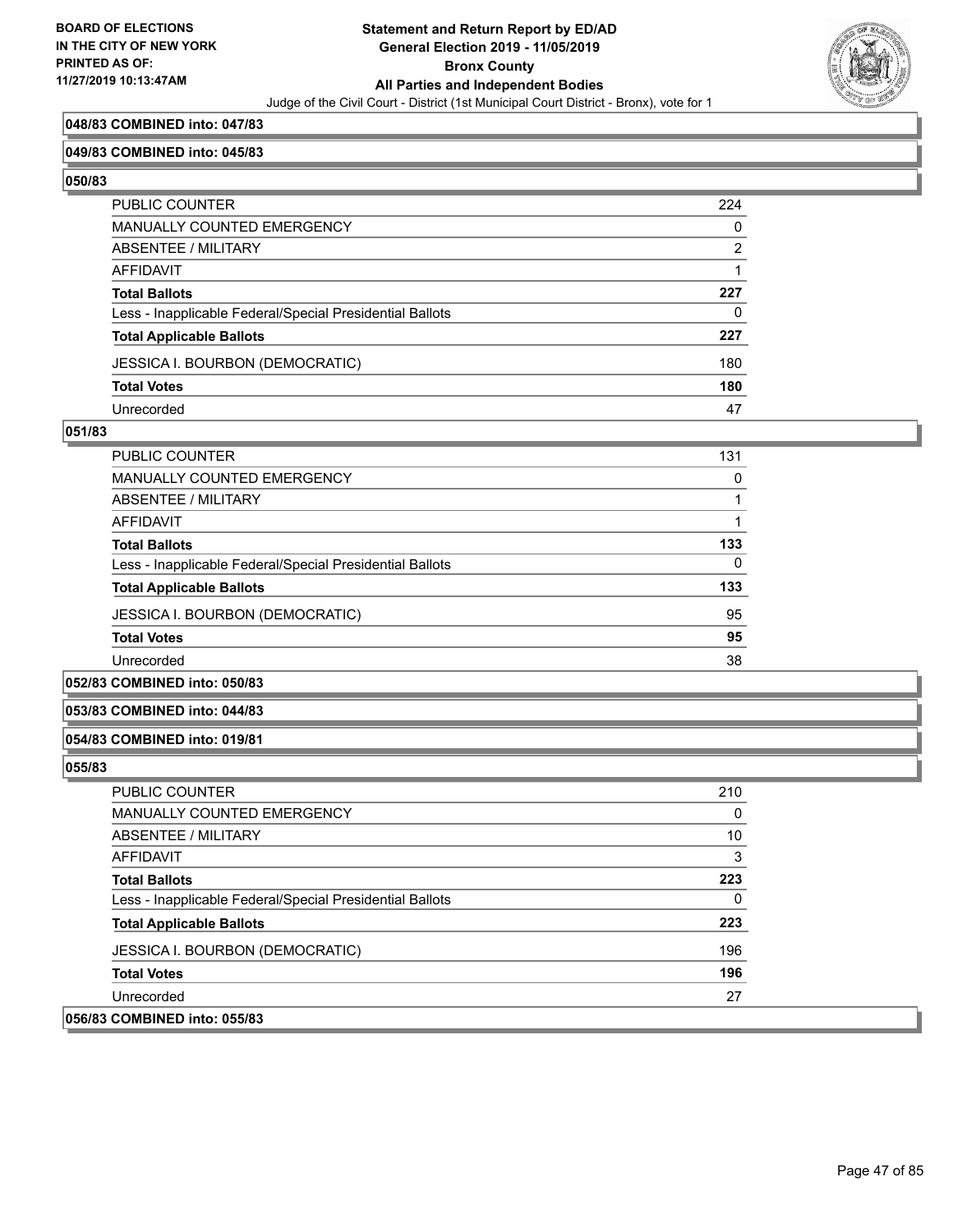

| PUBLIC COUNTER                                           | 263 |
|----------------------------------------------------------|-----|
| <b>MANUALLY COUNTED EMERGENCY</b>                        | 0   |
| ABSENTEE / MILITARY                                      | 10  |
| AFFIDAVIT                                                | 4   |
| <b>Total Ballots</b>                                     | 277 |
| Less - Inapplicable Federal/Special Presidential Ballots | 0   |
| <b>Total Applicable Ballots</b>                          | 277 |
| <b>JESSICA I. BOURBON (DEMOCRATIC)</b>                   | 221 |
| <b>Total Votes</b>                                       | 221 |
| Unrecorded                                               | 56  |

#### **058/83**

| <b>PUBLIC COUNTER</b>                                    | 173            |
|----------------------------------------------------------|----------------|
| <b>MANUALLY COUNTED EMERGENCY</b>                        | 0              |
| ABSENTEE / MILITARY                                      | 3              |
| AFFIDAVIT                                                | $\Omega$       |
| <b>Total Ballots</b>                                     | 176            |
| Less - Inapplicable Federal/Special Presidential Ballots | $\Omega$       |
| <b>Total Applicable Ballots</b>                          | 176            |
| <b>JESSICA I. BOURBON (DEMOCRATIC)</b>                   | 138            |
| UNATTRIBUTABLE WRITE-IN (WRITE-IN)                       | $\overline{2}$ |
| <b>Total Votes</b>                                       | 140            |
| Unrecorded                                               | 36             |
|                                                          |                |

#### **059/83**

| <b>PUBLIC COUNTER</b>                                    | 122 |
|----------------------------------------------------------|-----|
| <b>MANUALLY COUNTED EMERGENCY</b>                        | 0   |
| ABSENTEE / MILITARY                                      | 2   |
| AFFIDAVIT                                                |     |
| <b>Total Ballots</b>                                     | 125 |
| Less - Inapplicable Federal/Special Presidential Ballots | 0   |
| <b>Total Applicable Ballots</b>                          | 125 |
| <b>JESSICA I. BOURBON (DEMOCRATIC)</b>                   | 98  |
| UNATTRIBUTABLE WRITE-IN (WRITE-IN)                       |     |
| <b>Total Votes</b>                                       | 99  |
| Unrecorded                                               | 26  |
| 060/83 COMBINED into: 058/83                             |     |
|                                                          |     |

# **061/83 COMBINED into: 057/83**

**062/83 COMBINED into: 058/83**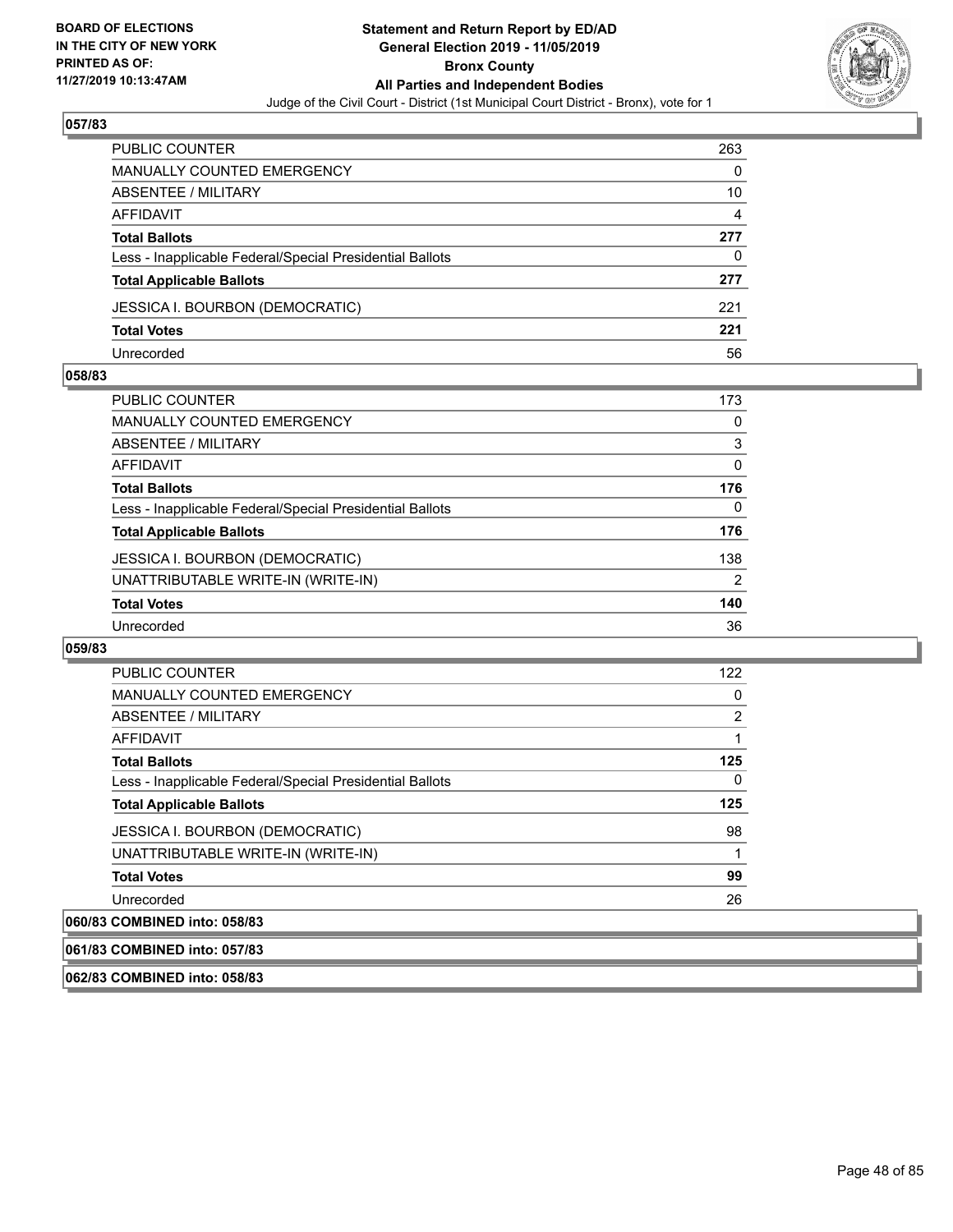

| PUBLIC COUNTER                                           | 147 |
|----------------------------------------------------------|-----|
| MANUALLY COUNTED EMERGENCY                               | 0   |
| ABSENTEE / MILITARY                                      | 4   |
| AFFIDAVIT                                                | 2   |
| <b>Total Ballots</b>                                     | 153 |
| Less - Inapplicable Federal/Special Presidential Ballots | 0   |
| <b>Total Applicable Ballots</b>                          | 153 |
| <b>JESSICA I. BOURBON (DEMOCRATIC)</b>                   | 123 |
| <b>Total Votes</b>                                       | 123 |
| Unrecorded                                               | 30  |

#### **064/83**

| <b>PUBLIC COUNTER</b>                                    | 240 |
|----------------------------------------------------------|-----|
| <b>MANUALLY COUNTED EMERGENCY</b>                        | 0   |
| ABSENTEE / MILITARY                                      | 10  |
| AFFIDAVIT                                                |     |
| <b>Total Ballots</b>                                     | 251 |
| Less - Inapplicable Federal/Special Presidential Ballots | 0   |
| <b>Total Applicable Ballots</b>                          | 251 |
| <b>JESSICA I. BOURBON (DEMOCRATIC)</b>                   | 199 |
| <b>Total Votes</b>                                       | 199 |
| Unrecorded                                               | 52  |
|                                                          |     |

# **065/83 COMBINED into: 063/83**

#### **066/83**

| <b>PUBLIC COUNTER</b>                                    | 291      |
|----------------------------------------------------------|----------|
| MANUALLY COUNTED EMERGENCY                               | 0        |
| ABSENTEE / MILITARY                                      | 6        |
| AFFIDAVIT                                                | $\Omega$ |
| <b>Total Ballots</b>                                     | 297      |
| Less - Inapplicable Federal/Special Presidential Ballots | 0        |
| <b>Total Applicable Ballots</b>                          | 297      |
| <b>JESSICA I. BOURBON (DEMOCRATIC)</b>                   | 242      |
| <b>Total Votes</b>                                       | 242      |
| Unrecorded                                               | 55       |

| PUBLIC COUNTER                                           | 199      |
|----------------------------------------------------------|----------|
| <b>MANUALLY COUNTED EMERGENCY</b>                        | 0        |
| ABSENTEE / MILITARY                                      | 3        |
| AFFIDAVIT                                                | 3        |
| <b>Total Ballots</b>                                     | 205      |
| Less - Inapplicable Federal/Special Presidential Ballots | $\Omega$ |
| <b>Total Applicable Ballots</b>                          | 205      |
| <b>JESSICA I. BOURBON (DEMOCRATIC)</b>                   | 166      |
| <b>Total Votes</b>                                       | 166      |
| Unrecorded                                               | 39       |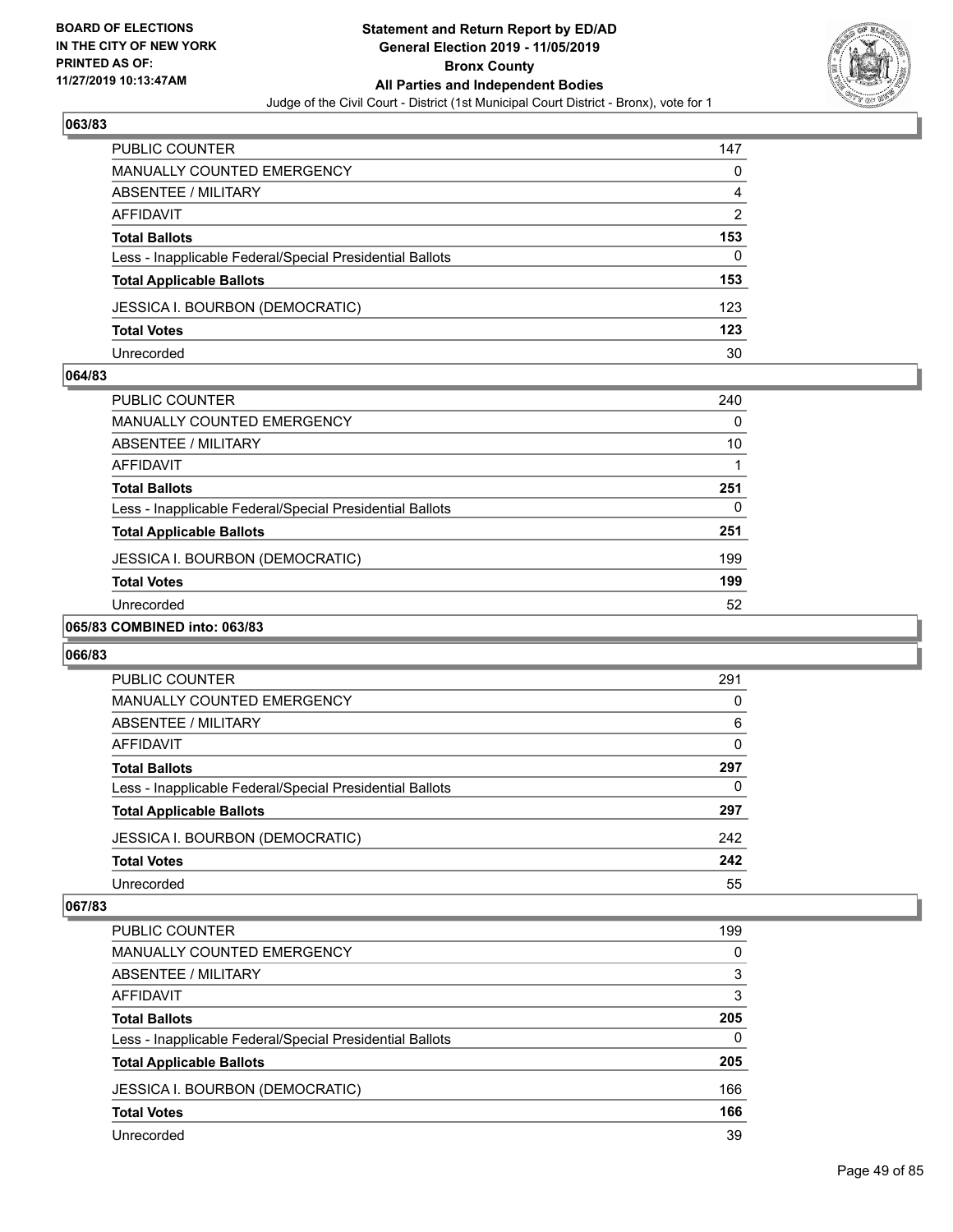

# **068/83 COMBINED into: 067/83**

#### **069/83**

| PUBLIC COUNTER                                           | 235          |
|----------------------------------------------------------|--------------|
| MANUALLY COUNTED EMERGENCY                               | $\mathbf{0}$ |
| ABSENTEE / MILITARY                                      | 2            |
| <b>AFFIDAVIT</b>                                         |              |
| <b>Total Ballots</b>                                     | 238          |
| Less - Inapplicable Federal/Special Presidential Ballots | $\Omega$     |
| <b>Total Applicable Ballots</b>                          | 238          |
| JESSICA I. BOURBON (DEMOCRATIC)                          | 193          |
| FELICIA M. CRISPINO (WRITE-IN)                           |              |
| <b>Total Votes</b>                                       | 194          |
| Unrecorded                                               | 44           |

#### **070/83**

| <b>PUBLIC COUNTER</b>                                    | 175            |
|----------------------------------------------------------|----------------|
| <b>MANUALLY COUNTED EMERGENCY</b>                        | 0              |
| ABSENTEE / MILITARY                                      | 5              |
| AFFIDAVIT                                                | $\overline{2}$ |
| <b>Total Ballots</b>                                     | 182            |
| Less - Inapplicable Federal/Special Presidential Ballots | 0              |
| <b>Total Applicable Ballots</b>                          | 182            |
| <b>JESSICA I. BOURBON (DEMOCRATIC)</b>                   | 152            |
| <b>Total Votes</b>                                       | 152            |
| Unrecorded                                               | 30             |
|                                                          |                |

# **071/83 COMBINED into: 066/83**

| PUBLIC COUNTER                                           | 220 |
|----------------------------------------------------------|-----|
| MANUALLY COUNTED EMERGENCY                               | 0   |
| ABSENTEE / MILITARY                                      |     |
| AFFIDAVIT                                                |     |
| <b>Total Ballots</b>                                     | 222 |
| Less - Inapplicable Federal/Special Presidential Ballots | 0   |
| <b>Total Applicable Ballots</b>                          | 222 |
| <b>JESSICA I. BOURBON (DEMOCRATIC)</b>                   | 185 |
| <b>Total Votes</b>                                       | 185 |
| Unrecorded                                               | 37  |
| 073/83 COMBINED into: 072/83                             |     |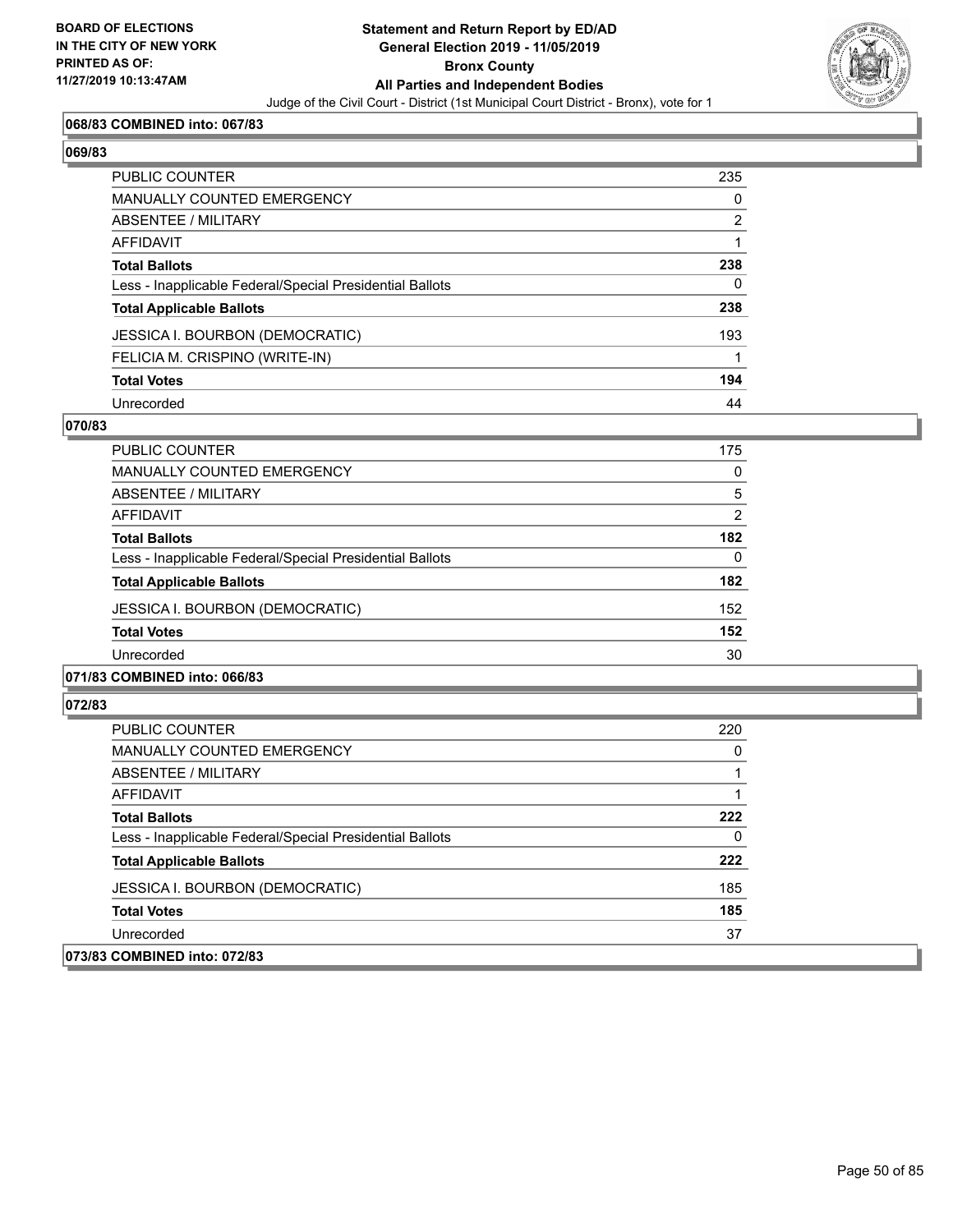

| <b>PUBLIC COUNTER</b>                                    | 293 |
|----------------------------------------------------------|-----|
| <b>MANUALLY COUNTED EMERGENCY</b>                        | O   |
| ABSENTEE / MILITARY                                      | 6   |
| AFFIDAVIT                                                | 5   |
| <b>Total Ballots</b>                                     | 304 |
| Less - Inapplicable Federal/Special Presidential Ballots | 0   |
| <b>Total Applicable Ballots</b>                          | 304 |
| <b>JESSICA I. BOURBON (DEMOCRATIC)</b>                   | 230 |
| UNATTRIBUTABLE WRITE-IN (WRITE-IN)                       |     |
| <b>Total Votes</b>                                       | 231 |
| Unrecorded                                               | 73  |

# **075/83 COMBINED into: 064/83**

#### **076/83 COMBINED into: 074/83**

# **077/83**

| PUBLIC COUNTER                                           | 282 |
|----------------------------------------------------------|-----|
| MANUALLY COUNTED EMERGENCY                               | 0   |
| ABSENTEE / MILITARY                                      | 9   |
| AFFIDAVIT                                                | 3   |
| <b>Total Ballots</b>                                     | 294 |
| Less - Inapplicable Federal/Special Presidential Ballots | 0   |
| <b>Total Applicable Ballots</b>                          | 294 |
| <b>JESSICA I. BOURBON (DEMOCRATIC)</b>                   | 230 |
| <b>Total Votes</b>                                       | 230 |
| Unrecorded                                               | 64  |

| PUBLIC COUNTER                                           | 197 |
|----------------------------------------------------------|-----|
| <b>MANUALLY COUNTED EMERGENCY</b>                        | 0   |
| ABSENTEE / MILITARY                                      | 6   |
| AFFIDAVIT                                                | 4   |
| <b>Total Ballots</b>                                     | 207 |
| Less - Inapplicable Federal/Special Presidential Ballots | 0   |
| <b>Total Applicable Ballots</b>                          | 207 |
| <b>JESSICA I. BOURBON (DEMOCRATIC)</b>                   | 161 |
| <b>Total Votes</b>                                       | 161 |
| Unrecorded                                               | 46  |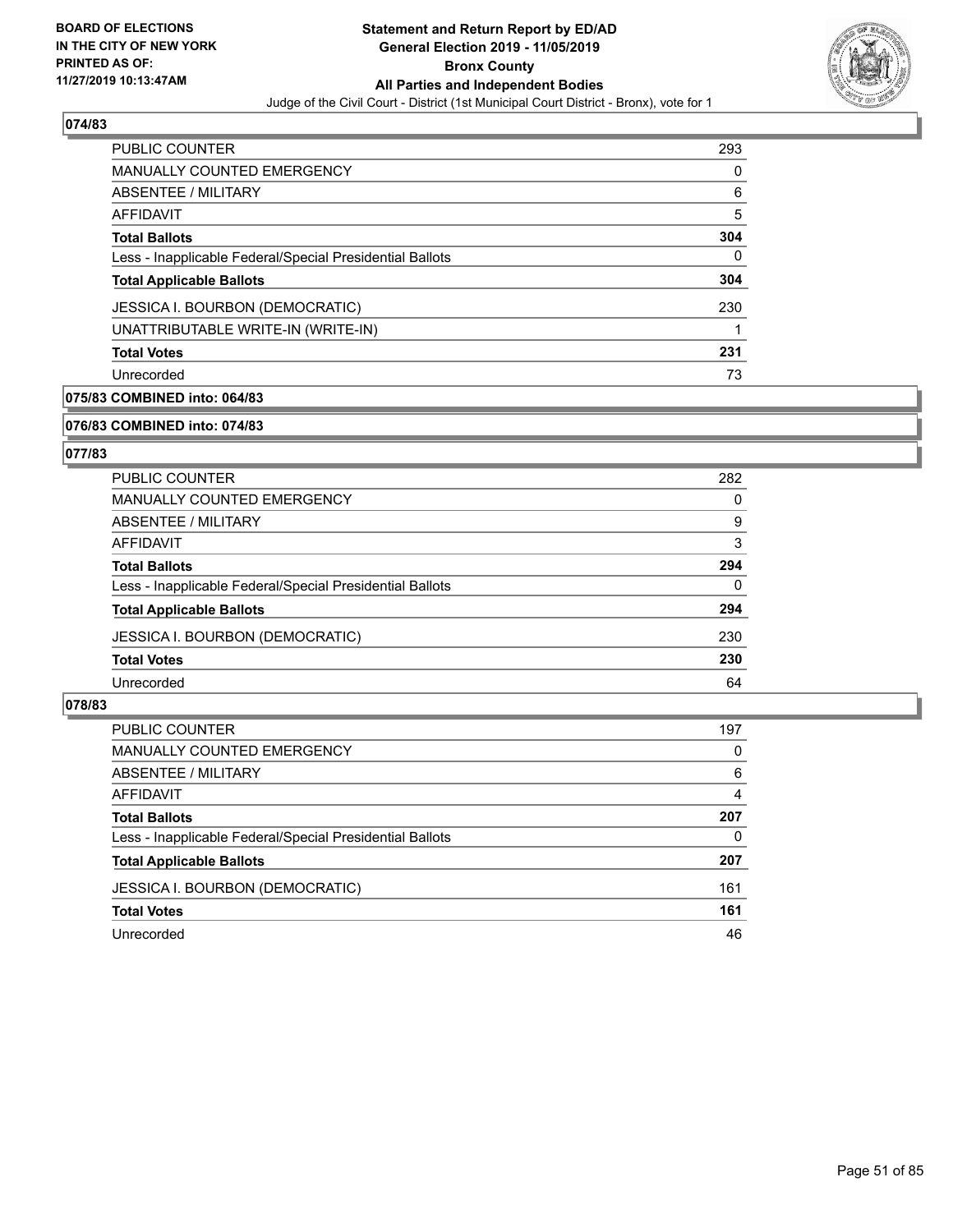

| <b>PUBLIC COUNTER</b>                                    | 160      |
|----------------------------------------------------------|----------|
| <b>MANUALLY COUNTED EMERGENCY</b>                        | 0        |
| ABSENTEE / MILITARY                                      | 3        |
| AFFIDAVIT                                                | $\Omega$ |
| <b>Total Ballots</b>                                     | 163      |
| Less - Inapplicable Federal/Special Presidential Ballots | 0        |
| <b>Total Applicable Ballots</b>                          | 163      |
| <b>JESSICA I. BOURBON (DEMOCRATIC)</b>                   | 130      |
| <b>Total Votes</b>                                       | 130      |
| Unrecorded                                               | 33       |

# **080/83 COMBINED into: 078/83**

#### **081/83 COMBINED into: 077/83**

#### **082/83**

| PUBLIC COUNTER                                           | 222            |
|----------------------------------------------------------|----------------|
| <b>MANUALLY COUNTED EMERGENCY</b>                        | 0              |
| ABSENTEE / MILITARY                                      | 4              |
| AFFIDAVIT                                                | $\overline{2}$ |
| <b>Total Ballots</b>                                     | 228            |
| Less - Inapplicable Federal/Special Presidential Ballots | 0              |
| <b>Total Applicable Ballots</b>                          | 228            |
| <b>JESSICA I. BOURBON (DEMOCRATIC)</b>                   | 179            |
| <b>Total Votes</b>                                       | 179            |
| Unrecorded                                               | 49             |
|                                                          |                |

# **083/83 COMBINED into: 082/83**

#### **084/83**

 $|085/83$ 

| <b>PUBLIC COUNTER</b>                                    | 28 |
|----------------------------------------------------------|----|
| <b>MANUALLY COUNTED EMERGENCY</b>                        | 0  |
| <b>ABSENTEE / MILITARY</b>                               | 0  |
| AFFIDAVIT                                                | 0  |
| <b>Total Ballots</b>                                     | 28 |
| Less - Inapplicable Federal/Special Presidential Ballots | 0  |
| <b>Total Applicable Ballots</b>                          | 28 |
| JESSICA I. BOURBON (DEMOCRATIC)                          | 26 |
| <b>Total Votes</b>                                       | 26 |
| Unrecorded                                               | 2  |
| COMBINED into: 025/83                                    |    |

# **086/83 COMBINED into: 025/83**

**087/83 COMBINED into: 067/83**

# **088/83 COMBINED into: 067/83**

**089/83 COMBINED into: 028/83**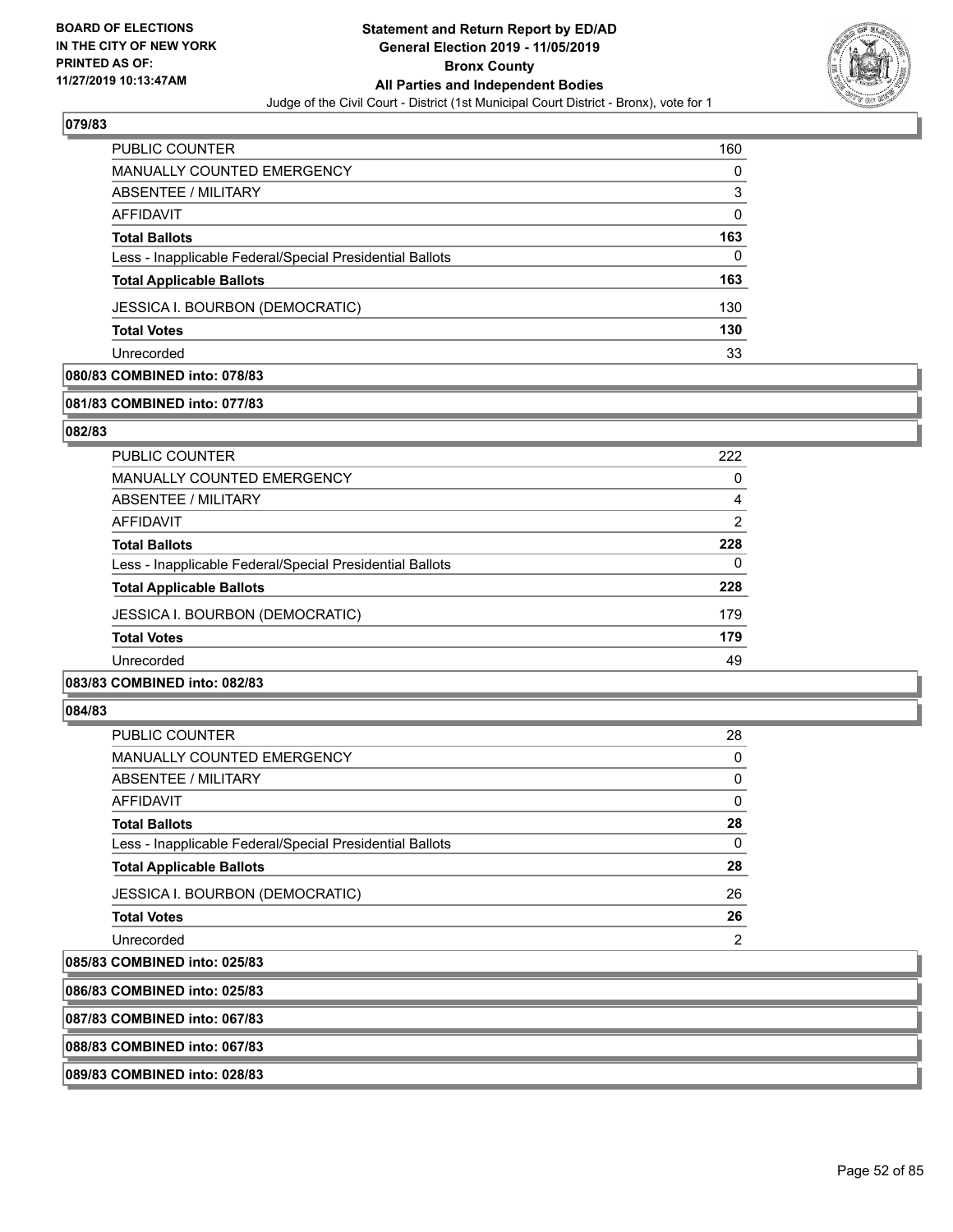

| PUBLIC COUNTER                                           | 33       |
|----------------------------------------------------------|----------|
| MANUALLY COUNTED EMERGENCY                               | 0        |
| <b>ABSENTEE / MILITARY</b>                               | 0        |
| AFFIDAVIT                                                | 5        |
| <b>Total Ballots</b>                                     | 38       |
| Less - Inapplicable Federal/Special Presidential Ballots | $\Omega$ |
| <b>Total Applicable Ballots</b>                          | 38       |
| <b>JESSICA I. BOURBON (DEMOCRATIC)</b>                   | 32       |
| <b>Total Votes</b>                                       | 32       |
| Unrecorded                                               | 6        |

#### **048/84**

| PUBLIC COUNTER                                           | 95  |
|----------------------------------------------------------|-----|
| <b>MANUALLY COUNTED EMERGENCY</b>                        | 0   |
| ABSENTEE / MILITARY                                      | 5   |
| <b>AFFIDAVIT</b>                                         | 17  |
| <b>Total Ballots</b>                                     | 117 |
| Less - Inapplicable Federal/Special Presidential Ballots | 0   |
| <b>Total Applicable Ballots</b>                          | 117 |
| <b>JESSICA I. BOURBON (DEMOCRATIC)</b>                   | 91  |
| <b>Total Votes</b>                                       | 91  |
| Unrecorded                                               | 26  |

### **049/84**

| <b>PUBLIC COUNTER</b>                                    | 195 |
|----------------------------------------------------------|-----|
| <b>MANUALLY COUNTED EMERGENCY</b>                        | 0   |
| ABSENTEE / MILITARY                                      |     |
| AFFIDAVIT                                                |     |
| <b>Total Ballots</b>                                     | 197 |
| Less - Inapplicable Federal/Special Presidential Ballots | 0   |
| <b>Total Applicable Ballots</b>                          | 197 |
| <b>JESSICA I. BOURBON (DEMOCRATIC)</b>                   | 165 |
| <b>Total Votes</b>                                       | 165 |
| Unrecorded                                               | 32  |

| <b>PUBLIC COUNTER</b>                                    | 201      |
|----------------------------------------------------------|----------|
| <b>MANUALLY COUNTED EMERGENCY</b>                        | 0        |
| ABSENTEE / MILITARY                                      |          |
| <b>AFFIDAVIT</b>                                         | 5        |
| <b>Total Ballots</b>                                     | 207      |
| Less - Inapplicable Federal/Special Presidential Ballots | $\Omega$ |
| <b>Total Applicable Ballots</b>                          | 207      |
| <b>JESSICA I. BOURBON (DEMOCRATIC)</b>                   | 167      |
| <b>Total Votes</b>                                       | 167      |
| Unrecorded                                               | 40       |
| 051/84 COMBINED into: 049/84                             |          |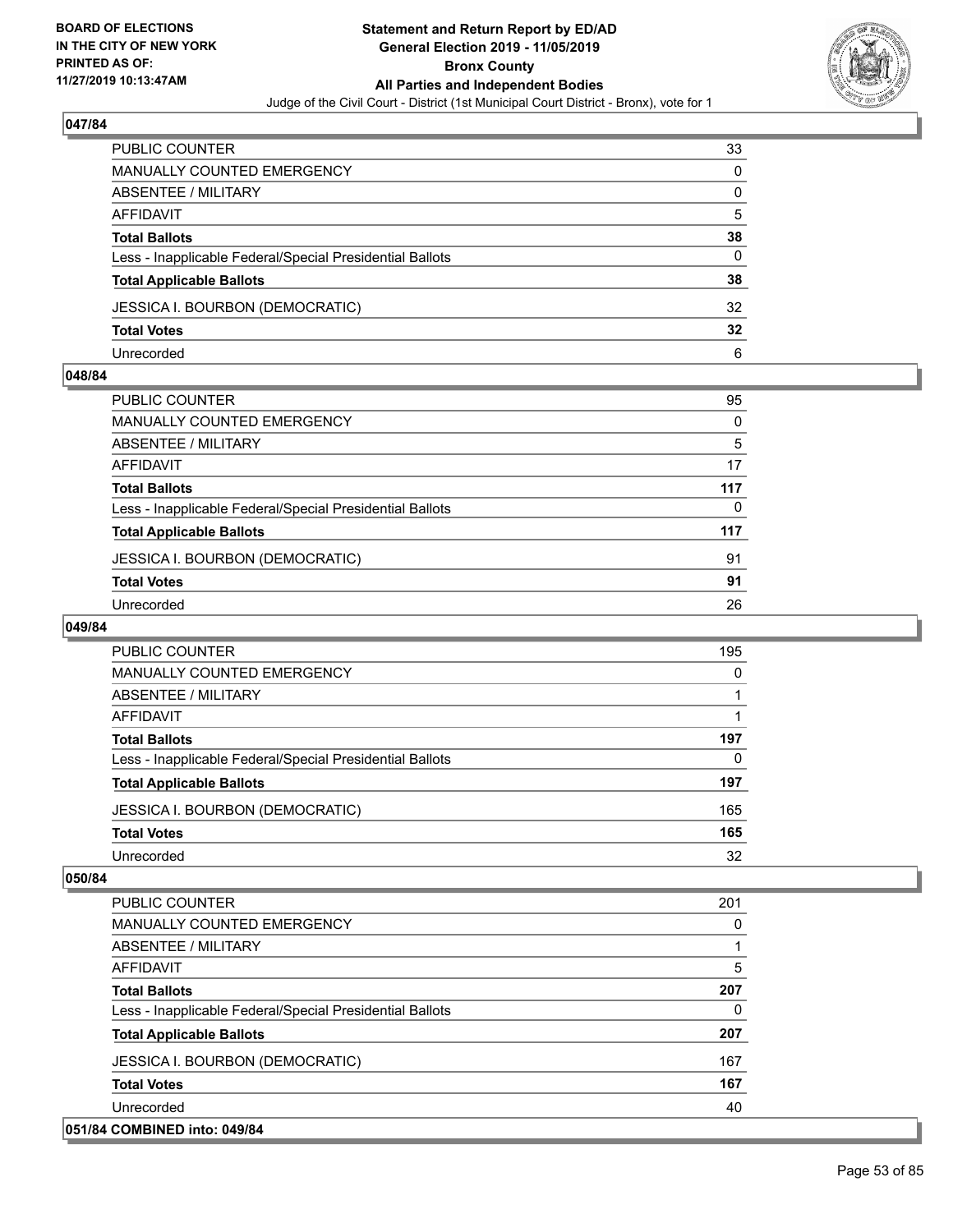

#### **052/84 COMBINED into: 049/84**

# **053/84**

| PUBLIC COUNTER                                           | 121      |
|----------------------------------------------------------|----------|
| <b>MANUALLY COUNTED EMERGENCY</b>                        | 0        |
| ABSENTEE / MILITARY                                      | $\Omega$ |
| AFFIDAVIT                                                | 2        |
| <b>Total Ballots</b>                                     | 123      |
| Less - Inapplicable Federal/Special Presidential Ballots | 0        |
| <b>Total Applicable Ballots</b>                          | 123      |
| <b>JESSICA I. BOURBON (DEMOCRATIC)</b>                   | 103      |
| <b>Total Votes</b>                                       | 103      |
| Unrecorded                                               | 20       |

#### **073/84 COMBINED into: 053/84**

#### **074/84**

| PUBLIC COUNTER                                           | 139 |
|----------------------------------------------------------|-----|
| <b>MANUALLY COUNTED EMERGENCY</b>                        | 0   |
| <b>ABSENTEE / MILITARY</b>                               |     |
| AFFIDAVIT                                                |     |
| <b>Total Ballots</b>                                     | 141 |
| Less - Inapplicable Federal/Special Presidential Ballots | 0   |
| <b>Total Applicable Ballots</b>                          | 141 |
| JESSICA I. BOURBON (DEMOCRATIC)                          | 113 |
| <b>Total Votes</b>                                       | 113 |
| Unrecorded                                               | 28  |
|                                                          |     |

### **075/84**

| PUBLIC COUNTER                                           | 142 |
|----------------------------------------------------------|-----|
| <b>MANUALLY COUNTED EMERGENCY</b>                        | 0   |
| ABSENTEE / MILITARY                                      |     |
| <b>AFFIDAVIT</b>                                         |     |
| <b>Total Ballots</b>                                     | 150 |
| Less - Inapplicable Federal/Special Presidential Ballots | 0   |
| <b>Total Applicable Ballots</b>                          | 150 |
| <b>JESSICA I. BOURBON (DEMOCRATIC)</b>                   | 123 |
| <b>Total Votes</b>                                       | 123 |
| Unrecorded                                               | 27  |
| 076/84 COMBINED into: 048/84                             |     |

### **077/84 COMBINED into: 053/84**

#### **078/84 COMBINED into: 048/84**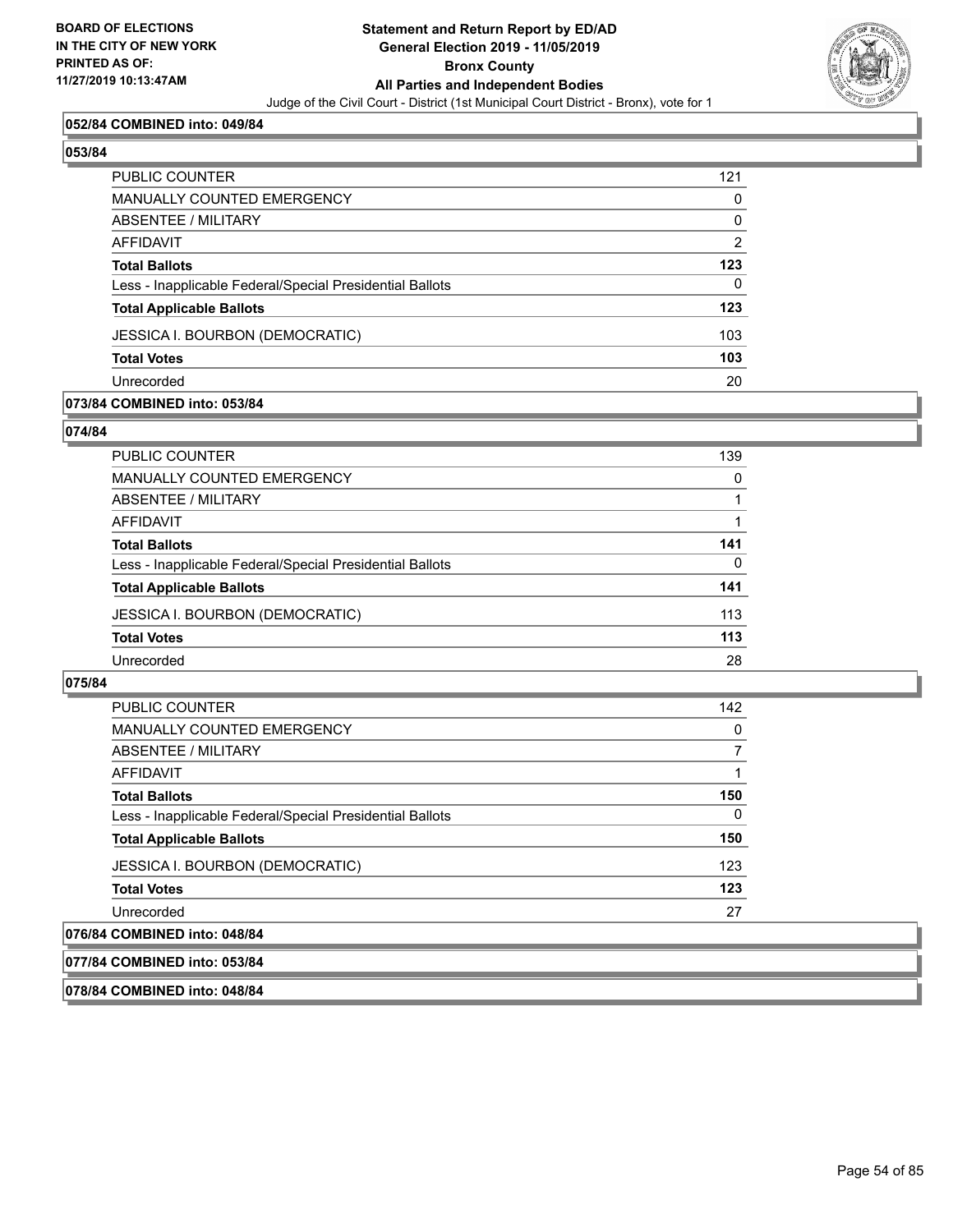

| <b>PUBLIC COUNTER</b>                                    | 171 |
|----------------------------------------------------------|-----|
| MANUALLY COUNTED EMERGENCY                               | 0   |
| ABSENTEE / MILITARY                                      |     |
| AFFIDAVIT                                                | 0   |
| <b>Total Ballots</b>                                     | 172 |
| Less - Inapplicable Federal/Special Presidential Ballots | 0   |
| <b>Total Applicable Ballots</b>                          | 172 |
| <b>JESSICA I. BOURBON (DEMOCRATIC)</b>                   | 145 |
| UNATTRIBUTABLE WRITE-IN (WRITE-IN)                       |     |
| <b>Total Votes</b>                                       | 146 |
| Unrecorded                                               | 26  |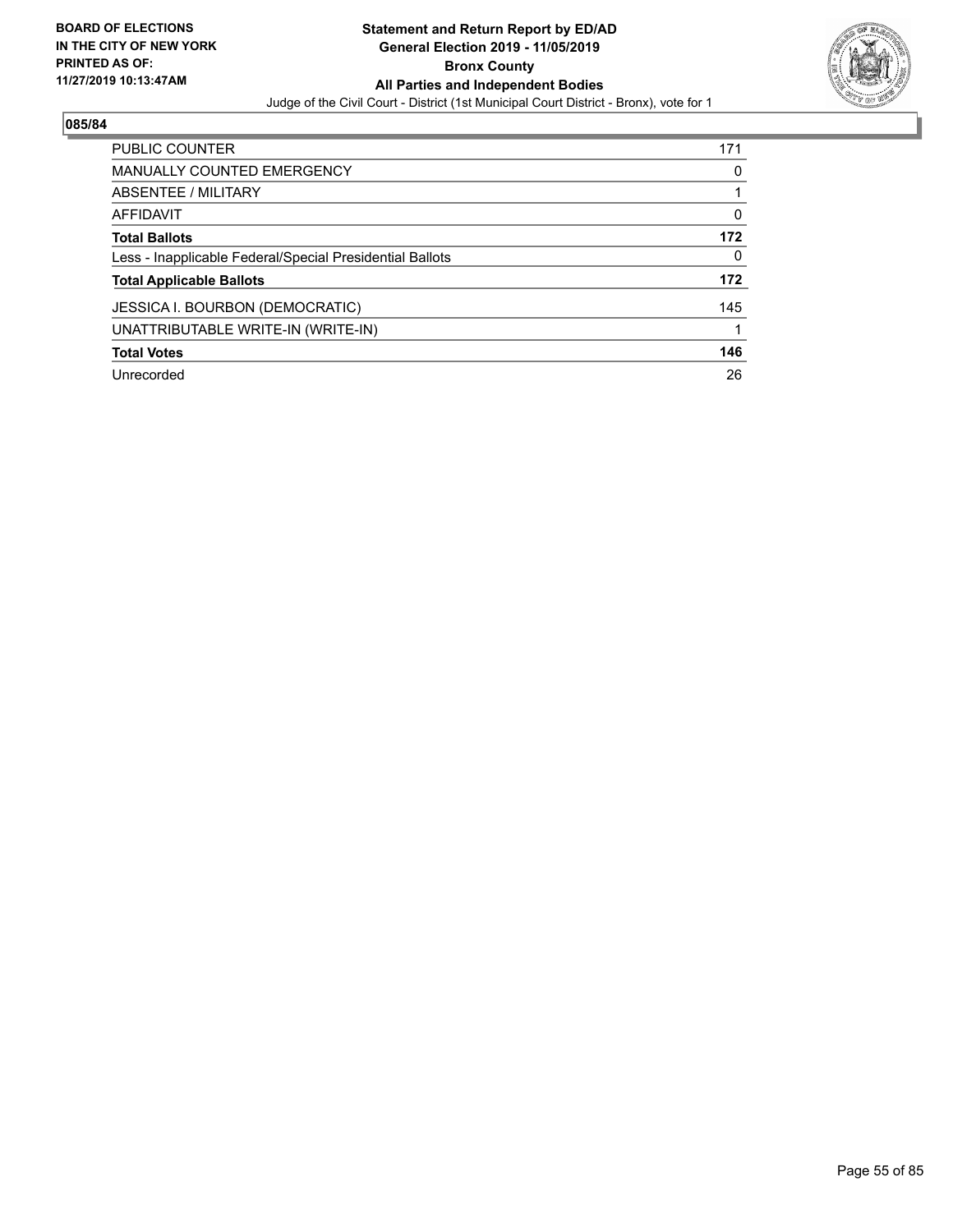

| PUBLIC COUNTER                                           | 172 |
|----------------------------------------------------------|-----|
| <b>MANUALLY COUNTED EMERGENCY</b>                        | 0   |
| ABSENTEE / MILITARY                                      | 2   |
| AFFIDAVIT                                                | 0   |
| <b>Total Ballots</b>                                     | 174 |
| Less - Inapplicable Federal/Special Presidential Ballots | 0   |
| <b>Total Applicable Ballots</b>                          | 174 |
| <b>JESSICA I. BOURBON (DEMOCRATIC)</b>                   | 144 |
| <b>Total Votes</b>                                       | 144 |
| Unrecorded                                               | 30  |

#### **002/85**

| <b>PUBLIC COUNTER</b>                                    | 260      |
|----------------------------------------------------------|----------|
| <b>MANUALLY COUNTED EMERGENCY</b>                        | 0        |
| ABSENTEE / MILITARY                                      | 3        |
| AFFIDAVIT                                                | $\Omega$ |
| <b>Total Ballots</b>                                     | 263      |
| Less - Inapplicable Federal/Special Presidential Ballots | 0        |
| <b>Total Applicable Ballots</b>                          | 263      |
| <b>JESSICA I. BOURBON (DEMOCRATIC)</b>                   | 215      |
| UNATTRIBUTABLE WRITE-IN (WRITE-IN)                       |          |
| <b>Total Votes</b>                                       | 216      |
| Unrecorded                                               | 47       |
| 003/85 COMBINED into: 002/85                             |          |

| PUBLIC COUNTER                                           | 175 |
|----------------------------------------------------------|-----|
| MANUALLY COUNTED EMERGENCY                               | 0   |
| ABSENTEE / MILITARY                                      | 2   |
| AFFIDAVIT                                                | 4   |
| <b>Total Ballots</b>                                     | 181 |
| Less - Inapplicable Federal/Special Presidential Ballots | 0   |
| <b>Total Applicable Ballots</b>                          | 181 |
| <b>JESSICA I. BOURBON (DEMOCRATIC)</b>                   | 152 |
| <b>Total Votes</b>                                       | 152 |
| Unrecorded                                               | 29  |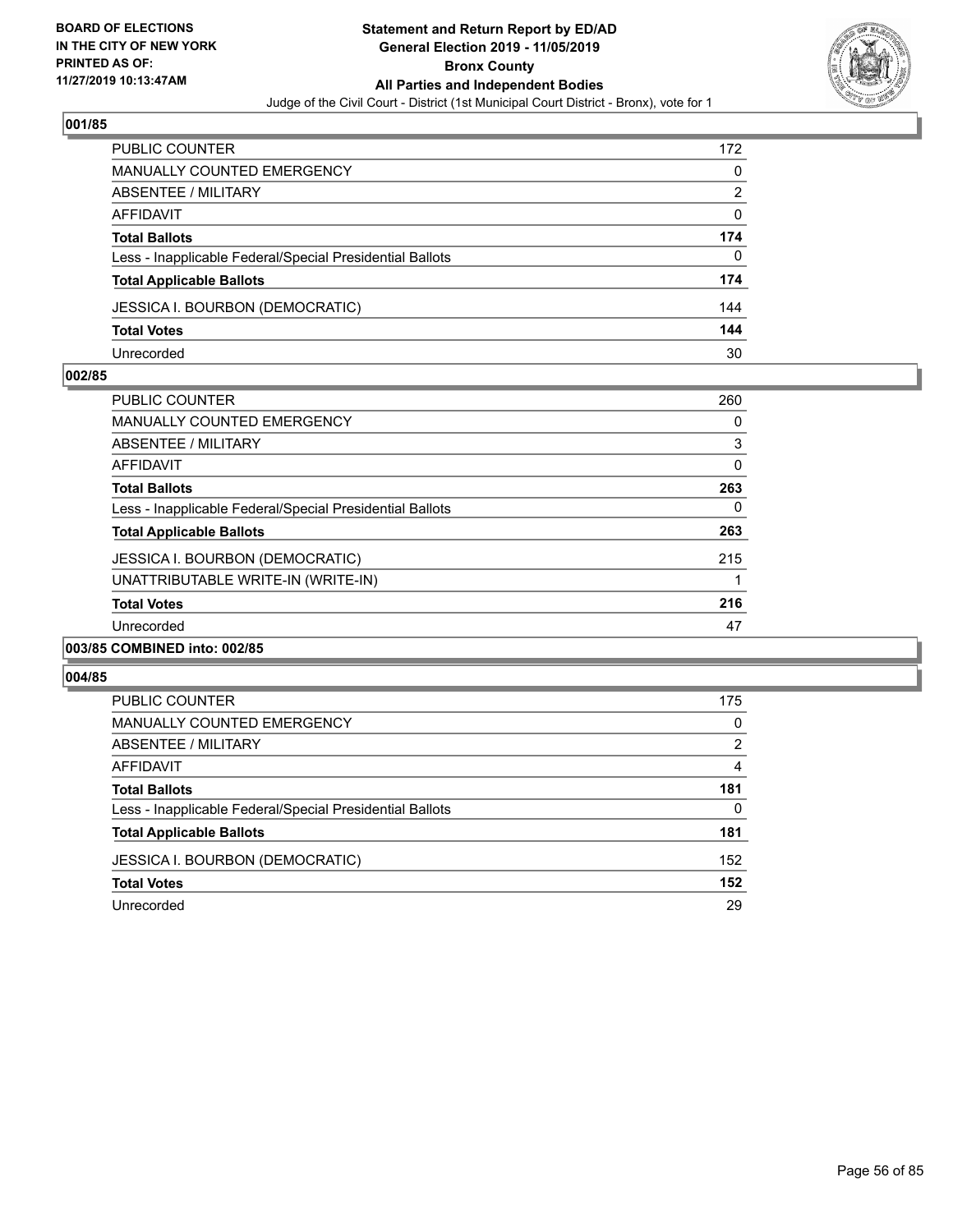

| PUBLIC COUNTER                                           | 111      |
|----------------------------------------------------------|----------|
| MANUALLY COUNTED EMERGENCY                               | $\Omega$ |
| ABSENTEE / MILITARY                                      |          |
| AFFIDAVIT                                                | 2        |
| <b>Total Ballots</b>                                     | 114      |
| Less - Inapplicable Federal/Special Presidential Ballots | $\Omega$ |
| <b>Total Applicable Ballots</b>                          | 114      |
| <b>JESSICA I. BOURBON (DEMOCRATIC)</b>                   | 92       |
| <b>Total Votes</b>                                       | 92       |
| Unrecorded                                               | 22       |

#### **006/85 COMBINED into: 004/85**

# **007/85**

| <b>PUBLIC COUNTER</b>                                    | 193            |
|----------------------------------------------------------|----------------|
| <b>MANUALLY COUNTED EMERGENCY</b>                        | 0              |
| ABSENTEE / MILITARY                                      | 5              |
| AFFIDAVIT                                                | $\overline{2}$ |
| <b>Total Ballots</b>                                     | 200            |
| Less - Inapplicable Federal/Special Presidential Ballots | 0              |
| <b>Total Applicable Ballots</b>                          | 200            |
| <b>JESSICA I. BOURBON (DEMOCRATIC)</b>                   | 165            |
| <b>Total Votes</b>                                       | 165            |
| Unrecorded                                               | 35             |
|                                                          |                |

# **008/85**

| PUBLIC COUNTER                                           | 136      |
|----------------------------------------------------------|----------|
| <b>MANUALLY COUNTED EMERGENCY</b>                        | $\Omega$ |
| ABSENTEE / MILITARY                                      |          |
| <b>AFFIDAVIT</b>                                         | 4        |
| <b>Total Ballots</b>                                     | 141      |
| Less - Inapplicable Federal/Special Presidential Ballots | 0        |
| <b>Total Applicable Ballots</b>                          | 141      |
| <b>JESSICA I. BOURBON (DEMOCRATIC)</b>                   | 114      |
| <b>Total Votes</b>                                       | 114      |
| Unrecorded                                               | 27       |

| PUBLIC COUNTER                                           | 89       |
|----------------------------------------------------------|----------|
| <b>MANUALLY COUNTED EMERGENCY</b>                        | 0        |
| ABSENTEE / MILITARY                                      | $\Omega$ |
| AFFIDAVIT                                                |          |
| <b>Total Ballots</b>                                     | 90       |
| Less - Inapplicable Federal/Special Presidential Ballots | 0        |
| <b>Total Applicable Ballots</b>                          | 90       |
| <b>JESSICA I. BOURBON (DEMOCRATIC)</b>                   | 71       |
| <b>Total Votes</b>                                       | 71       |
| Unrecorded                                               | 19       |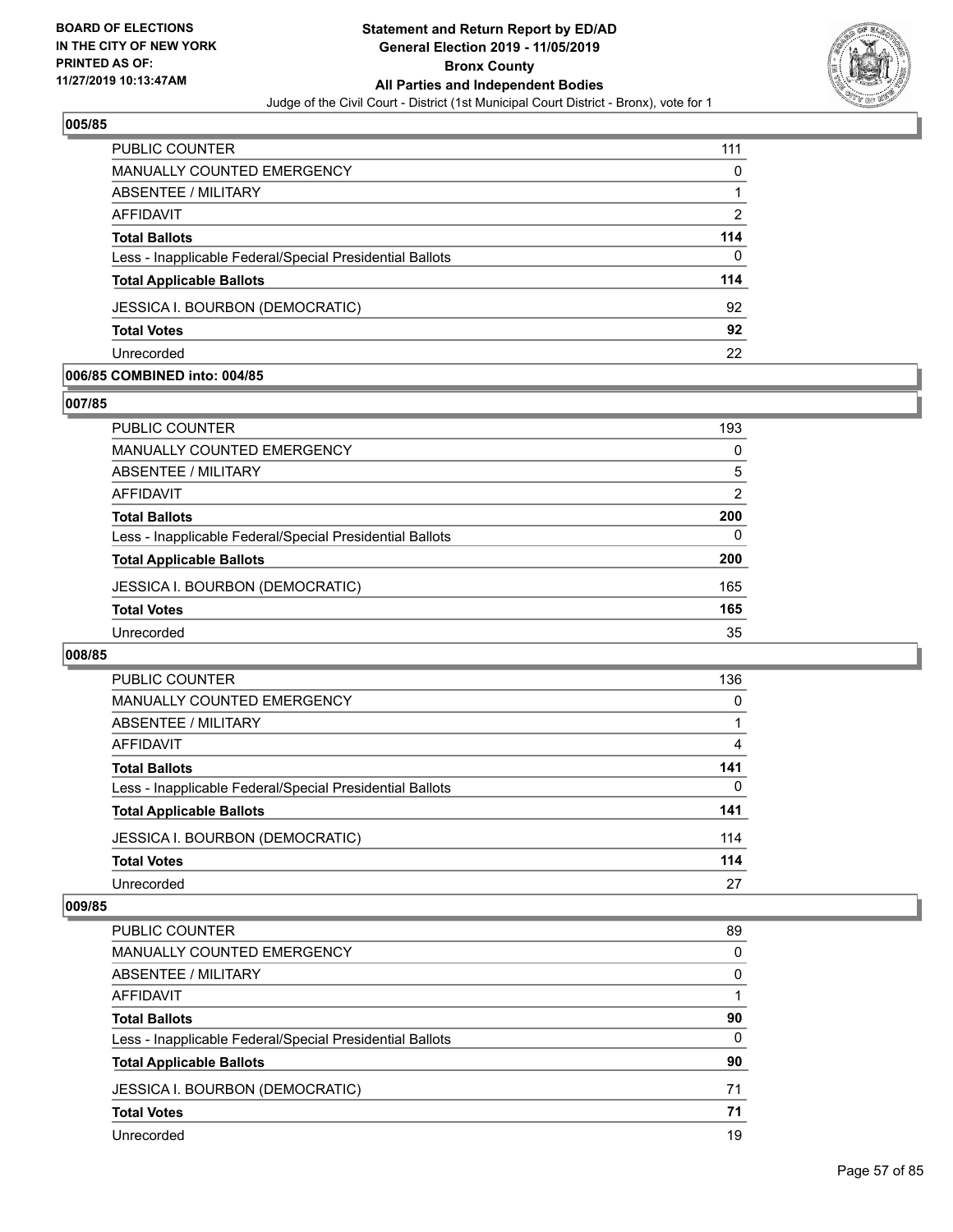

# **010/85 COMBINED into: 007/85**

#### **011/85**

| PUBLIC COUNTER                                           | 208      |
|----------------------------------------------------------|----------|
| <b>MANUALLY COUNTED EMERGENCY</b>                        | 0        |
| <b>ABSENTEE / MILITARY</b>                               |          |
| AFFIDAVIT                                                |          |
| <b>Total Ballots</b>                                     | 210      |
| Less - Inapplicable Federal/Special Presidential Ballots | $\Omega$ |
| <b>Total Applicable Ballots</b>                          | 210      |
| <b>JESSICA I. BOURBON (DEMOCRATIC)</b>                   | 151      |
| <b>Total Votes</b>                                       | 151      |
| Unrecorded                                               | 59       |

#### **012/85 COMBINED into: 011/85**

#### **013/85**

| <b>PUBLIC COUNTER</b>                                    | 394      |
|----------------------------------------------------------|----------|
| <b>MANUALLY COUNTED EMERGENCY</b>                        | $\Omega$ |
| ABSENTEE / MILITARY                                      | 12       |
| AFFIDAVIT                                                |          |
| <b>Total Ballots</b>                                     | 407      |
| Less - Inapplicable Federal/Special Presidential Ballots | 0        |
| <b>Total Applicable Ballots</b>                          | 407      |
| <b>JESSICA I. BOURBON (DEMOCRATIC)</b>                   | 305      |
| <b>Total Votes</b>                                       | 305      |
| Unrecorded                                               | 102      |
|                                                          |          |

### **014/85 COMBINED into: 015/85**

| <b>PUBLIC COUNTER</b>                                    | 160           |
|----------------------------------------------------------|---------------|
| <b>MANUALLY COUNTED EMERGENCY</b>                        | 0             |
| ABSENTEE / MILITARY                                      | 0             |
| AFFIDAVIT                                                | $\mathcal{P}$ |
| <b>Total Ballots</b>                                     | 162           |
| Less - Inapplicable Federal/Special Presidential Ballots | $\Omega$      |
| <b>Total Applicable Ballots</b>                          | 162           |
| JESSICA I. BOURBON (DEMOCRATIC)                          | 131           |
| <b>Total Votes</b>                                       | 131           |
| Unrecorded                                               | 31            |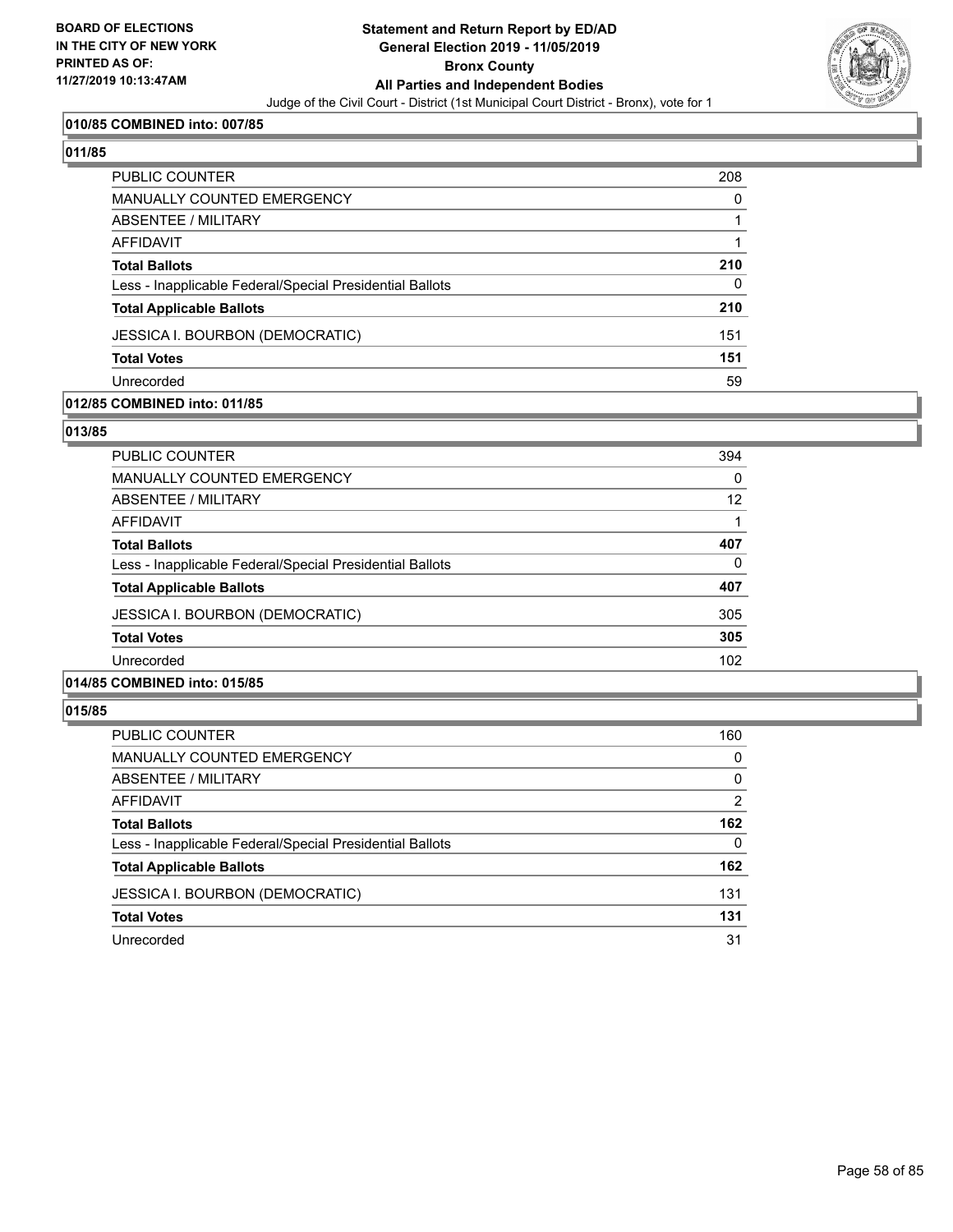

| PUBLIC COUNTER                                           | 142 |
|----------------------------------------------------------|-----|
| <b>MANUALLY COUNTED EMERGENCY</b>                        | 0   |
| ABSENTEE / MILITARY                                      | 2   |
| AFFIDAVIT                                                | 0   |
| <b>Total Ballots</b>                                     | 144 |
| Less - Inapplicable Federal/Special Presidential Ballots | 0   |
| <b>Total Applicable Ballots</b>                          | 144 |
| JESSICA I. BOURBON (DEMOCRATIC)                          | 107 |
| <b>Total Votes</b>                                       | 107 |
| Unrecorded                                               | 37  |

### **017/85 COMBINED into: 016/85**

# **018/85 COMBINED into: 013/85**

#### **019/85 COMBINED into: 013/85**

#### **020/85**

| <b>PUBLIC COUNTER</b>                                    | 177      |
|----------------------------------------------------------|----------|
| MANUALLY COUNTED EMERGENCY                               | 0        |
| ABSENTEE / MILITARY                                      | 5        |
| AFFIDAVIT                                                | $\Omega$ |
| <b>Total Ballots</b>                                     | 182      |
| Less - Inapplicable Federal/Special Presidential Ballots | 0        |
| <b>Total Applicable Ballots</b>                          | 182      |
| <b>JESSICA I. BOURBON (DEMOCRATIC)</b>                   | 136      |
| <b>Total Votes</b>                                       | 136      |
| Unrecorded                                               | 46       |

| <b>PUBLIC COUNTER</b>                                    | 283      |
|----------------------------------------------------------|----------|
| <b>MANUALLY COUNTED EMERGENCY</b>                        | $\Omega$ |
| ABSENTEE / MILITARY                                      | 4        |
| AFFIDAVIT                                                | 2        |
| <b>Total Ballots</b>                                     | 289      |
| Less - Inapplicable Federal/Special Presidential Ballots | 0        |
| <b>Total Applicable Ballots</b>                          | 289      |
| <b>JESSICA I. BOURBON (DEMOCRATIC)</b>                   | 214      |
| UNATTRIBUTABLE WRITE-IN (WRITE-IN)                       |          |
| <b>Total Votes</b>                                       | 215      |
| Unrecorded                                               | 74       |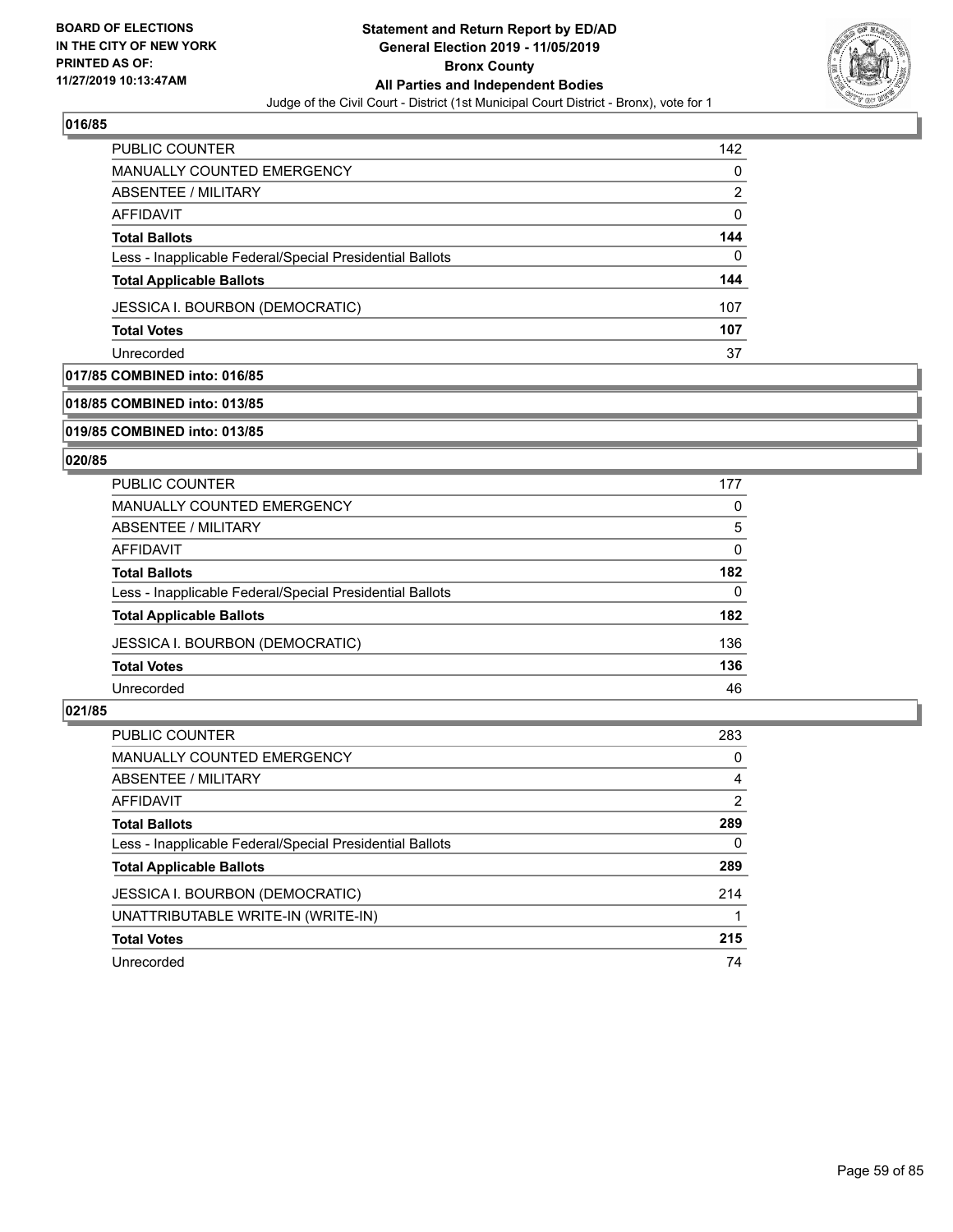

| PUBLIC COUNTER                                           | 64 |
|----------------------------------------------------------|----|
| <b>MANUALLY COUNTED EMERGENCY</b>                        | 0  |
| ABSENTEE / MILITARY                                      | 2  |
| AFFIDAVIT                                                |    |
| <b>Total Ballots</b>                                     | 67 |
| Less - Inapplicable Federal/Special Presidential Ballots | 0  |
| <b>Total Applicable Ballots</b>                          | 67 |
| <b>JESSICA I. BOURBON (DEMOCRATIC)</b>                   | 56 |
| <b>Total Votes</b>                                       | 56 |
| Unrecorded                                               | 11 |

#### **023/85**

| <b>PUBLIC COUNTER</b>                                    | 236 |
|----------------------------------------------------------|-----|
| MANUALLY COUNTED EMERGENCY                               | 0   |
| ABSENTEE / MILITARY                                      | 2   |
| AFFIDAVIT                                                | 3   |
| <b>Total Ballots</b>                                     | 241 |
| Less - Inapplicable Federal/Special Presidential Ballots | 0   |
| <b>Total Applicable Ballots</b>                          | 241 |
| <b>JESSICA I. BOURBON (DEMOCRATIC)</b>                   | 184 |
| <b>Total Votes</b>                                       | 184 |
| Unrecorded                                               | 57  |
|                                                          |     |

# **024/85 COMBINED into: 023/85**

| PUBLIC COUNTER                                           | 210 |
|----------------------------------------------------------|-----|
| <b>MANUALLY COUNTED EMERGENCY</b>                        | 0   |
| ABSENTEE / MILITARY                                      | 6   |
| AFFIDAVIT                                                | 0   |
| <b>Total Ballots</b>                                     | 216 |
| Less - Inapplicable Federal/Special Presidential Ballots | 0   |
| <b>Total Applicable Ballots</b>                          | 216 |
| <b>JESSICA I. BOURBON (DEMOCRATIC)</b>                   | 163 |
| <b>Total Votes</b>                                       | 163 |
| Unrecorded                                               | 53  |
| 026/85 COMBINED into: 025/85                             |     |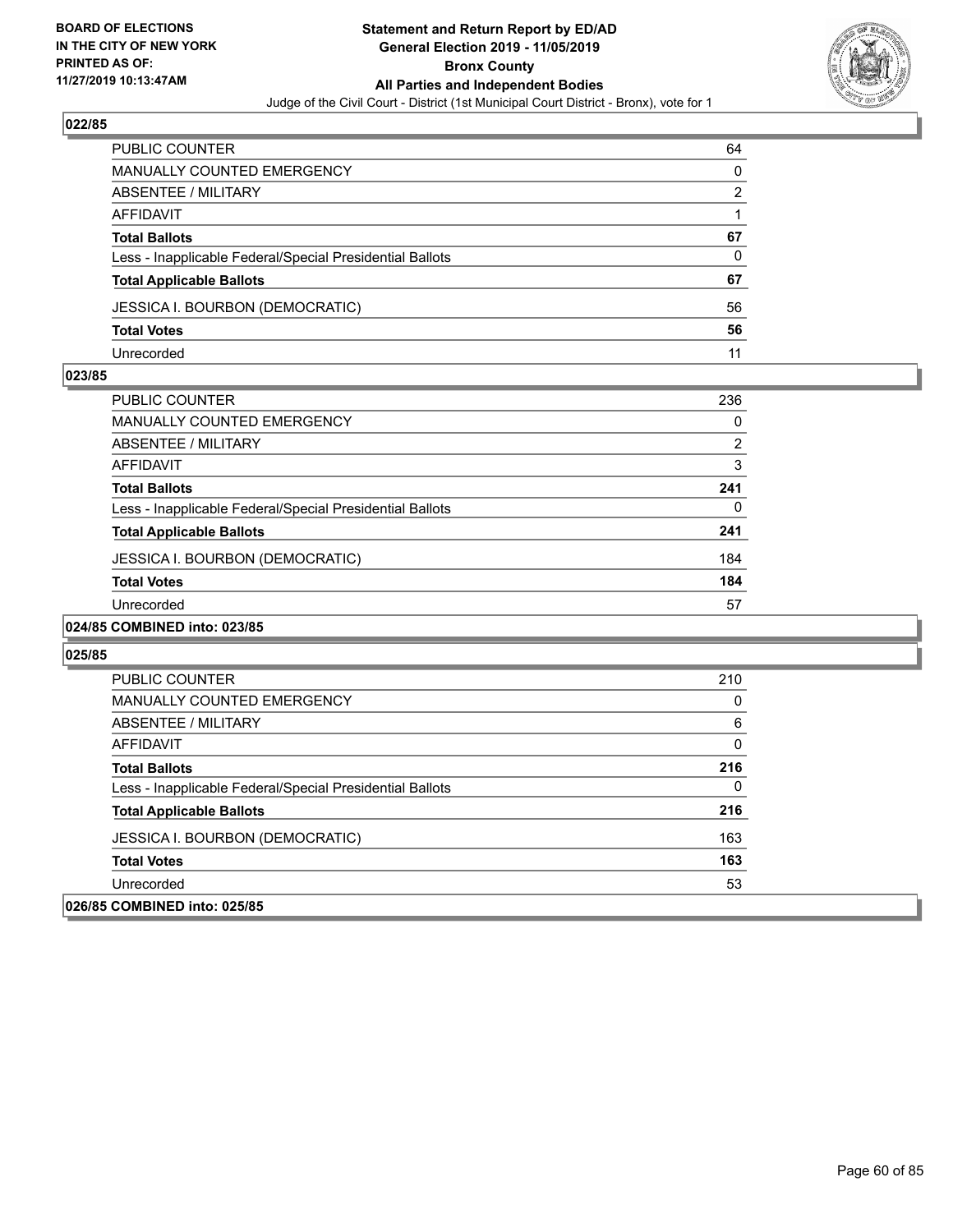

| <b>PUBLIC COUNTER</b>                                    | 249 |
|----------------------------------------------------------|-----|
| MANUALLY COUNTED EMERGENCY                               | 0   |
| ABSENTEE / MILITARY                                      | 5   |
| AFFIDAVIT                                                | 0   |
| <b>Total Ballots</b>                                     | 254 |
| Less - Inapplicable Federal/Special Presidential Ballots | 0   |
| <b>Total Applicable Ballots</b>                          | 254 |
| <b>JESSICA I. BOURBON (DEMOCRATIC)</b>                   | 201 |
| <b>Total Votes</b>                                       | 201 |
| Unrecorded                                               | 53  |

#### **028/85**

| PUBLIC COUNTER                                           | 86 |
|----------------------------------------------------------|----|
| <b>MANUALLY COUNTED EMERGENCY</b>                        | 0  |
| ABSENTEE / MILITARY                                      | 3  |
| AFFIDAVIT                                                | 0  |
| <b>Total Ballots</b>                                     | 89 |
| Less - Inapplicable Federal/Special Presidential Ballots | 0  |
| <b>Total Applicable Ballots</b>                          | 89 |
| <b>JESSICA I. BOURBON (DEMOCRATIC)</b>                   | 76 |
| <b>Total Votes</b>                                       | 76 |
| Unrecorded                                               | 13 |
|                                                          |    |

# **029/85 COMBINED into: 028/85**

| <b>PUBLIC COUNTER</b>                                    | 180 |
|----------------------------------------------------------|-----|
| MANUALLY COUNTED EMERGENCY                               | 0   |
| ABSENTEE / MILITARY                                      | 4   |
| AFFIDAVIT                                                |     |
| <b>Total Ballots</b>                                     | 185 |
| Less - Inapplicable Federal/Special Presidential Ballots | 0   |
| <b>Total Applicable Ballots</b>                          | 185 |
| <b>JESSICA I. BOURBON (DEMOCRATIC)</b>                   | 146 |
| <b>Total Votes</b>                                       | 146 |
| Unrecorded                                               | 39  |
| 031/85 COMBINED into: 030/85                             |     |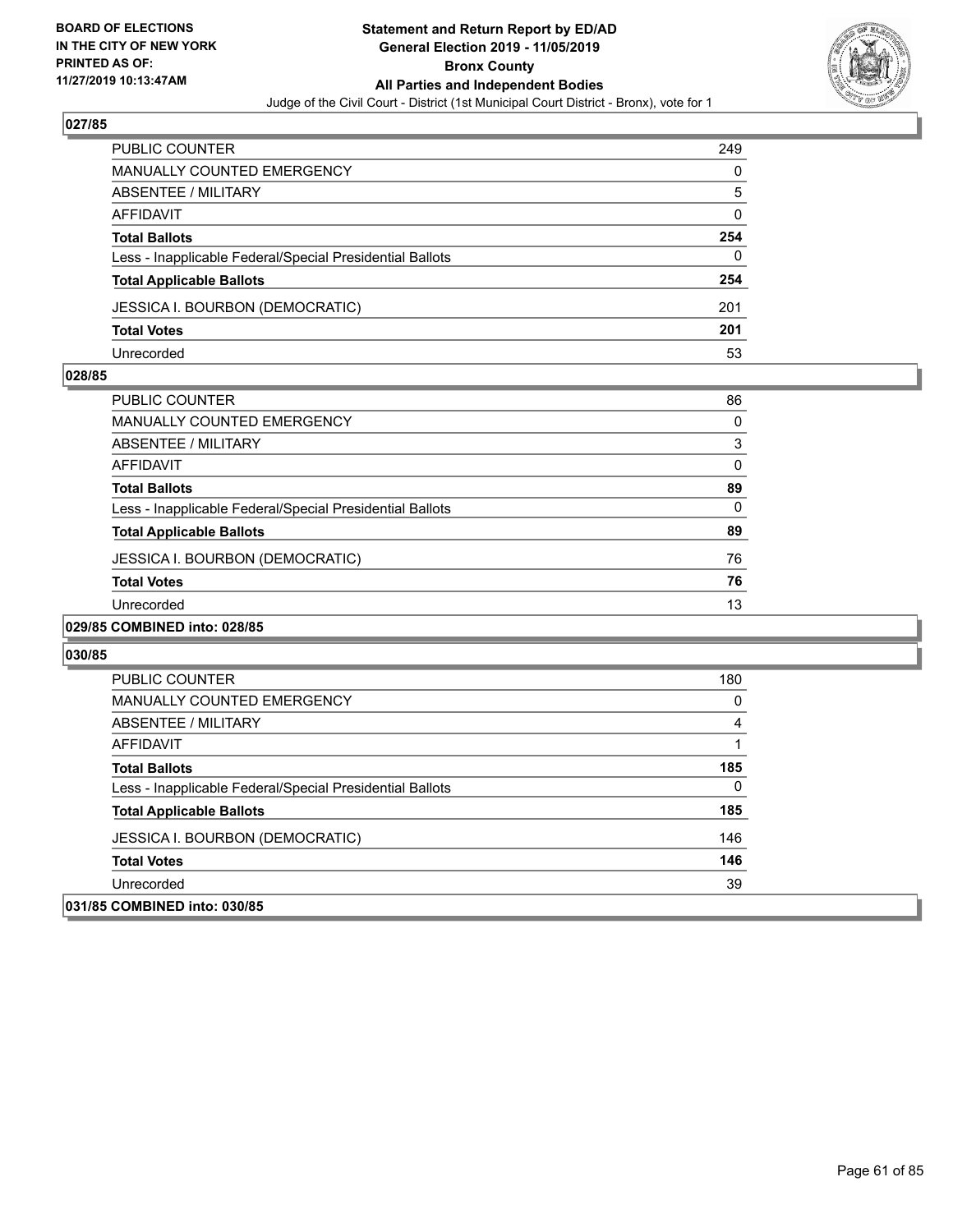

| PUBLIC COUNTER                                           | 167 |
|----------------------------------------------------------|-----|
| MANUALLY COUNTED EMERGENCY                               | 0   |
| <b>ABSENTEE / MILITARY</b>                               | 3   |
| AFFIDAVIT                                                |     |
| <b>Total Ballots</b>                                     | 171 |
| Less - Inapplicable Federal/Special Presidential Ballots | 0   |
| <b>Total Applicable Ballots</b>                          | 171 |
| <b>JESSICA I. BOURBON (DEMOCRATIC)</b>                   | 142 |
| <b>Total Votes</b>                                       | 142 |
| Unrecorded                                               | 29  |

#### **033/85**

| <b>PUBLIC COUNTER</b>                                    | 125      |
|----------------------------------------------------------|----------|
| MANUALLY COUNTED EMERGENCY                               | $\Omega$ |
| ABSENTEE / MILITARY                                      | 8        |
| AFFIDAVIT                                                | $\Omega$ |
| <b>Total Ballots</b>                                     | 133      |
| Less - Inapplicable Federal/Special Presidential Ballots | 0        |
| <b>Total Applicable Ballots</b>                          | 133      |
| <b>JESSICA I. BOURBON (DEMOCRATIC)</b>                   | 105      |
| <b>Total Votes</b>                                       | 105      |
| Unrecorded                                               | 28       |

#### **034/85**

**037/85 COMBINED into: 021/85 038/85 COMBINED into: 075/84**

| <b>PUBLIC COUNTER</b>                                    | 139      |
|----------------------------------------------------------|----------|
| <b>MANUALLY COUNTED EMERGENCY</b>                        | 0        |
| ABSENTEE / MILITARY                                      | 3        |
| AFFIDAVIT                                                | 3        |
| <b>Total Ballots</b>                                     | 145      |
| Less - Inapplicable Federal/Special Presidential Ballots | $\Omega$ |
| <b>Total Applicable Ballots</b>                          | 145      |
| JESSICA I. BOURBON (DEMOCRATIC)                          | 122      |
| <b>Total Votes</b>                                       | 122      |
| Unrecorded                                               | 23       |
| 035/85 COMBINED into: 030/85                             |          |
| 036/85 COMBINED into: 017/79                             |          |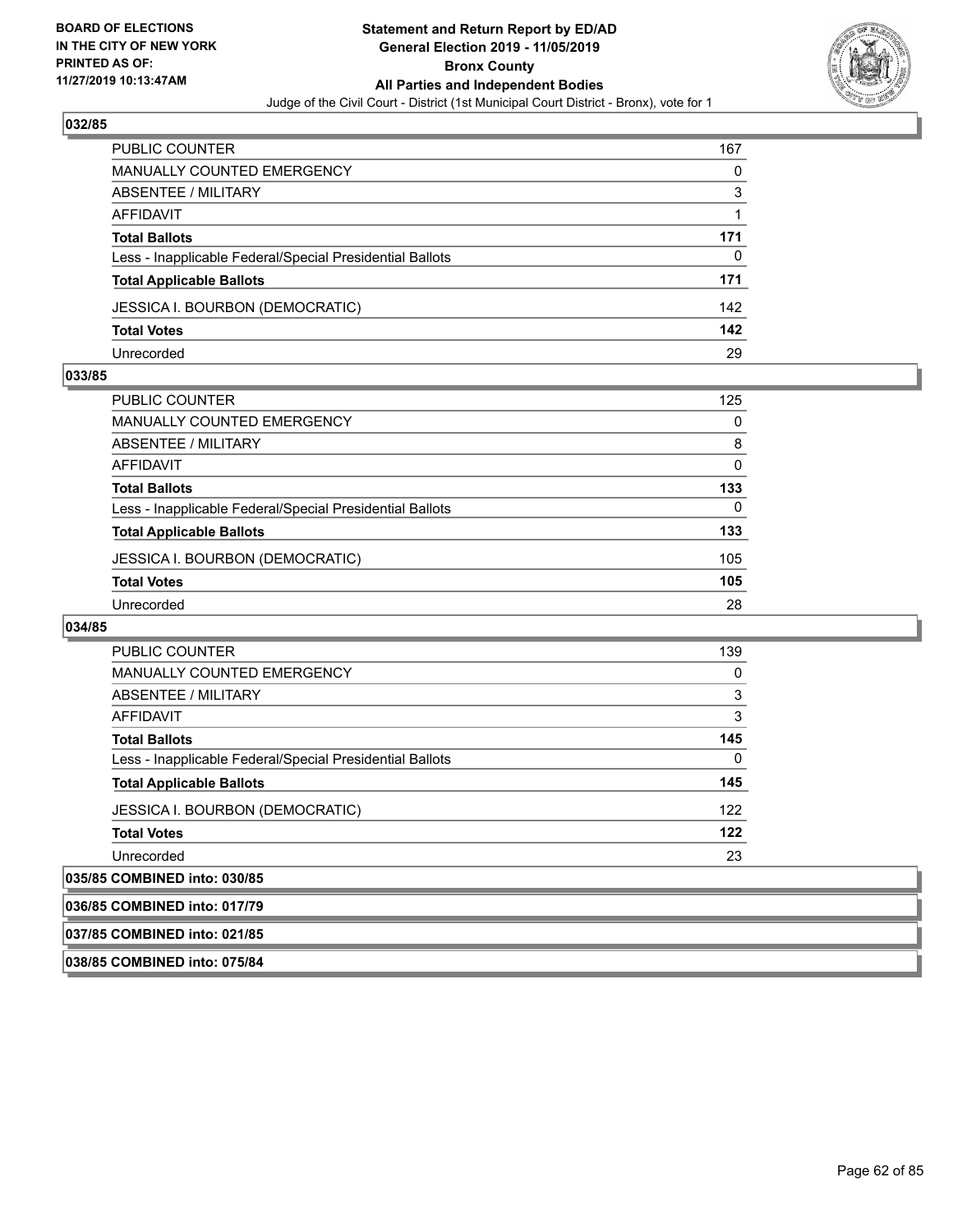

| <b>PUBLIC COUNTER</b>                                    | 152 |
|----------------------------------------------------------|-----|
| <b>MANUALLY COUNTED EMERGENCY</b>                        | 0   |
| ABSENTEE / MILITARY                                      |     |
| AFFIDAVIT                                                | 2   |
| <b>Total Ballots</b>                                     | 155 |
| Less - Inapplicable Federal/Special Presidential Ballots | 0   |
| <b>Total Applicable Ballots</b>                          | 155 |
| <b>JESSICA I. BOURBON (DEMOCRATIC)</b>                   | 112 |
| UNATTRIBUTABLE WRITE-IN (WRITE-IN)                       | 5   |
| <b>Total Votes</b>                                       | 117 |
| Unrecorded                                               | 38  |

# **040/85 COMBINED into: 039/85**

**041/85 COMBINED into: 085/84**

#### **042/85 COMBINED into: 050/84**

#### **043/85**

| <b>PUBLIC COUNTER</b>                                    | 175      |
|----------------------------------------------------------|----------|
| <b>MANUALLY COUNTED EMERGENCY</b>                        | $\Omega$ |
| ABSENTEE / MILITARY                                      |          |
| <b>AFFIDAVIT</b>                                         |          |
| <b>Total Ballots</b>                                     | 177      |
| Less - Inapplicable Federal/Special Presidential Ballots | 0        |
| <b>Total Applicable Ballots</b>                          | 177      |
| <b>JESSICA I. BOURBON (DEMOCRATIC)</b>                   | 130      |
| <b>Total Votes</b>                                       | 130      |
| Unrecorded                                               | 47       |
|                                                          |          |

#### **044/85 COMBINED into: 043/85**

| PUBLIC COUNTER                                           | 187 |
|----------------------------------------------------------|-----|
| <b>MANUALLY COUNTED EMERGENCY</b>                        | 0   |
| ABSENTEE / MILITARY                                      | 16  |
| AFFIDAVIT                                                | 0   |
| <b>Total Ballots</b>                                     | 203 |
| Less - Inapplicable Federal/Special Presidential Ballots | 0   |
| <b>Total Applicable Ballots</b>                          | 203 |
| JESSICA I. BOURBON (DEMOCRATIC)                          | 163 |
| <b>Total Votes</b>                                       | 163 |
| Unrecorded                                               | 40  |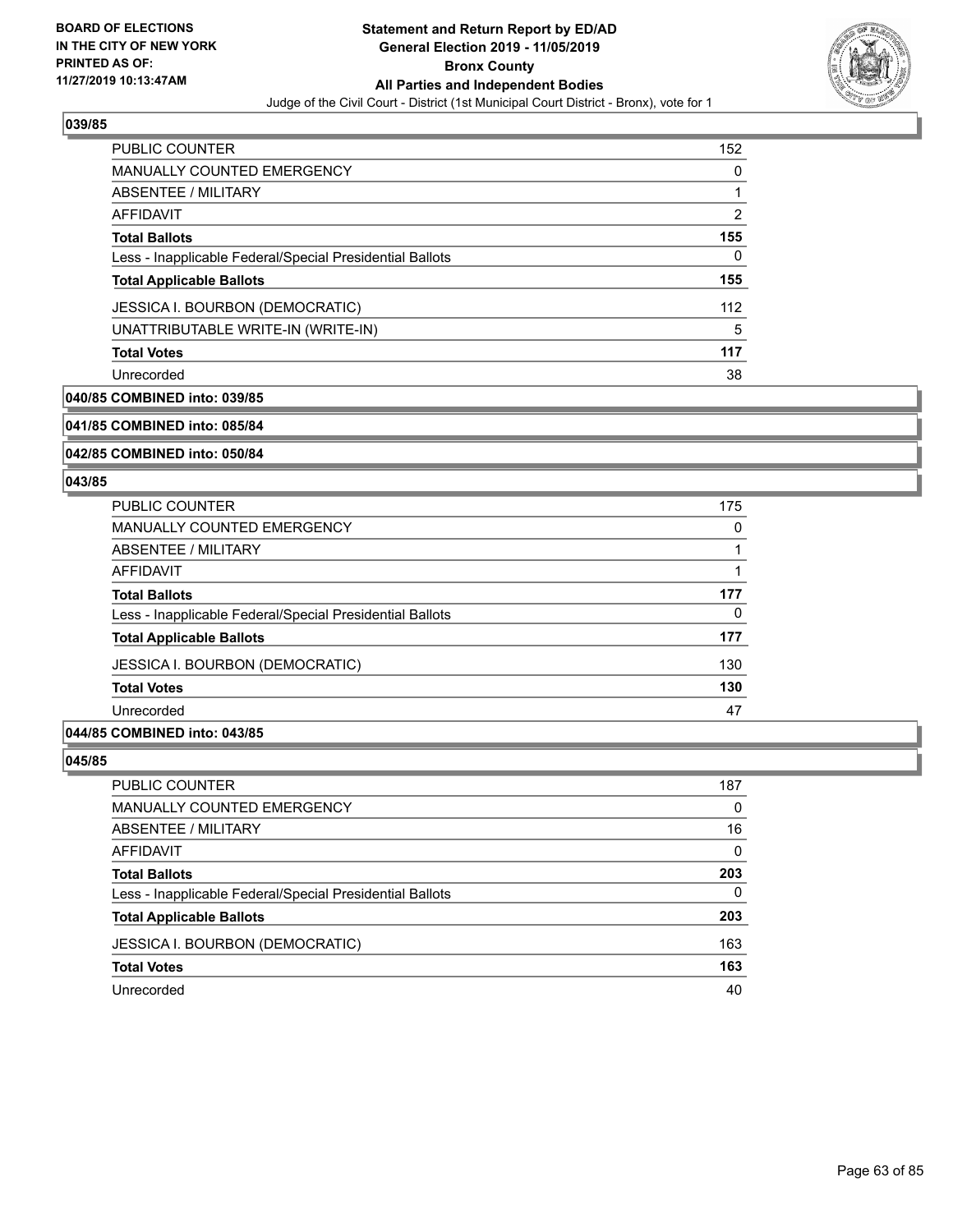

| <b>PUBLIC COUNTER</b>                                    | 156 |
|----------------------------------------------------------|-----|
| <b>MANUALLY COUNTED EMERGENCY</b>                        | 0   |
| ABSENTEE / MILITARY                                      | 4   |
| AFFIDAVIT                                                |     |
| <b>Total Ballots</b>                                     | 161 |
| Less - Inapplicable Federal/Special Presidential Ballots | 0   |
| <b>Total Applicable Ballots</b>                          | 161 |
| <b>JESSICA I. BOURBON (DEMOCRATIC)</b>                   | 130 |
| UNATTRIBUTABLE WRITE-IN (WRITE-IN)                       | 2   |
| <b>Total Votes</b>                                       | 132 |
| Unrecorded                                               | 29  |

### **047/85 COMBINED into: 045/85**

#### **048/85**

| PUBLIC COUNTER                                           | 88       |
|----------------------------------------------------------|----------|
| MANUALLY COUNTED EMERGENCY                               | 0        |
| <b>ABSENTEE / MILITARY</b>                               | $\Omega$ |
| AFFIDAVIT                                                | 3        |
| <b>Total Ballots</b>                                     | 91       |
| Less - Inapplicable Federal/Special Presidential Ballots | $\Omega$ |
| <b>Total Applicable Ballots</b>                          | 91       |
| <b>JESSICA I. BOURBON (DEMOCRATIC)</b>                   | 72       |
| <b>Total Votes</b>                                       | 72       |
| Unrecorded                                               | 19       |
|                                                          |          |

| <b>PUBLIC COUNTER</b>                                    | 116      |
|----------------------------------------------------------|----------|
| <b>MANUALLY COUNTED EMERGENCY</b>                        | $\Omega$ |
| ABSENTEE / MILITARY                                      | 2        |
| AFFIDAVIT                                                | $\Omega$ |
| <b>Total Ballots</b>                                     | 118      |
| Less - Inapplicable Federal/Special Presidential Ballots | 0        |
| <b>Total Applicable Ballots</b>                          | 118      |
| <b>JESSICA I. BOURBON (DEMOCRATIC)</b>                   | 94       |
| UNATTRIBUTABLE WRITE-IN (WRITE-IN)                       |          |
| <b>Total Votes</b>                                       | 95       |
| Unrecorded                                               | 23       |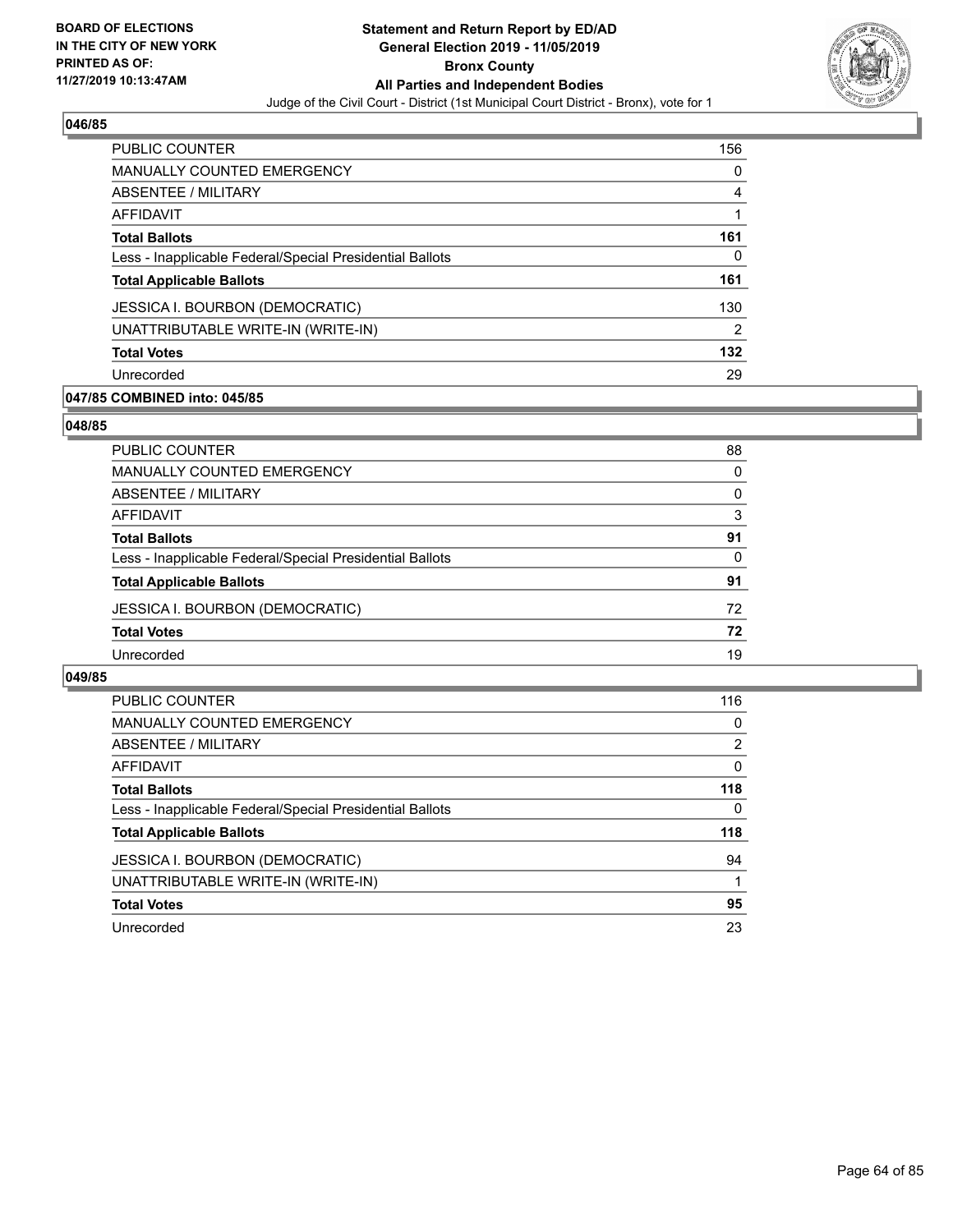

| <b>PUBLIC COUNTER</b>                                    | 243 |
|----------------------------------------------------------|-----|
| MANUALLY COUNTED EMERGENCY                               | 0   |
| ABSENTEE / MILITARY                                      |     |
| AFFIDAVIT                                                | 3   |
| <b>Total Ballots</b>                                     | 247 |
| Less - Inapplicable Federal/Special Presidential Ballots | 0   |
| <b>Total Applicable Ballots</b>                          | 247 |
| <b>JESSICA I. BOURBON (DEMOCRATIC)</b>                   | 184 |
| PAUL STEWART (WRITE-IN)                                  |     |
| <b>Total Votes</b>                                       | 185 |
| Unrecorded                                               | 62  |

# **051/85 COMBINED into: 050/85**

#### **052/85**

| PUBLIC COUNTER                                           | 153            |
|----------------------------------------------------------|----------------|
| <b>MANUALLY COUNTED EMERGENCY</b>                        | 0              |
| ABSENTEE / MILITARY                                      | $\overline{2}$ |
| <b>AFFIDAVIT</b>                                         | 4              |
| <b>Total Ballots</b>                                     | 159            |
| Less - Inapplicable Federal/Special Presidential Ballots | 0              |
| <b>Total Applicable Ballots</b>                          | 159            |
| <b>JESSICA I. BOURBON (DEMOCRATIC)</b>                   | 129            |
| UNATTRIBUTABLE WRITE-IN (WRITE-IN)                       |                |
| <b>Total Votes</b>                                       | 130            |
| Unrecorded                                               | 29             |
|                                                          |                |

| <b>PUBLIC COUNTER</b>                                    | 25       |
|----------------------------------------------------------|----------|
| <b>MANUALLY COUNTED EMERGENCY</b>                        | $\Omega$ |
| ABSENTEE / MILITARY                                      | 6        |
| AFFIDAVIT                                                |          |
| <b>Total Ballots</b>                                     | 32       |
| Less - Inapplicable Federal/Special Presidential Ballots | 0        |
| <b>Total Applicable Ballots</b>                          | 32       |
| <b>JESSICA I. BOURBON (DEMOCRATIC)</b>                   | 24       |
| <b>Total Votes</b>                                       | 24       |
| Unrecorded                                               | 8        |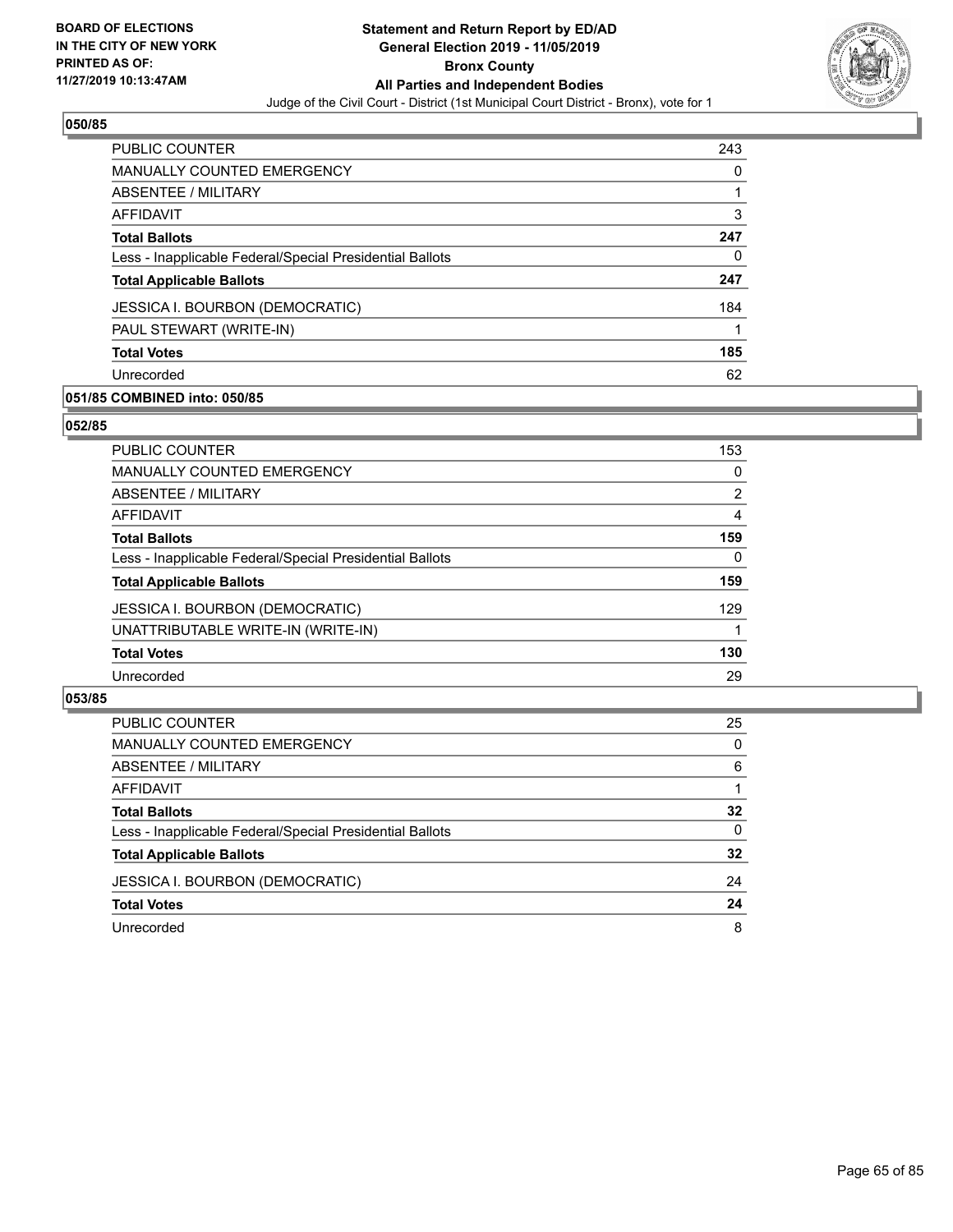

| PUBLIC COUNTER                                           | 38       |
|----------------------------------------------------------|----------|
| MANUALLY COUNTED EMERGENCY                               | $\Omega$ |
| <b>ABSENTEE / MILITARY</b>                               | 0        |
| AFFIDAVIT                                                | $\Omega$ |
| <b>Total Ballots</b>                                     | 38       |
| Less - Inapplicable Federal/Special Presidential Ballots | 0        |
| <b>Total Applicable Ballots</b>                          | 38       |
| <b>JESSICA I. BOURBON (DEMOCRATIC)</b>                   | 26       |
| <b>Total Votes</b>                                       | 26       |
| Unrecorded                                               | 12       |

#### **055/85**

| PUBLIC COUNTER                                           | 49            |
|----------------------------------------------------------|---------------|
| <b>MANUALLY COUNTED EMERGENCY</b>                        | 0             |
| <b>ABSENTEE / MILITARY</b>                               | $\mathcal{P}$ |
| <b>AFFIDAVIT</b>                                         |               |
| <b>Total Ballots</b>                                     | 52            |
| Less - Inapplicable Federal/Special Presidential Ballots | $\Omega$      |
| <b>Total Applicable Ballots</b>                          | 52            |
| <b>JESSICA I. BOURBON (DEMOCRATIC)</b>                   | 43            |
| <b>Total Votes</b>                                       | 43            |
| Unrecorded                                               | 9             |

# **056/85**

| <b>PUBLIC COUNTER</b>                                    | 215      |
|----------------------------------------------------------|----------|
| <b>MANUALLY COUNTED EMERGENCY</b>                        | $\Omega$ |
| ABSENTEE / MILITARY                                      | 5        |
| AFFIDAVIT                                                | 4        |
| <b>Total Ballots</b>                                     | 224      |
| Less - Inapplicable Federal/Special Presidential Ballots | $\Omega$ |
| <b>Total Applicable Ballots</b>                          | 224      |
| <b>JESSICA I. BOURBON (DEMOCRATIC)</b>                   | 188      |
| <b>Total Votes</b>                                       | 188      |
| Unrecorded                                               | 36       |
|                                                          |          |

#### **057/85 COMBINED into: 052/85**

| <b>PUBLIC COUNTER</b>                                    | 206      |
|----------------------------------------------------------|----------|
| <b>MANUALLY COUNTED EMERGENCY</b>                        | $\Omega$ |
| ABSENTEE / MILITARY                                      | 3        |
| AFFIDAVIT                                                | $\Omega$ |
| <b>Total Ballots</b>                                     | 209      |
| Less - Inapplicable Federal/Special Presidential Ballots | $\Omega$ |
| <b>Total Applicable Ballots</b>                          | 209      |
| <b>JESSICA I. BOURBON (DEMOCRATIC)</b>                   | 173      |
| <b>Total Votes</b>                                       | 173      |
| Unrecorded                                               | 36       |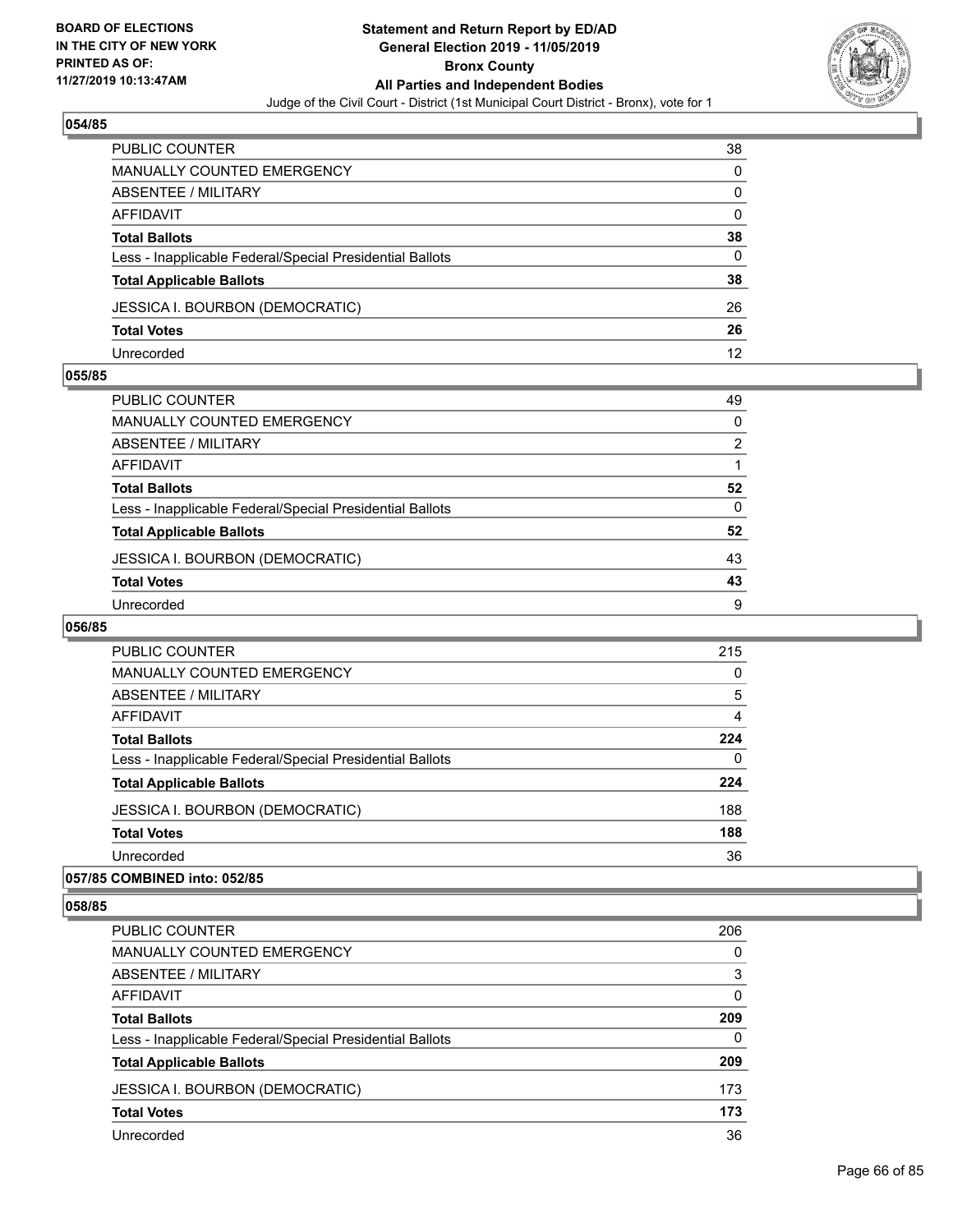

### **059/85 COMBINED into: 058/85**

#### **060/85 COMBINED into: 034/85**

#### **061/85 COMBINED into: 062/85**

#### **062/85**

| PUBLIC COUNTER                                           | 170      |
|----------------------------------------------------------|----------|
| <b>MANUALLY COUNTED EMERGENCY</b>                        | O        |
| ABSENTEE / MILITARY                                      | 3        |
| AFFIDAVIT                                                | $\Omega$ |
| <b>Total Ballots</b>                                     | 173      |
| Less - Inapplicable Federal/Special Presidential Ballots | 0        |
| <b>Total Applicable Ballots</b>                          | 173      |
| <b>JESSICA I. BOURBON (DEMOCRATIC)</b>                   | 140      |
| <b>Total Votes</b>                                       | 140      |
| Unrecorded                                               | 33       |

**063/85 COMBINED into: 064/85**

#### **064/85**

| <b>PUBLIC COUNTER</b>                                    | 161 |
|----------------------------------------------------------|-----|
| MANUALLY COUNTED EMERGENCY                               | 0   |
| ABSENTEE / MILITARY                                      | 3   |
| AFFIDAVIT                                                |     |
| <b>Total Ballots</b>                                     | 165 |
| Less - Inapplicable Federal/Special Presidential Ballots | 0   |
| <b>Total Applicable Ballots</b>                          | 165 |
| JESSICA I. BOURBON (DEMOCRATIC)                          | 133 |
| <b>Total Votes</b>                                       | 133 |
| Unrecorded                                               | 32  |
|                                                          |     |

# **065/85 COMBINED into: 066/85**

| PUBLIC COUNTER                                           | 182      |
|----------------------------------------------------------|----------|
| <b>MANUALLY COUNTED EMERGENCY</b>                        | 0        |
| ABSENTEE / MILITARY                                      |          |
| <b>AFFIDAVIT</b>                                         | 2        |
| <b>Total Ballots</b>                                     | 185      |
| Less - Inapplicable Federal/Special Presidential Ballots | $\Omega$ |
| <b>Total Applicable Ballots</b>                          | 185      |
| JESSICA I. BOURBON (DEMOCRATIC)                          | 141      |
| <b>Total Votes</b>                                       | 141      |
| Unrecorded                                               | 44       |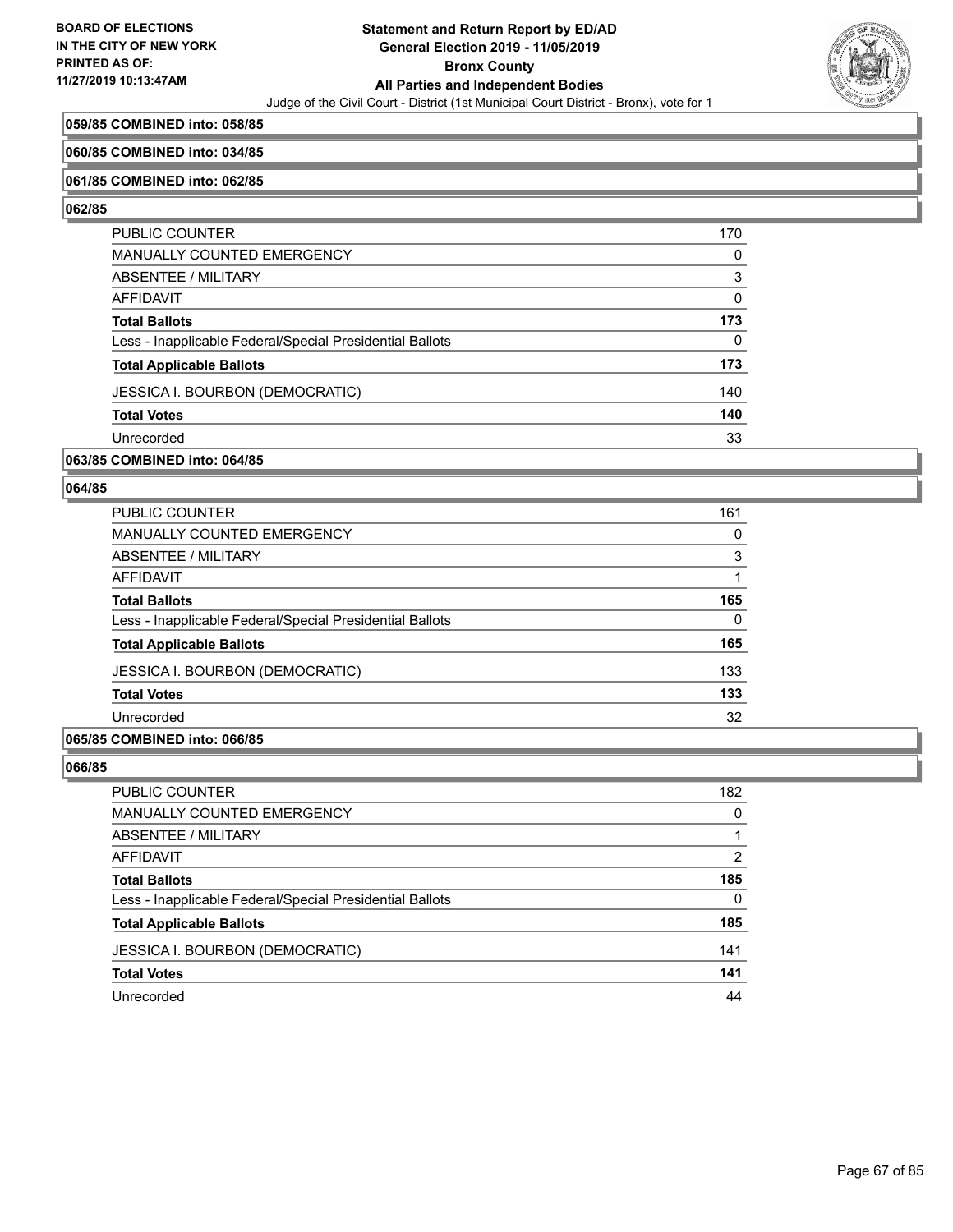

| <b>PUBLIC COUNTER</b>                                    | 176 |
|----------------------------------------------------------|-----|
| MANUALLY COUNTED EMERGENCY                               | 0   |
| ABSENTEE / MILITARY                                      | 3   |
| AFFIDAVIT                                                | 0   |
| <b>Total Ballots</b>                                     | 179 |
| Less - Inapplicable Federal/Special Presidential Ballots | 0   |
| <b>Total Applicable Ballots</b>                          | 179 |
| <b>JESSICA I. BOURBON (DEMOCRATIC)</b>                   | 142 |
| <b>Total Votes</b>                                       | 142 |
| Unrecorded                                               | 37  |

#### **068/85 COMBINED into: 056/85**

#### **069/85**

| PUBLIC COUNTER                                           | 97  |
|----------------------------------------------------------|-----|
| <b>MANUALLY COUNTED EMERGENCY</b>                        | 0   |
| ABSENTEE / MILITARY                                      | 3   |
| AFFIDAVIT                                                |     |
| <b>Total Ballots</b>                                     | 101 |
| Less - Inapplicable Federal/Special Presidential Ballots | 0   |
| <b>Total Applicable Ballots</b>                          | 101 |
| <b>JESSICA I. BOURBON (DEMOCRATIC)</b>                   | 84  |
| <b>Total Votes</b>                                       | 84  |
| Unrecorded                                               | 17  |
|                                                          |     |

# **070/85**

| PUBLIC COUNTER                                           | 162 |
|----------------------------------------------------------|-----|
| <b>MANUALLY COUNTED EMERGENCY</b>                        | 0   |
| ABSENTEE / MILITARY                                      | 5   |
| AFFIDAVIT                                                | 0   |
| <b>Total Ballots</b>                                     | 167 |
| Less - Inapplicable Federal/Special Presidential Ballots | 0   |
| <b>Total Applicable Ballots</b>                          | 167 |
| <b>JESSICA I. BOURBON (DEMOCRATIC)</b>                   | 133 |
| UNATTRIBUTABLE WRITE-IN (WRITE-IN)                       |     |
| <b>Total Votes</b>                                       | 134 |
| Unrecorded                                               | 33  |

# **071/85 COMBINED into: 027/85**

| 077/85 COMBINED into: 027/85 |  |
|------------------------------|--|
|------------------------------|--|

**078/85 COMBINED into: 027/85**

**079/85 COMBINED into: 027/85**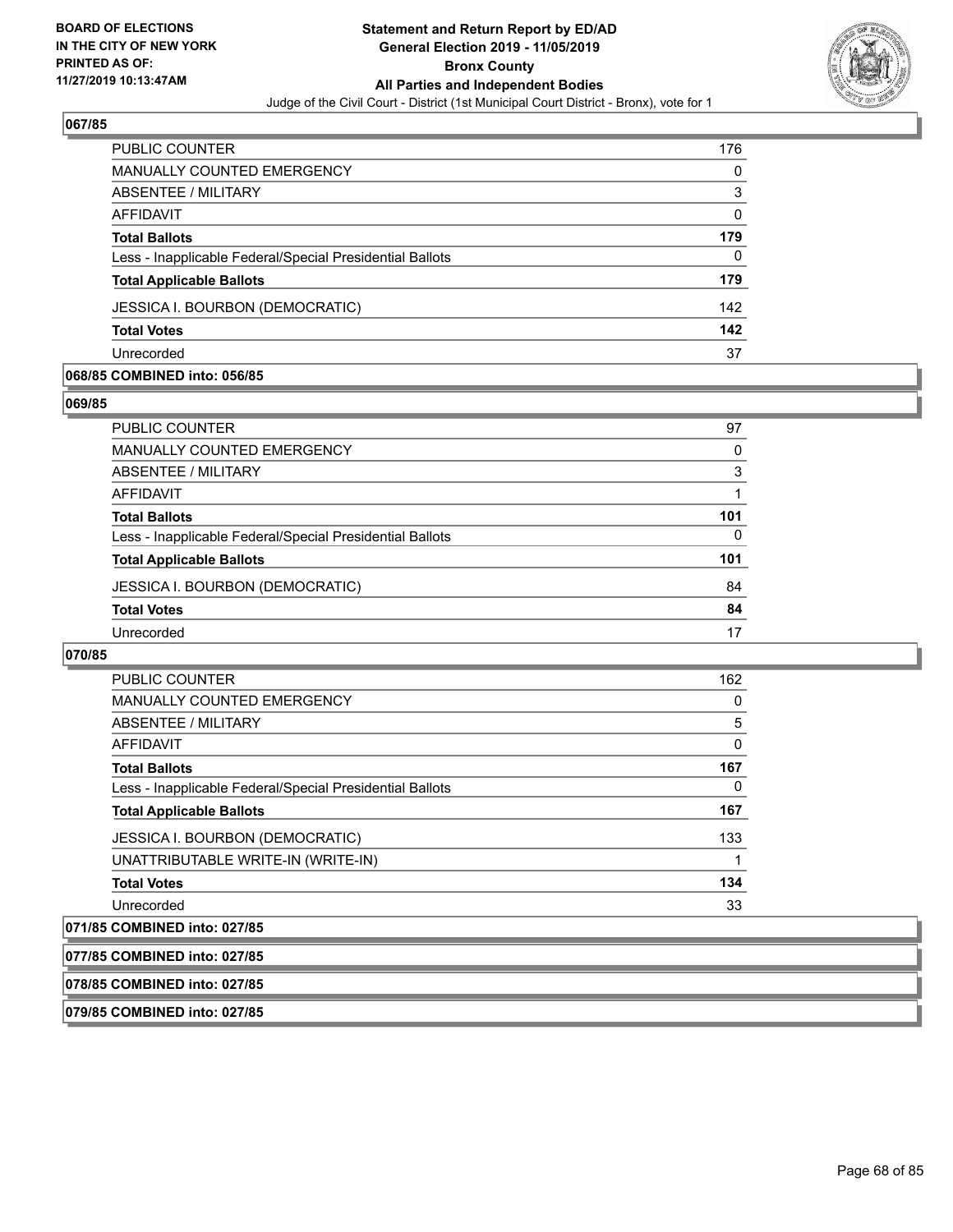

| <b>PUBLIC COUNTER</b>                                    | 113 |
|----------------------------------------------------------|-----|
| <b>MANUALLY COUNTED EMERGENCY</b>                        | 0   |
| ABSENTEE / MILITARY                                      | 2   |
| <b>AFFIDAVIT</b>                                         | 5   |
| <b>Total Ballots</b>                                     | 120 |
| Less - Inapplicable Federal/Special Presidential Ballots | 0   |
| <b>Total Applicable Ballots</b>                          | 120 |
| JESSICA I. BOURBON (DEMOCRATIC)                          | 96  |
| <b>Total Votes</b>                                       | 96  |
| Unrecorded                                               | 24  |
| 081/85 COMBINED into: 046/85                             |     |
| 082/85 COMBINED into: 080/85                             |     |
| 083/85 COMBINED into: 032/85                             |     |
| 084/85 COMBINED into: 067/85                             |     |
|                                                          |     |

**085/85 COMBINED into: 085/84**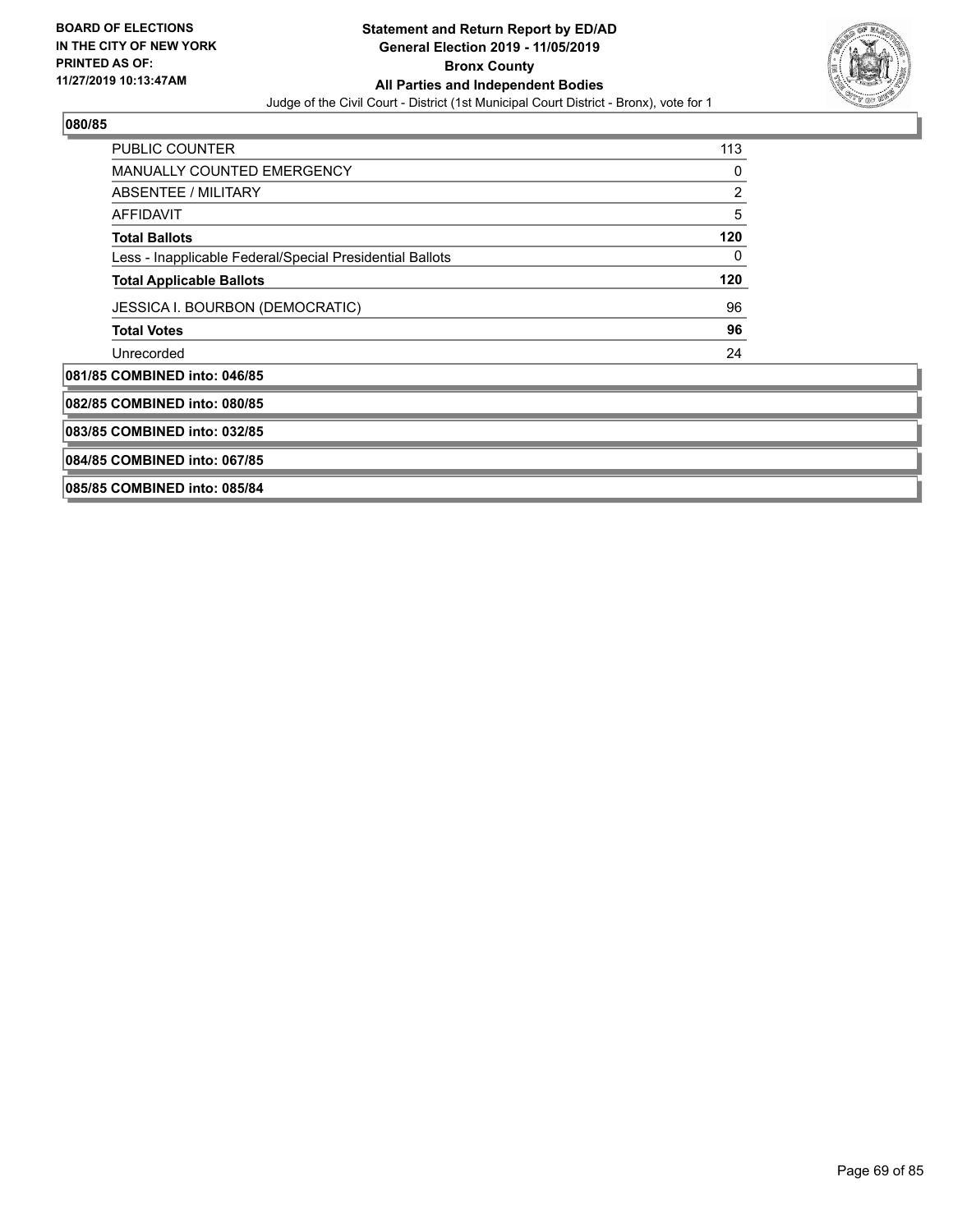

| PUBLIC COUNTER                                           | 83       |
|----------------------------------------------------------|----------|
| <b>MANUALLY COUNTED EMERGENCY</b>                        | $\Omega$ |
| ABSENTEE / MILITARY                                      | 4        |
| AFFIDAVIT                                                | 4        |
| <b>Total Ballots</b>                                     | 91       |
| Less - Inapplicable Federal/Special Presidential Ballots | 0        |
| <b>Total Applicable Ballots</b>                          | 91       |
| <b>JESSICA I. BOURBON (DEMOCRATIC)</b>                   | 74       |
| <b>Total Votes</b>                                       | 74       |
| Unrecorded                                               | 17       |

#### **002/87 COMBINED into: 001/87**

#### **003/87**

| <b>PUBLIC COUNTER</b>                                    | 153 |
|----------------------------------------------------------|-----|
| <b>MANUALLY COUNTED EMERGENCY</b>                        | 0   |
| ABSENTEE / MILITARY                                      | 2   |
| AFFIDAVIT                                                | 12  |
| <b>Total Ballots</b>                                     | 167 |
| Less - Inapplicable Federal/Special Presidential Ballots | 0   |
| <b>Total Applicable Ballots</b>                          | 167 |
| JESSICA I. BOURBON (DEMOCRATIC)                          | 134 |
| <b>Total Votes</b>                                       | 134 |
| Unrecorded                                               | 33  |
| 004/87 COMBINED into: 001/87                             |     |

| PUBLIC COUNTER                                           | 169 |
|----------------------------------------------------------|-----|
| MANUALLY COUNTED EMERGENCY                               | 0   |
| ABSENTEE / MILITARY                                      | 3   |
| AFFIDAVIT                                                | 2   |
| <b>Total Ballots</b>                                     | 174 |
| Less - Inapplicable Federal/Special Presidential Ballots | 0   |
| <b>Total Applicable Ballots</b>                          | 174 |
| <b>JESSICA I. BOURBON (DEMOCRATIC)</b>                   | 137 |
| <b>Total Votes</b>                                       | 137 |
| Unrecorded                                               | 37  |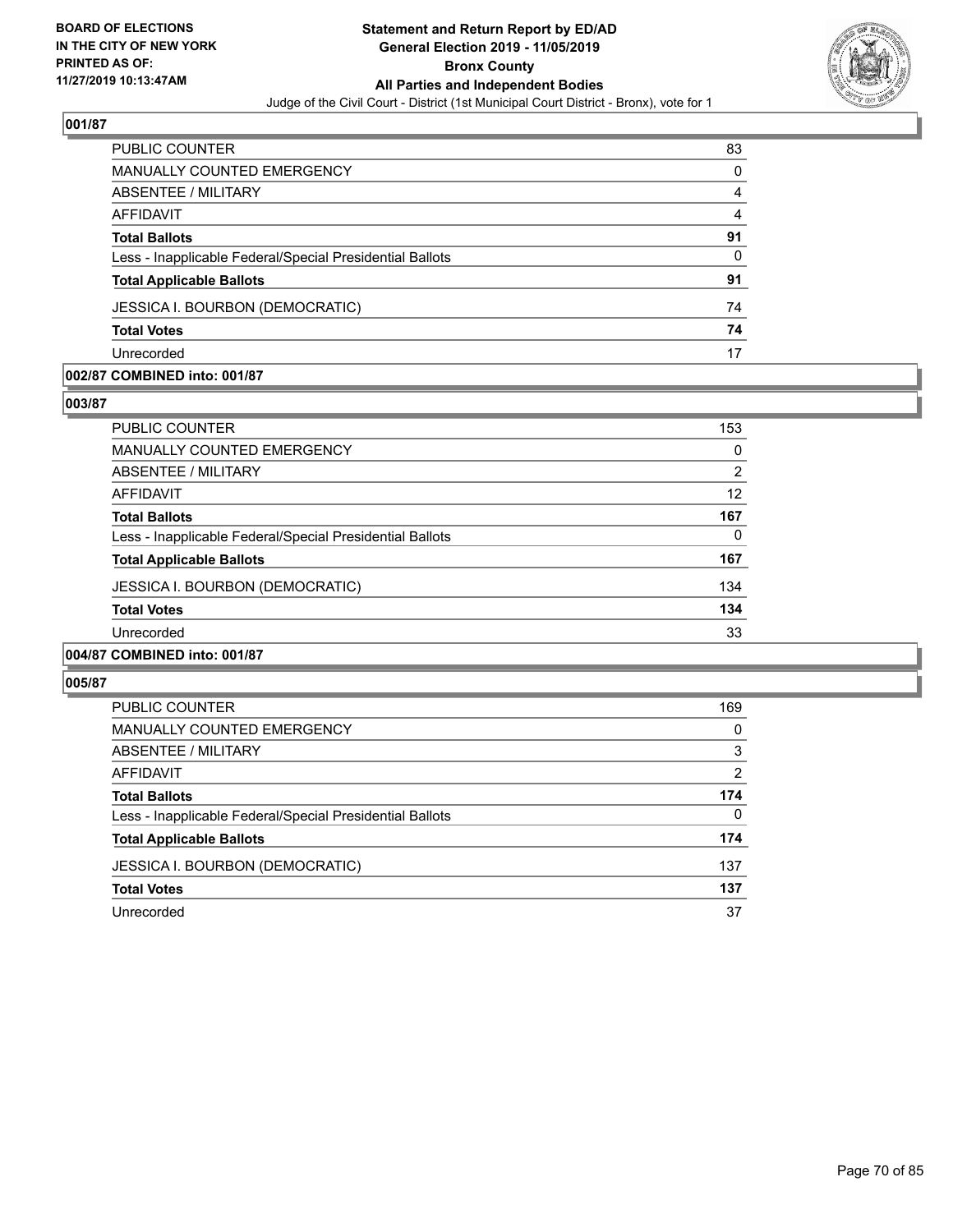

| PUBLIC COUNTER                                           | 128 |
|----------------------------------------------------------|-----|
| <b>MANUALLY COUNTED EMERGENCY</b>                        | 0   |
| ABSENTEE / MILITARY                                      | 0   |
| AFFIDAVIT                                                | 3   |
| <b>Total Ballots</b>                                     | 131 |
| Less - Inapplicable Federal/Special Presidential Ballots | 0   |
| <b>Total Applicable Ballots</b>                          | 131 |
| <b>JESSICA I. BOURBON (DEMOCRATIC)</b>                   | 95  |
| UNATTRIBUTABLE WRITE-IN (WRITE-IN)                       |     |
| <b>Total Votes</b>                                       | 96  |
| Unrecorded                                               | 35  |

# **007/87 COMBINED into: 003/87**

#### **008/87 COMBINED into: 005/87**

# **009/87**

| <b>PUBLIC COUNTER</b>                                    | 88       |
|----------------------------------------------------------|----------|
| MANUALLY COUNTED EMERGENCY                               | 0        |
| ABSENTEE / MILITARY                                      | 3        |
| AFFIDAVIT                                                | 0        |
| <b>Total Ballots</b>                                     | 91       |
| Less - Inapplicable Federal/Special Presidential Ballots | $\Omega$ |
| <b>Total Applicable Ballots</b>                          | 91       |
| <b>JESSICA I. BOURBON (DEMOCRATIC)</b>                   | 66       |
| <b>Total Votes</b>                                       | 66       |
| Unrecorded                                               | 25       |

| <b>PUBLIC COUNTER</b>                                    | 169      |
|----------------------------------------------------------|----------|
| MANUALLY COUNTED EMERGENCY                               | $\Omega$ |
| ABSENTEE / MILITARY                                      | 2        |
| AFFIDAVIT                                                | 4        |
| <b>Total Ballots</b>                                     | 175      |
| Less - Inapplicable Federal/Special Presidential Ballots | 0        |
| <b>Total Applicable Ballots</b>                          | 175      |
| <b>JESSICA I. BOURBON (DEMOCRATIC)</b>                   | 144      |
| <b>Total Votes</b>                                       | 144      |
| Unrecorded                                               | 31       |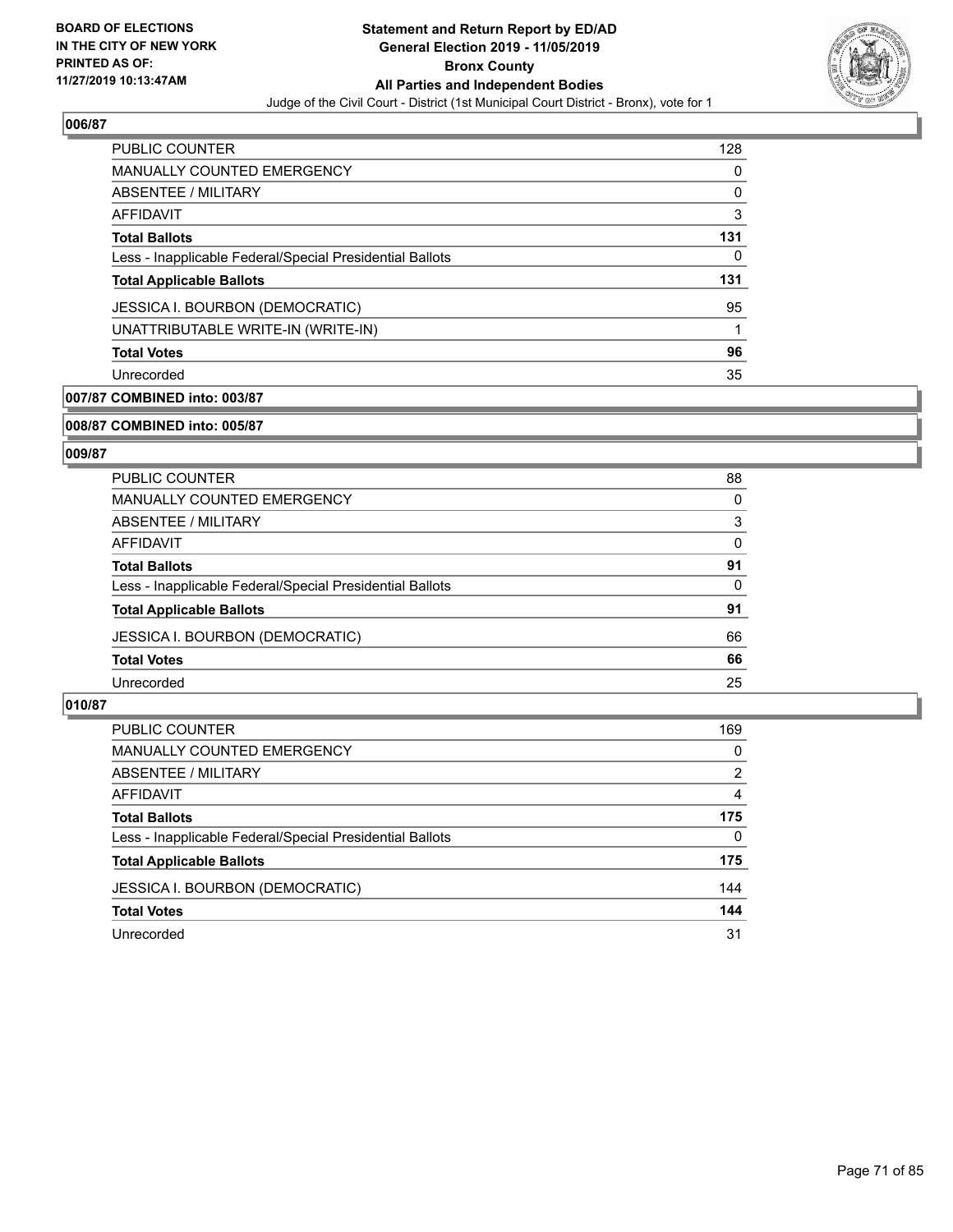

| PUBLIC COUNTER                                           | 146      |
|----------------------------------------------------------|----------|
| <b>MANUALLY COUNTED EMERGENCY</b>                        | $\Omega$ |
| ABSENTEE / MILITARY                                      | 3        |
| AFFIDAVIT                                                |          |
| <b>Total Ballots</b>                                     | 150      |
| Less - Inapplicable Federal/Special Presidential Ballots | 0        |
| <b>Total Applicable Ballots</b>                          | 150      |
| <b>JESSICA I. BOURBON (DEMOCRATIC)</b>                   | 119      |
| <b>Total Votes</b>                                       | 119      |
| Unrecorded                                               | 31       |

### **012/87 COMBINED into: 011/87**

**013/87 COMBINED into: 011/87**

**014/87 COMBINED into: 010/87**

**015/87 COMBINED into: 005/87**

**016/87 COMBINED into: 010/87**

**017/87 COMBINED into: 013/80**

**018/87 COMBINED into: 013/80**

#### **019/87**

| PUBLIC COUNTER                                           | 164 |
|----------------------------------------------------------|-----|
| MANUALLY COUNTED EMERGENCY                               | 0   |
| ABSENTEE / MILITARY                                      |     |
| AFFIDAVIT                                                | 0   |
| <b>Total Ballots</b>                                     | 165 |
| Less - Inapplicable Federal/Special Presidential Ballots | 0   |
| <b>Total Applicable Ballots</b>                          | 165 |
| <b>JESSICA I. BOURBON (DEMOCRATIC)</b>                   | 131 |
| <b>Total Votes</b>                                       | 131 |
| Unrecorded                                               | 34  |

**020/87 COMBINED into: 019/87**

### **021/87 COMBINED into: 010/87**

| <b>PUBLIC COUNTER</b>                                    | 184 |
|----------------------------------------------------------|-----|
| <b>MANUALLY COUNTED EMERGENCY</b>                        | 0   |
| ABSENTEE / MILITARY                                      | 5   |
| AFFIDAVIT                                                | 2   |
| <b>Total Ballots</b>                                     | 191 |
| Less - Inapplicable Federal/Special Presidential Ballots | 0   |
| <b>Total Applicable Ballots</b>                          | 191 |
| <b>JESSICA I. BOURBON (DEMOCRATIC)</b>                   | 146 |
| UNATTRIBUTABLE WRITE-IN (WRITE-IN)                       |     |
| <b>Total Votes</b>                                       | 147 |
| Unrecorded                                               | 44  |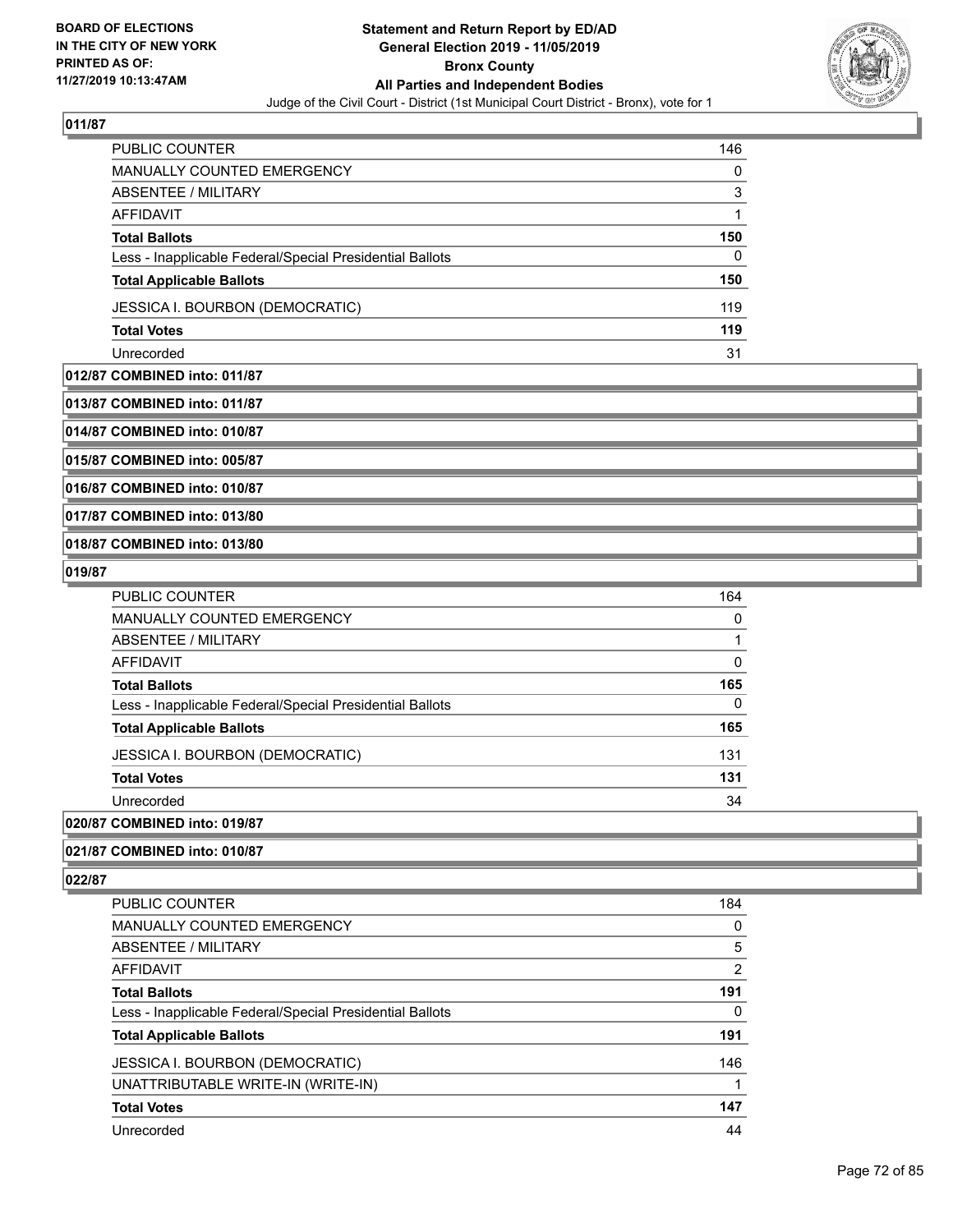

## **023/87 COMBINED into: 022/87**

#### **024/87 COMBINED into: 032/85**

#### **025/87 COMBINED into: 022/87**

#### **026/87**

| PUBLIC COUNTER                                           | 179      |
|----------------------------------------------------------|----------|
| <b>MANUALLY COUNTED EMERGENCY</b>                        | 0        |
| ABSENTEE / MILITARY                                      | $\Omega$ |
| AFFIDAVIT                                                | 5        |
| <b>Total Ballots</b>                                     | 184      |
| Less - Inapplicable Federal/Special Presidential Ballots | $\Omega$ |
| <b>Total Applicable Ballots</b>                          | 184      |
| <b>JESSICA I. BOURBON (DEMOCRATIC)</b>                   | 148      |
| <b>Total Votes</b>                                       | 148      |
| Unrecorded                                               | 36       |

**027/87 COMBINED into: 026/87**

## **028/87**

| PUBLIC COUNTER                                           | 138 |
|----------------------------------------------------------|-----|
| MANUALLY COUNTED EMERGENCY                               | 0   |
| <b>ABSENTEE / MILITARY</b>                               | 0   |
| <b>AFFIDAVIT</b>                                         |     |
| <b>Total Ballots</b>                                     | 139 |
| Less - Inapplicable Federal/Special Presidential Ballots | 0   |
| <b>Total Applicable Ballots</b>                          | 139 |
| <b>JESSICA I. BOURBON (DEMOCRATIC)</b>                   | 118 |
| <b>Total Votes</b>                                       | 118 |
| Unrecorded                                               | 21  |

| PUBLIC COUNTER                                           | 210 |
|----------------------------------------------------------|-----|
| MANUALLY COUNTED EMERGENCY                               | 0   |
| ABSENTEE / MILITARY                                      | 11  |
| AFFIDAVIT                                                | 2   |
| <b>Total Ballots</b>                                     | 223 |
| Less - Inapplicable Federal/Special Presidential Ballots | 0   |
| <b>Total Applicable Ballots</b>                          | 223 |
| <b>JESSICA I. BOURBON (DEMOCRATIC)</b>                   | 181 |
| <b>Total Votes</b>                                       | 181 |
| Unrecorded                                               | 42  |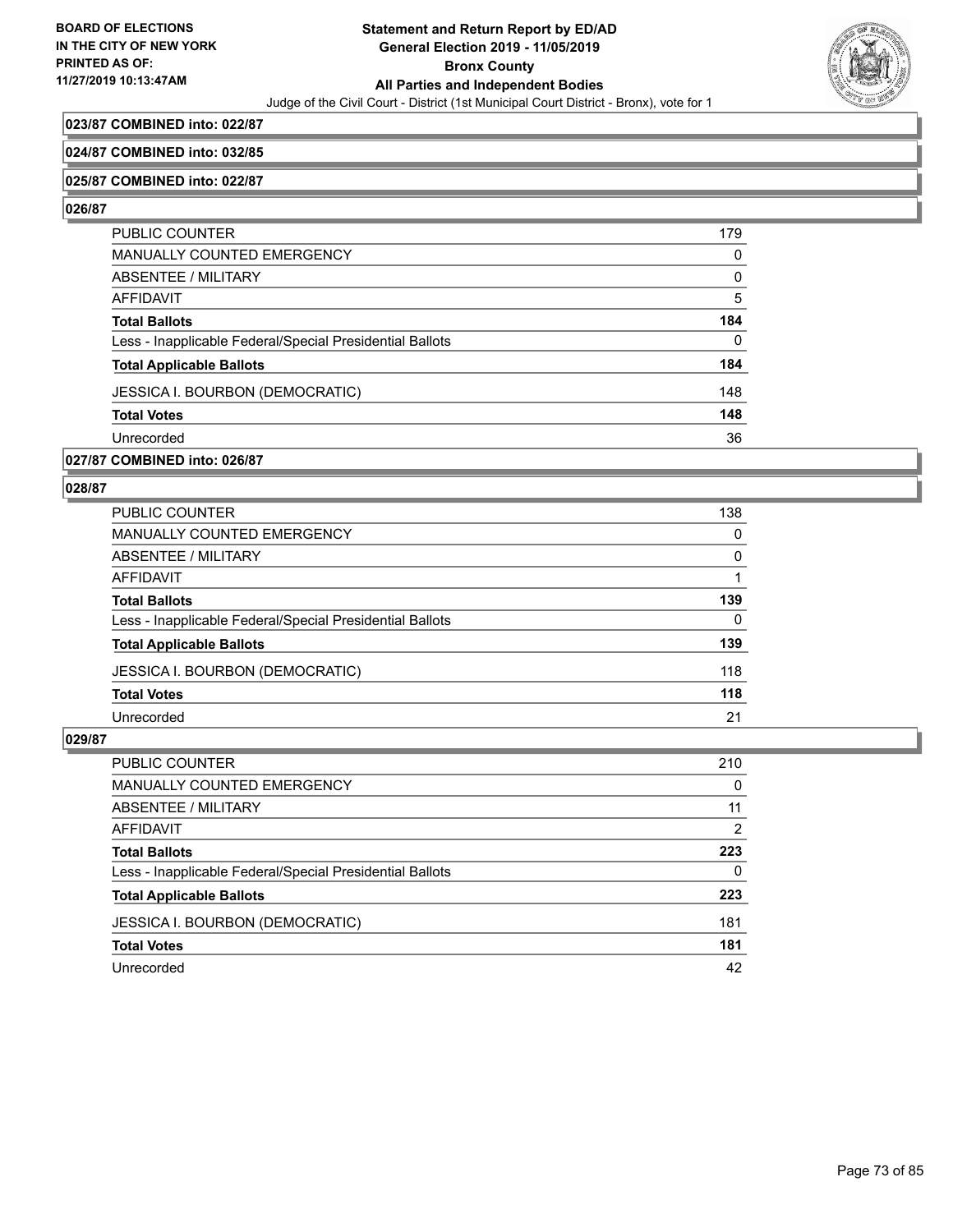

| <b>PUBLIC COUNTER</b>                                    | 170 |
|----------------------------------------------------------|-----|
| MANUALLY COUNTED EMERGENCY                               | 0   |
| ABSENTEE / MILITARY                                      |     |
| AFFIDAVIT                                                |     |
| <b>Total Ballots</b>                                     | 178 |
| Less - Inapplicable Federal/Special Presidential Ballots | 0   |
| <b>Total Applicable Ballots</b>                          | 178 |
| <b>JESSICA I. BOURBON (DEMOCRATIC)</b>                   | 150 |
| <b>Total Votes</b>                                       | 150 |
| Unrecorded                                               | 28  |

#### **031/87 COMBINED into: 070/85**

#### **032/87**

| PUBLIC COUNTER                                           | 71 |
|----------------------------------------------------------|----|
| <b>MANUALLY COUNTED EMERGENCY</b>                        | 0  |
| ABSENTEE / MILITARY                                      | 0  |
| AFFIDAVIT                                                | 0  |
| <b>Total Ballots</b>                                     | 71 |
| Less - Inapplicable Federal/Special Presidential Ballots | 0  |
| <b>Total Applicable Ballots</b>                          | 71 |
| <b>JESSICA I. BOURBON (DEMOCRATIC)</b>                   | 55 |
| <b>Total Votes</b>                                       | 55 |
| Unrecorded                                               | 16 |
|                                                          |    |

| <b>PUBLIC COUNTER</b>                                    | 202 |
|----------------------------------------------------------|-----|
| <b>MANUALLY COUNTED EMERGENCY</b>                        | 0   |
| ABSENTEE / MILITARY                                      | 0   |
| AFFIDAVIT                                                |     |
| <b>Total Ballots</b>                                     | 203 |
| Less - Inapplicable Federal/Special Presidential Ballots | 0   |
| <b>Total Applicable Ballots</b>                          | 203 |
| <b>JESSICA I. BOURBON (DEMOCRATIC)</b>                   | 172 |
| <b>Total Votes</b>                                       | 172 |
| Unrecorded                                               | 31  |
| 034/87 COMBINED into: 033/87                             |     |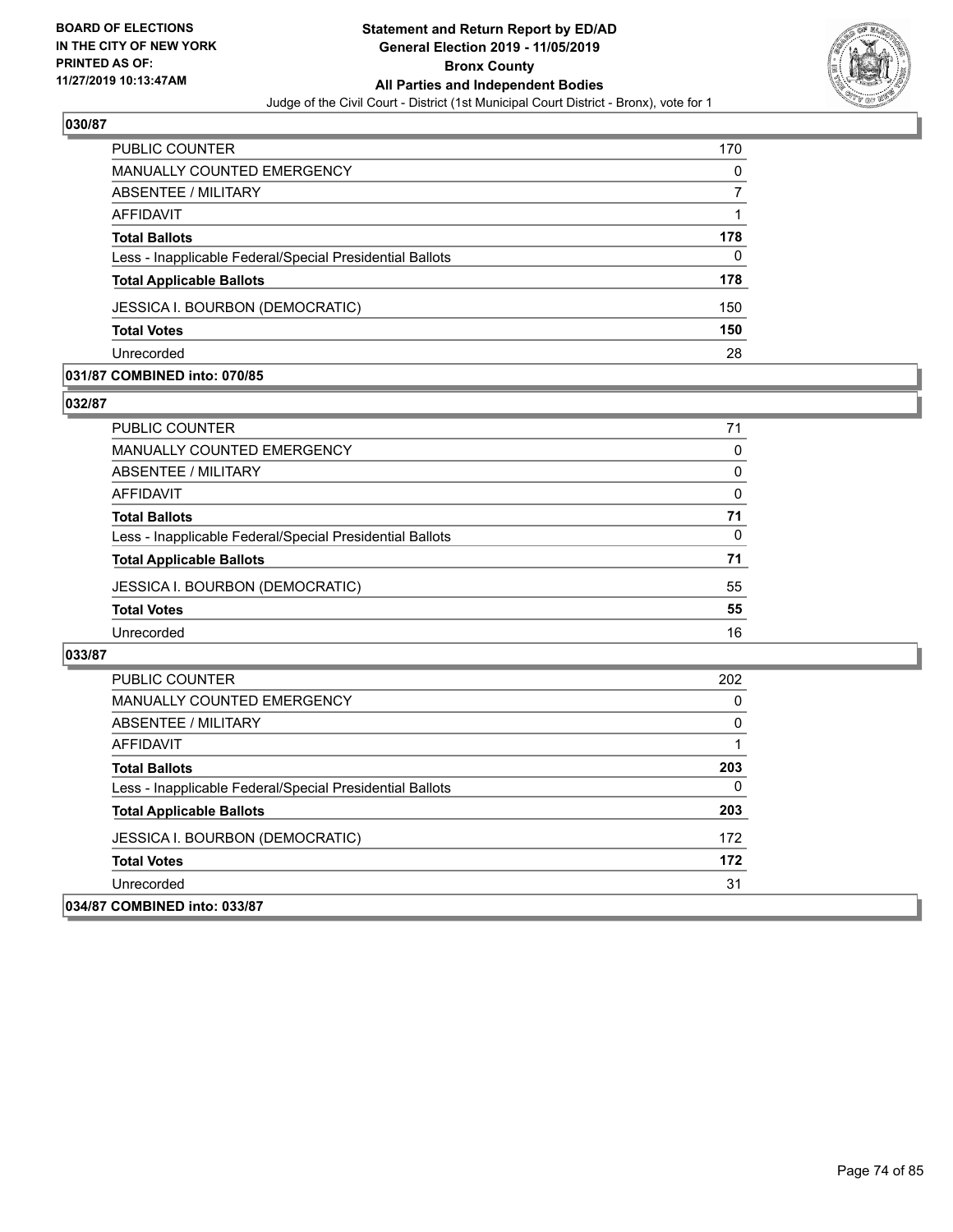

| PUBLIC COUNTER                                           | 177 |
|----------------------------------------------------------|-----|
| <b>MANUALLY COUNTED EMERGENCY</b>                        | 0   |
| <b>ABSENTEE / MILITARY</b>                               | 2   |
| AFFIDAVIT                                                | 0   |
| <b>Total Ballots</b>                                     | 179 |
| Less - Inapplicable Federal/Special Presidential Ballots | 0   |
| <b>Total Applicable Ballots</b>                          | 179 |
| <b>JESSICA I. BOURBON (DEMOCRATIC)</b>                   | 147 |
| <b>Total Votes</b>                                       | 147 |
| Unrecorded                                               | 32  |

#### **036/87 COMBINED into: 035/87**

#### **037/87**

| <b>PUBLIC COUNTER</b>                                    | 180 |
|----------------------------------------------------------|-----|
| <b>MANUALLY COUNTED EMERGENCY</b>                        | 0   |
| ABSENTEE / MILITARY                                      | 2   |
| AFFIDAVIT                                                | 0   |
| <b>Total Ballots</b>                                     | 182 |
| Less - Inapplicable Federal/Special Presidential Ballots | 0   |
| <b>Total Applicable Ballots</b>                          | 182 |
| JESSICA I. BOURBON (DEMOCRATIC)                          | 156 |
| UNATTRIBUTABLE WRITE-IN (WRITE-IN)                       |     |
| <b>Total Votes</b>                                       | 157 |
| Unrecorded                                               | 25  |
| 038/87 COMBINED into: 037/87                             |     |

| <b>PUBLIC COUNTER</b>                                    | 124 |
|----------------------------------------------------------|-----|
| MANUALLY COUNTED EMERGENCY                               | 0   |
| ABSENTEE / MILITARY                                      | 2   |
| AFFIDAVIT                                                | 3   |
| <b>Total Ballots</b>                                     | 129 |
| Less - Inapplicable Federal/Special Presidential Ballots | 0   |
| <b>Total Applicable Ballots</b>                          | 129 |
| JESSICA I. BOURBON (DEMOCRATIC)                          | 106 |
| <b>Total Votes</b>                                       | 106 |
| Unrecorded                                               | 23  |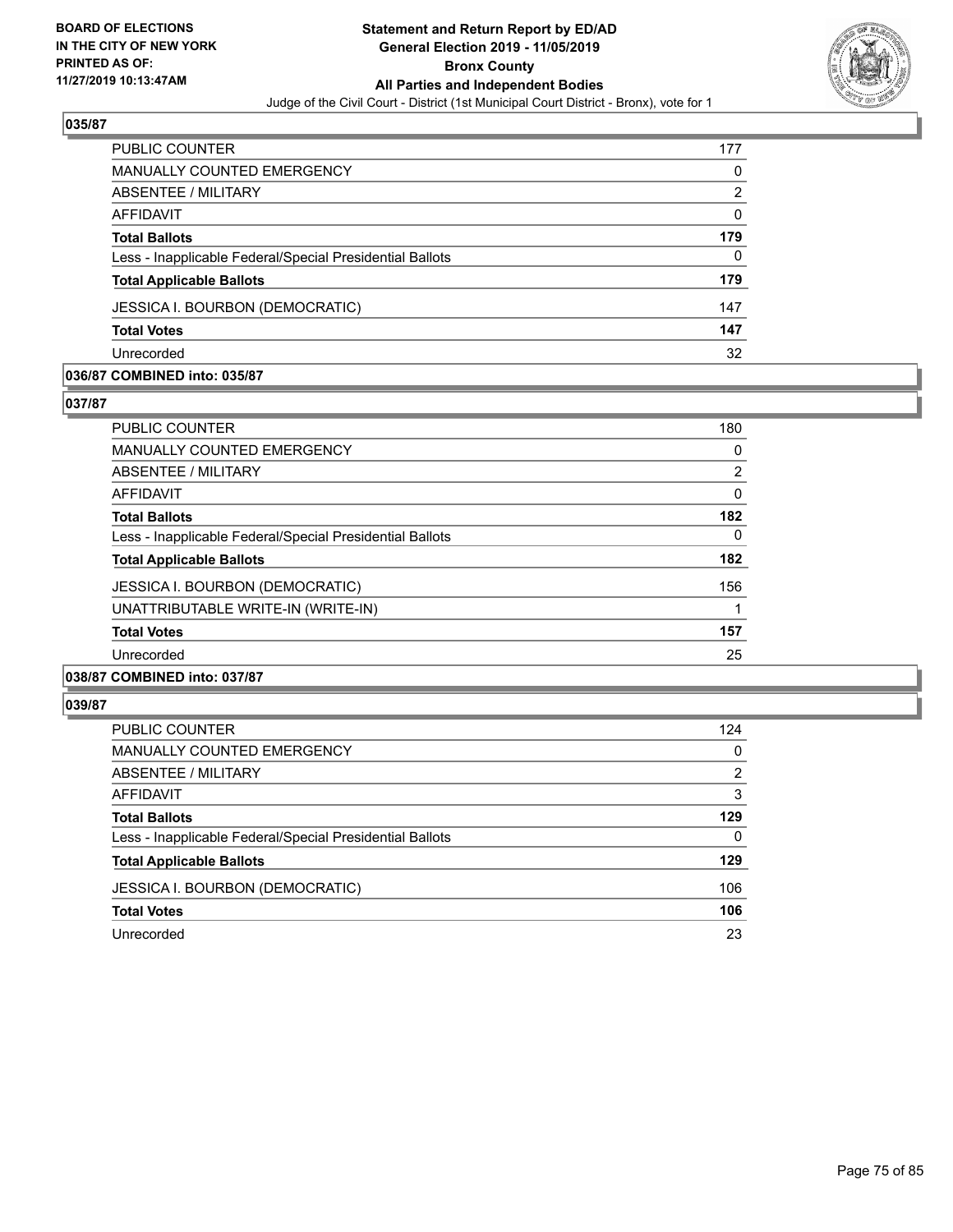

| <b>PUBLIC COUNTER</b>                                    | 218 |
|----------------------------------------------------------|-----|
| <b>MANUALLY COUNTED EMERGENCY</b>                        | 0   |
| ABSENTEE / MILITARY                                      | 5   |
| AFFIDAVIT                                                | 2   |
| <b>Total Ballots</b>                                     | 225 |
| Less - Inapplicable Federal/Special Presidential Ballots | 0   |
| <b>Total Applicable Ballots</b>                          | 225 |
| <b>JESSICA I. BOURBON (DEMOCRATIC)</b>                   | 169 |
| UNATTRIBUTABLE WRITE-IN (WRITE-IN)                       |     |
| <b>Total Votes</b>                                       | 170 |
| Unrecorded                                               | 55  |

## **041/87 COMBINED into: 040/87**

**042/87 COMBINED into: 027/85**

**043/87 COMBINED into: 010/87**

**044/87 COMBINED into: 064/82**

## **045/87 COMBINED into: 064/82**

## **046/87**

| PUBLIC COUNTER                                           | 85       |
|----------------------------------------------------------|----------|
| MANUALLY COUNTED EMERGENCY                               | $\Omega$ |
| ABSENTEE / MILITARY                                      |          |
| AFFIDAVIT                                                | 0        |
| <b>Total Ballots</b>                                     | 86       |
| Less - Inapplicable Federal/Special Presidential Ballots | $\Omega$ |
| <b>Total Applicable Ballots</b>                          | 86       |
| JESSICA I. BOURBON (DEMOCRATIC)                          | 71       |
| <b>Total Votes</b>                                       | 71       |
| Unrecorded                                               | 15       |
|                                                          |          |

| PUBLIC COUNTER                                           | 229 |
|----------------------------------------------------------|-----|
| <b>MANUALLY COUNTED EMERGENCY</b>                        | 0   |
| ABSENTEE / MILITARY                                      | 6   |
| AFFIDAVIT                                                |     |
| <b>Total Ballots</b>                                     | 236 |
| Less - Inapplicable Federal/Special Presidential Ballots | 0   |
| <b>Total Applicable Ballots</b>                          | 236 |
| <b>JESSICA I. BOURBON (DEMOCRATIC)</b>                   | 186 |
| BARACK OBAMA (WRITE-IN)                                  |     |
| <b>Total Votes</b>                                       | 187 |
| Unrecorded                                               | 49  |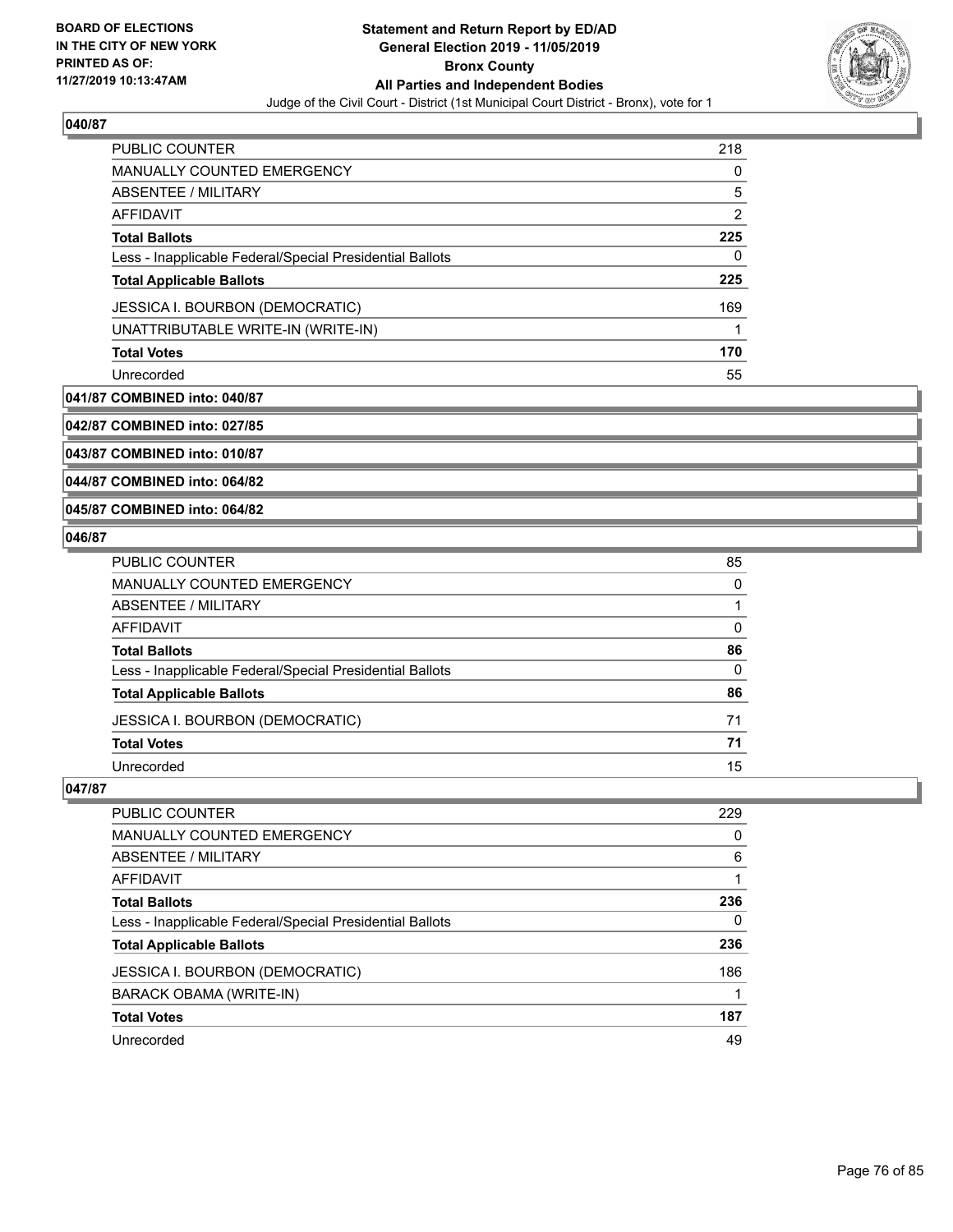

| PUBLIC COUNTER                                           | 189 |
|----------------------------------------------------------|-----|
| <b>MANUALLY COUNTED EMERGENCY</b>                        | 0   |
| ABSENTEE / MILITARY                                      | 3   |
| AFFIDAVIT                                                | 4   |
| <b>Total Ballots</b>                                     | 196 |
| Less - Inapplicable Federal/Special Presidential Ballots | 0   |
| <b>Total Applicable Ballots</b>                          | 196 |
| <b>JESSICA I. BOURBON (DEMOCRATIC)</b>                   | 148 |
| <b>Total Votes</b>                                       | 148 |
| Unrecorded                                               | 48  |

#### **049/87**

| <b>PUBLIC COUNTER</b>                                    | 326 |
|----------------------------------------------------------|-----|
| <b>MANUALLY COUNTED EMERGENCY</b>                        | 0   |
| ABSENTEE / MILITARY                                      | 6   |
| AFFIDAVIT                                                | 7   |
| <b>Total Ballots</b>                                     | 339 |
| Less - Inapplicable Federal/Special Presidential Ballots | 0   |
| <b>Total Applicable Ballots</b>                          | 339 |
| JESSICA I. BOURBON (DEMOCRATIC)                          | 269 |
| DEFONSO COLON (WRITE-IN)                                 |     |
| <b>Total Votes</b>                                       | 270 |
| Unrecorded                                               | 69  |
| 050/87 COMBINED into: 049/87                             |     |

## **051/87**

|                                                          | 354 |
|----------------------------------------------------------|-----|
| PUBLIC COUNTER                                           |     |
| <b>MANUALLY COUNTED EMERGENCY</b>                        | 0   |
| ABSENTEE / MILITARY                                      | 8   |
| AFFIDAVIT                                                | 5   |
| <b>Total Ballots</b>                                     | 367 |
| Less - Inapplicable Federal/Special Presidential Ballots | 0   |
| <b>Total Applicable Ballots</b>                          | 367 |
| <b>JESSICA I. BOURBON (DEMOCRATIC)</b>                   | 288 |
| UNATTRIBUTABLE WRITE-IN (WRITE-IN)                       |     |
| <b>Total Votes</b>                                       | 289 |
| Unrecorded                                               | 78  |
| 052/87 COMBINED into: 051/87                             |     |

# **053/87 COMBINED into: 029/87**

**054/87 COMBINED into: 056/87**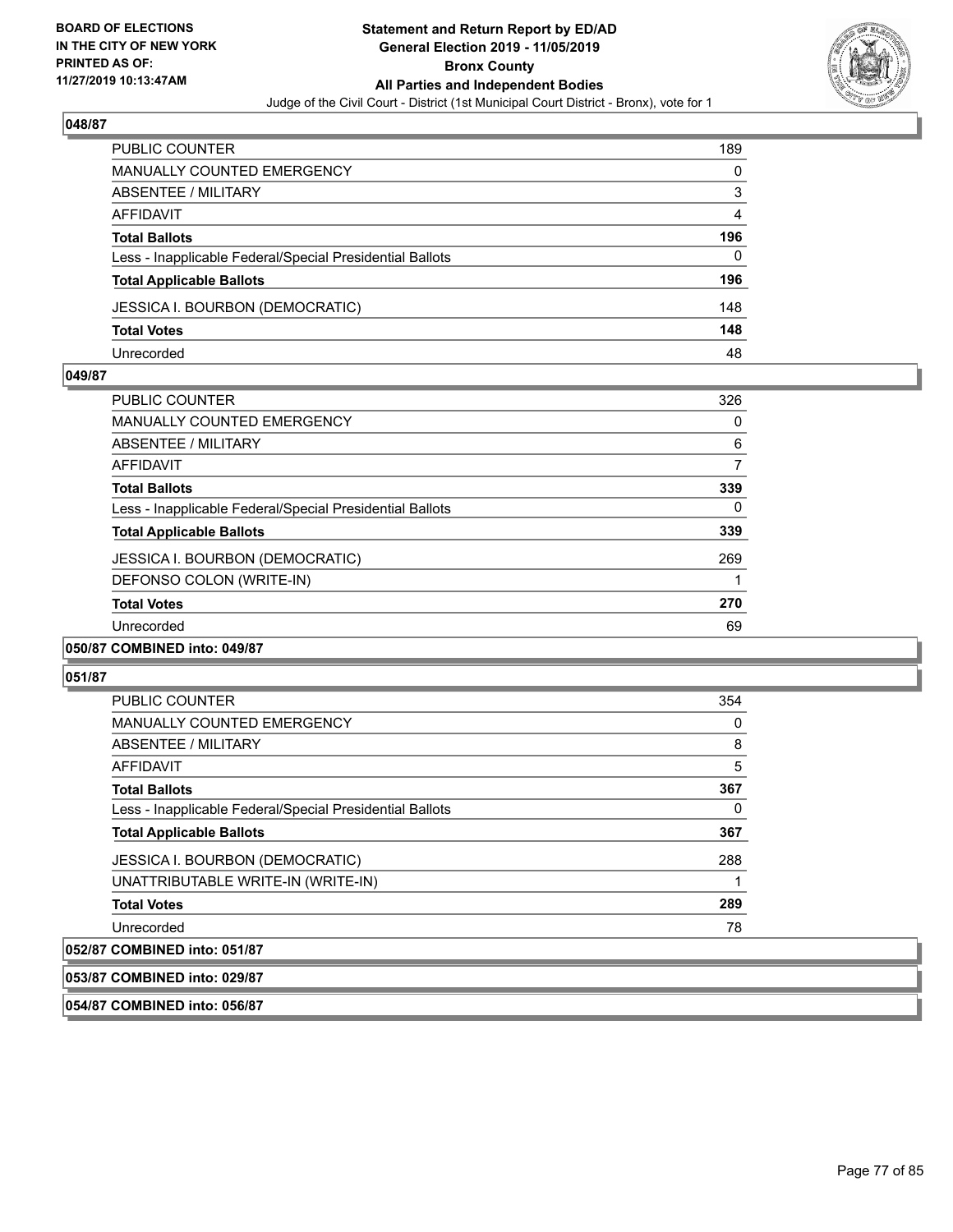

| PUBLIC COUNTER                                           | 274 |
|----------------------------------------------------------|-----|
| MANUALLY COUNTED EMERGENCY                               | 0   |
| ABSENTEE / MILITARY                                      | 6   |
| AFFIDAVIT                                                |     |
| <b>Total Ballots</b>                                     | 281 |
| Less - Inapplicable Federal/Special Presidential Ballots | 0   |
| <b>Total Applicable Ballots</b>                          | 281 |
| JESSICA I. BOURBON (DEMOCRATIC)                          | 216 |
| <b>Total Votes</b>                                       | 216 |
| Unrecorded                                               | 65  |

#### **056/87**

| <b>PUBLIC COUNTER</b>                                    | 298      |
|----------------------------------------------------------|----------|
| MANUALLY COUNTED EMERGENCY                               | 0        |
| ABSENTEE / MILITARY                                      | 12       |
| AFFIDAVIT                                                | 21       |
| <b>Total Ballots</b>                                     | 331      |
| Less - Inapplicable Federal/Special Presidential Ballots | $\Omega$ |
| <b>Total Applicable Ballots</b>                          | 331      |
| <b>JESSICA I. BOURBON (DEMOCRATIC)</b>                   | 270      |
| UNATTRIBUTABLE WRITE-IN (WRITE-IN)                       |          |
| <b>Total Votes</b>                                       | 271      |
| Unrecorded                                               | 60       |
|                                                          |          |

#### **057/87**

| PUBLIC COUNTER                                           | 279 |
|----------------------------------------------------------|-----|
| <b>MANUALLY COUNTED EMERGENCY</b>                        | 0   |
| ABSENTEE / MILITARY                                      | 2   |
| AFFIDAVIT                                                |     |
| <b>Total Ballots</b>                                     | 282 |
| Less - Inapplicable Federal/Special Presidential Ballots | 0   |
| <b>Total Applicable Ballots</b>                          | 282 |
| <b>JESSICA I. BOURBON (DEMOCRATIC)</b>                   | 222 |
| UNATTRIBUTABLE WRITE-IN (WRITE-IN)                       |     |
| <b>Total Votes</b>                                       | 223 |
| Unrecorded                                               | 59  |

| PUBLIC COUNTER                                           | 285      |
|----------------------------------------------------------|----------|
| <b>MANUALLY COUNTED EMERGENCY</b>                        | $\Omega$ |
| ABSENTEE / MILITARY                                      | 5        |
| AFFIDAVIT                                                | 2        |
| <b>Total Ballots</b>                                     | 292      |
| Less - Inapplicable Federal/Special Presidential Ballots | $\Omega$ |
| <b>Total Applicable Ballots</b>                          | 292      |
| <b>JESSICA I. BOURBON (DEMOCRATIC)</b>                   | 228      |
| <b>Total Votes</b>                                       | 228      |
| Unrecorded                                               | 64       |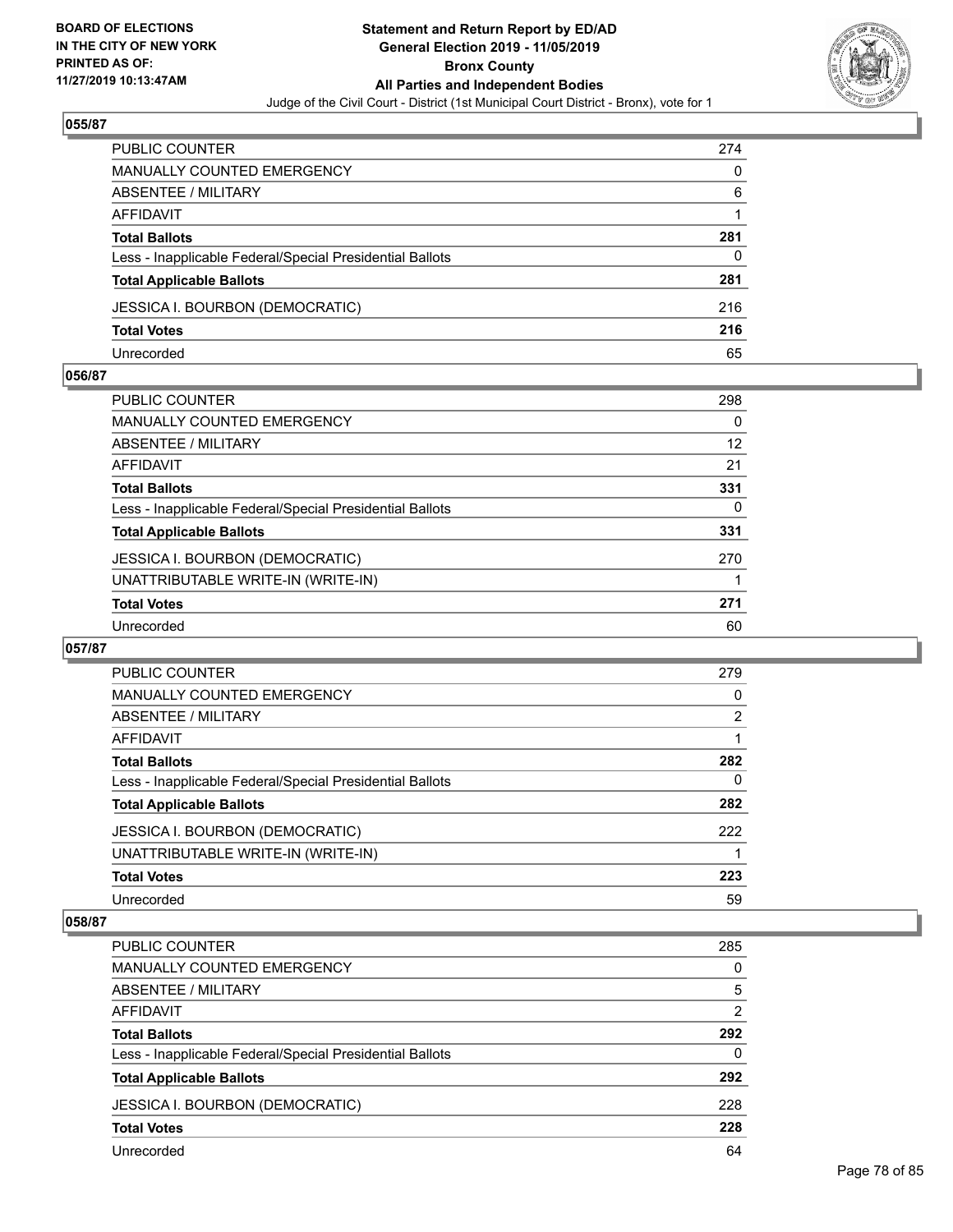

#### **059/87 COMBINED into: 058/87**

## **060/87**

| PUBLIC COUNTER                                           | 319            |
|----------------------------------------------------------|----------------|
| MANUALLY COUNTED EMERGENCY                               | 0              |
| <b>ABSENTEE / MILITARY</b>                               | $\overline{7}$ |
| <b>AFFIDAVIT</b>                                         | 7              |
| <b>Total Ballots</b>                                     | 333            |
| Less - Inapplicable Federal/Special Presidential Ballots | 0              |
| <b>Total Applicable Ballots</b>                          | 333            |
| <b>JESSICA I. BOURBON (DEMOCRATIC)</b>                   | 258            |
| UNATTRIBUTABLE WRITE-IN (WRITE-IN)                       |                |
| <b>Total Votes</b>                                       | 259            |
| Unrecorded                                               | 74             |

#### **061/87**

| PUBLIC COUNTER                                           | 262 |
|----------------------------------------------------------|-----|
| <b>MANUALLY COUNTED EMERGENCY</b>                        | 0   |
| ABSENTEE / MILITARY                                      | 5   |
| <b>AFFIDAVIT</b>                                         | 3   |
| <b>Total Ballots</b>                                     | 270 |
| Less - Inapplicable Federal/Special Presidential Ballots | 0   |
| <b>Total Applicable Ballots</b>                          | 270 |
| <b>JESSICA I. BOURBON (DEMOCRATIC)</b>                   | 217 |
| UNATTRIBUTABLE WRITE-IN (WRITE-IN)                       |     |
| <b>Total Votes</b>                                       | 218 |
| Unrecorded                                               | 52  |

## **062/87 COMBINED into: 055/87**

#### **063/87 COMBINED into: 057/87**

#### **064/87 COMBINED into: 057/87**

#### **065/87 COMBINED into: 047/87**

| <b>PUBLIC COUNTER</b>                                    | 124 |
|----------------------------------------------------------|-----|
| <b>MANUALLY COUNTED EMERGENCY</b>                        | 0   |
| ABSENTEE / MILITARY                                      |     |
| AFFIDAVIT                                                |     |
| <b>Total Ballots</b>                                     | 126 |
| Less - Inapplicable Federal/Special Presidential Ballots | 0   |
| <b>Total Applicable Ballots</b>                          | 126 |
| <b>JESSICA I. BOURBON (DEMOCRATIC)</b>                   | 99  |
| <b>Total Votes</b>                                       | 99  |
| Unrecorded                                               | 27  |
| 067/87 COMBINED into: 057/87                             |     |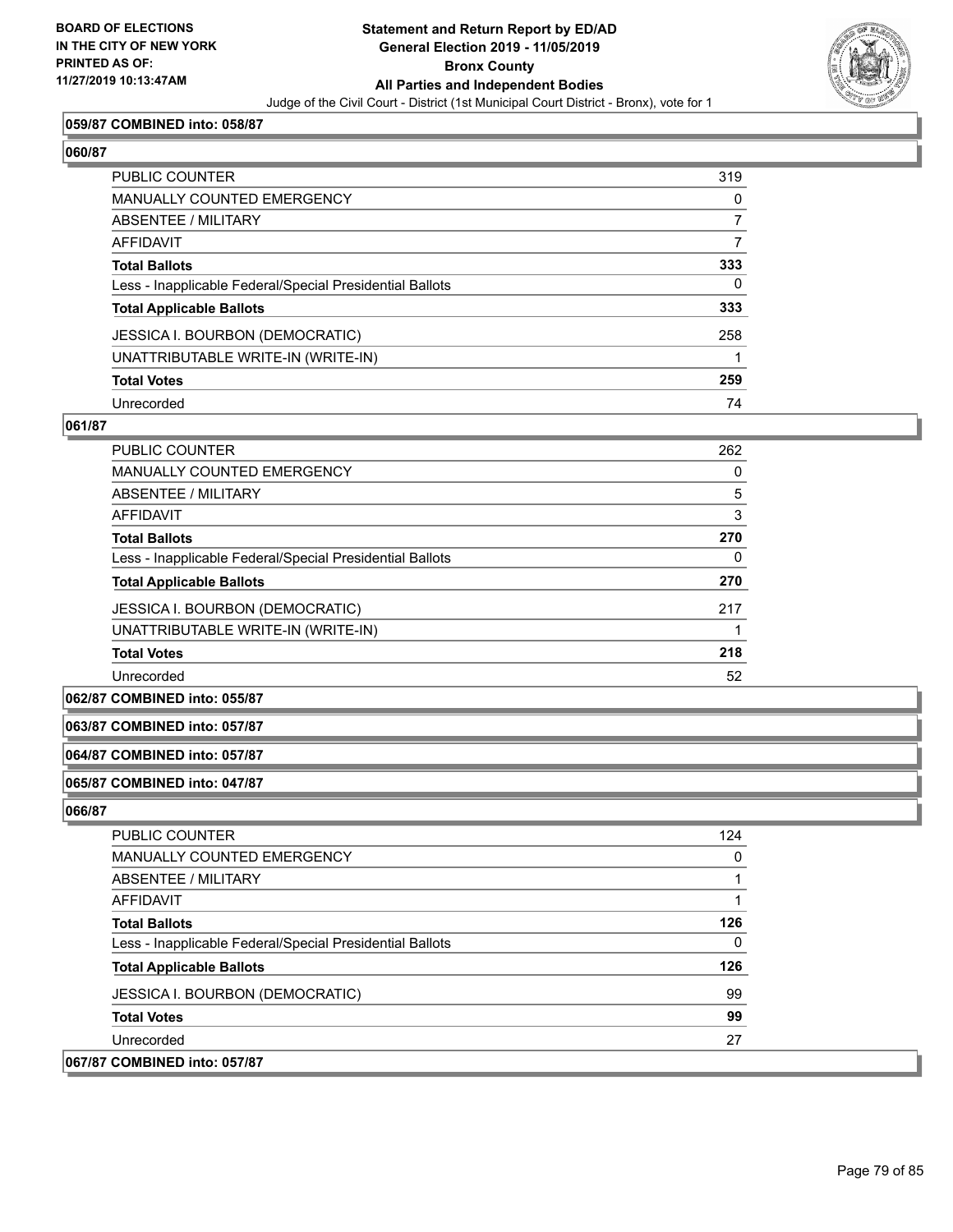

| PUBLIC COUNTER                                           | 101 |
|----------------------------------------------------------|-----|
| MANUALLY COUNTED EMERGENCY                               | 0   |
| ABSENTEE / MILITARY                                      |     |
| AFFIDAVIT                                                | 0   |
| <b>Total Ballots</b>                                     | 102 |
| Less - Inapplicable Federal/Special Presidential Ballots | 0   |
| <b>Total Applicable Ballots</b>                          | 102 |
| <b>JESSICA I. BOURBON (DEMOCRATIC)</b>                   | 83  |
| <b>Total Votes</b>                                       | 83  |
| Unrecorded                                               | 19  |

#### **069/87**

| PUBLIC COUNTER                                           | 91       |
|----------------------------------------------------------|----------|
| <b>MANUALLY COUNTED EMERGENCY</b>                        | 0        |
| ABSENTEE / MILITARY                                      | 3        |
| AFFIDAVIT                                                | 0        |
| <b>Total Ballots</b>                                     | 94       |
| Less - Inapplicable Federal/Special Presidential Ballots | $\Omega$ |
| <b>Total Applicable Ballots</b>                          | 94       |
| JESSICA I. BOURBON (DEMOCRATIC)                          | 74       |
| <b>Total Votes</b>                                       | 74       |
| Unrecorded                                               | 20       |

# **070/87**

| <b>PUBLIC COUNTER</b>                                    | 153      |
|----------------------------------------------------------|----------|
| <b>MANUALLY COUNTED EMERGENCY</b>                        | 0        |
| ABSENTEE / MILITARY                                      | 3        |
| AFFIDAVIT                                                | 3        |
| <b>Total Ballots</b>                                     | 159      |
| Less - Inapplicable Federal/Special Presidential Ballots | $\Omega$ |
| <b>Total Applicable Ballots</b>                          | 159      |
| <b>JESSICA I. BOURBON (DEMOCRATIC)</b>                   | 117      |
| KARAN STARK (WRITE-IN)                                   |          |
| <b>Total Votes</b>                                       | 118      |
| Unrecorded                                               | 41       |

| PUBLIC COUNTER                                           | 129      |
|----------------------------------------------------------|----------|
| <b>MANUALLY COUNTED EMERGENCY</b>                        | $\Omega$ |
| ABSENTEE / MILITARY                                      | 3        |
| AFFIDAVIT                                                | $\Omega$ |
| <b>Total Ballots</b>                                     | 132      |
| Less - Inapplicable Federal/Special Presidential Ballots | $\Omega$ |
| <b>Total Applicable Ballots</b>                          | 132      |
| <b>JESSICA I. BOURBON (DEMOCRATIC)</b>                   | 108      |
| <b>Total Votes</b>                                       | 108      |
| Unrecorded                                               | 24       |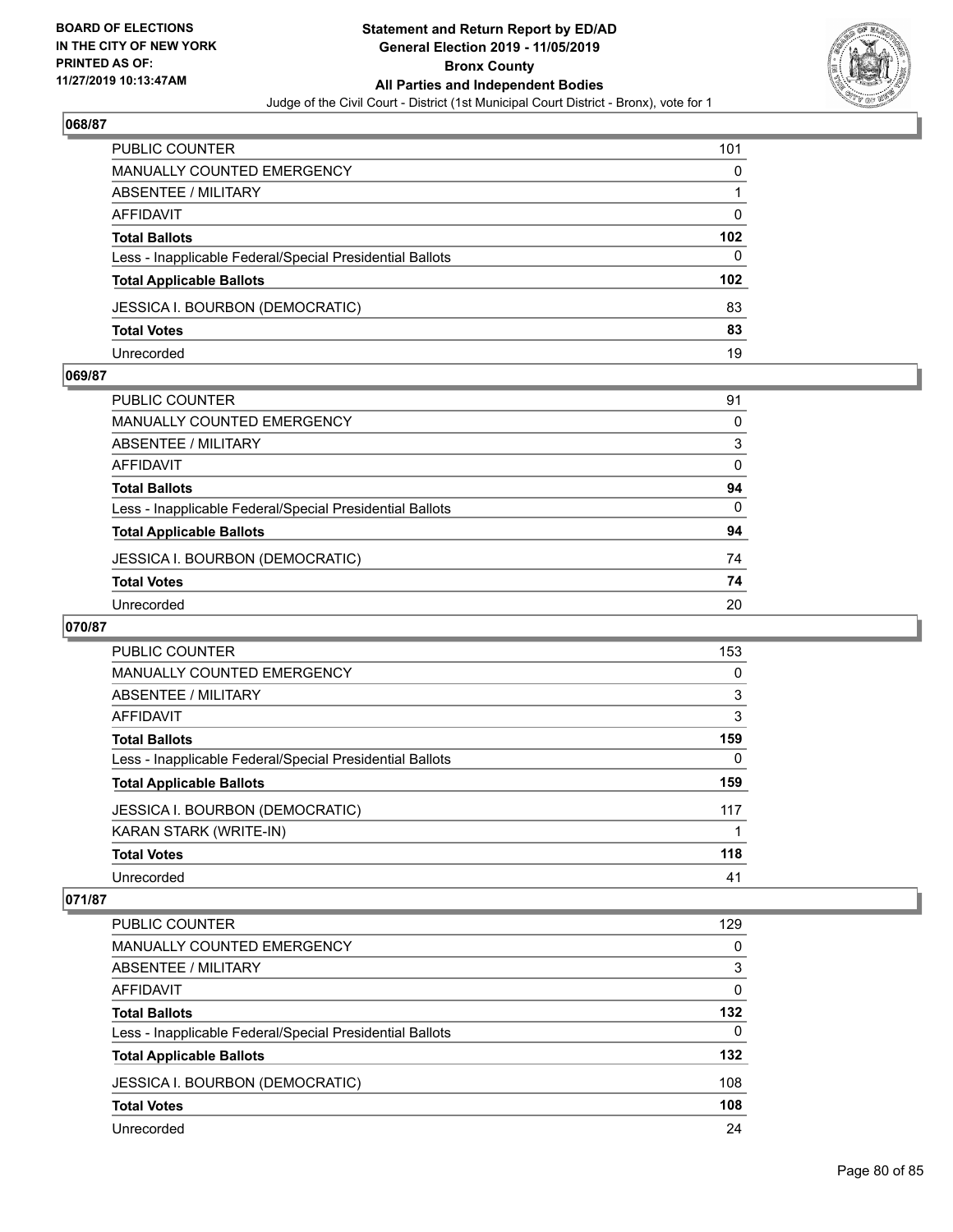

| PUBLIC COUNTER                                           | 186           |
|----------------------------------------------------------|---------------|
| <b>MANUALLY COUNTED EMERGENCY</b>                        | 0             |
| ABSENTEE / MILITARY                                      | 4             |
| AFFIDAVIT                                                | $\mathcal{P}$ |
| <b>Total Ballots</b>                                     | 192           |
| Less - Inapplicable Federal/Special Presidential Ballots | 0             |
| <b>Total Applicable Ballots</b>                          | 192           |
| <b>JESSICA I. BOURBON (DEMOCRATIC)</b>                   | 149           |
| <b>Total Votes</b>                                       | 149           |
| Unrecorded                                               | 43            |

#### **073/87**

| PUBLIC COUNTER                                           | 24           |
|----------------------------------------------------------|--------------|
| <b>MANUALLY COUNTED EMERGENCY</b>                        | 0            |
| <b>ABSENTEE / MILITARY</b>                               | 0            |
| <b>AFFIDAVIT</b>                                         | 0            |
| <b>Total Ballots</b>                                     | 24           |
| Less - Inapplicable Federal/Special Presidential Ballots | $\mathbf{0}$ |
| <b>Total Applicable Ballots</b>                          | 24           |
| <b>JESSICA I. BOURBON (DEMOCRATIC)</b>                   | 23           |
| <b>Total Votes</b>                                       | 23           |
| Unrecorded                                               |              |

| PUBLIC COUNTER                                           | 195 |
|----------------------------------------------------------|-----|
| MANUALLY COUNTED EMERGENCY                               | 0   |
| ABSENTEE / MILITARY                                      | 1   |
| AFFIDAVIT                                                | 0   |
| <b>Total Ballots</b>                                     | 196 |
| Less - Inapplicable Federal/Special Presidential Ballots | 0   |
| <b>Total Applicable Ballots</b>                          | 196 |
| JESSICA I. BOURBON (DEMOCRATIC)                          | 157 |
| DONALD J TRUMP (WRITE-IN)                                | 1   |
| UNATTRIBUTABLE WRITE-IN (WRITE-IN)                       | 2   |
| <b>Total Votes</b>                                       | 160 |
| Unrecorded                                               | 36  |
| 075/87 COMBINED into: 070/87                             |     |
| 076/87 COMBINED into: 074/87                             |     |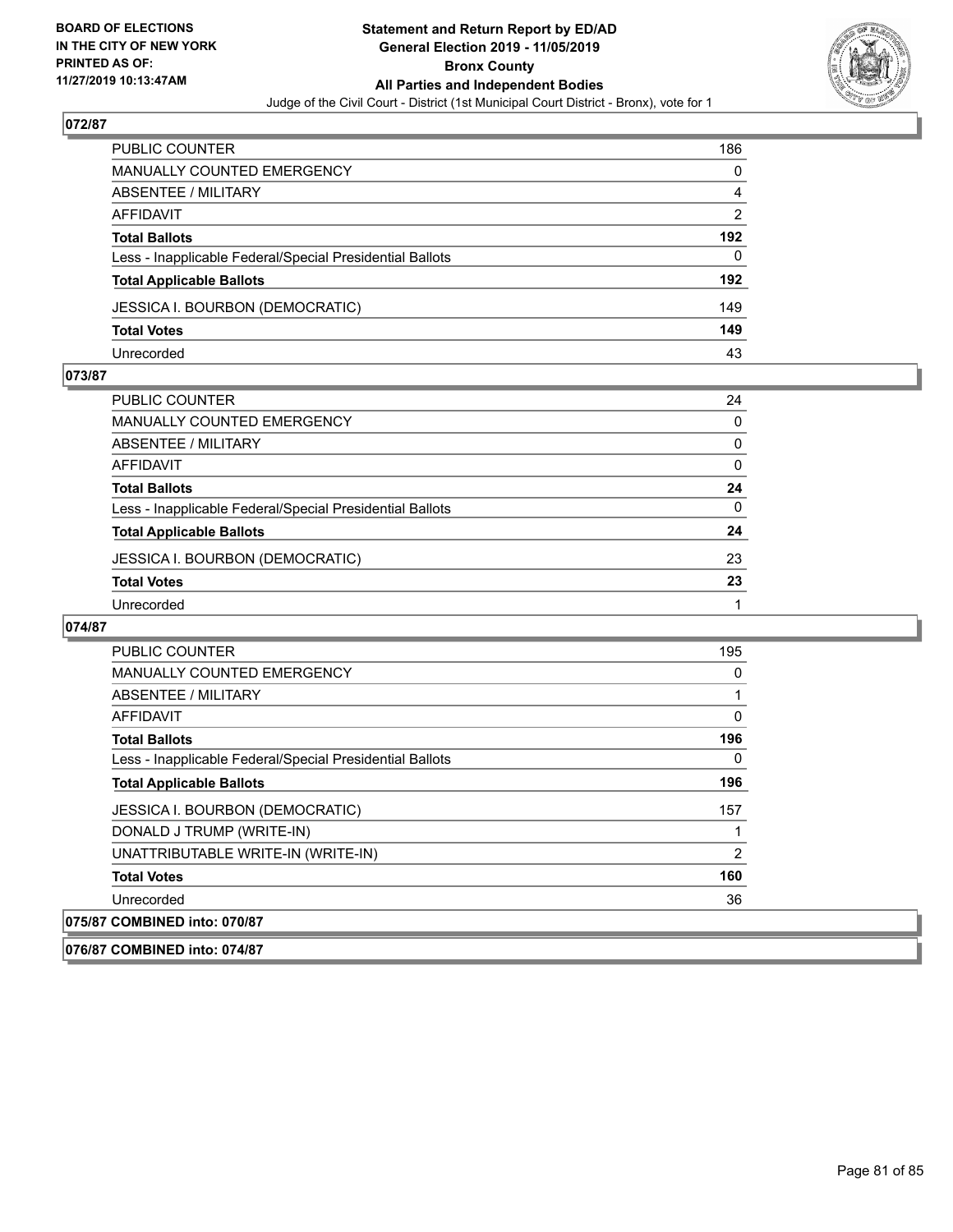

| PUBLIC COUNTER                                           | 173 |
|----------------------------------------------------------|-----|
| <b>MANUALLY COUNTED EMERGENCY</b>                        | 0   |
| <b>ABSENTEE / MILITARY</b>                               |     |
| AFFIDAVIT                                                | 3   |
| <b>Total Ballots</b>                                     | 177 |
| Less - Inapplicable Federal/Special Presidential Ballots | 0   |
| <b>Total Applicable Ballots</b>                          | 177 |
| JESSICA I. BOURBON (DEMOCRATIC)                          | 145 |
| ANGELA LAQUER (WRITE-IN)                                 |     |
| <b>Total Votes</b>                                       | 146 |
| Unrecorded                                               | 31  |

## **078/87**

| <b>PUBLIC COUNTER</b>                                    | 211      |
|----------------------------------------------------------|----------|
| <b>MANUALLY COUNTED EMERGENCY</b>                        | $\Omega$ |
| ABSENTEE / MILITARY                                      | 3        |
| AFFIDAVIT                                                | 5        |
| <b>Total Ballots</b>                                     | 219      |
| Less - Inapplicable Federal/Special Presidential Ballots | $\Omega$ |
| <b>Total Applicable Ballots</b>                          | 219      |
| <b>JESSICA I. BOURBON (DEMOCRATIC)</b>                   | 176      |
| <b>Total Votes</b>                                       | 176      |
| Unrecorded                                               | 43       |
| <br>$- - - - -$                                          |          |

# **079/87 COMBINED into: 008/85**

| PUBLIC COUNTER                                           | 121           |
|----------------------------------------------------------|---------------|
| MANUALLY COUNTED EMERGENCY                               | 0             |
| ABSENTEE / MILITARY                                      | 3             |
| AFFIDAVIT                                                | $\mathcal{P}$ |
| <b>Total Ballots</b>                                     | 126           |
| Less - Inapplicable Federal/Special Presidential Ballots | 0             |
| <b>Total Applicable Ballots</b>                          | 126           |
| <b>JESSICA I. BOURBON (DEMOCRATIC)</b>                   | 107           |
| <b>Total Votes</b>                                       | 107           |
| Unrecorded                                               | 19            |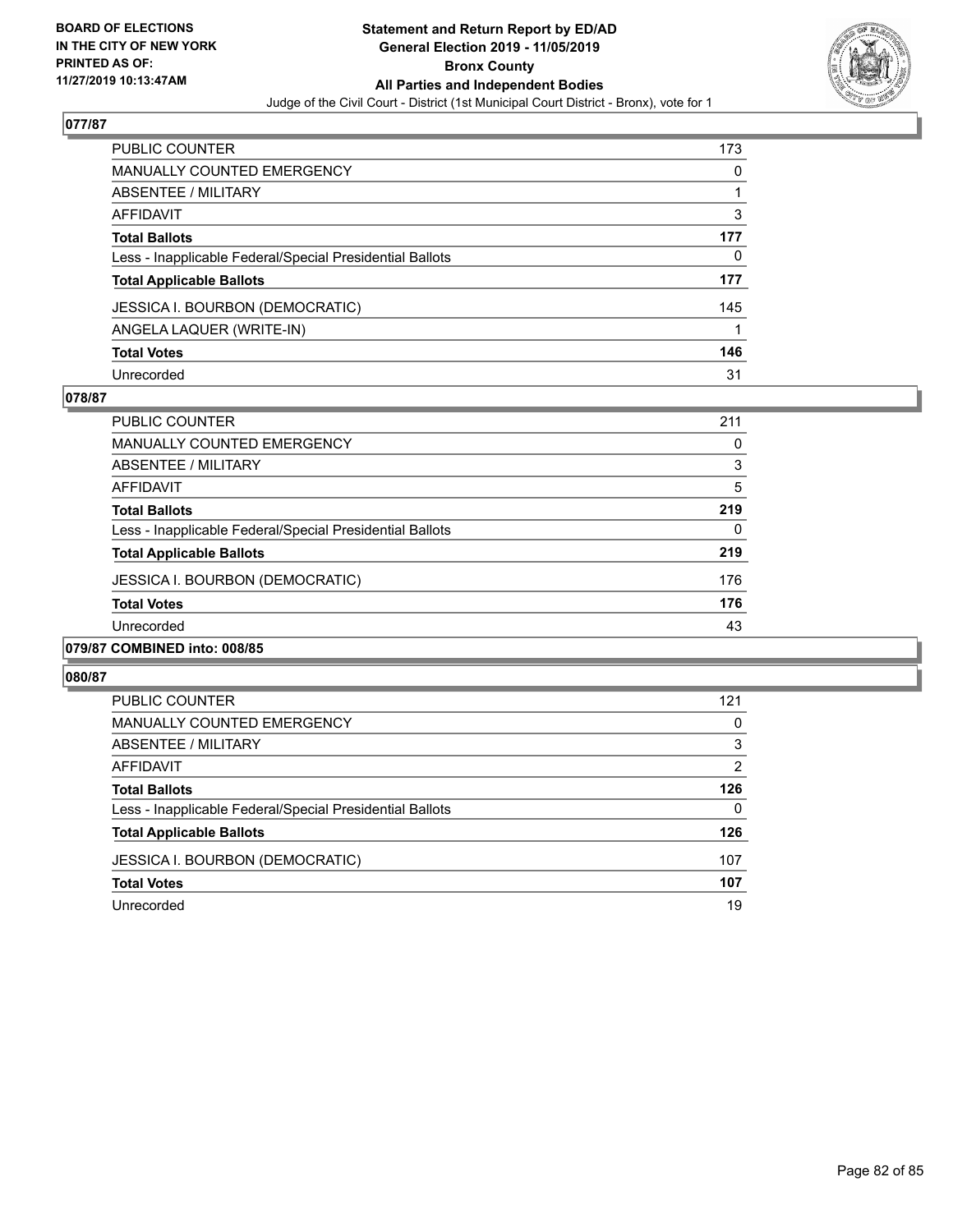

| <b>PUBLIC COUNTER</b>                                    | 151 |
|----------------------------------------------------------|-----|
| MANUALLY COUNTED EMERGENCY                               | 0   |
| ABSENTEE / MILITARY                                      | 2   |
| AFFIDAVIT                                                | 2   |
| <b>Total Ballots</b>                                     | 155 |
| Less - Inapplicable Federal/Special Presidential Ballots | 0   |
| <b>Total Applicable Ballots</b>                          | 155 |
| <b>JESSICA I. BOURBON (DEMOCRATIC)</b>                   | 120 |
| SHICBAN ROY (WRITE-IN)                                   |     |
| <b>Total Votes</b>                                       | 121 |
| Unrecorded                                               | 34  |

# **082/87 COMBINED into: 080/87**

**083/87 COMBINED into: 077/87**

#### **084/87**

| <b>PUBLIC COUNTER</b>                                    | 214            |
|----------------------------------------------------------|----------------|
| <b>MANUALLY COUNTED EMERGENCY</b>                        | $\Omega$       |
| ABSENTEE / MILITARY                                      | $\overline{2}$ |
| AFFIDAVIT                                                | 4              |
| <b>Total Ballots</b>                                     | 220            |
| Less - Inapplicable Federal/Special Presidential Ballots | $\Omega$       |
| <b>Total Applicable Ballots</b>                          | 220            |
| <b>JESSICA I. BOURBON (DEMOCRATIC)</b>                   | 176            |
| <b>Total Votes</b>                                       | 176            |
| Unrecorded                                               | 44             |
|                                                          |                |

# **085/87 COMBINED into: 084/87**

#### **086/87 COMBINED into: 078/87**

#### **087/87**

| <b>PUBLIC COUNTER</b>                                    | 237 |
|----------------------------------------------------------|-----|
| <b>MANUALLY COUNTED EMERGENCY</b>                        | 0   |
| <b>ABSENTEE / MILITARY</b>                               | 5   |
| AFFIDAVIT                                                | 2   |
| <b>Total Ballots</b>                                     | 244 |
| Less - Inapplicable Federal/Special Presidential Ballots | 0   |
| <b>Total Applicable Ballots</b>                          | 244 |
| <b>JESSICA I. BOURBON (DEMOCRATIC)</b>                   | 190 |
| <b>Total Votes</b>                                       | 190 |
| Unrecorded                                               | 54  |
|                                                          |     |

**088/87 COMBINED into: 071/87**

**089/87 COMBINED into: 081/87**

**093/87 COMBINED into: 073/87**

**094/87 COMBINED into: 073/87**

**095/87 COMBINED into: 008/85**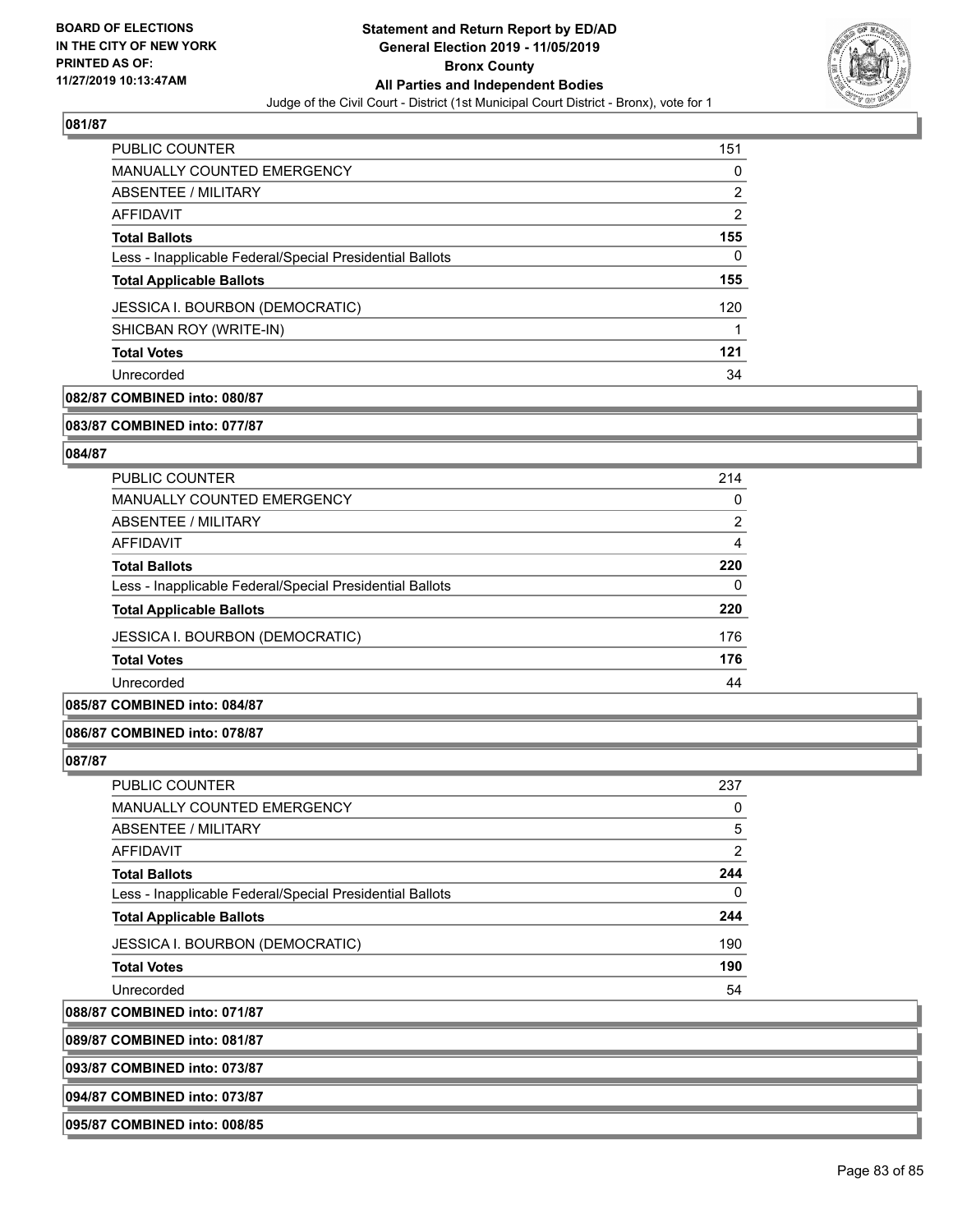

#### **096/87 COMBINED into: 030/87**

## **097/87**

| <b>PUBLIC COUNTER</b>                                    | 65 |
|----------------------------------------------------------|----|
| <b>MANUALLY COUNTED EMERGENCY</b>                        | 0  |
| ABSENTEE / MILITARY                                      | 3  |
| AFFIDAVIT                                                | 0  |
| <b>Total Ballots</b>                                     | 68 |
| Less - Inapplicable Federal/Special Presidential Ballots | 0  |
| <b>Total Applicable Ballots</b>                          | 68 |
| JESSICA I. BOURBON (DEMOCRATIC)                          | 60 |
| <b>Total Votes</b>                                       | 60 |
| Unrecorded                                               | 8  |
| 098/87 COMBINED into: 072/87                             |    |
| 099/87 COMBINED into: 060/87                             |    |
|                                                          |    |

**100/87 COMBINED into: 061/87**

**101/87 COMBINED into: 030/87**

**102/87 COMBINED into: 077/87**